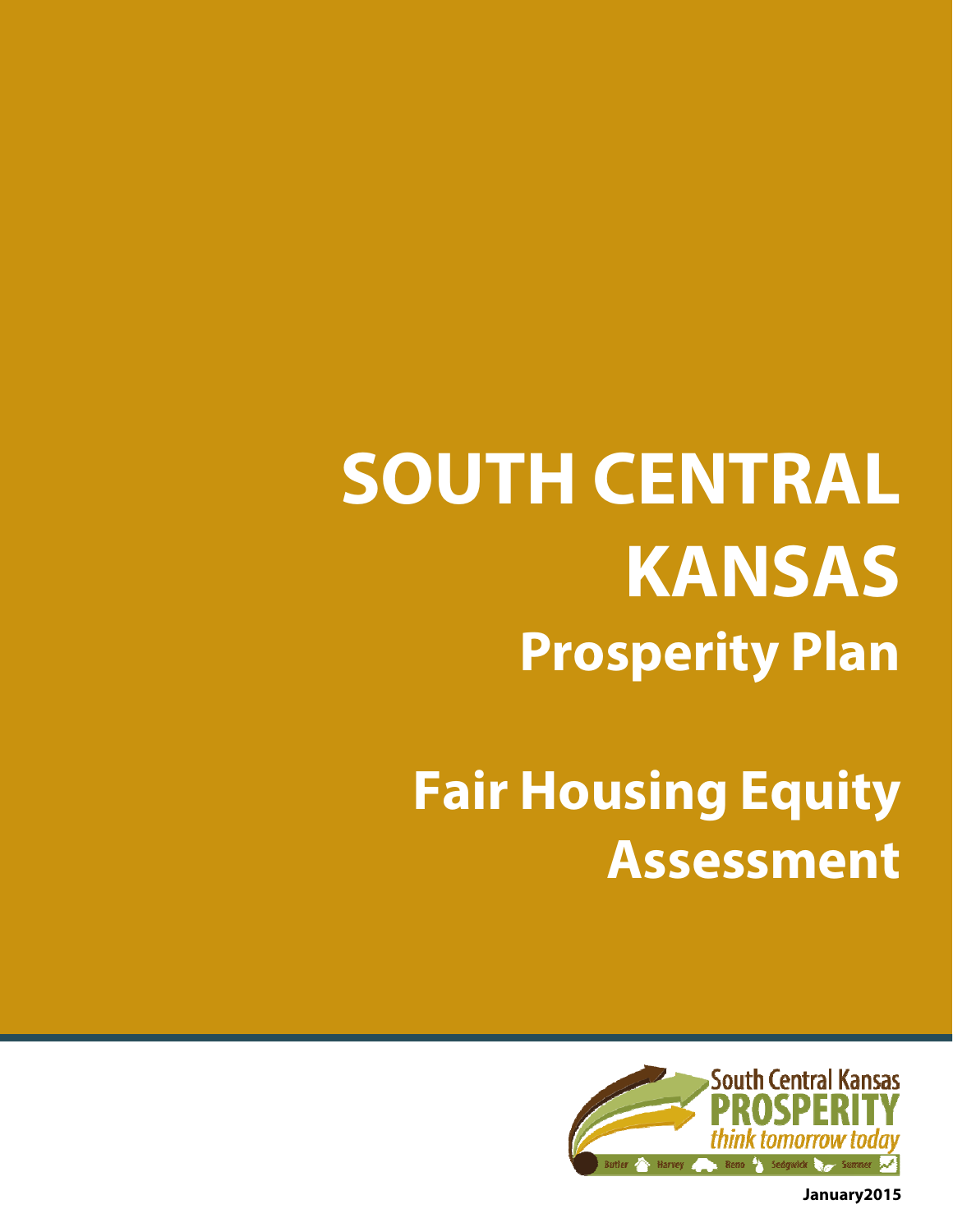#### **Contents**

| SECTION 5: AREAS OF RACIAL/ETHNIC SEGREGATION AND RACIALLY CONCENTRATED AREAS OF |  |
|----------------------------------------------------------------------------------|--|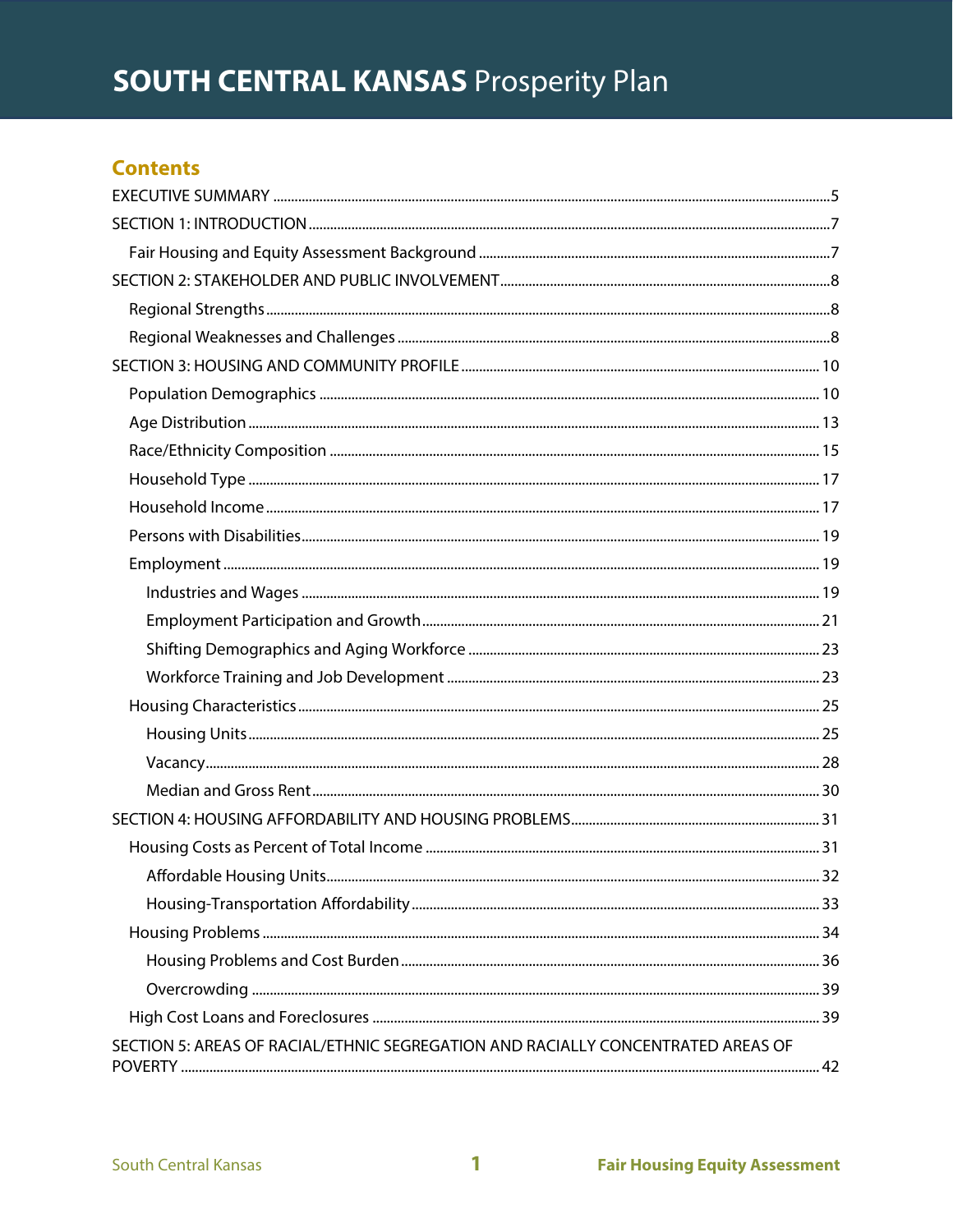| 59 |
|----|
|    |
|    |
|    |
|    |
|    |
|    |
|    |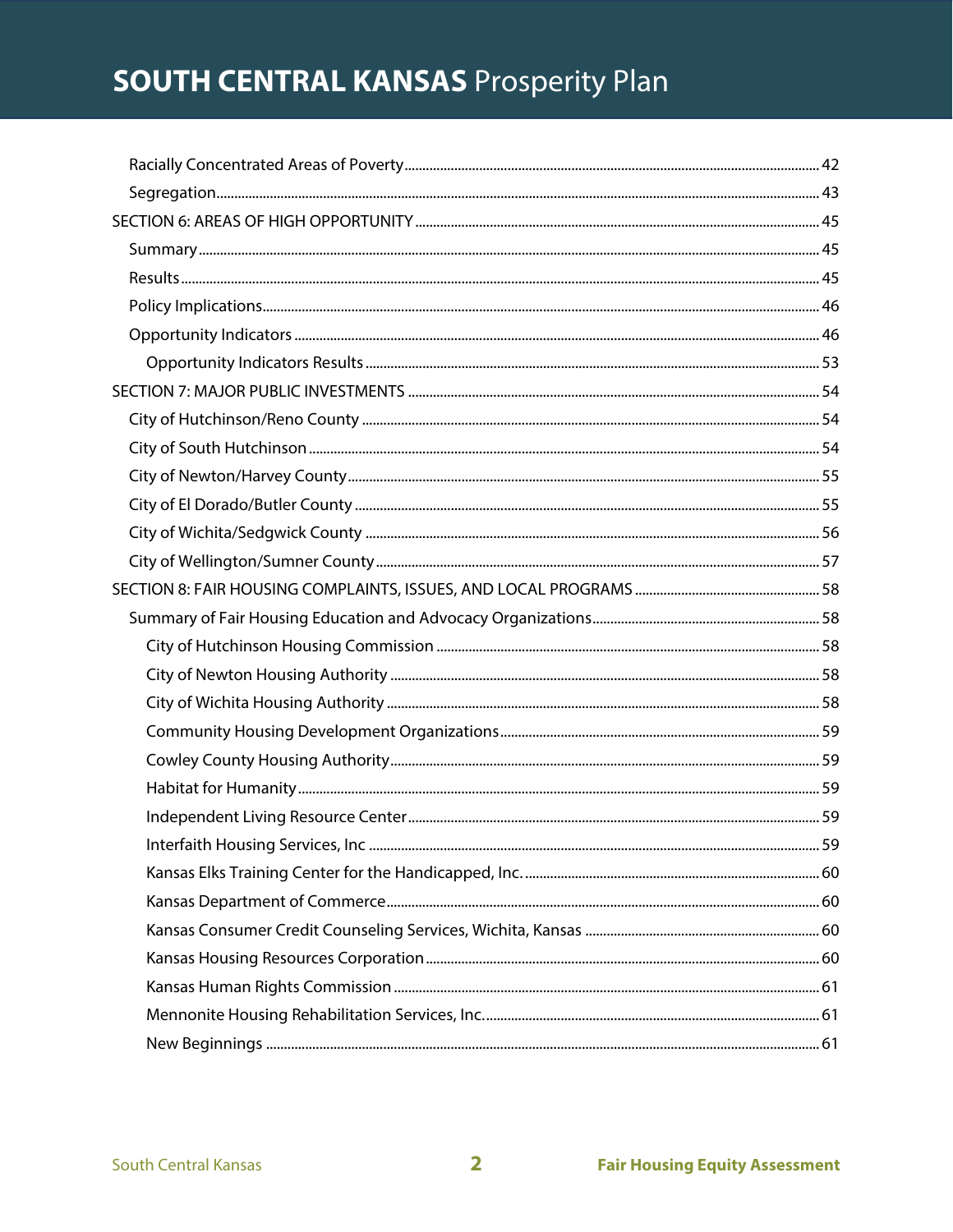| City of Wichita Analysis of Impediments to Fair Housing Choice (2010 Update) 66  |  |
|----------------------------------------------------------------------------------|--|
| City of Wichita 2014-2018 Consolidated Plan and 2014-2015 Annual Action Plan  67 |  |
|                                                                                  |  |
|                                                                                  |  |
|                                                                                  |  |
|                                                                                  |  |
|                                                                                  |  |
|                                                                                  |  |
|                                                                                  |  |
|                                                                                  |  |
|                                                                                  |  |
|                                                                                  |  |
|                                                                                  |  |
|                                                                                  |  |
|                                                                                  |  |
|                                                                                  |  |
|                                                                                  |  |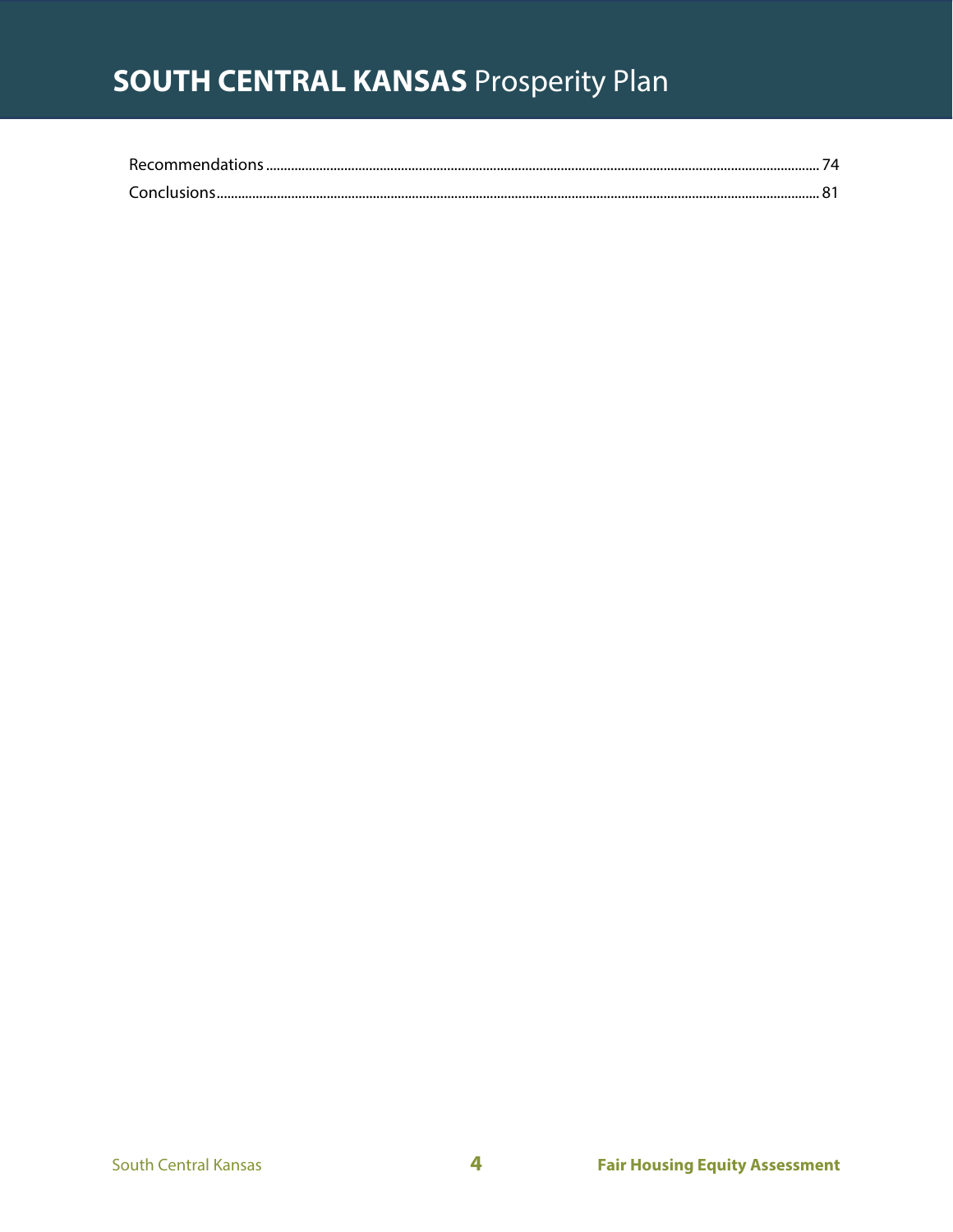#### **EXECUTIVE SUMMARY**

The purpose of the Fair Housing Equity Assessment (FHEA) is to develop an understanding of housing conditions in South Central Kansas, including the ways in which current development patterns shape social and economic opportunities for all residents, particularly for individuals in traditionally underserved groups. The analysis highlights neighborhoods that face continued challenges in accessing critical services and resources, such as quality, affordable housing, public transportation, jobs and high-performing schools.

The FHEA is regional in scope, highlighting broad issues, challenges, and opportunities. Housing conditions will continue to vary across the diverse urban, suburban, and rural communities of the region. This report identifies tools, best practices, and informational sources that stakeholders can adapt for use in their local settings. Stakeholders should use the findings of the FHEA to promote public investment decisions and policy changes that support greater opportunity in areas of concentrated poverty and underinvestment and to build partnerships that address specific housing issues and expand access to opportunity across the region. The ultimate goal of the FHEA is to create "geographies of opportunity," or places that effectively connect people to jobs, quality public schools, essential services, and amenities.

The findings of the FHEA indicate challenges in both the housing supply and overall access to economic and social opportunity within the region. While housing in the region is generally affordable, only about one-quarter of owner units are affordable to owner households earning 80 percent of the area's median family income or \$38,231. Traditionally, housing is affordable if it costs less than 30 percent of a household's budget. This finding reinforces feedback from stakeholders about the lack of quality mid-range housing in some communities.

The analysis identified specific geographic areas that struggle relative to the region overall. These areas include five U.S. census tracts in and around the City of Wichita that qualify as Racially Concentrated Areas of Poverty (RCAPs) or neighborhoods in which the racial composition is more than 50 percent non-white and more than 40 percent of families live below the poverty line. This concentration of poverty can result in underperforming public schools, poor housing and public health conditions, and limited access to services and job opportunities for residents. Sumner and Reno Counties also experience an interrelated set of socio-economic and housing challenges, including higher rates of poverty and higher percentages of seniors and people with disabilities that affect access to quality, affordable housing and overall opportunity.

Prevailing residential patterns in the region also point to the uneven distribution of racial and ethnic minorities. African-American residents in particular tend to live in more racially homogenous neighborhoods in the urban core. The analysis also suggests that this concentration correlates with less access to opportunity for the region's minority residents. Residents of racial and ethnic minority groups are more likely to live in neighborhoods with higher levels of poverty, low-performing schools, and less employment. Low-income residents regardless of race also have less access to jobs and educational opportunities.

Data findings and stakeholder feedback highlighted several deficiencies in the current housing market. In most parts of the region outside of the City of Wichita, the housing stock is less diverse and features mainly singlefamily detached housing. The lack of alternative housing options leaves the region less prepared to meet changing needs related to demographic shifts. There is also continued demand for housing to accommodate special needs populations, including the elderly and people with disabilities.

Housing providers indicate that the demand for public and subsidized housing currently exceeds available supply and wait lists for public housing in the City of Wichita and Section 8 housing in other parts of the region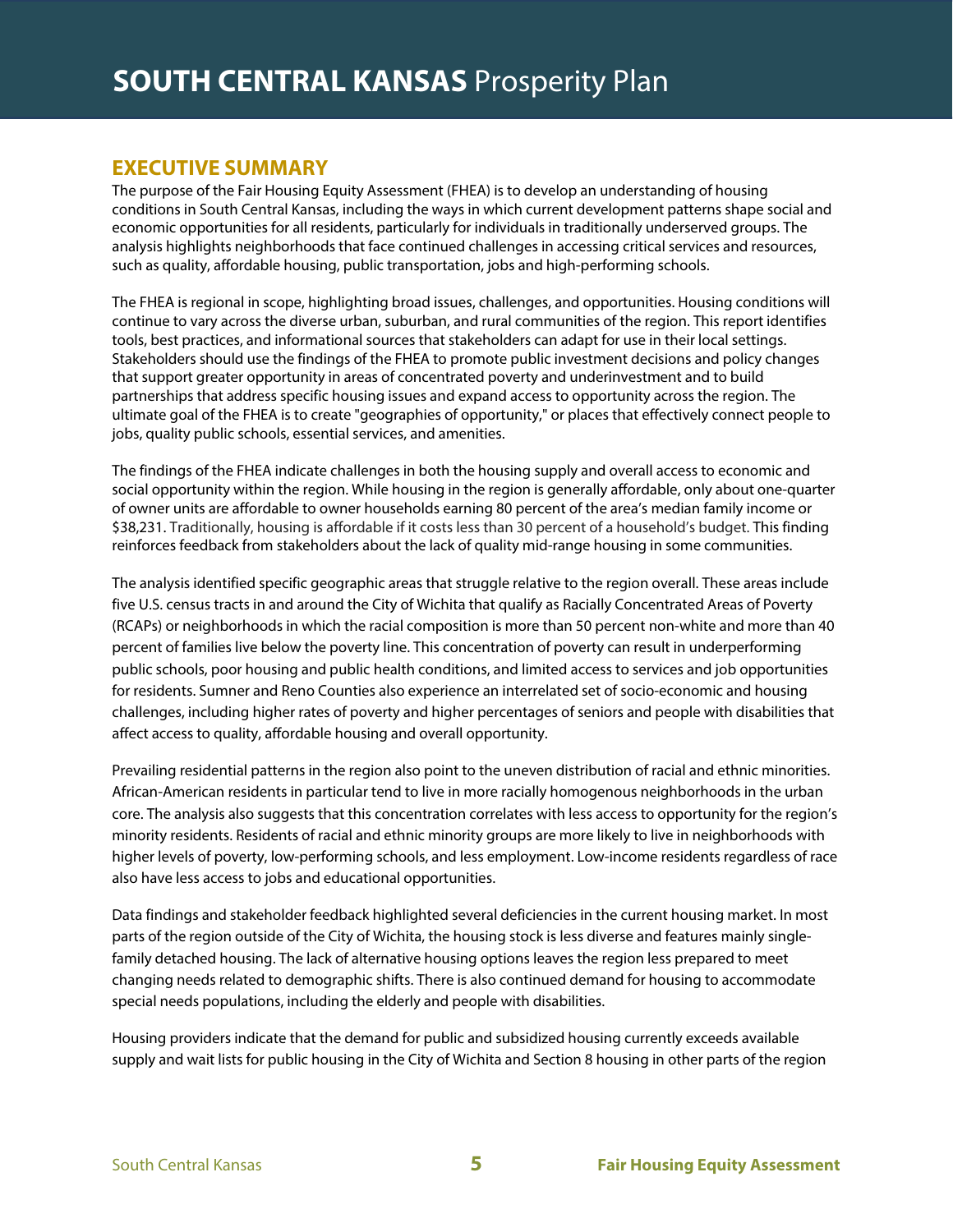are long. Stakeholders have also cited funding challenges in fully assessing and adequately meeting housing needs in the community and in bridging continued resource gaps.

Below is a summary of the main recommendations based on the findings of the FHEA. Section 10 describes these 11 housing strategies in detail. The recommendations seek to narrow specific gaps in the availability of quality, affordable housing in South Central Kansas and promote broader access to opportunity for all residents in communities throughout the region.

Housing Recommendation 1: Broaden the supply of quality, affordable housing types for all segments of the population.

Housing Recommendation 2: Promote participation in housing and financial education programs.

Housing Recommendation 3: Align regulatory and land use policies to promote housing affordability.

Housing Recommendation 4: Promote mixed-use development patterns along key corridors and in community cores around the region.

Housing Recommendation 5: Establish housing and neighborhood design criteria to create living environments that are more responsive to the needs of residents.

Housing Recommendation 6: Establish options to conventional skilled nursing facilities to expand residential choices for seniors and people with disabilities.

Housing Recommendation 7: Enhance the quality of housing stock and focus on challenged neighborhoods.

Housing Recommendation 8: Develop a community-based marketing campaign that includes housing, as well as broader amenities.

Housing Recommendation 9: Use land banking as a tool to stabilize neighborhoods and promote revitalization.

Housing Recommendation 10: Establish a housing trust fund.

Housing Recommendation 11: Create a regional housing collaborative forum.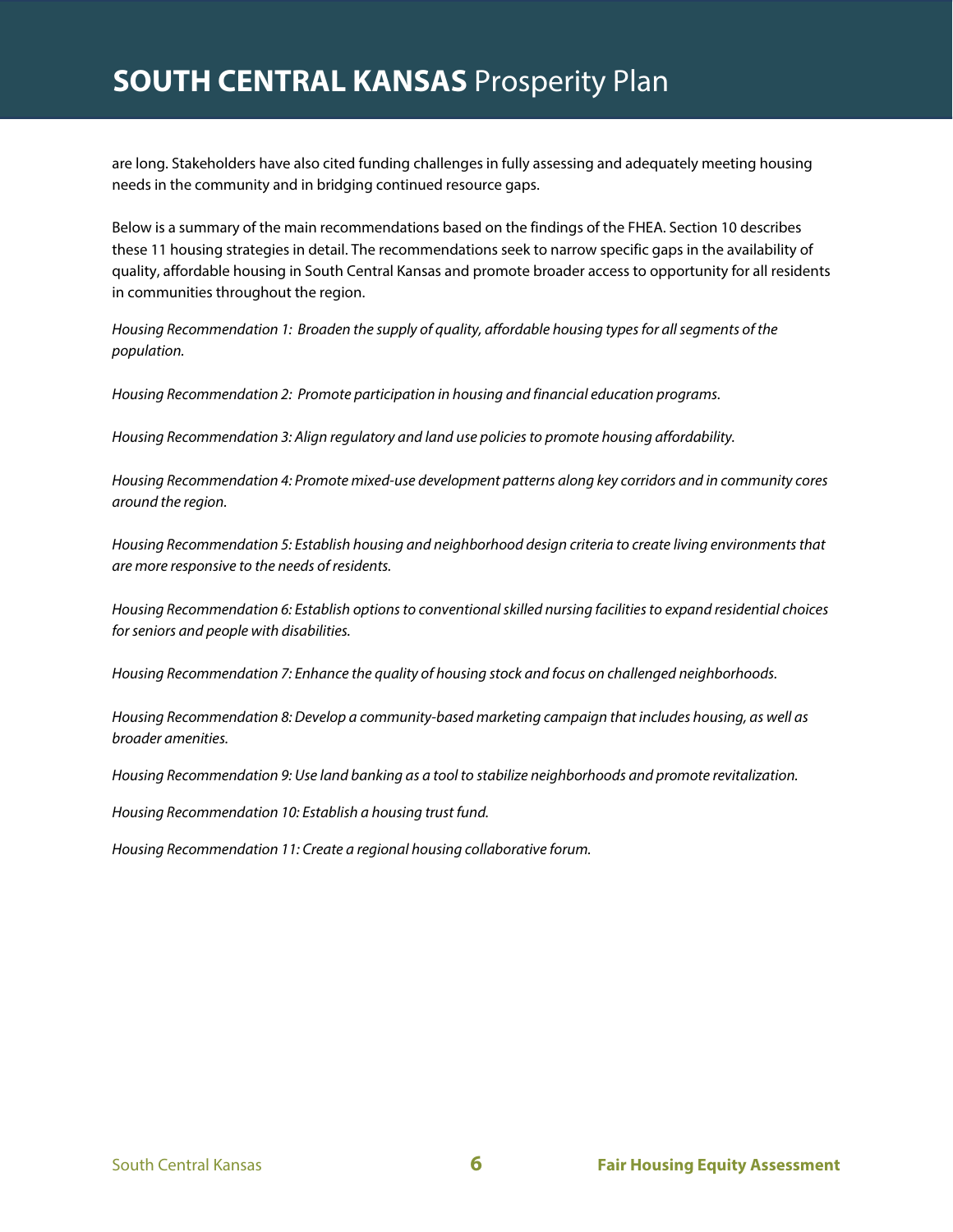#### **SECTION 1: INTRODUCTION**

#### **Fair Housing and Equity Assessment Background**

Fair housing is the right of individuals to obtain the housing of their choice, free from discrimination based on race, color, religion, sex, disability, familial status, or national origin. The Federal Fair Housing Act protects this right. The FHEA examines the fair housing context of Butler, Harvey, Reno, Sedgwick, and Sumner Counties (see **Figure 1 in Figure Book**) and identifies historic, current, and future equity challenges. The findings of the FHEA also inform the specific recommendations of the Built Environment section and the preferred scenario developed as part of the South Central Kansas Prosperity Plan (Prosperity Plan). The FHEA analysis draws from data sources such as the U.S. Census Bureau, the U.S. Housing and Urban Development (HUD), and HUD's Comprehensive Housing Affordability Strategy, as well as local plans, studies, and feedback gathered from housing professionals and other stakeholders in the region.

The FHEA examines the demographics of the 5-county region, geographic areas of concentrated poverty, barriers to access, and inequalities in housing affordability, opportunity, and quality. In evaluating fair housing accessibility, the assessment highlights any emerging inequalities among traditionally underserved population groups, including racial and ethnic minorities, children, individuals with low incomes or disabilities, and the elderly. The report includes the following sections:

**Section 1**: Introduction **Section 2**: Stakeholder and Public Involvement **Section 3**: Housing and Community Profile **Section 4**: Housing Affordability and Housing Problems **Section 5**: Areas of Racial/Ethnic Segregation and Racially Concentrated Areas of Poverty **Section 6: Areas of High Opportunity Section 7: Major Public Investments Section 8**: Fair Housing Complaints, Issues, and Local Programs **Section 9**: Major Findings **Section 10**: Conclusions and Recommendations Appendix A: Glossary Appendix B: Figure Book

When feasible, the planning team conducted analysis at the finest level of geographic detail for which data were available–the U.S. census tract or U.S. block group level. However, due to data limitations, some metrics evaluated remain at the city or county level.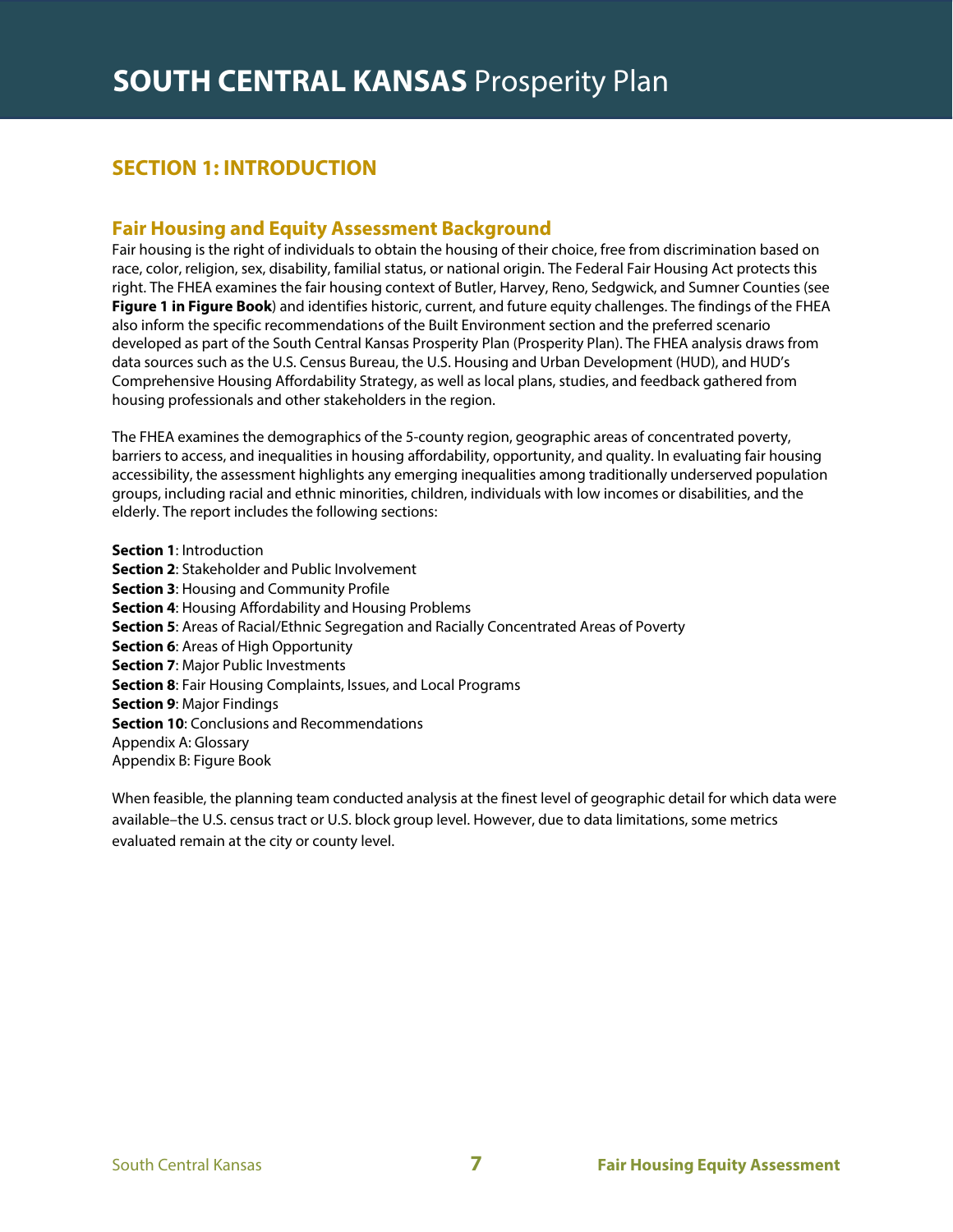#### **SECTION 2: STAKEHOLDER AND PUBLIC INVOLVEMENT**

In support of the Prosperity Plan, partners formed an overarching Consortium Leadership Team (CLT) and Work Teams focused on six resource areas, including Built Environment. The Fair Housing sub-committee, which functions as part of the Built Environment Work Team consists of representatives from local governments, public housing authorities, and the non-profit, educational, and real estate sectors.

The Fair Housing sub-committee met four times during the planning process to review housing conditions, highlight strengths and weaknesses in the local and regional housing markets, and identify strategies to promote greater quality, diversity and affordability in housing. The CLT and committee members reviewed and refined the resulting housing priorities and recommendations.

Overarching goals to guide the FHEA and ultimately the recommendations of the Prosperity Plan are to:

- Increase housing choices
- Set a high standard of affordability
- Promote housing rehabilitation and infill development
- Address housing impacts on low income and minority individuals
- Consider housing for an aging population
- Place emphasis on various housing choices (types/price/etc.)
- Address age/condition of homes, including weatherization and energy efficiency and identify if the stock meets demand
- Establish appropriate workforce housing
- Improve rental housing conditions and make rental owners more responsible for their property

When assessing the region's housing opportunities, the sub-committee identified the following strengths and weaknesses. The data analysis that is part of **Section 3: Housing and Community Profile** seeks to build on, and when feasible, quantify these initial findings.

#### **Regional Strengths**

- **•** Economic stability/certainty in some areas
- General affordability
- Generally conservative lending market, which contained foreclosure crisis
- Housing tax credits for low-income individuals/families
- Municipalities that embrace growth through:
	- Tax rebates
	- Neighborhood revitalization policies
	- Inclusive attitudes

#### **Regional Weaknesses and Challenges**

- Lack of housing choices and stagnant home construction in some communities, which further limits supply
- Lack of new jobs and/or an increase in under-employment
- Inefficient regional marketing of new development and growth opportunities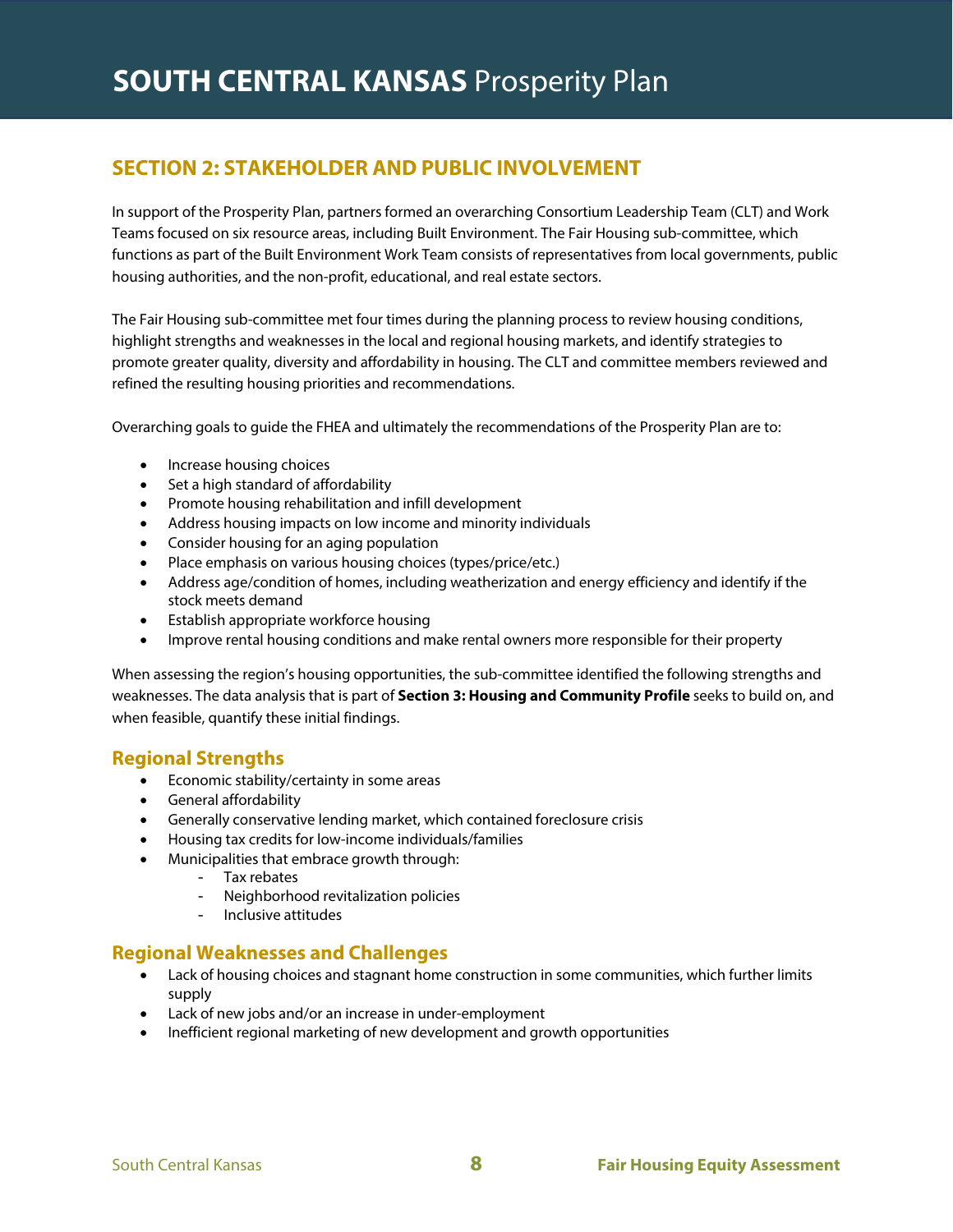- Stringent qualifications for loans, which can limit home ownership opportunities for some low-income individuals
- Availability and quality of low-income housing
	- Substandard housing leads to blighted conditions
- Substandard conditions in rental housing
	- Persistent market for sub-standard rental units
	- Lack of reporting of housing infractions out of fear of losing homes
	- Lack of education regarding rights of tenants
- Lack of housing codes and/or lack of or insufficient number of inspectors
	- Many municipalities lack an enforcement mechanism
- Inability of residents to maintain homes due to disability or low-income
- Infill development challenges due to lack of flexibility in existing zoning codes and persistent market barriers, which increase development cost
- Inflexible/restrictive building codes and/or zoning, which can limit opportunities to deliver smaller, less expensive units
- Lack of resources related to land banking
- Aging housing infrastructure
- Vacant housing leading to unstable and unsafe neighborhood conditions
- Diminishing state/federal assistance for housing programs

The planning team conducted a series of interviews with stakeholders from non-profit organizations, local governments, and private entities throughout the 5-county area. The interviews featured questions about growth, housing, and economic development trends, opportunities, and challenges. The results reflected several themes related to housing, particularly the need for housing strategies in smaller communities to attract workers and other new residents. Cities, such as Hutchinson and Wellington, specifically cited an aging housing stock and declining structural conditions as significant barriers to growth and investment. Several stakeholders also noted that the lack of quality, mid-level housing creates a gap in the housing market that limits the ability of younger and/or low to middle-income residents to purchase housing near jobs. Stakeholders in the building industry also cited the need for increased flexibility in zoning and land use regulations to facilitate infill development and walkable, mixed-use neighborhoods.

The FHEA uses the following demographic, housing, and economic indicators to assess equity challenges in the housing market:

- Population Demographics (Section 3)
- Age Distribution (Section 3)
- Race/Ethnicity Composition (Section 3)
- Household Type (Section 3)
- Household Income (Section 3)
- Persons with Disabilities (Section 3)
- Employment (Section 3)
- Housing Characteristics (Section 3)
- Housing Costs as Percent of Total Income (Section 4)
- Housing Problems (Section 4)
- High Cost Loans and Foreclosures (Section 4)
- Racially Concentrated Areas of Poverty (Section 5)
- Segregation (Section 5)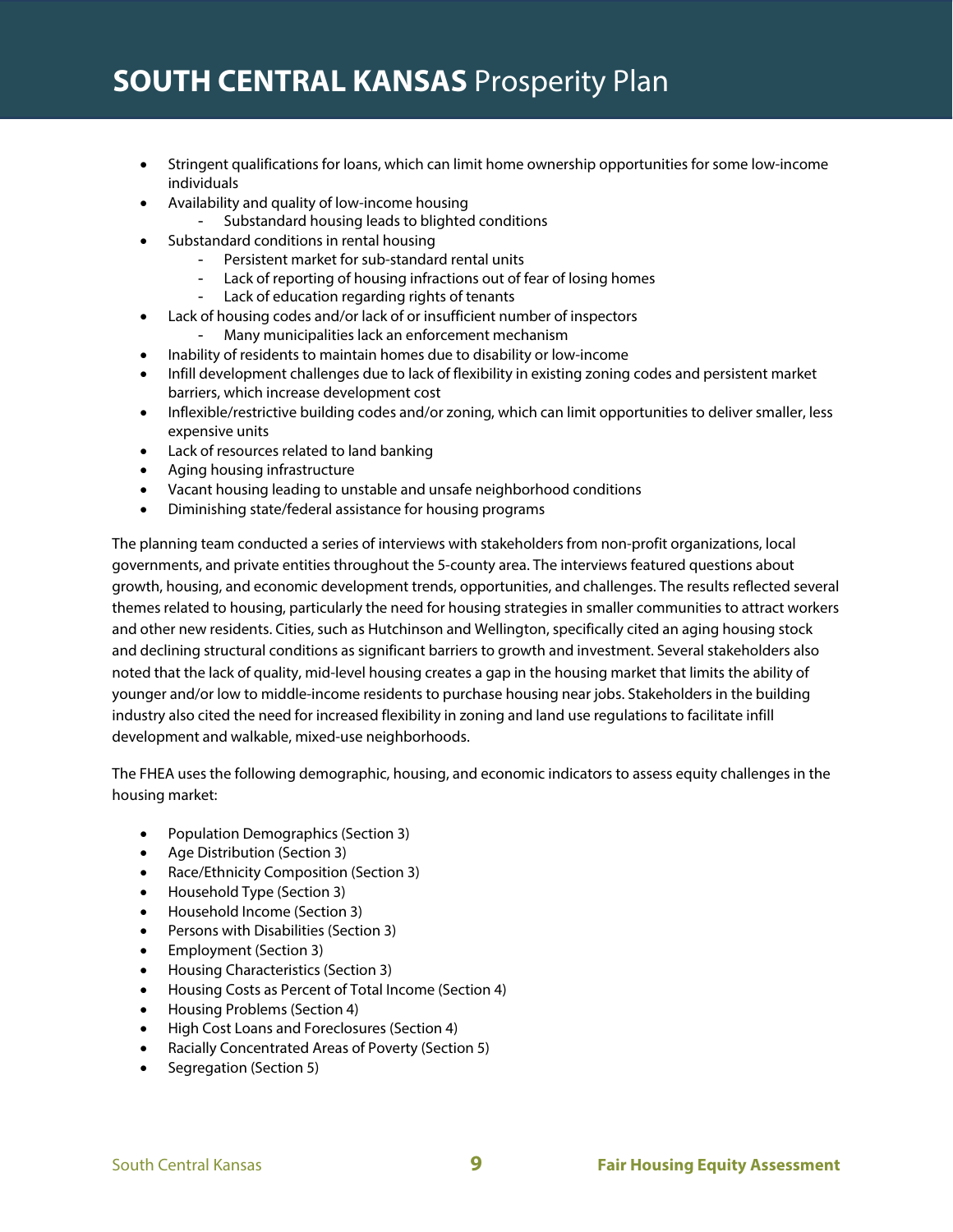#### **SECTION 3: HOUSING AND COMMUNITY PROFILE**

The Housing and Community Profile provides background information regarding the housing and demographic context of the jurisdictions participating in the FHEA. The profile primarily emphasizes the five counties (Butler, Harvey, Reno, Sedgwick, and Sumner), as well as major municipalities (see **Figure 1 in Figure Book**). The profile evaluates a series of demographic, economic, and housing indicators. Indicators are measurable outcomes that express an existing condition or trend within a community and enable the tracking of progress relative to a baseline performance and a desired or target outcome.

#### **Population Demographics**

The South Central Kansas 5-county region experienced a 9.1 percent growth rate in total population between the years 2000 and 2013 (see **Table 1**). While the region overall grew, Reno and Sumner Counties lost population during this period (see **Figure 1**). The City of Wellington decreased by 7.5 percent in population between 2000 and 20121 . Recent growth in the state overall has been sluggish. Among the 50 states and the District of Columbia, Kansas was 41<sup>st</sup> with a gain of approximately 8,560 people between 2012 and 2013. Out of the 105 counties in Kansas, however, Sedgwick County ranked second, adding nearly 2,000 people from 2012 to 2013.

Population projections through the year 2040 anticipate a continued negative trend for Reno and Sumner Counties, with a projected 9.0 and 29.0 percent loss respectively. The most significant increases in the past decade occurred in Butler and Sedgwick Counties, particularly in the Cities of El Dorado and Wichita. Much of this growth is along the Sedgwick County and Butler County boundary with little development activity east of El Dorado. The City of Newton in Harvey County also saw strong growth.

As would be expected, the highest population concentrations are in the City of Wichita (see **Figure 2 in Figure Book**). According to 2040 projections, the 5-county region will grow by approximately 18 percent (see **Table 2**). If the distribution pattern of the past decade continues, future growth will be mostly in Butler, Harvey, and Sedgwick Counties (see **Figure 2**). Projections indicate that Butler County's growth will exceed expected rates of population increase in Wichita and Sedgwick County.

<sup>&</sup>lt;sup>1</sup> 2012 is the most current population estimate data for municipalities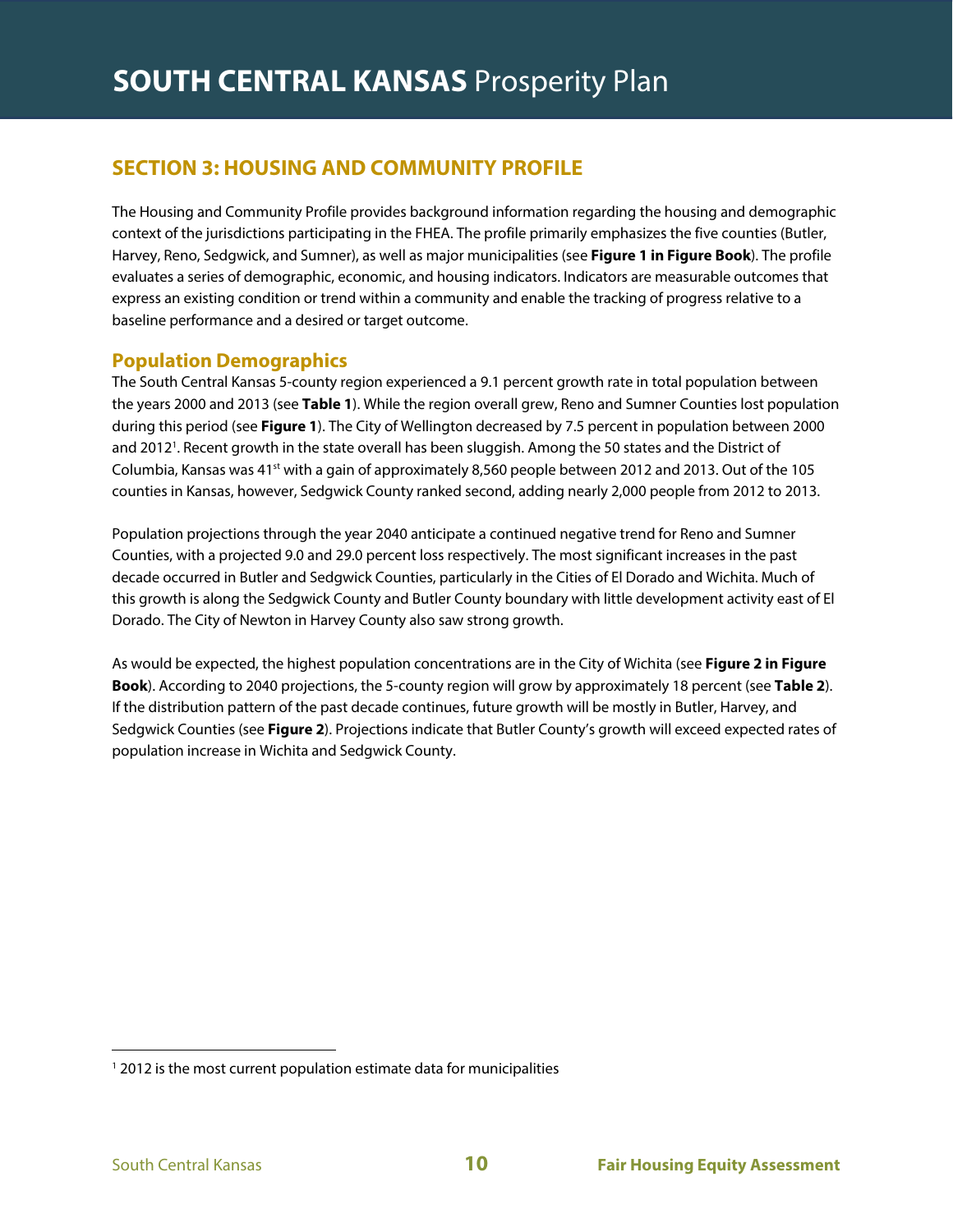#### **Table 1. County Population, 2010 and 2013**

|                       | 2000    | 2013    | % Total Change 2000 - 2013 |
|-----------------------|---------|---------|----------------------------|
| <b>Butler County</b>  | 59,482  | 65,803  | 10.6%                      |
| <b>Harvey County</b>  | 32,869  | 34,741  | 5.7%                       |
| Reno County           | 64,790  | 64,190  | $-0.9\%$                   |
| Sedgwick County       | 452,869 | 505,415 | 11.6%                      |
| <b>Sumner County</b>  | 25,946  | 23,591  | $-9.1%$                    |
| 5-County Region Total | 635,956 | 693,740 | 9.1%                       |

Source: U.S. Census American FactFinder

#### **City Population, 2000 and 2012**

|                    | 2000    | 2012    | % Total Change 2000 - 2012 |
|--------------------|---------|---------|----------------------------|
| City of El Dorado  | 12,057  | 12,900  | 7.0%                       |
| City of Hutchinson | 40,787  | 41,962  | 2.9%                       |
| City of Newton     | 17,190  | 19,189  | 11.6%                      |
| City of Wellington | 8,647   | 7,997   | $-7.5%$                    |
| City of Wichita    | 344,284 | 385,577 | 12.0%                      |

Source: U.S. Census American FactFinder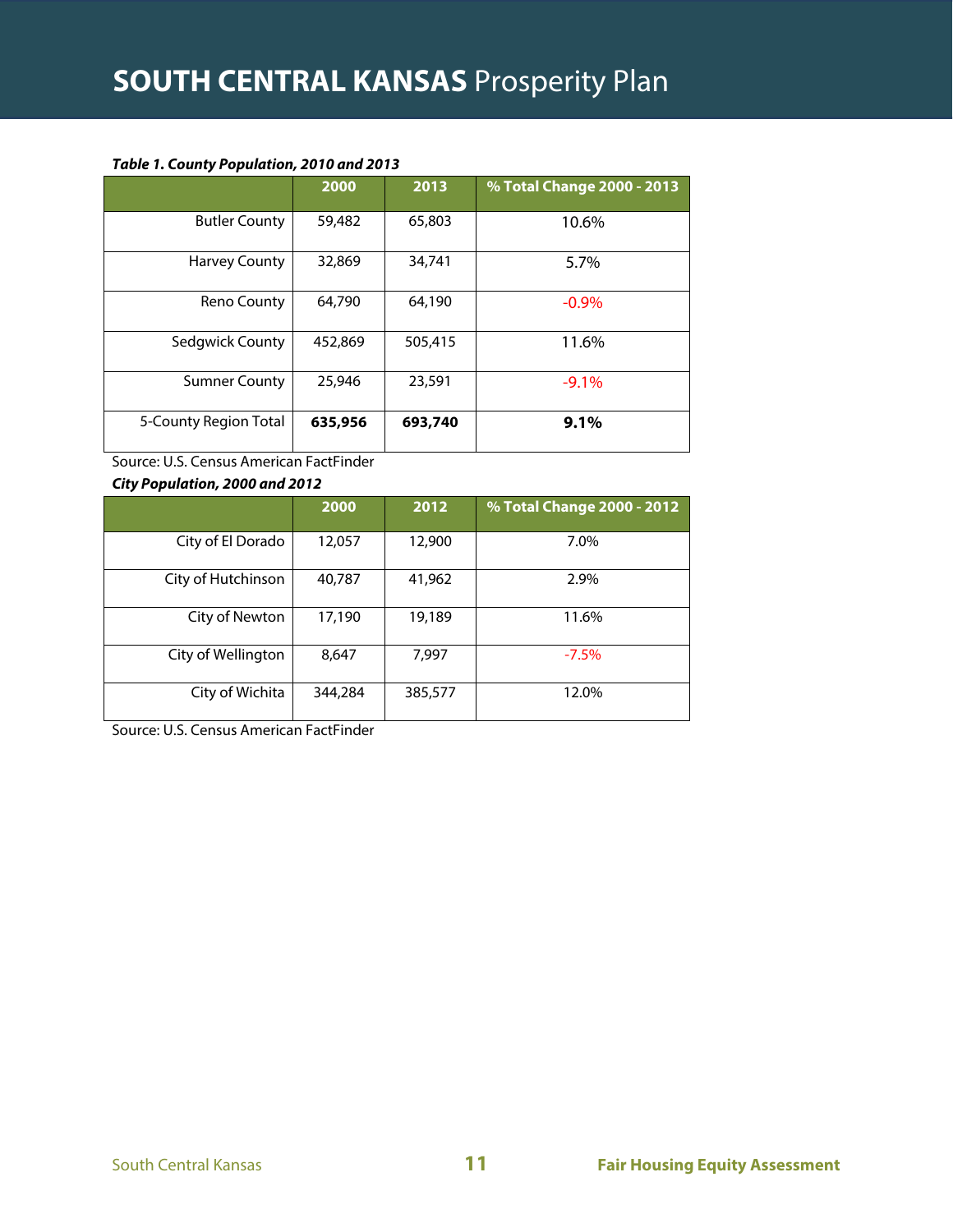

**Figure 1. Total Percent Population Change, 2000 to 2013**

Source: U.S. Census American FactFinder

|               | 2010    | 2015    | 2020    | 2025    | 2030    | 2035    | 2040    | %             |
|---------------|---------|---------|---------|---------|---------|---------|---------|---------------|
|               |         |         |         |         |         |         |         | <b>Growth</b> |
| <b>Butler</b> | 65,463  | 68,431  | 71,934  | 75,442  | 79,020  | 82,130  | 84,406  | 29%           |
| Harvey        | 34,218  | 35,314  | 36,319  | 37,194  | 38,092  | 38,883  | 39,409  | 15%           |
| Reno          | 63,799  | 63,523  | 63,010  | 62,067  | 61,034  | 59,775  | 58,057  | $-9%$         |
| Sedgwick      | 495,632 | 519,652 | 543,794 | 562,115 | 579,025 | 593,910 | 606,752 | 22%           |
| Sumner        | 23,878  | 22,907  | 21,788  | 20,605  | 19,485  | 18,295  | 16,997  | $-29%$        |
| Total         | 682,990 | 709,826 | 736,843 | 757,423 | 776,657 | 792,993 | 805,622 | 18%           |

Source: Wichita State University, Center for Economic Development and Business Research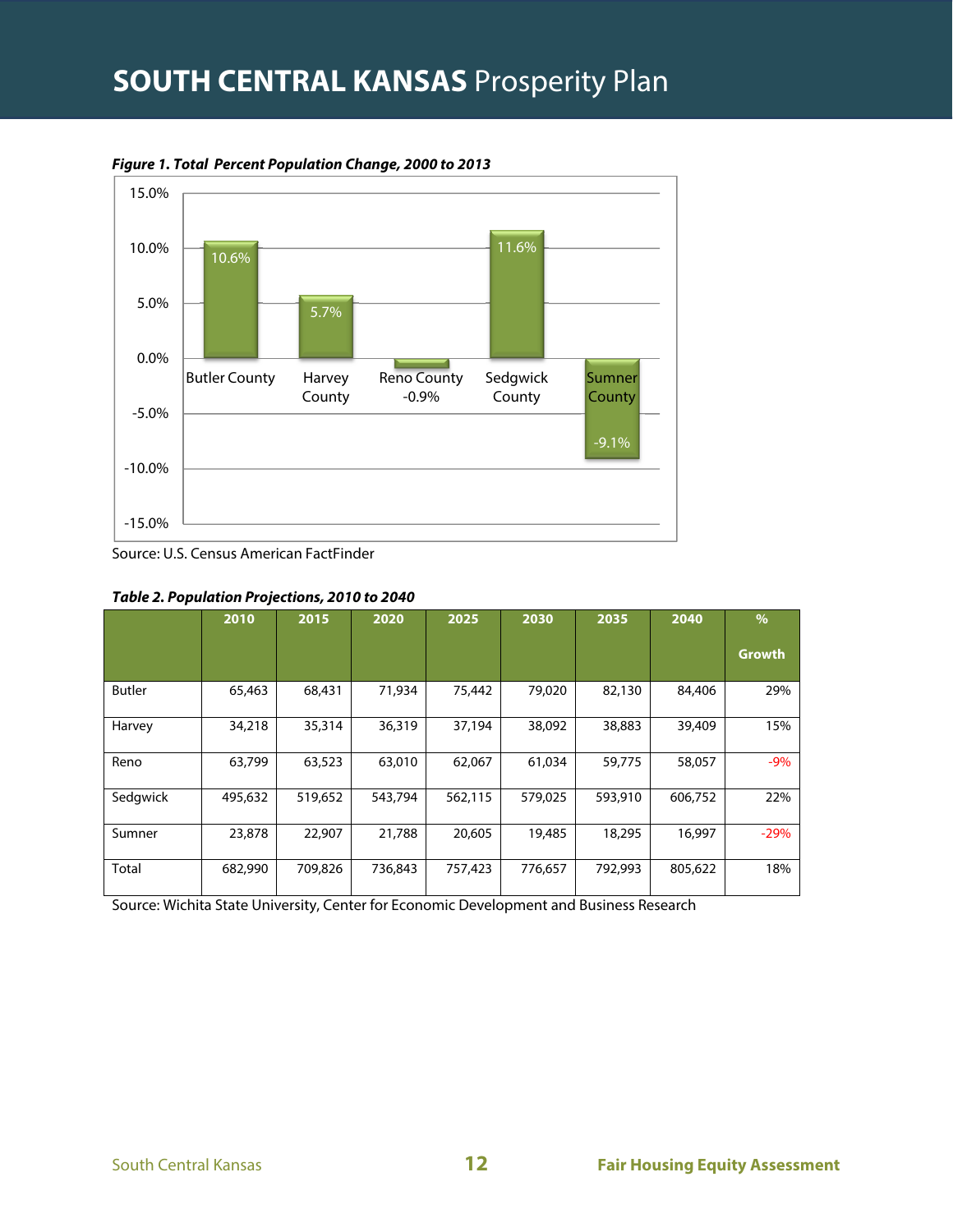

**Figure 2. Population Projected Growth, 2010 to 2040** 

Source: Wichita State University, Center for Economic Development and Business Research

#### **Age Distribution**

Demographic factors such as age affect the housing and community preferences of residents. **Figure 3** compares the median age of each county in South Central Kansas to the statewide median age. The rural cities and counties of the region have an older median age than the urbanized area of Wichita and Sedgwick County. Between 2000 and 2010, each county's median age increased by at least a year or more, with the exception of Sedgwick County. In 2010, just over 12 percent of the 5-county region total population was 65 years old or older and the total number of residents over the age of 65 increased by nearly 7,000 over the previous decade. Additionally, the region experienced an increasing share of residents in the baby boomer cohort (age 45 to 64), rising from 21.1 percent of the total population in 2000 to 25.8 percent in 2010.<sup>2</sup> Rural communities in particular face the challenge of an aging population combined with limited growth and difficulty in retaining or attracting younger residents. Approximately 17 percent of the population base in Harvey and Reno Counties is 65 years old or older.

This steady aging of the population is consistent with national trends and will continue to be one of the most significant demographic shifts affecting the region. Almost one in five residents will be 65 or older by the year 2040. As the population ages, the demand for smaller, flexible housing types in neighborhoods with safe walking or transit options increases. This trend suggests the value of exploring housing and community design policies that emphasize aging in place or the ability of residents regardless of age, income, or ability level to live safely, independently, and comfortably in their own homes and communities.

<sup>2</sup> 2010 Census Summary File 1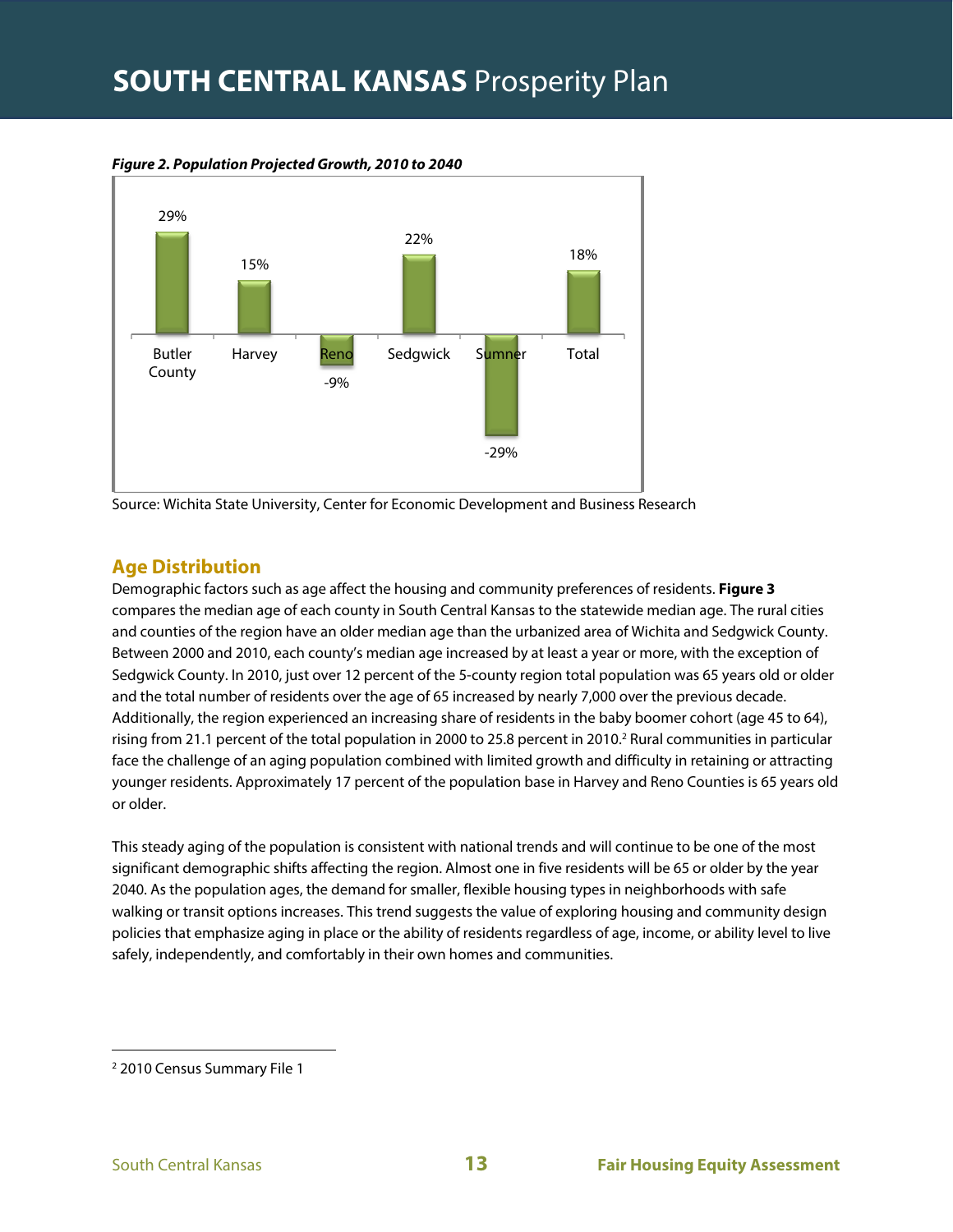**Figure 3. Median Age by County, 2010** 



Source: U.S. Census 2010 Census Summary File 1

An Urban Land Institute survey on neighborhood preference suggests that desirable characteristics vary by generation<sup>3</sup>. Similar to seniors, younger residents demonstrate long-term preferences for housing types and community settings. Young people (defined as the Millennial generation born between 1980 and 2000) are likely to trade larger lots and housing sizes for safe neighborhoods, walkable environments, the flexibility of rental units, and access to schools, work, and recreation. The Millennial age group comprises approximately 28 percent of the region's total population or 193,810 residents. While unclear if these distinct attitudes will persist and come to reflect a permanent shift in housing demand, the variability in preferences by age group still emphasizes the need to diversify the region's housing and community choices to meet the needs of current and future residents.

<sup>3</sup> Urban Land Institute Community Survey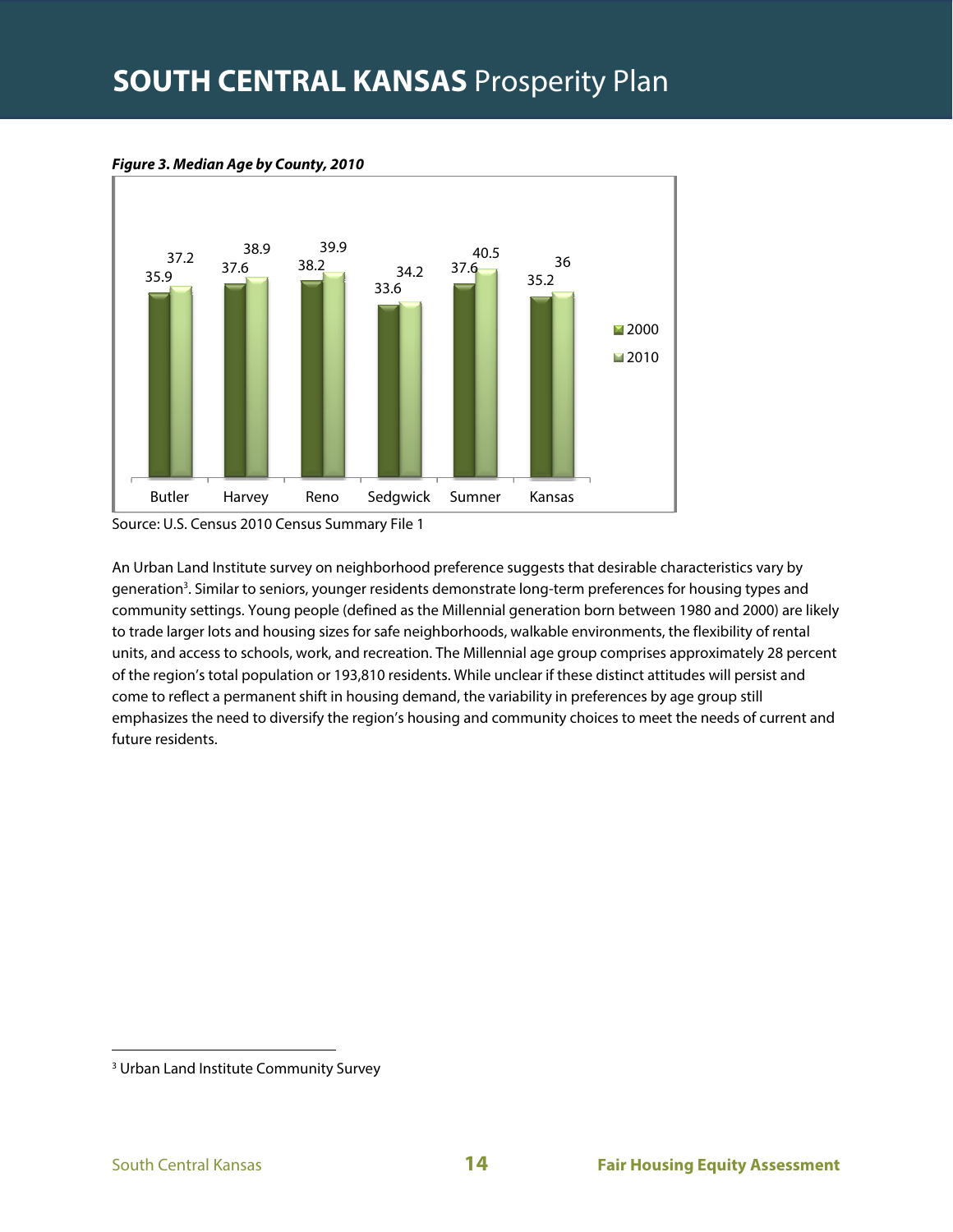#### **Figure 4. Median Age by City, 2010**



Source: U.S. Census 2010 Census Summary File 1

#### **Race/Ethnicity Composition**

In 2012, the 5-county region was over 80 percent white; however, the region is becoming more diverse (see **Figure 5**). Between the years 2000 and 2010, the region's share of minorities rose sharply. As illustrated in **Figure 6**, the share of individuals self-identifying as Two or More Races rose by over 40 percent in the past decade. The Hispanic/Latino and Asian population also saw significant increases between the years 2000 and 2012.

As outlined in **Table 3**, Sedgwick County is the most diverse county in the region, with African-Americans comprising nine percent of the population. In contrast, the other five counties are more than 90 percent white. The highest concentrations of minority populations are in the City of Wichita and Sedgwick County (see **Figure 3 in Figure Book**). The analysis of Racial/Ethnic Segregation and Racially Concentrated Areas of Poverty in **Section 5** further explores patterns of segregation and disparities in access to neighborhood opportunity.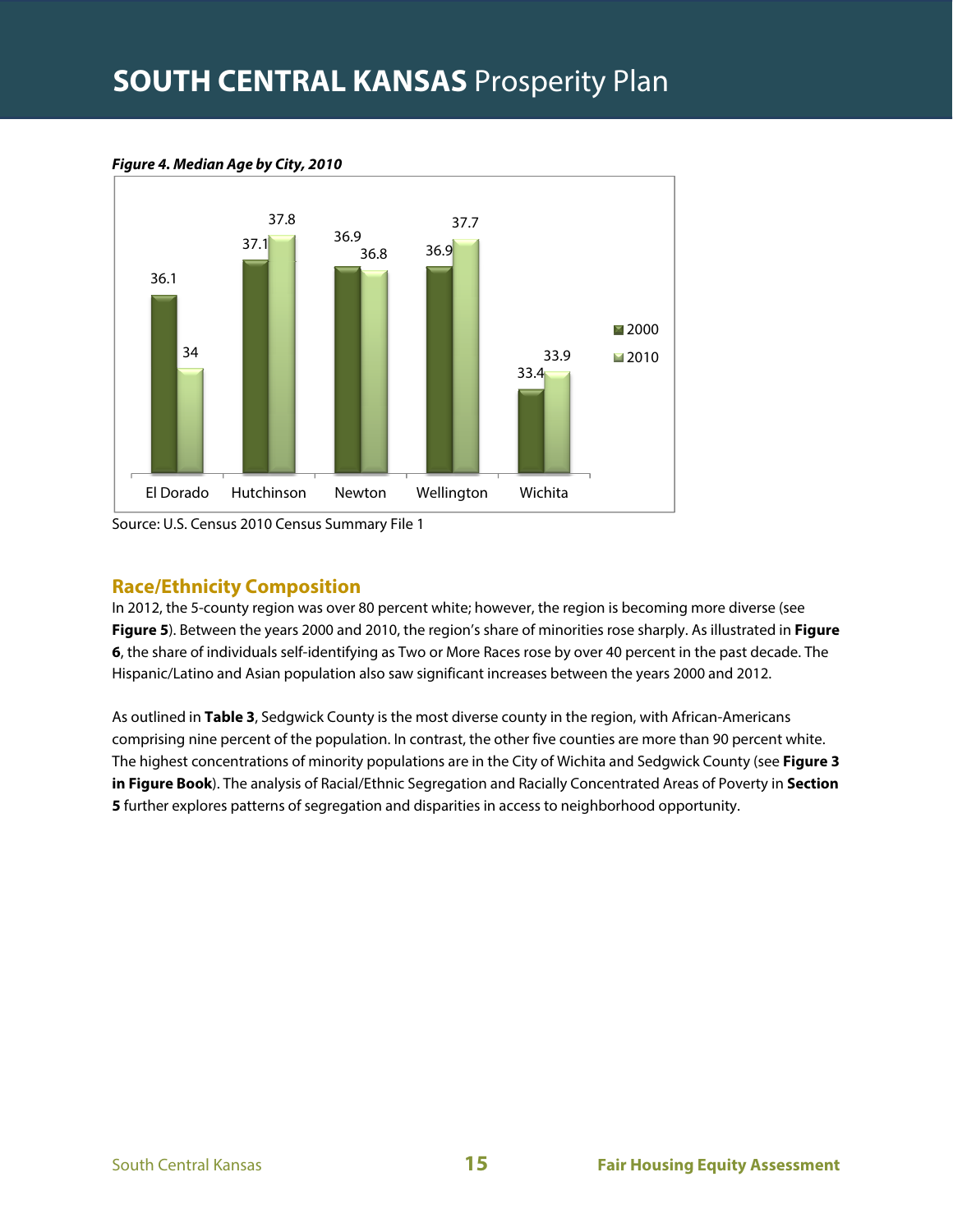

**Figure 5. 2012 Race Composition for 5-County Region**

Source: U.S. Census Bureau, 2008-2012 American Community Survey



**Figure 6. Percent Change in Race Composition for 5-County Region, 2000 to 2012** 

Source: U.S. Census Bureau, 2008-2012 American Community Survey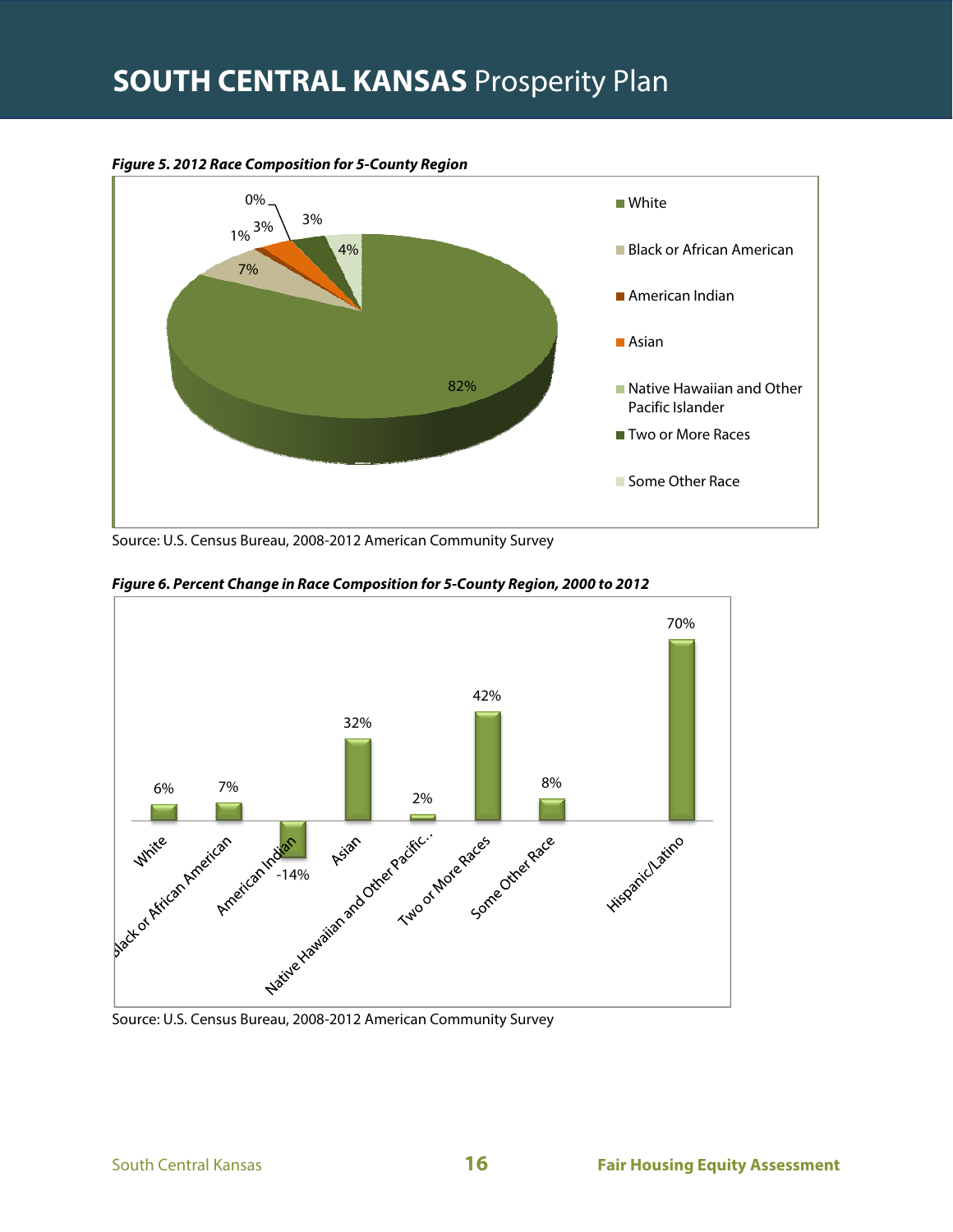| -, ----------- <i>, -,</i> ------- <i>,,</i> -- - |               |               |       |          |        |
|---------------------------------------------------|---------------|---------------|-------|----------|--------|
|                                                   | <b>Butler</b> | <b>Harvey</b> | Reno  | Sedgwick | Sumner |
| White                                             | 93.1%         | 92.3%         | 91.2% | 78.2%    | 95.3%  |
| <b>Black or African-American</b>                  | 1.6%          | 1.2%          | 3.1%  | 8.9%     | 0.6%   |
| American Indian                                   | 0.7%          | 0.7%          | 0.6%  | 1.1%     | 1.6%   |
| Asian                                             | 0.7%          | 0.7%          | 0.5%  | 4.0%     | 0.1%   |
| Native Hawaiian and Other Pacific Islander        | 0%            | 0%            | 0%    | 0%       | 0%     |
| Two or More Races                                 | 2.9%          | 2.4%          | 2.2%  | 3.7%     | 2.1%   |
| Some Other Race                                   | 0.9%          | 2.9%          | 2.4%  | 4.3%     | 0.3%   |

#### **Table 3. Race/Ethnicity by County, 2012**

Source: U.S. Census Bureau, 2008-2012 American Community Survey

#### **Household Type**

Approximately two out of three households in the 5-county region are family households, which include related persons living together. Fair housing law protects familial status. Single parents can be particularly vulnerable to housing discrimination and affordability challenges due to lower incomes and the need for more bedrooms. Approximately 10.2 percent of households in the region are single parent households and 71.5 percent of these households are single females with children under 18.

#### **Household Income**

**Figure 7** compares the median household income for each county within the region to the statewide median. Butler County, with a median income of \$57,424, has the highest income level and outperforms the state median of \$51,273. **Figure 7** also illustrates the 5-county region's average living wage, calculated using the Massachusetts Institute of Technology Living Wage Calculator.4 The average living wage for South Central Kansas is approximately \$17.78 per hour, or \$36,978 per year. The living wage shown is the hourly rate that an individual must earn to support a family, if that individual is the sole provider and is working full-time (2,080 hours per year). The \$17.78 average wage reflects an average of the five counties for a family of four (two adults, two children). The median annual household income for each of the five counties is higher than this living wage. However, the median income level for four of the five counties still lags the statewide median of \$51,273. The median household income in Reno County is particularly low.

The lowest median incomes concentrate in the urbanized center of Wichita and in the most rural parts of the region (see **Figure 4 in Figure Book**). **Figure 8** compares individual poverty rates for each county to the statewide rate. In 2012, Sedgwick County had the highest poverty rates at 16.4 percent, followed by Reno County at 13.4 percent and Sumner County at 13.3 percent. The highest rates of individual poverty are in

<sup>4</sup> http://livingwage.mit.edu/counties/20015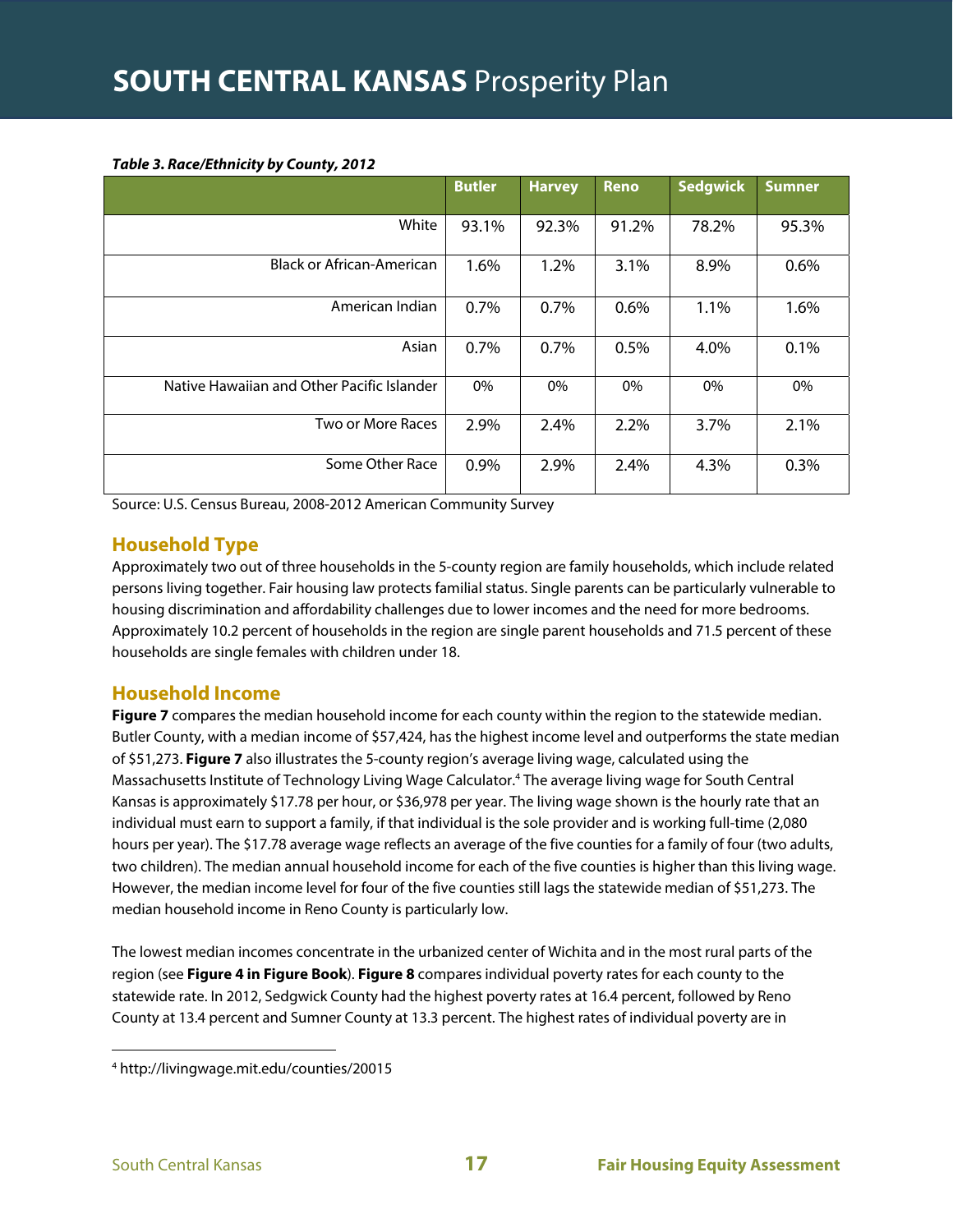Wichita's core neighborhoods and correlate with the minority population concentrations (see **Figure 5 in Figure Book**).





Source: U.S. Census Bureau, 2008-2012 American Community Survey



**Figure 8. Individual Poverty Rate, 2012**

Source: U.S. Census Bureau Small Area Income and Poverty Estimates, 2012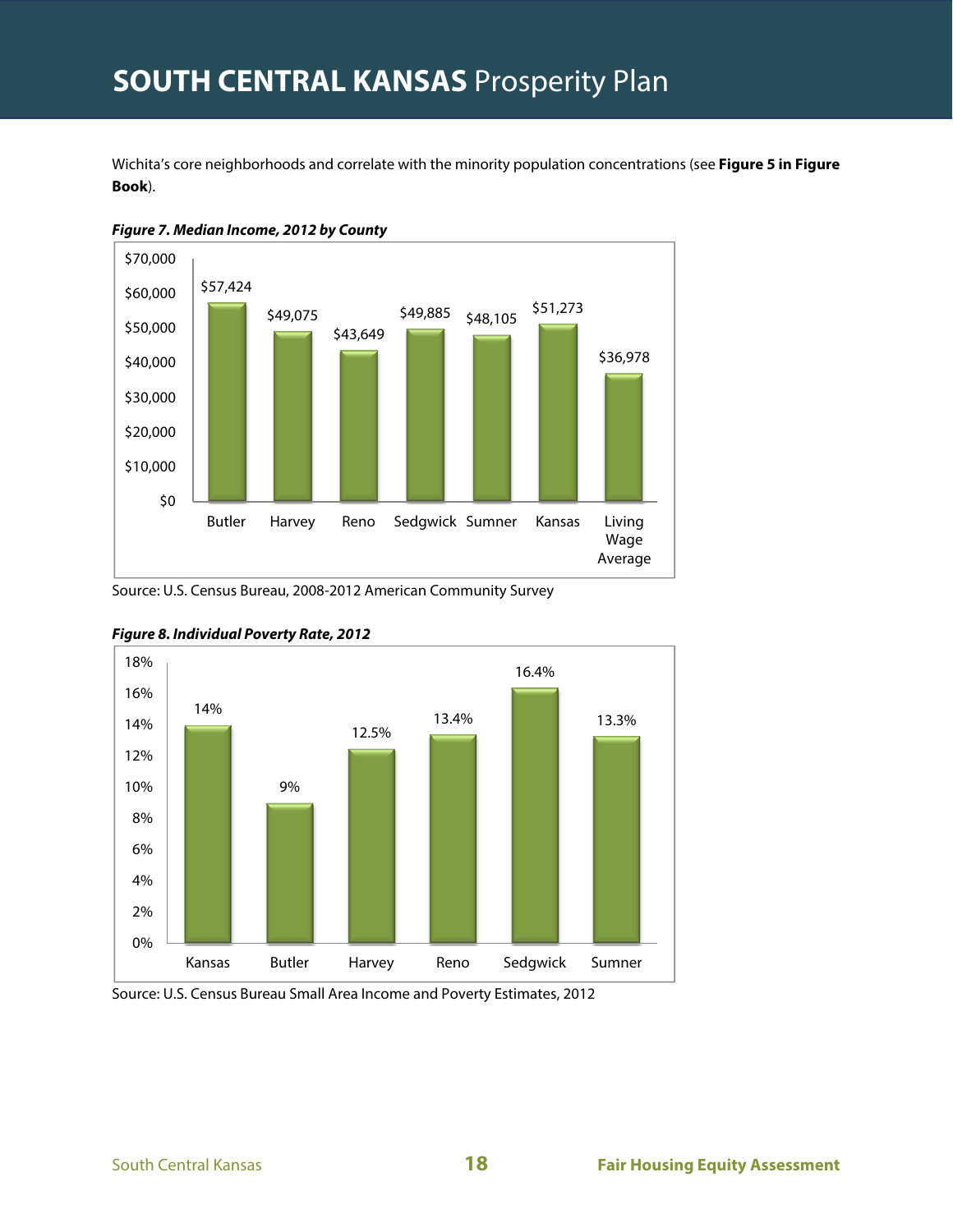#### **Persons with Disabilities**

The U.S. Census defines a person with a disability as having a "long-lasting physical, mental, or emotional condition, which can make it difficult for a person to do activities such as walking, climbing stairs, dressing, bathing, learning, or remembering" or "impede a person from being able to go outside the home alone or to work at a job or business." Persons with disabilities are particularly vulnerable to housing discrimination and are more likely to confront challenges in obtaining housing options that meet their unique needs. In 2012, Sumner and Reno Counties had the highest rates of disability among residents, exceeding the state average (see **Figure 9**).



**Figure 9. Percentage of Persons with Disability by County, 2012** 

Source: U.S. Census Bureau, 2008-2012 American Community Survey

#### **Employment**

#### **Industries and Wages**

Aviation and manufacturing have traditionally been the foundation of the South Central Kansas economy; however, recent losses in manufacturing jobs prompted jurisdictions to diversify the local economic base, while continuing to recover and expand the jobs lost in recent years. Similar to a national trend in which the United States lost approximately 1.7 million manufacturing sector jobs between 2008 and 2011 (12.5 percent decline), the Wichita Metropolitan Statistical Area (MSA) also experienced a 22.7 percent decline in manufacturing with 15,300 jobs lost. The MSA did not begin to regain manufacturing jobs until 2012.<sup>5</sup>

<sup>5</sup> Center for Economic Development and Business Research (CEDBR), Wichita State University Economic Outlook Conference 2013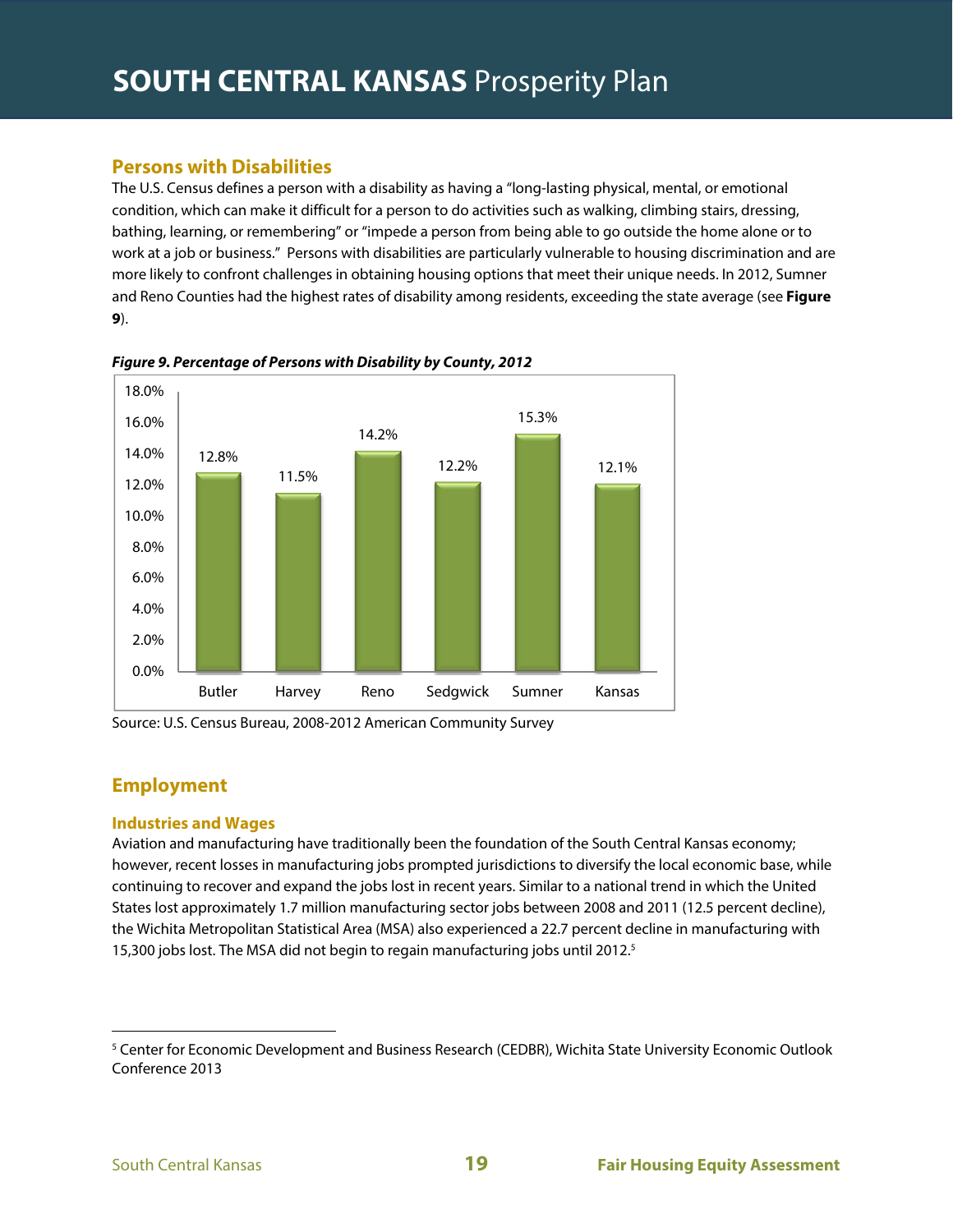However, even with the recent contraction of the manufacturing sector, as of 2013 aerospace products and parts jobs represented more than half of all manufacturing jobs in the region.<sup>6</sup> Additionally, in 2012, approximately 39 percent of all employed persons in the MSA worked in five sectors, which generated close to half of all earnings.<sup>7</sup>

**Table 4** outlines the industry breakdown for the 5-county region in 2000 and 2010. As shown, manufacturing had the highest industry share in 2000 at 24 percent, but decreased to 20 percent in 2010. Educational services/health care/social assistance captured the highest industry share at 23 percent. In 2012, the average weekly wages within the 5-county region ranged from \$599 per week to \$856 per week, representing a difference of approximately \$250 between Sumner and Sedgwick Counties (see **Table 5**). While wages are higher in Sedgwick County due to the concentration of jobs in the area, many residents commute from other parts of the region to jobs in the Wichita/Sedgwick County. Approximately one-quarter of all commuters from Harvey County travels to Sedgwick County for their jobs. About one in three commuters drive from Sumner County into Sedgwick County, while nearly half of all workers from Butler County make the trip. Major employment centers tend to concentrate in the city centers of each county and along major interstate corridors (see **Figure 6 in Figure Book**).

| <b>Industry</b>                                             | 2000 | 2010 |
|-------------------------------------------------------------|------|------|
| Educational services, and health care and social assistance | 21%  | 23%  |
| Manufacturing                                               | 24%  | 20%  |
| Retail trade                                                | 11%  | 11%  |
| Arts, entertainment, and recreation                         | 7%   | 8%   |
| Construction                                                | 6%   | 7%   |
| Professional, scientific, and management                    | 6%   | 7%   |
| Finance and insurance, and real estate                      | 5%   | 5%   |
| Other services                                              | 5%   | 4%   |
| Public administration                                       | 3%   | 4%   |
| Transportation and warehousing                              | 4%   | 4%   |
| Wholesale trade                                             | 3%   | 3%   |
| Agriculture, forestry, fishing                              | 2%   | 2%   |
| Information                                                 | 2%   | 2%   |

#### **Table 4. Industry Mix, 2010**

Source: 2008-2010 American Community Survey 3-Year Estimates

<sup>6</sup> Center for Economic Development and Business Research (CEDBR), Wichita State University Economic Outlook Conference 2013

<sup>7</sup> Center for Economic Development and Business Research, Measuring Economic Diversity - Four-Year Comparison 2009 through 2012. (July 2013)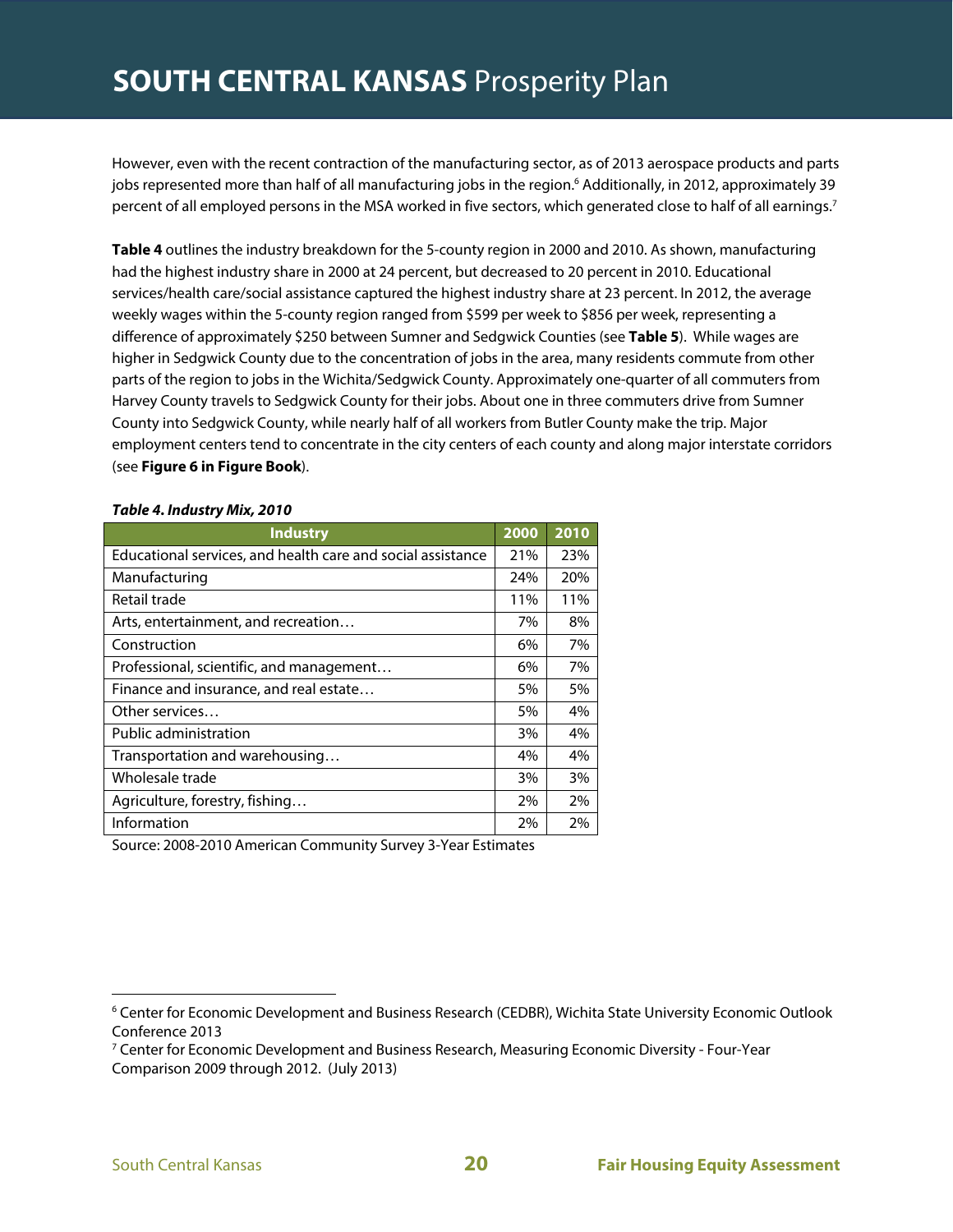| <b>Area Name</b>     | <b>Average</b>        | <b>Average</b>    | <b>Total Wage</b> | <b>Average Weekly</b> |
|----------------------|-----------------------|-------------------|-------------------|-----------------------|
|                      | <b>Establishments</b> | <b>Employment</b> |                   | <b>Wage</b>           |
| <b>Butler County</b> | 1,381                 | 18,230            | \$595,214,649     | \$628                 |
| <b>Harvey County</b> | 820                   | 13,355            | \$457,831,509     | \$659                 |
| Reno County          | 1,682                 | 27,754            | \$907,188,603     | \$629                 |
| Sedgwick County      | 12,284                | 239,672           | \$10,671,917,162  | \$856                 |
| <b>Sumner County</b> | 548                   | 7,010             | \$218,438,802     | \$599                 |

#### **Table 5. 2012 Quarterly Census of Employment and Wages**

Source: Source: Labor Market Information Services, Kansas Dept. of Labor in cooperation with BLS, U.S. Dept. of Labor

#### **Employment Participation and Growth**

Employment projections for South Central Kansas anticipate a modest annual employment growth rate of 1.1 percent through the year 2020, with a total estimated increase of 11.3 percent. Projections indicate that manufacturing jobs will grow through 2014 $^8$ , but then decrease 9 percent by 2018. Other sectors, such as health care, finances, and professional service jobs are likely to expand at higher rates.<sup>9</sup> Of the top five fastest growing occupations in the next decade (home health aides, personal and home care aides, other personal care and service workers, meeting and conventional planners, and helpers/carpenters) three are health care related (see **Figure 10**). This trend reflects the expansion of the health care industry within the region, as well as the increasing demand for medical services and care, particularly for an aging population. Since wages in these industries have traditionally been below that of jobs in the manufacturing and professional sectors, the projected mix of jobs also indicates the need for strategies to attract, retain, and expand higher paying employment opportunities.

<sup>8</sup> Center for Economic Development and Business Research, Measuring Economic Diversity - Four-Year Comparison 2009 through 2012. (July 2013)

<sup>9</sup> National Bureau of Labor Statistics, 2011and Source: Kansas Labor Information Center Labor Market Information Services, Kansas Dept. of Labor; U.S. Dept. of Employment and Training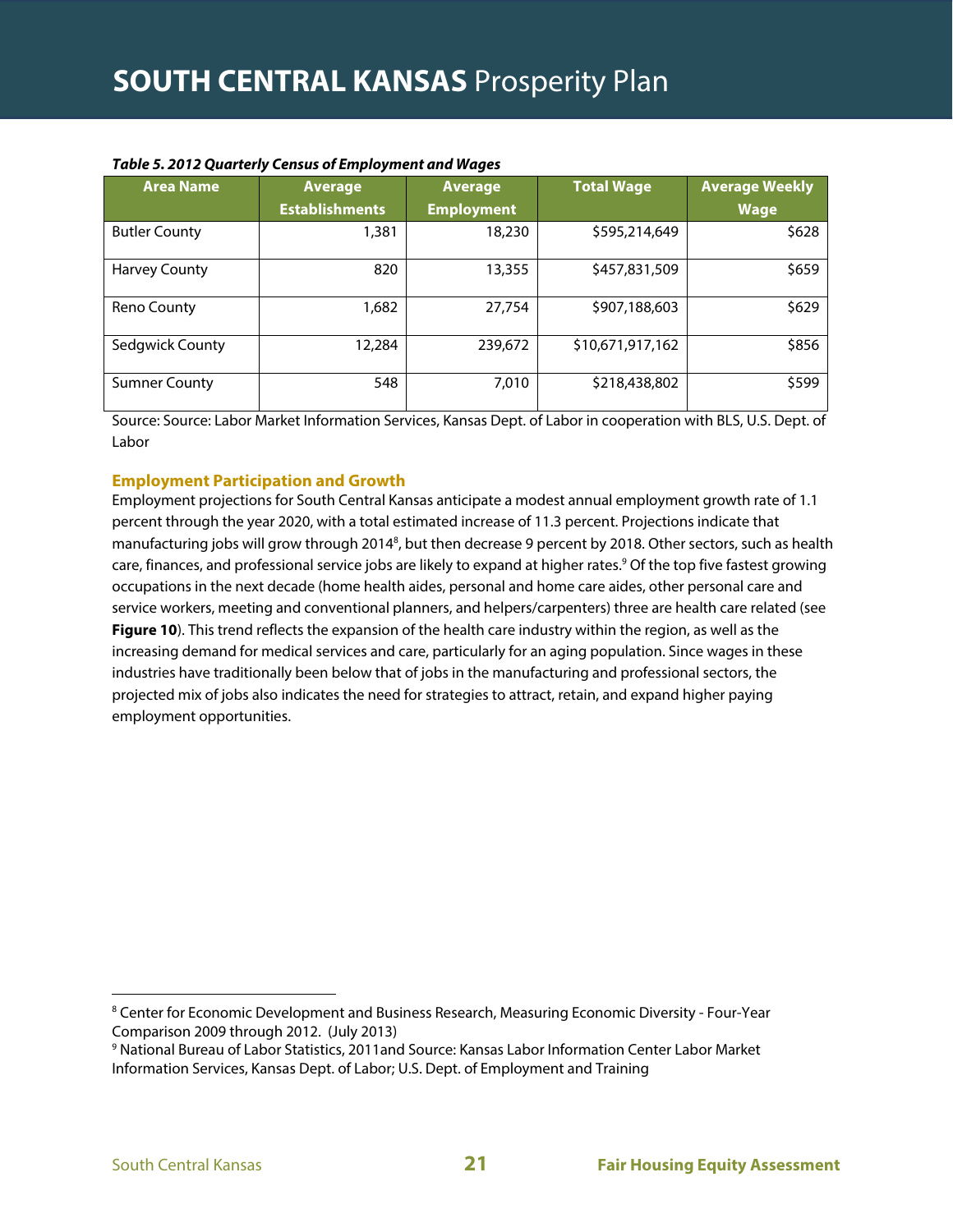

**Figure 10. Top 5 Fastest Growing Occupations, 2010 - 2020**

Source: Kansas Labor Information Center Labor Market Information Services, Kansas Dept. of Labor; U.S. Dept. of Employment and Training

**Figure 11** shows the annual average unemployment rate by county for 2013. Unemployment rates in the region have historically been low and did not spike in the wake of the recession in contrast to other manufacturingoriented economies in the Midwest. The region overall was near or above the state unemployment rate. The highest rates of unemployment are found in Wichita's core and in Sumner County (see **Figure 7 in Figure Book**).



**Figure 11. Annual Average Unemployment Rate by County, 2013** 

Source: Bureau of Labor Statistics, Local Area Unemployment Statistics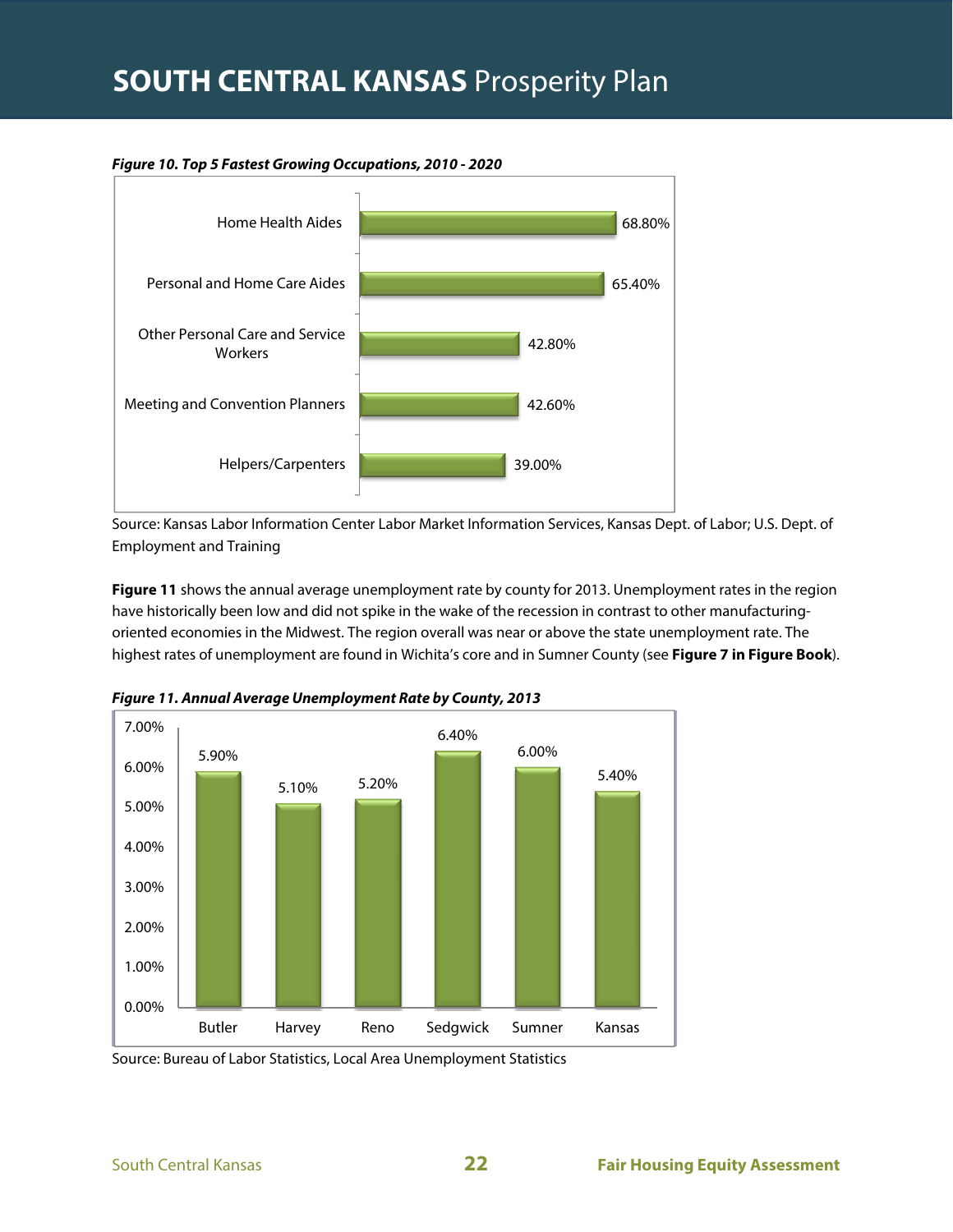#### **Shifting Demographics and Aging Workforce**

A prepared and skilled workforce is critical to building and sustaining a strong economy. South Central Kansas, however, faces modest rates of population growth and challenges in retaining and attracting young residents. The region is losing young people to outmigration, while its current workforce ages rapidly. Employment projections for Sedgwick County, for example, anticipate that by 2018, employees aged 55+ will comprise 24 percent of the total labor market, yet approximately 20 percent of young adults (25-40 yrs.) in the metropolitan area will move each year to other communities in the country. This loss of the young workforce base represents an estimated net annual lost investment of \$595 million for the region and can lead to gaps in the availability of educated, skilled employees.

#### **Workforce Training and Job Development**

South Central Kansas has multiple regional and local organizations working to establish a prepared workforce and to align training opportunities with the skills needed by existing and emerging industries. The anticipated shift in industry mix to a more balanced economic base of service and professional jobs will produce a corresponding change in educational and skill set requirements. By the year 2020, jobs requiring a bachelor's degree or higher will rise by 47.2 percent<sup>10</sup> (see Figure 12). However, just under one in four South Central Kansas residents currently holds a bachelor's degree or higher and the rate of higher educational attainment falls below that of the state (see **Figure 13**), indicating an ongoing gap in workforce preparation.<sup>11</sup>

<sup>&</sup>lt;sup>10</sup> Source: Kansas Labor Information Center Labor Market Information Services, Kansas Dept. of Labor; U.S. Dept. of Employment and Training

<sup>&</sup>lt;sup>11</sup> Source: 2008-2010 American Community Survey 3-Year Estimates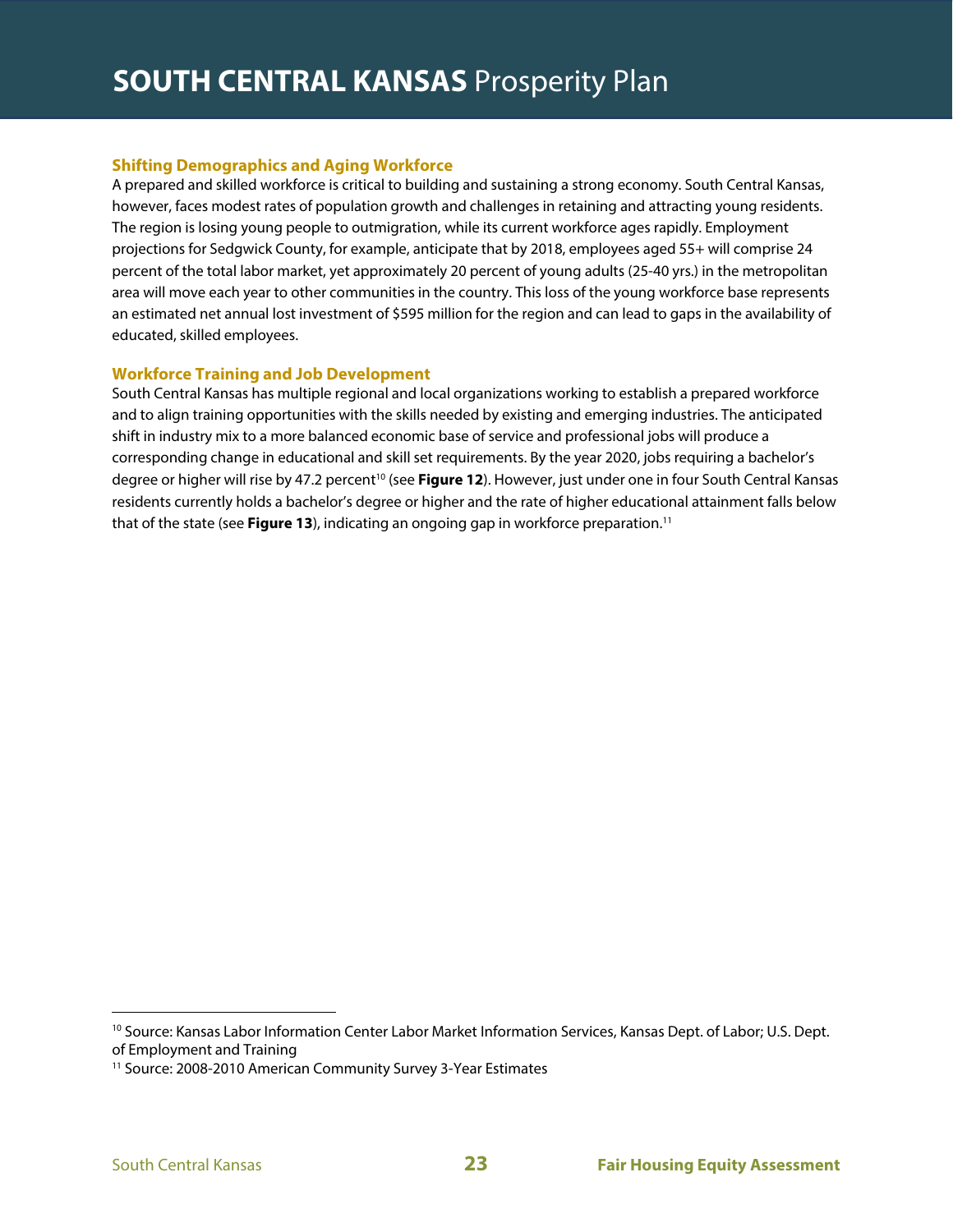



Source: Kansas Labor Information Center Labor Market Information Services, Kansas Dept. of Labor; U.S. Dept. of Employment and Training



**Figure 13. Percentage of Population with Bachelor's Degree or Higher, 2012** 

Source: U.S. Census Bureau, 2008-2012 American Community Survey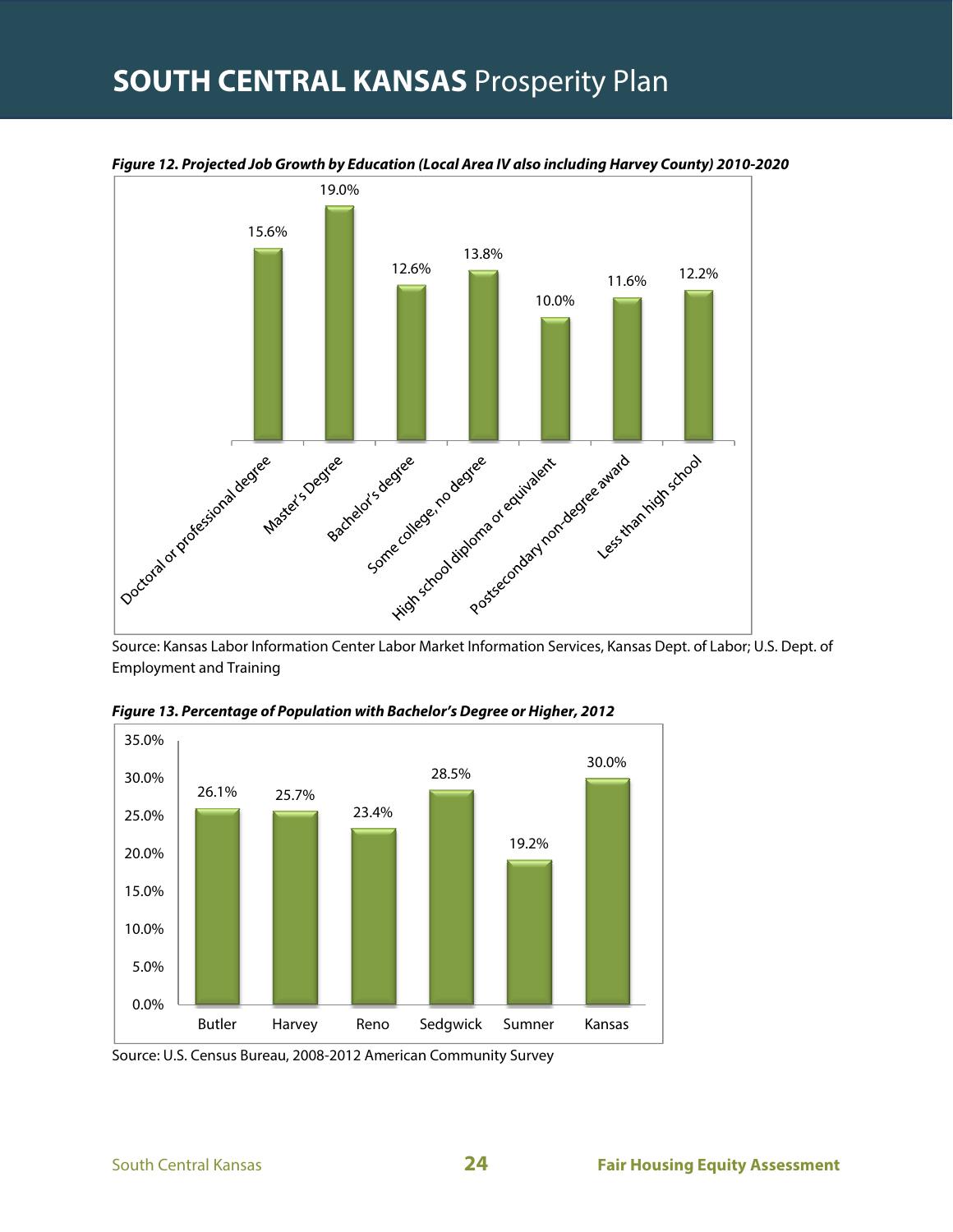#### **Housing Characteristics**

#### **Housing Units**

As of 2012, the 5-county region residential inventory totaled more than 290,000 housing units (see **Table 6**). As illustrated in **Figure 14**, the region's housing stock is not diverse. Approximately three in four housing units are a single family detached home. Sedgwick County offers the highest share of multi-family housing options at approximately 21 percent.

#### **Table 6. Total Housing Units, 2012**

| <b>County</b> | <b>Number of Housing Units</b> |
|---------------|--------------------------------|
| <b>Butler</b> | 26,060                         |
| Harvey        | 14,517                         |
| Reno          | 28,281                         |
| Sedgwick      | 211,361                        |
| Sumner        | 10,865                         |
| Total         | 291,084                        |

Source: U.S. Census Bureau, 2008-2012 American Community Survey



#### **Figure 14. Housing Mix, 2012**

Source: U.S. Census Bureau, 2008-2012 American Community Survey

The housing stock in the region is aging, particularly in Sumner, Reno, and Harvey Counties (see **Figure 15**). The prevalence of older housing as a percentage of the overall residential inventory reflects lower rates of population growth in these areas and contributes to the previously cited challenge of attracting new residents and workers to some of the region's smaller rural communities. Though older houses do not necessarily exhibit declining structural conditions, the overall age of housing generally correlates with an increased need for repairs and lower energy efficiency, which can in turn produce higher ownership costs. Lower income levels and higher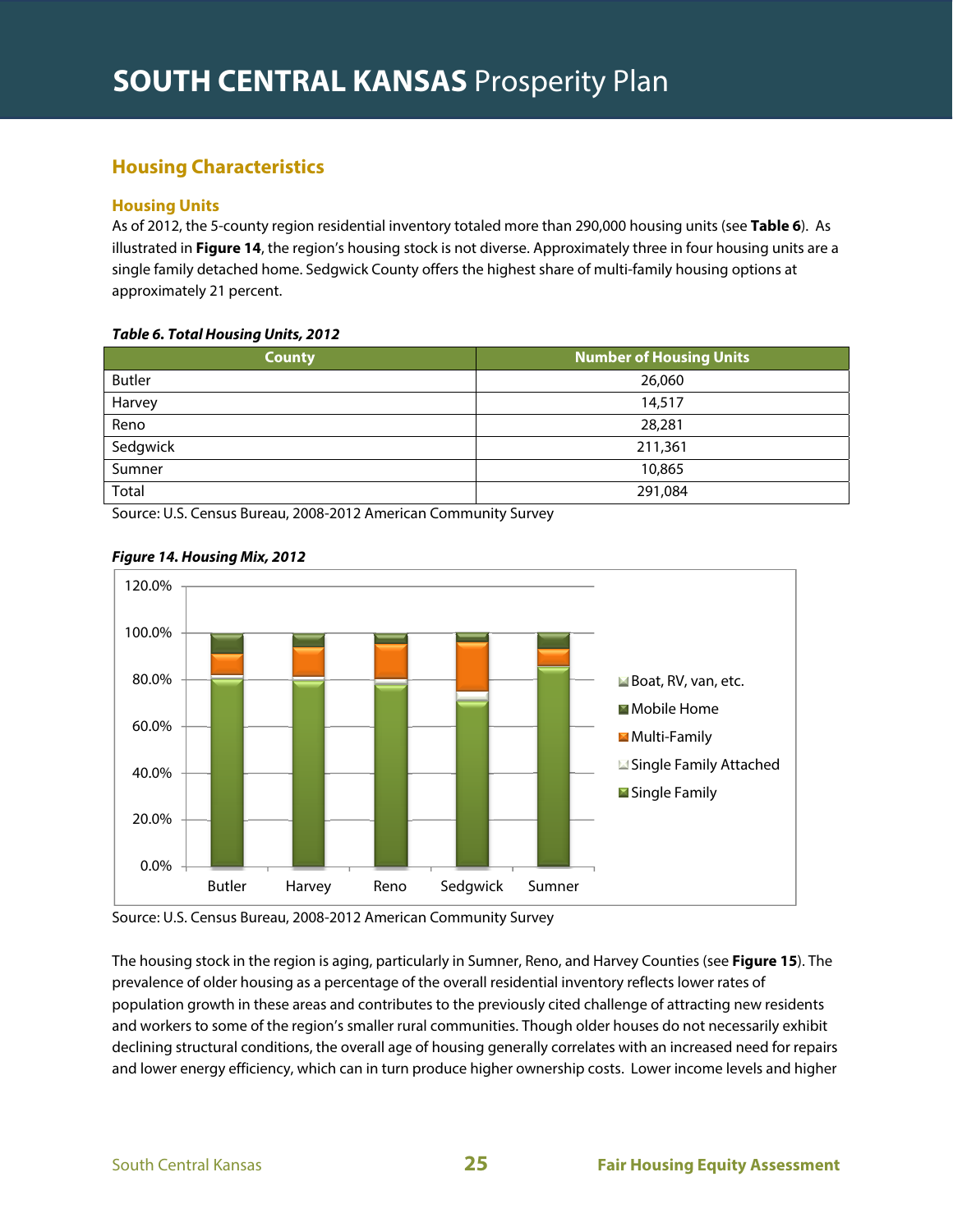rates of poverty in some communities can limit the resources available to maintain and periodically upgrade older houses, contributing to specific pockets of disinvestment. As noted in **Section 8**, several local housing studies and comprehensive plans in the region cite deteriorating structural conditions as a major housing issue.





**Figure 16** illustrates the 2012 median value of homes across the 5-county region and **Table 7** outlines the share of home values for each county. Sumner and Reno Counties have the highest percentage of houses with a value below \$100,000. Butler and Sedgwick Counties have the highest median home values in the region though all counties fall below the statewide median housing value. The highest home values are in the suburbs surrounding the City of Wichita and the lowest values are found in the urban core and in rural communities (see **Figure 8 in Figure Book**).

Source: U.S. Census Bureau, 2008-2012 American Community Survey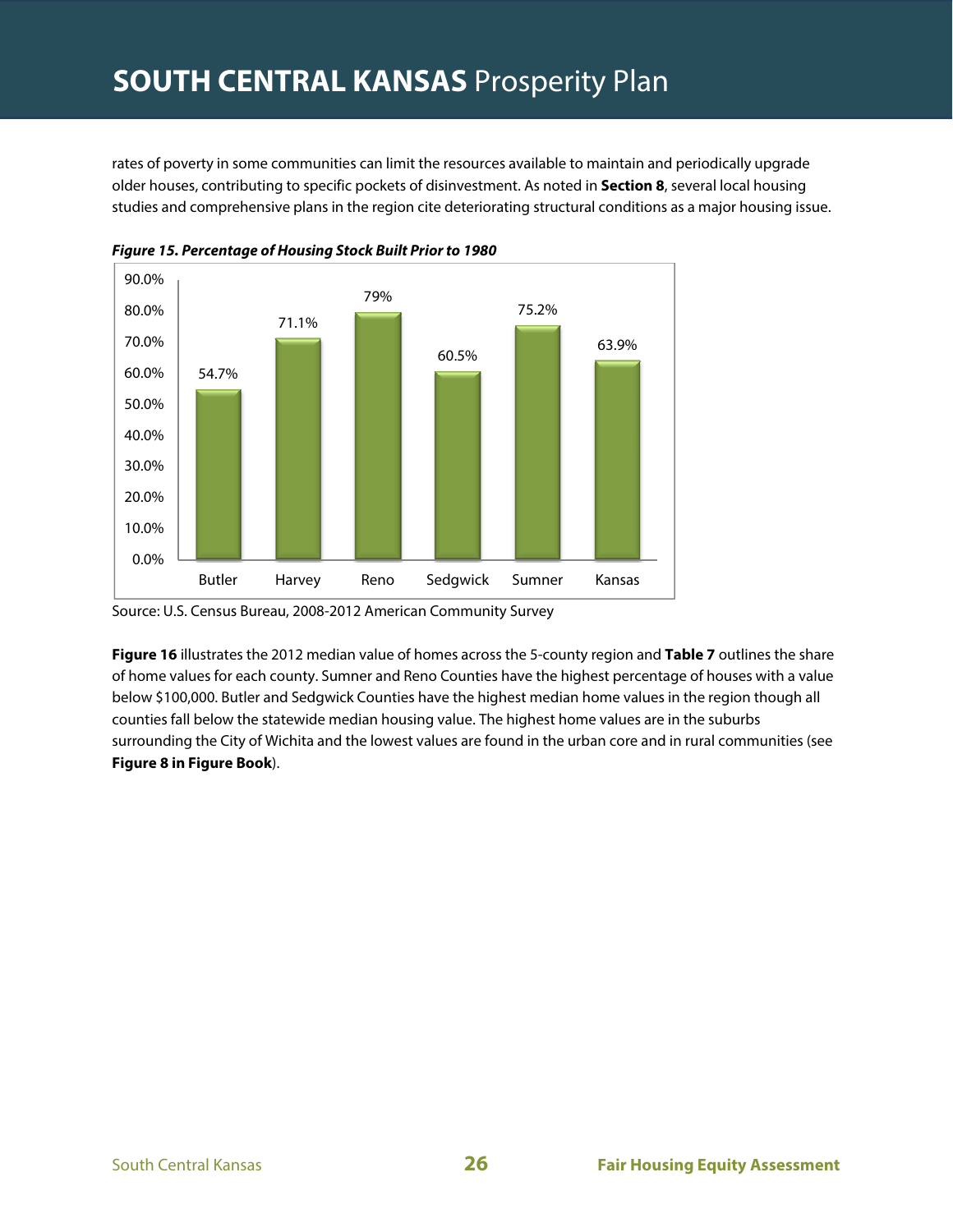

**Figure 16. Median Home Value by County, 2012** 

Source: U.S. Census Bureau, 2008-2012 American Community Survey

#### **Table 7. Owner Occupied Housing Value, 2012**

|                        | <b>Butler</b> | <b>Harvey</b> | <b>Reno</b> | <b>Sedgwick</b> | Sumner  | <b>Kansas</b> |
|------------------------|---------------|---------------|-------------|-----------------|---------|---------------|
| Less than $$50,000$    | 10.8%         | 12.1%         | 20.0%       | 9.2%            | 24.5%   | 14.4%         |
| \$50,000 to \$99,999   | 26.8%         | 32.7%         | 36.5%       | 28.9%           | 34.3%   | 24.2%         |
| \$100,000 to \$149,999 | 23.1%         | 30.3%         | 21.3%       | 26.5%           | 18.8%   | 20.1%         |
| \$150,000 to \$199,999 | 19.5%         | 13.0%         | 11.8%       | 16.1%           | 11.9%   | 17.1%         |
| \$200,000 to \$299,999 | 13.2%         | 8.6%          | 5.6%        | 12.1%           | 7.2%    | 14.7%         |
| \$300,000 to \$499,999 | 4.3%          | 2.2%          | 2.9%        | 5.5%            | 2.3%    | 6.8%          |
| \$500,000 to \$999,999 | 1.4%          | 1.0%          | 1.0%        | 1.5%            | $0.5\%$ | 2.1%          |
| \$1,000,000 or more    | 0.9%          | 0.2%          | $0.8\%$     | 0.3%            | 0.5%    | 0.5%          |

Source: U.S. Census Bureau, 2008-2012 American Community Survey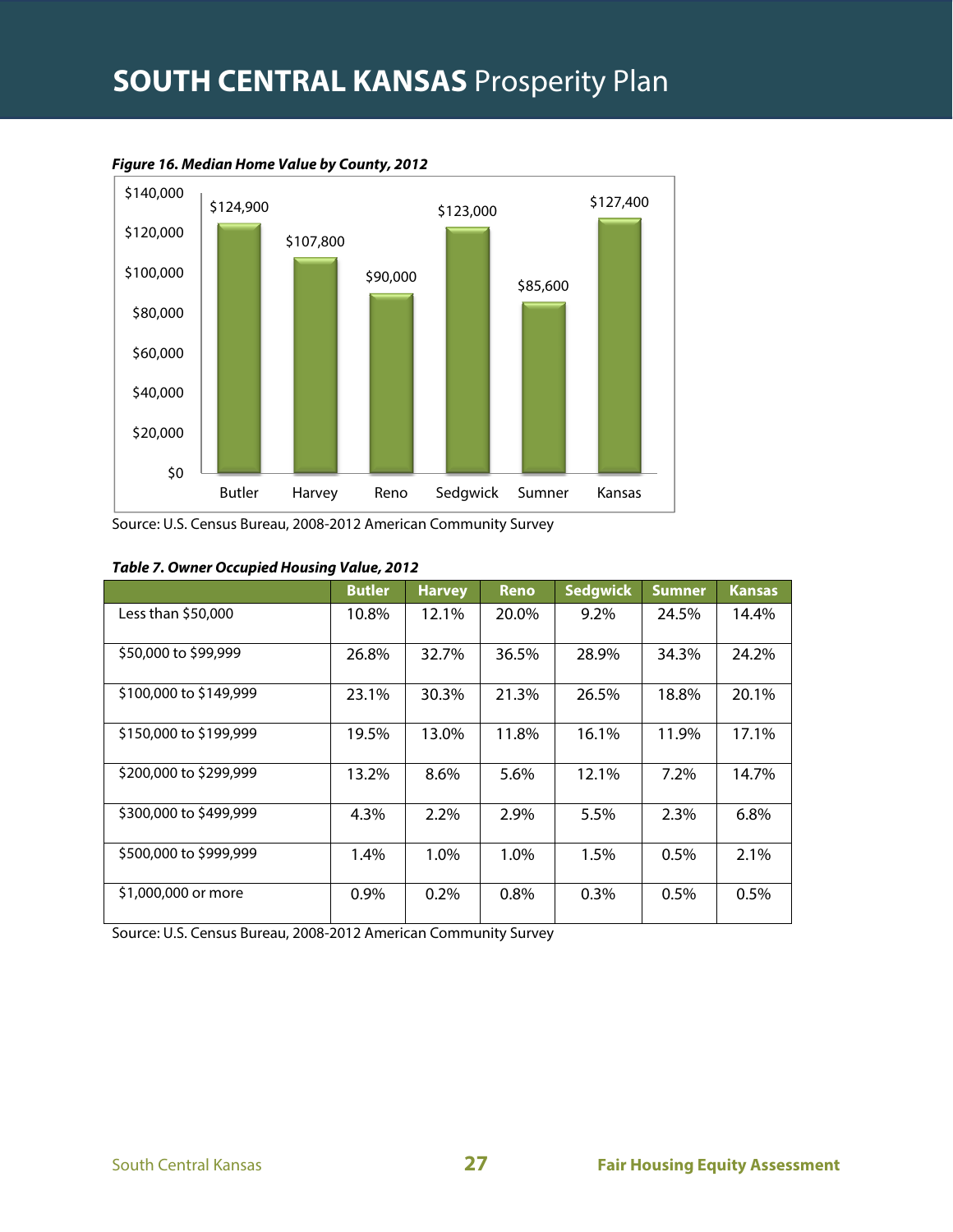As shown in **Table 8**, homeownership rates in the region are generally above that of the state, reflecting the overall affordability of housing in South Central Kansas.

#### **Table 8. Housing Tenure, 2012**

|                 | <b>Butler</b> | <b>Harvey</b> | <b>Reno</b> | Sedgwick Sumner |        | <b>Kansas</b> |
|-----------------|---------------|---------------|-------------|-----------------|--------|---------------|
| Owner Occupied  | 77.20%        | 73.50%        | 68.20%      | 65.50%          | 76.80% | 68.20%        |
| Renter Occupied | 22.80%        | 26.50%        | 31.80%      | 34.50%          | 23.20% | 31.80%        |

Source: U.S. Census Bureau, 2008-2012 American Community Survey

#### **Vacancy**

Four of the five counties in the region have a vacancy rate that falls below that of the state (see **Figure 17**). However, almost 14.8 percent of Sumner County's housing units were vacant in 2012. The highest rates of housing vacancy are around the cores of each county, as well as in the rural areas of Harvey, Reno, and Sumner Counties (see **Figure 9 in Figure Book**).

A local housing market must have some units available for rent or sale to provide consumers with an adequate range of choices in housing type, price and location. Vacancy rates can help to assess whether the supply and demand for housing if roughly equal. High vacancy rates, for example, can reflect systemic issues in a community's housing stability, including a lack of neighborhood investment, a sluggish post-recession recovery, and ongoing foreclosures. Persistent housing vacancies can also dampen adjacent home values and slow new residential construction and reinvestment. In contrast, very low vacancy rates can cause housing prices to escalate due to limited supply. Economists and housing policy advocates commonly cite a five percent vacancy rate as indicative of relative balance between housing demand and supply<sup>12</sup>. If the vacancy rate is much lower than 5 percent, however, people may have difficulty finding housing. Conversely, a rate in excess of 10 percent may begin to destabilize the community, indicating a possible over-supply of units or a lack of market interest and growth.

As shown in **Figure 18**, the regional housing market has regained some momentum following the housing crisis of 2008. In 2013, the five counties issued a total of 1,223 building permits for single family homes with the highest level of activity in Sedgwick and Butler Counties. Residential development remained modest in Sumner and Harvey Counties. Multi-family residential construction also increased in the region in 2013, particularly in Sedgwick County (see **Figure 19**).

<sup>&</sup>lt;sup>12</sup> Eric S. Belsky, Rental Vacancy Rates: A Policy Primer, Housing Policy Debate, Volume 3, Issue 3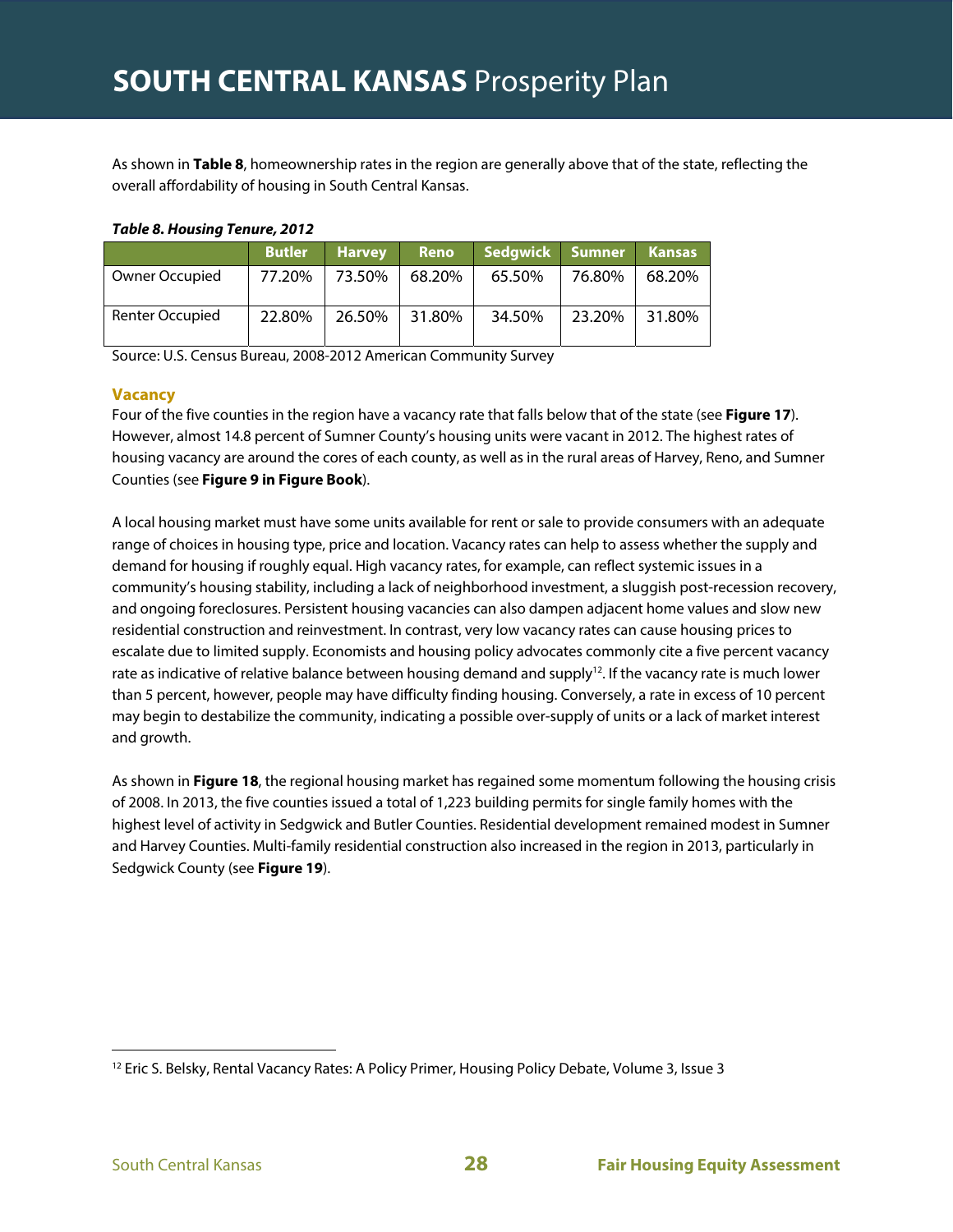

**Figure 17. Housing Occupancy by County, 2012**

Source: U.S. Census Bureau, 2008-2012 American Community Survey



**Figure 18. Single Family Building Permits by County, 2008 through 2013**

Source: U.S. Census Building Permits Survey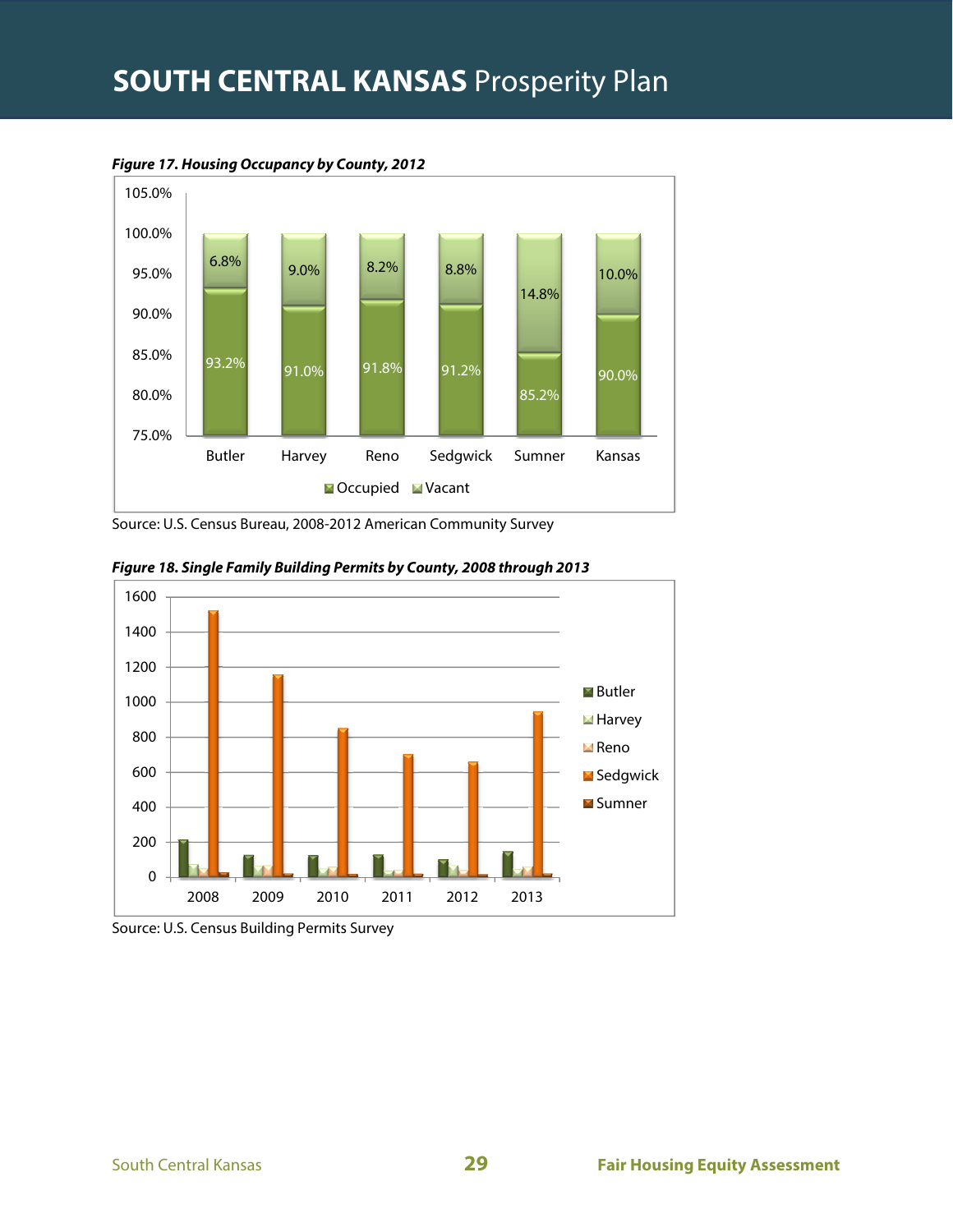

**Figure 19. Multi-Family Building Permits, by County, 2008 through 2013**

#### **Median and Gross Rent**

As of 2012, median rents in the 5-county region ranged from a low of \$592 in Sumner County to a high of \$700 in Butler County (see **Table 9**). The region's median rent is lower than the statewide median of \$715. As shown in **Table 10**, most renters in the region pay between \$500 and \$749 in gross monthly rent. More than 60 percent of all renters in the five counties pay between \$500 and \$1,000 in gross monthly rent.

#### **Table 9. Median Rent by County, 2012**

| <b>Butler</b> | 'Harvev | Reno  | Sedgwick Sumner |       | <b>Kansas</b> |
|---------------|---------|-------|-----------------|-------|---------------|
| \$700         | \$669   | \$610 | \$688           | \$592 | \$715         |

Source: U.S. Census Bureau, 2008-2012 American Community Survey

#### **Table 10. 5-County Region Gross Rent, 2012**

| <b>Gross Rent</b>  | <b>Butler</b> | <b>Harvey</b> | <b>Reno</b> | <b>Sedgwick</b> | Sumner  | <b>Kansas</b> |
|--------------------|---------------|---------------|-------------|-----------------|---------|---------------|
| Less than \$200    | 1.9%          | 2.2%          | 2.3%        | 1.0%            | 5.8%    | 1.8%          |
| \$200 to \$299     | 5.2%          | 3.9%          | 4.9%        | 2.6%            | 7.6%    | 3.8%          |
| \$300 to \$499     | 14.2%         | 18.0%         | 26.5%       | 17.0%           | 18.6%   | 14.8%         |
| \$500 to \$749     | 36.1%         | 39.3%         | 36.7%       | 38.8%           | 44.5%   | 34.3%         |
| \$750 to \$999     | 21.6%         | 28.1%         | 21.8%       | 26.0%           | 15.6%   | 24.9%         |
| \$1,000 to \$1,499 | 16.7%         | 8.0%          | 5.7%        | 11.6%           | 7.9%    | 15.6%         |
| \$1,500 or more    | 4.4%          | $0.4\%$       | 2.1%        | 3.0%            | $0.0\%$ | 4.7%          |

Source: U.S. Census Bureau, 2008-2012 American Community Survey

Source: U.S. Census Building Permits Survey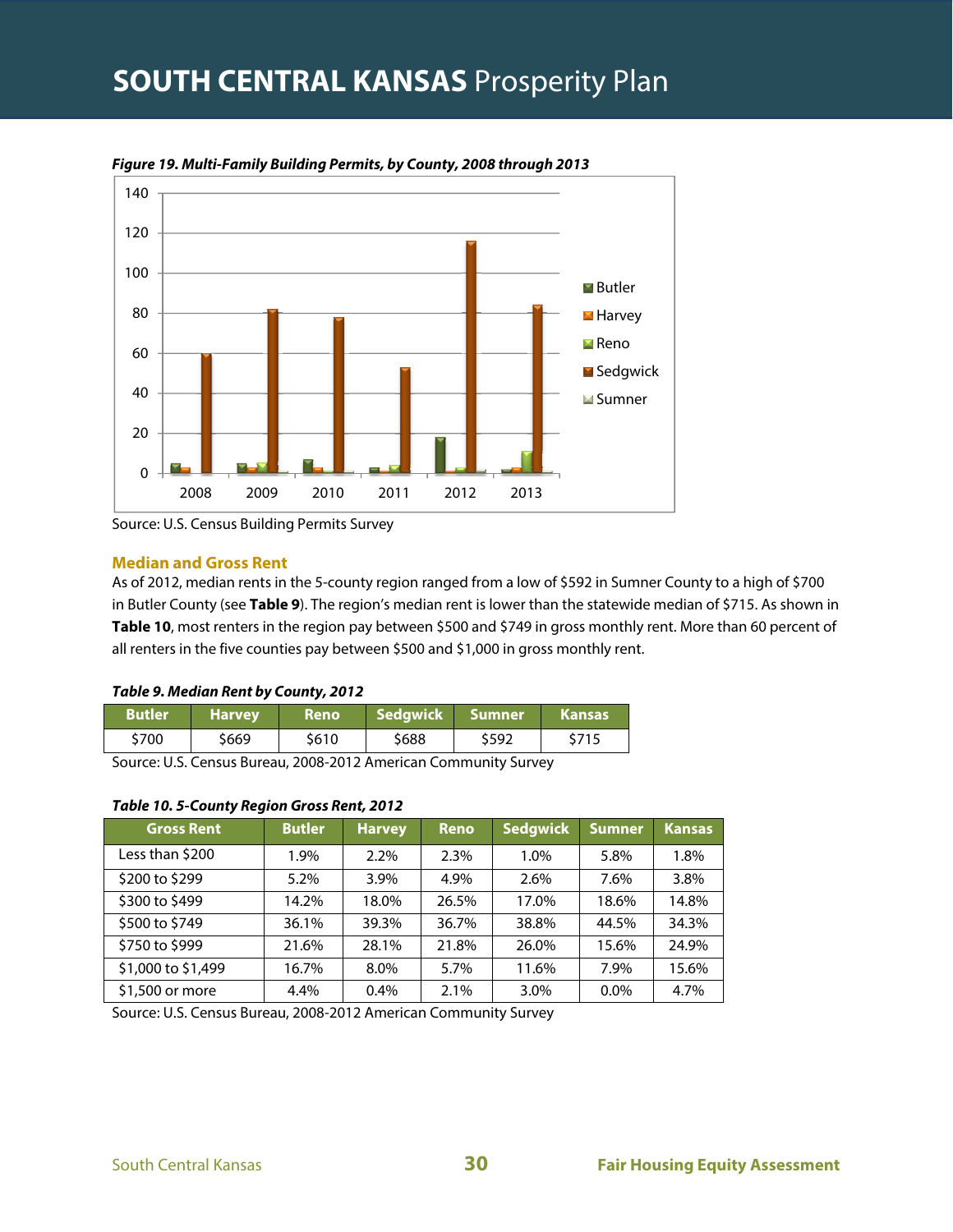#### **SECTION 4: HOUSING AFFORDABILITY AND HOUSING PROBLEMS**

#### **Housing Costs as Percent of Total Income**

One measure of housing affordability is the amount a household spends on rental or owner costs as a percent of total income. According to HUD, housing is affordable if it costs less than 30 percent of a household's budget<sup>13</sup>. Households that allocate 30 percent or more of income to housing are cost burdened. As of 2012, about one in four owner households (with a mortgage) in the region spent 30 percent or more of total household income on housing costs, a rate of housing cost burden that is comparable to the state overall (see **Figure 20**).

#### **Figure 20. Percentage of Owner Households that are Cost Burdened (Housing Costs Totaling 30% or more of Total Household Income)**



Source: U.S. Census Bureau, 2008-2012 American Community Survey

In general, renters spend a higher percentage of their income on housing costs than homeowners do. Approximately 42 percent of renter households in the region spend 30 percent or more of their income on housing costs, a rate of cost burden that is slightly less than the state overall. As illustrated in **Figure 21**, affordability issues affect more renters in Harvey and Sedgwick Counties than in other parts of the region.

<sup>&</sup>lt;sup>13</sup> AFFORDABLE HOUSING: In general, housing for which the occupant(s) is/are paying no more than 30 percent of his or her income for gross housing costs, including utilities. Please note that some jurisdictions may define affordable housing based on other, locally determined criteria, and that this definition is intended solely as an approximate guideline or general rule of thumb.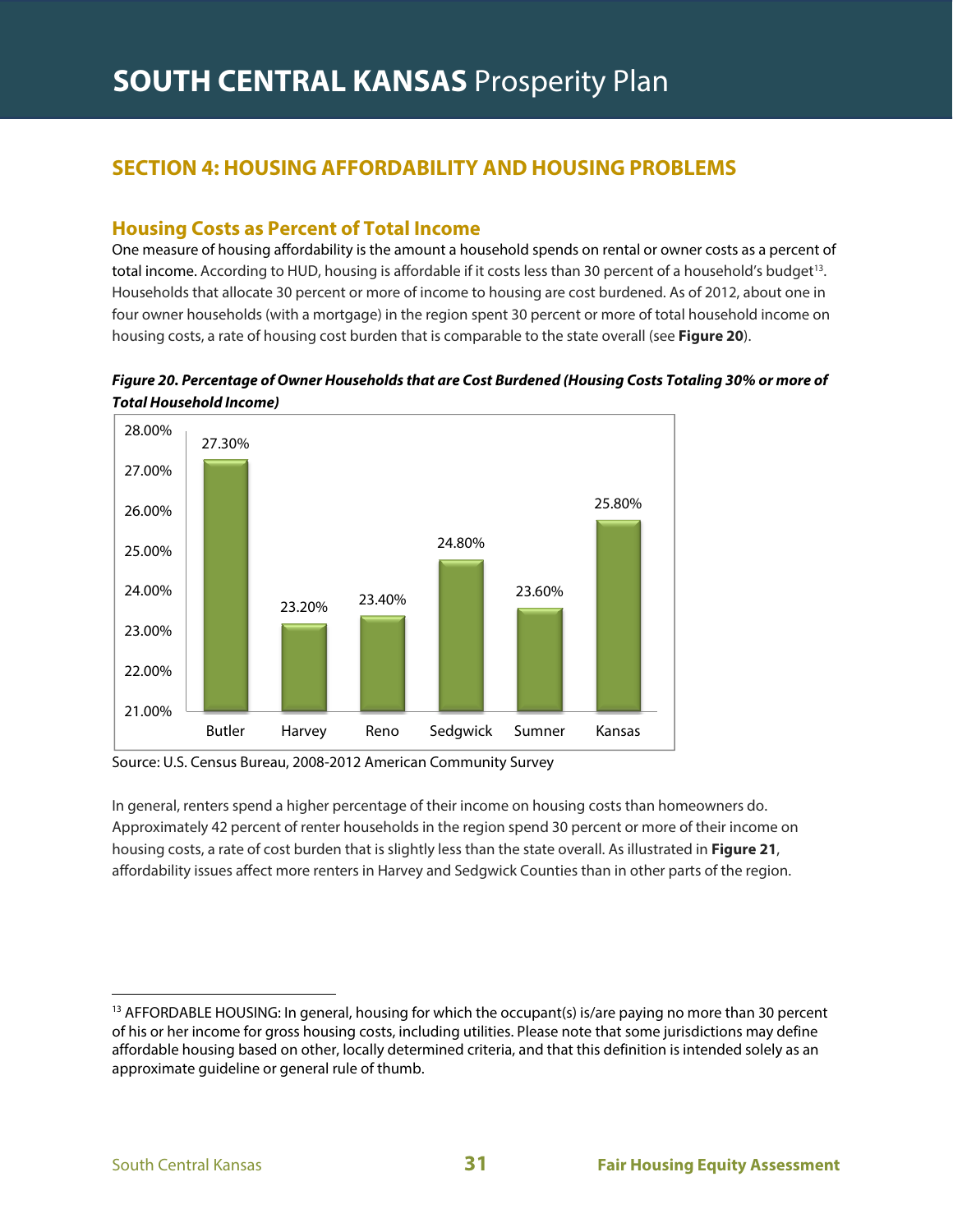

**Figure 21. Percentage of Renter Households that are Cost Burdened (Housing Costs Totaling 30% or more of Total Household Income)**

Source: U.S. Census Bureau, 2008-2012 American Community Survey

#### **Affordable Housing Units**

Another measure of housing affordability is the percentage of total rental and owner units that are affordable to a household earning 80 percent of the region's median family income. The average median income for the 5 county region was \$47,789 in 2010 and 80 percent of this median income equals approximately \$38,231.

As of 2010, 71.2 percent of the rental housing units in the 5-county region were affordable to households earning 80 percent of the area's median family income. For households earning 50 percent of the area's median income, approximately 35.1 percent of rental units were affordable.14 **Table 11** outlines the percent of housing units affordable to households earning 30, 50, 80, and more than 80 percent of the region's median income. Based on this measure, rental housing is generally affordable to most residents except for individuals with the lowest relative incomes. However, only 26.3 percent of owner units are affordable to owner households earning 80 percent of the area's median family income.15 This indicator suggests an opportunity to increase the supply of for-sale housing for low- to moderate-income households in the region.

<sup>&</sup>lt;sup>14</sup> HUD Consolidated Plan and Continuum of Care Planning Tool http://egis.hud.gov/cpdfigures/<br><sup>15</sup> HUD Consolidated Plan and Continuum of Care Planning Tool http://egis.hud.gov/cpdfigures/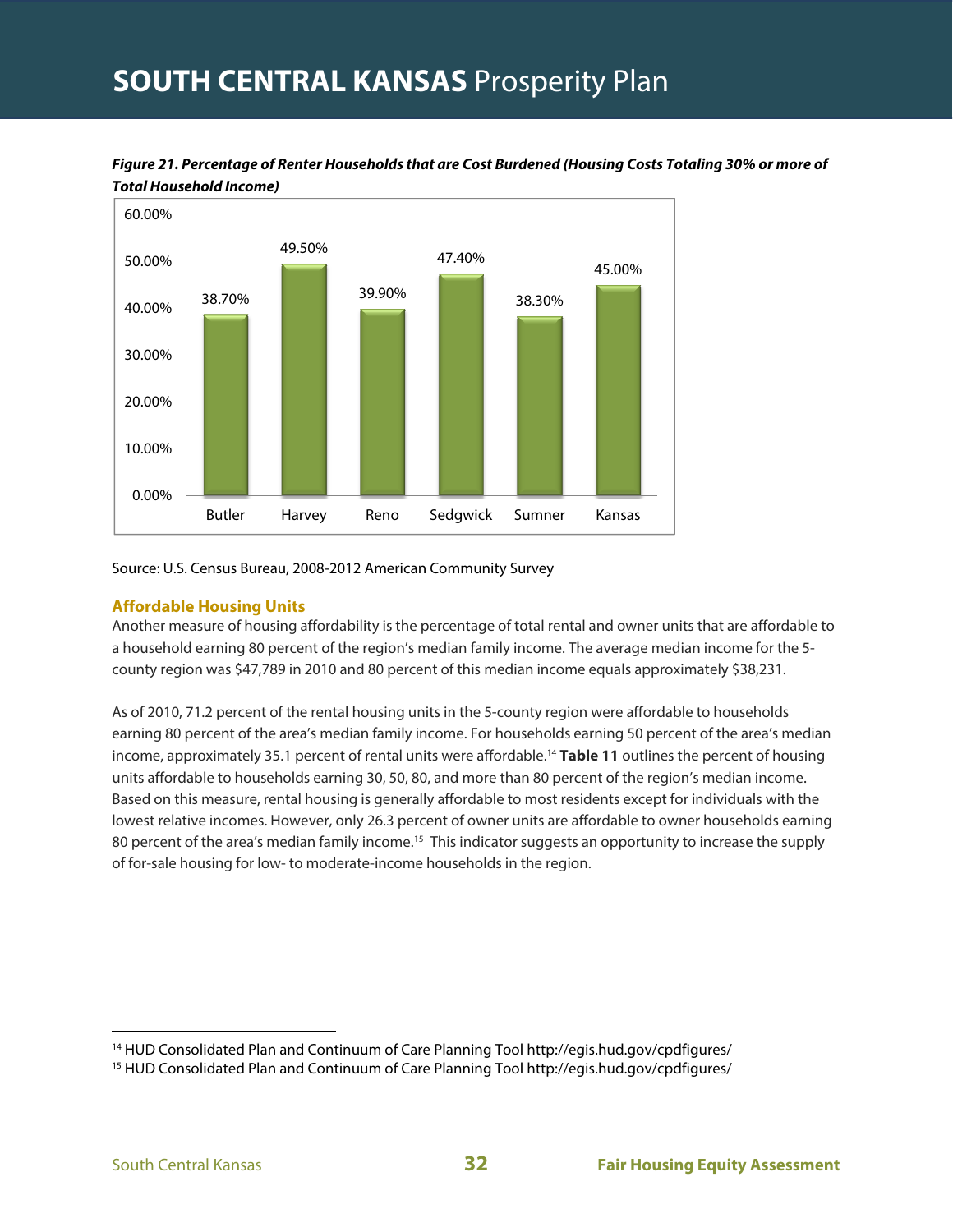#### **Table 11. Percentage of Units Affordable to Households Earning 30, 50, 80, & 100 % of Area Median Family Income**

| <b>Income</b> | Owner   | % of Owner Units | <b>Renter</b> | % of Renter Units |
|---------------|---------|------------------|---------------|-------------------|
| 30% HAMFI*    | No Data | No Data          | 5,000         | 6.1%              |
| 50% HAMFI     | 17,930  | 9.9%             | 28,530        | 35.1%             |
| 80% HAMFI     | 47,785  | 26.3%            | 57,940        | 71.2%             |
| 100% HAMFI    | 68,245  | 37.5%            | No Data       | No Data           |

Source: 2006-10 Comprehensive Housing Affordability Strategy (CHAS) and HUD Consolidated Plan and Continuum of Care Planning Tool http://egis.hud.gov/cpdfigures/

**\* Housing Urban Development Area Median Family Income**

#### **Housing-Transportation Affordability**

Traditionally, housing is affordable if it costs less than 30 percent of a household's budget. Transportation, however, is also a major component of a household's annual expenses. While housing is generally affordable within the region, long daily commutes to employment centers in the core and limited public transportation options can result in higher transportation costs for many households throughout the region.

The Housing-Transportation Affordability Index (H+T) is a measure of affordability that combines the cost of housing with the cost of transportation associated with the location of the home. The index illustrates the tradeoff inherent in housing that is less costly but also requires longer and more expensive commutes due to its rural location.

According to the Center for Neighborhood Technology<sup>16</sup>, households that allocate more than 45 percent of their annual income to both housing and transportation experience affordability challenges. Based on this definition, Sedgwick County households have the highest level of affordability in the region. Two out of three households in Sedgwick County spend more than 45 percent of total income on housing and transportation costs. The lower housing-transportation cost in Sedgwick County is due to proximity to jobs and services. However, the majority of Sedgwick County households still exceed the affordability threshold.

Approximately three out of four employed people in South Central Kansas work in Sedgwick County. Many of these workers travel to their jobs from communities across the region. As a result, as shown in **Figure 22**, upwards of 90 percent of households in the other four counties spend more than 45 percent of income on housing and transportation costs. In South Central Kansas, residents often choose where to live based on quality of life and then commute as necessary to work. There are not enough jobs spread throughout the region to enable everyone to live close to employment. The higher combined costs of transportation and housing, however, still suggest opportunities to improve the jobs-housing balance in parts of the region, adding more employment in those counties from which workers are currently commuting and increasing the availability,

<sup>&</sup>lt;sup>16</sup> The Center for Neighborhood Technology (CNT) is a non-profit research group that works across disciplines and issues, including transportation and community development, energy, and water.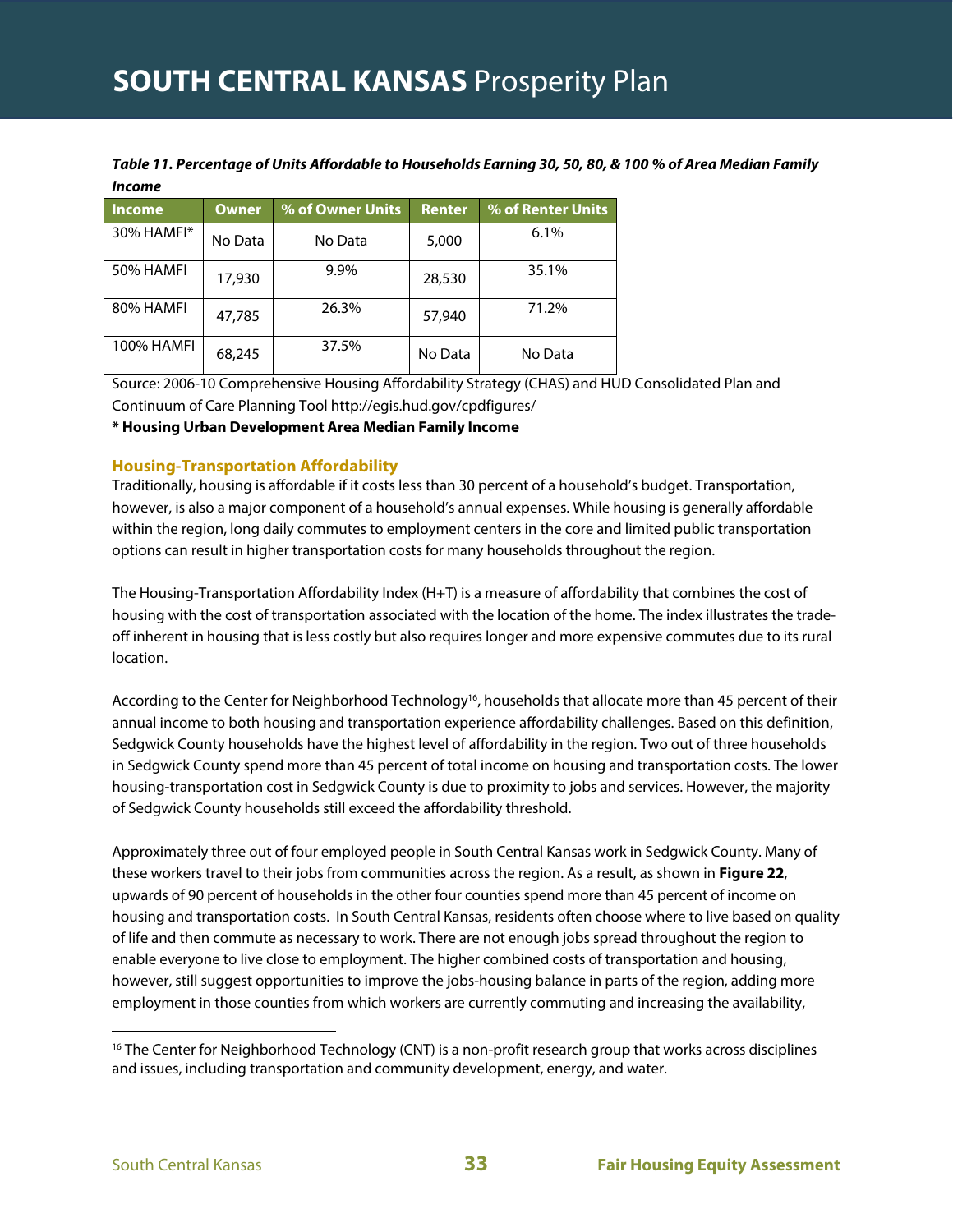affordability, and attractiveness of housing near existing employment centers. Although many residents will continue to value the quality of life found in rural communities and smaller towns, bringing jobs and housing together in appropriate areas expands choice for residents who prefer greater accessibility. Reduced travel distances can also lower costs for low- and moderate-income households.





Source: http://htaindex.cnt.org/

#### **Housing Problems**

This section of the FHEA evaluates cost burden and housing quality for renters based on 2006-2010 Comprehensive Housing Affordability Strategy (CHAS) data. A high rate of households region wide experience 'housing problems,' which HUD defines as either lacking a kitchen or plumbing, having more than one person per room, or experiencing a cost burden greater than 30 percent of total household income. Region wide, approximately 20.5 percent of all owner-occupied households reported having one or more housing problems (see **Figure 23**). Housing problems are more prevalent among renters, with 44.4 percent of all renter households citing one or more housing problems. **Table 12 and Table 13** show housing problems for owner and renter households. The highest rates of housing problems relate to cost and renter households have higher rates of cost burden than owner households.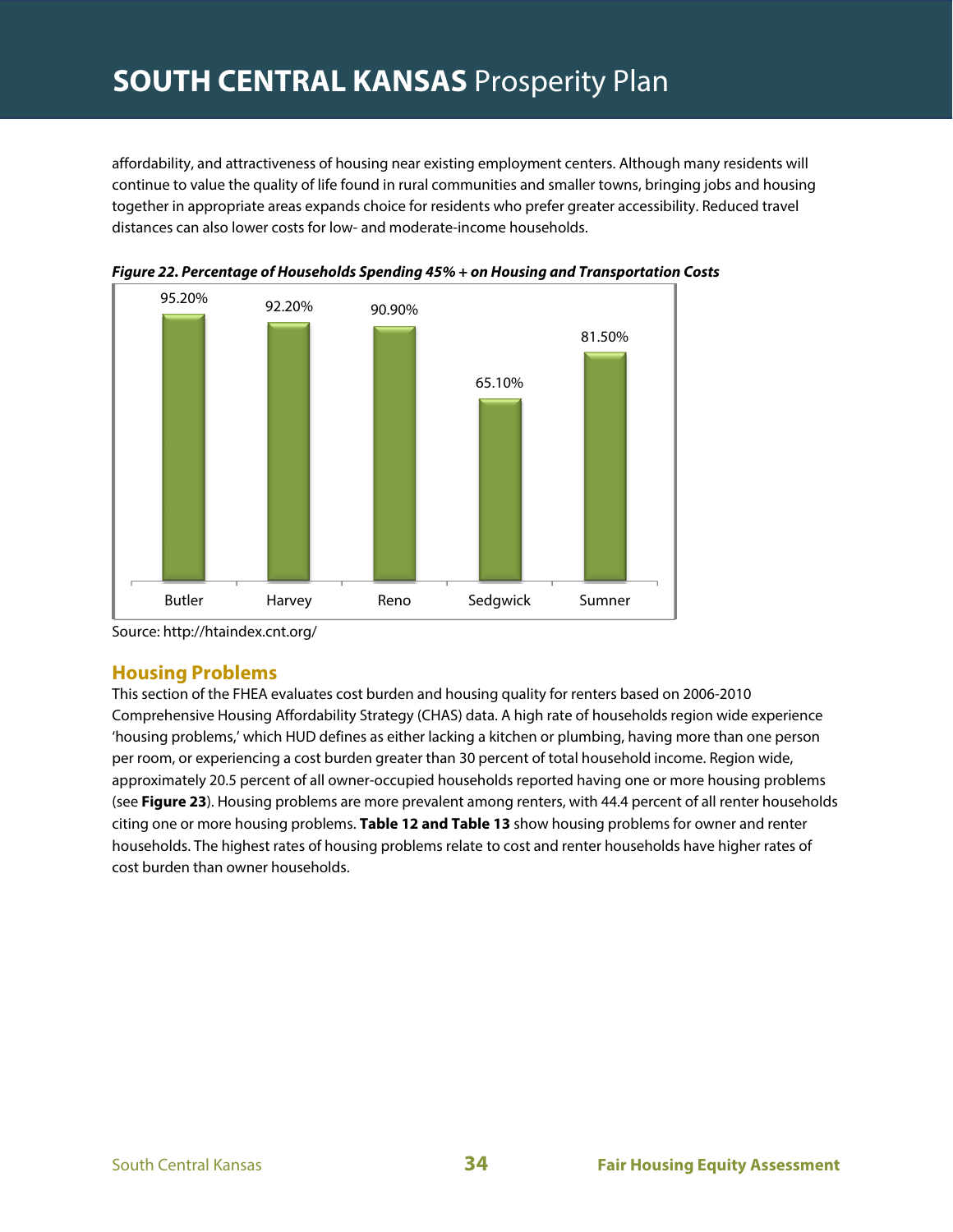

**Figure 23. Percentage of Households Reporting One or More Housing Problems (5-County Region)**

Source: Comprehensive Housing Affordability Strategy (CHAS) 2006 - 2010

|               | <b>Lacking</b><br>complete<br>plumbing or<br>kitchen<br><b>facilities</b> | > 1.5<br>persons<br>per room | $> 1$ but<br>$\le$ or $=$ to<br>1.5<br>persons<br>per room | Cost<br>burnen > 1<br>50% of<br><b>AMI</b> | <b>Cost</b><br>burden<br>$30\% <$ or =<br>50% of<br><b>AMI</b> | <b>Housing cost</b><br>burden not<br>computed | None of the<br>3 housing<br>problems |
|---------------|---------------------------------------------------------------------------|------------------------------|------------------------------------------------------------|--------------------------------------------|----------------------------------------------------------------|-----------------------------------------------|--------------------------------------|
| <b>Butler</b> | 0.5%                                                                      | 0.1%                         | $0.7\%$                                                    | 6.9%                                       | 13.4%                                                          | 0.3%                                          | 78.2%                                |
| Harvey        | 0.7%                                                                      | $0.0\%$                      | 0.9%                                                       | 5.3%                                       | 11.6%                                                          | $0.2\%$                                       | 81.4%                                |
| Reno          | $0.7\%$                                                                   | 0.1%                         | 1.4%                                                       | 6.3%                                       | 11.7%                                                          | 0.2%                                          | 79.6%                                |
| Sedgwick      | 0.5%                                                                      | 0.2%                         | 1.4%                                                       | 6.5%                                       | 12.1%                                                          | 0.4%                                          | 78.9%                                |
| Sumner        | $0.7\%$                                                                   | $0.0\%$                      | 1.0%                                                       | 5.8%                                       | 10.6%                                                          | $0.6\%$                                       | 81.3%                                |

Source: Comprehensive Housing Affordability Strategy (CHAS) 2006 - 2010

Note: AMI = Area Median Income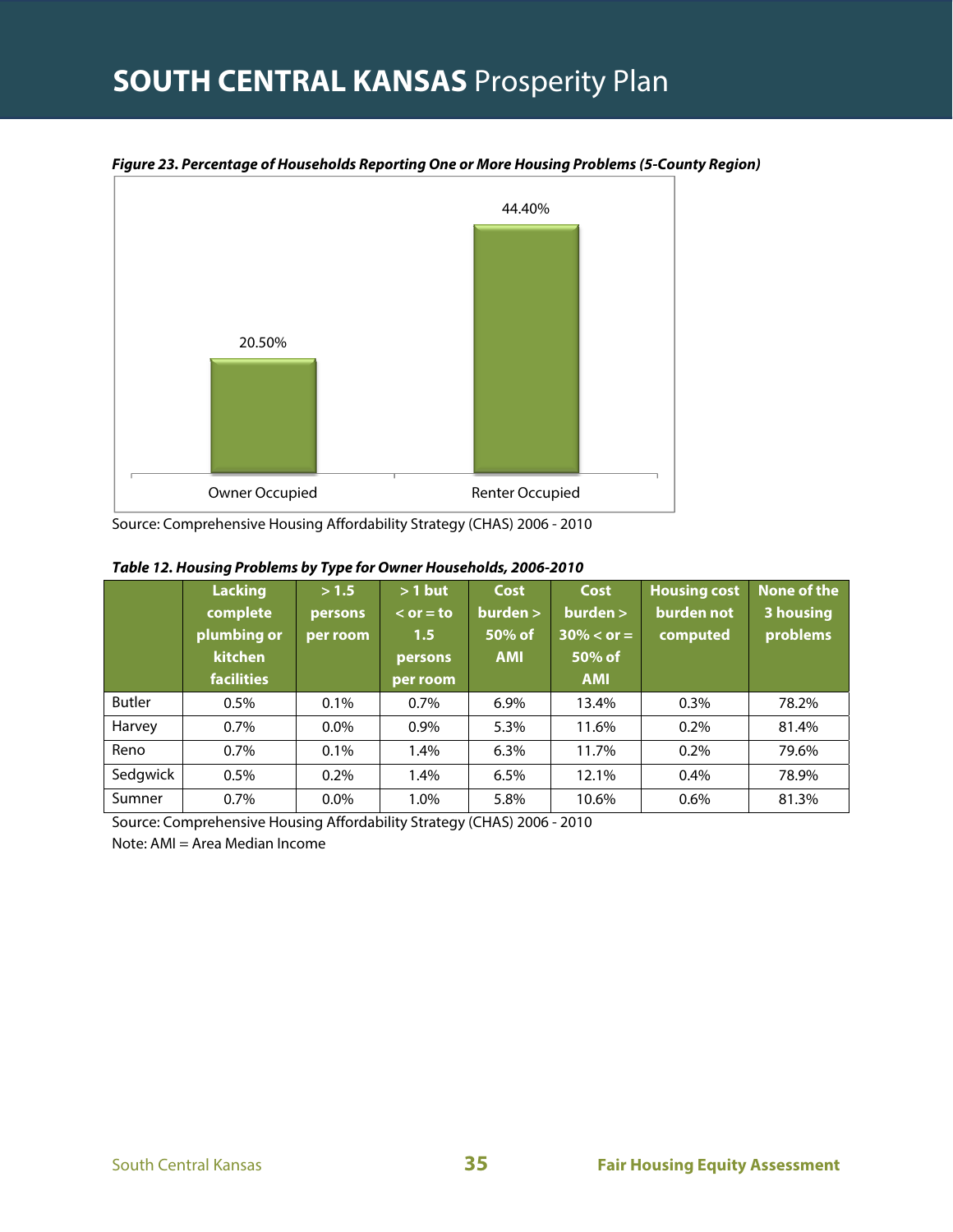|               | <b>Lacking</b><br>complete<br>plumbing or<br>kitchen<br><b>facilities</b> | >1.5<br>persons<br>per room | $>1$ but<br>$\le$ or $=$ to<br>1.5<br>persons<br>per room | Cost<br>burden ><br>50% of<br><b>AMI</b> | <b>Cost</b><br>burden<br>$30\% < or =$<br>50% of<br><b>AMI</b> | <b>Housing cost</b><br>burden not<br>computed | None of the<br>3 housing<br>problems |
|---------------|---------------------------------------------------------------------------|-----------------------------|-----------------------------------------------------------|------------------------------------------|----------------------------------------------------------------|-----------------------------------------------|--------------------------------------|
| <b>Butler</b> | 2.9%                                                                      | 0.5%                        | 1.2%                                                      | 12.0%                                    | 18.4%                                                          | 0.5%                                          | 64.3%                                |
| Harvey        | 3.3%                                                                      | $0.0\%$                     | 1.0%                                                      | 16.4%                                    | 22.4%                                                          | 2.8%                                          | 54.1%                                |
| Reno          | 2.0%                                                                      | $0.4\%$                     | 2.5%                                                      | 16.9%                                    | 15.1%                                                          | 1.1%                                          | 62.0%                                |
| Sedgwick      | 1.5%                                                                      | 1.1%                        | 2.5%                                                      | 20.5%                                    | 20.8%                                                          | 1.3%                                          | 52.3%                                |
| Sumner        | 3.3%                                                                      | 0.2%                        | 1.4%                                                      | 12.9%                                    | 18.3%                                                          | 1.2%                                          | 62.9%                                |

#### **Table 13. Housing Problems by Type for Renter Households, 2006-2010**

Source: Comprehensive Housing Affordability Strategy (CHAS) 2006 – 2010

Note: AMI = Area Median Income

#### **Housing Problems and Cost Burden**

**Tables 14 and 15** outline the rates of housing problems for owner and renter households by income level. Housing problems are more common for lower income and renter households. The rate of self-reported problems is especially high for renters earning 30 percent or less of area median income.

|               | <b>Yes to Housing Problems</b> | <b>Less than</b><br>or equal<br>to 30% of<br><b>Area</b><br><b>Median</b><br><b>Income</b> | <b>Greater</b><br>than $30%$<br>but less<br>than or<br>equal to<br>50% of Area<br><b>Median</b><br>Income | <b>Greater</b><br>than $50%$<br>but less<br>than or<br>equal to<br>80% of Area<br><b>Median</b><br><b>Income</b> | <b>Greater</b><br>than $80\%$<br>but less<br>than or<br>equal to<br>100% of<br>Area<br><b>Median</b><br>Income | <b>Greater</b><br>than<br>100% of<br><b>HAMFI</b> |
|---------------|--------------------------------|--------------------------------------------------------------------------------------------|-----------------------------------------------------------------------------------------------------------|------------------------------------------------------------------------------------------------------------------|----------------------------------------------------------------------------------------------------------------|---------------------------------------------------|
| <b>Butler</b> | 8.1%                           | 31.0%                                                                                      | 38.0%                                                                                                     | 14.9%                                                                                                            | 8.3%                                                                                                           | 7.9%                                              |
| Harvey        | 6.9%                           | 27.4%                                                                                      | 29.6%                                                                                                     | 25.2%                                                                                                            | 11.1%                                                                                                          | 6.7%                                              |
| Reno          | 8.5%                           | 36.3%                                                                                      | 25.2%                                                                                                     | 17.2%                                                                                                            | 9.2%                                                                                                           | 12.1%                                             |
| Sedgwick      | 8.5%                           | 36.7%                                                                                      | 26.3%                                                                                                     | 19.9%                                                                                                            | 7.0%                                                                                                           | 10.0%                                             |
| Sumner        | 7.6%                           | 38.5%                                                                                      | 30.3%                                                                                                     | 14.7%                                                                                                            | 11.0%                                                                                                          | 5.5%                                              |

#### **Table 14. Housing Problems by Income Level for Owner Households, 2006-2010**

Source: Comprehensive Housing Affordability Strategy (CHAS) 2006 - 2010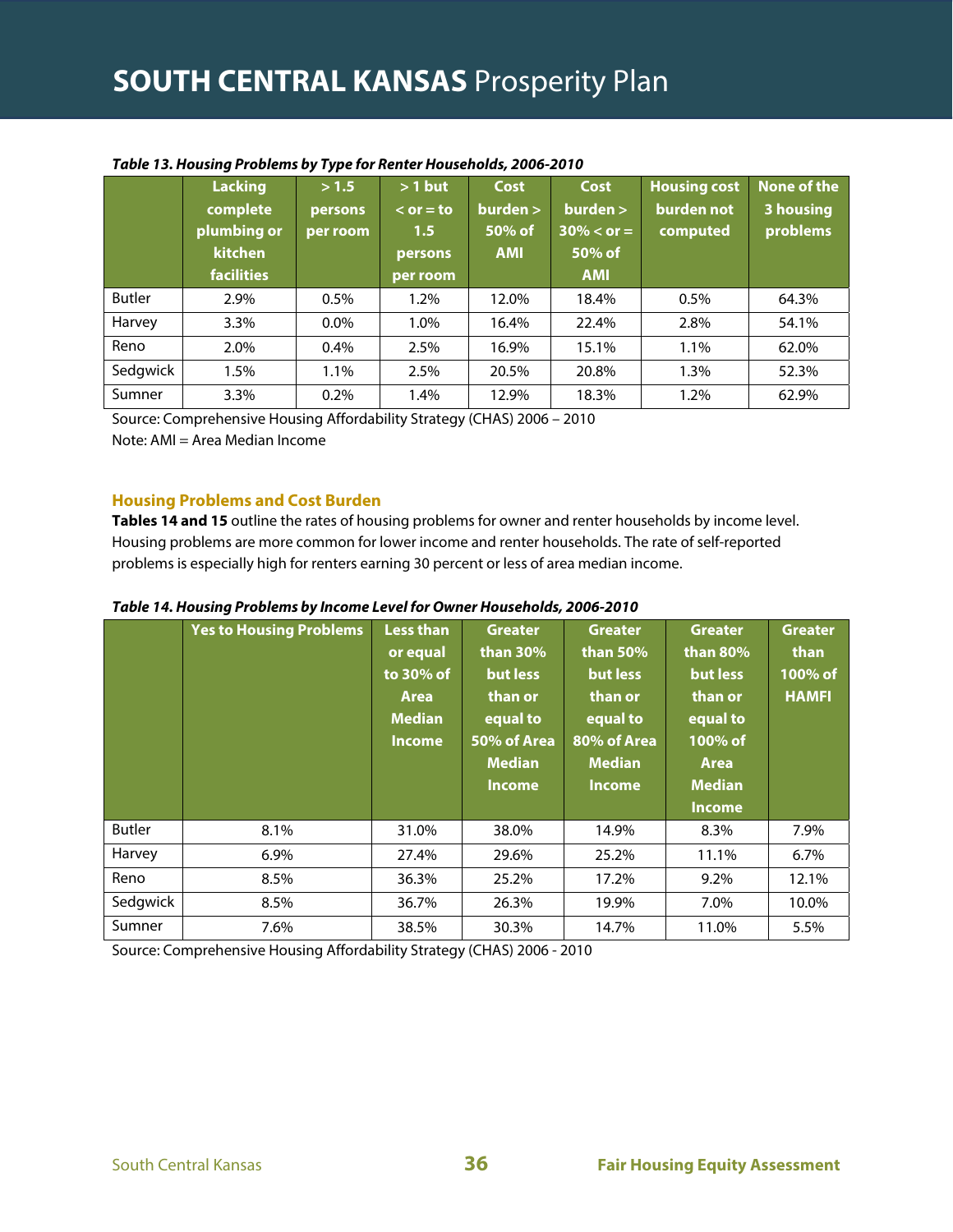|               | <b>Yes to Housing Problems</b> | <b>Less than</b><br>or equal<br>to 30% of<br><b>Area</b><br><b>Median</b><br><b>Income</b> | <b>Greater</b><br>than $30%$<br>but less<br>than or<br>equal to<br>50% of Area<br><b>Median</b><br><b>Income</b> | <b>Greater</b><br>than 50%<br>but less<br>than or<br>equal to<br>80% of Area<br><b>Median</b><br>Income | <b>Greater</b><br>than 80%<br>but less<br>than or<br>equal to<br>100% of<br>Area<br><b>Median</b><br><b>Income</b> | <b>Greater</b><br>than<br>100% of<br><b>HAMFI</b> |
|---------------|--------------------------------|--------------------------------------------------------------------------------------------|------------------------------------------------------------------------------------------------------------------|---------------------------------------------------------------------------------------------------------|--------------------------------------------------------------------------------------------------------------------|---------------------------------------------------|
| <b>Butler</b> | 16.7%                          | 57.3%                                                                                      | 21.3%                                                                                                            | 7.3%                                                                                                    | 8.4%                                                                                                               | 5.6%                                              |
| Harvey        | 20.8%                          | 66.4%                                                                                      | 20.3%                                                                                                            | 7.7%                                                                                                    | $0.0\%$                                                                                                            | 5.6%                                              |
| Reno          | 21.9%                          | 67.1%                                                                                      | 23.0%                                                                                                            | 7.8%                                                                                                    | 1.9%                                                                                                               | $0.2\%$                                           |
| Sedgwick      | 25.6%                          | 68.3%                                                                                      | 19.1%                                                                                                            | 7.6%                                                                                                    | 2.4%                                                                                                               | 2.6%                                              |
| Sumner        | 16.7%                          | 57.3%                                                                                      | 21.3%                                                                                                            | 7.3%                                                                                                    | 8.4%                                                                                                               | 5.6%                                              |

#### **Table 15. Housing Problems by Income Level for Renter Households, 2006-2010**

Source: Comprehensive Housing Affordability Strategy (CHAS) 2006 - 2010

**Tables 16 through 19** outline the rates of housing problems for owner and renter households by income level, as well as race. Again, the findings reinforce that housing problems are more prevalent for lower income and renter households. Rates of housing problems are also very high for African-American and Hispanic households with the lowest income levels.

# **Table 16. Households Reporting Yes to Housing Problems by Race and Income Level for Owner Households Earning 30% or Less of Area Median Income, 2006-2010**

| <b>Earning Less than</b><br>or equal to 30% of<br><b>Area Median</b><br><b>Income</b> | <b>White</b> | <b>Black/African-</b><br><b>American</b> | <b>Asian</b> | <b>American</b><br>Indian or<br><b>Alaska Native</b> | <b>Pacific</b><br><b>Islander</b> | <b>Hispanic</b> | <b>Other</b> |
|---------------------------------------------------------------------------------------|--------------|------------------------------------------|--------------|------------------------------------------------------|-----------------------------------|-----------------|--------------|
| <b>Butler</b>                                                                         | 94.7%        | $0.0\%$                                  | $0.0\%$      | $0.0\%$                                              | $0.0\%$                           | 4.3%            | $0.0\%$      |
| Harvey                                                                                | 94.6%        | $0.0\%$                                  | $0.0\%$      | $0.0\%$                                              | $0.0\%$                           | 5.4%            | $0.0\%$      |
| Reno                                                                                  | 86.0%        | 7.9%                                     | $0.0\%$      | $0.7\%$                                              | $0.0\%$                           | 6.1%            | $0.0\%$      |
| Sedgwick                                                                              | 71.1%        | 9.3%                                     | 3.1%         | 1.4%                                                 | $0.0\%$                           | 11.3%           | 4.0%         |
| Sumner                                                                                | 100.0%       | $0.0\%$                                  | $0.0\%$      | $0.0\%$                                              | $0.0\%$                           | $0.0\%$         | $0.0\%$      |

Source: Comprehensive Housing Affordability Strategy (CHAS) 2006 - 2010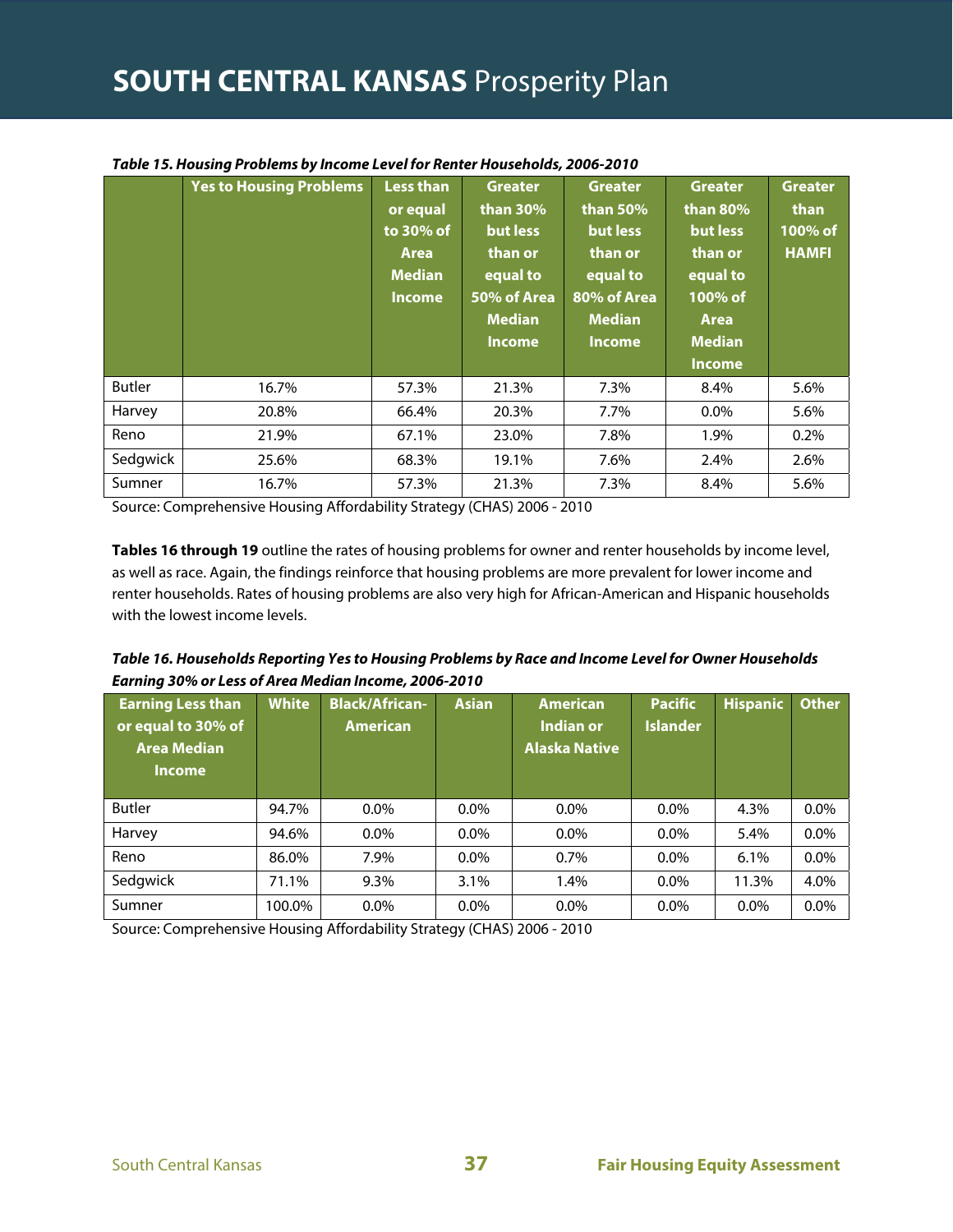| <b>Earning Less than</b><br>or equal to 50% of<br><b>Area Median</b><br><b>Income</b> | <b>White</b> | <b>Black/African-</b><br><b>American</b> | <b>Asian</b> | <b>American</b><br>Indian or<br><b>Alaska Native</b> | <b>Pacific</b><br><b>Islander</b> | <b>Hispanic</b> | <b>Other</b> |
|---------------------------------------------------------------------------------------|--------------|------------------------------------------|--------------|------------------------------------------------------|-----------------------------------|-----------------|--------------|
| <b>Butler</b>                                                                         | 89.6%        | 4.3%                                     | $0.0\%$      | $0.0\%$                                              | $0.0\%$                           | 1.7%            | 3.5%         |
| Harvey                                                                                | 72.5%        | $0.0\%$                                  | $0.0\%$      | $0.0\%$                                              | $0.0\%$                           | 27.5%           | 0.0%         |
| Reno                                                                                  | 88.6%        | 5.1%                                     | $0.0\%$      | $0.0\%$                                              | $0.0\%$                           | 7.6%            | 0.0%         |
| Sedgwick                                                                              | 62.0%        | 11.9%                                    | 3.1%         | 1.0%                                                 | $0.0\%$                           | 20.2%           | 1.7%         |
| Sumner                                                                                | 93.9%        | $0.0\%$                                  | $0.0\%$      | 6.1%                                                 | $0.0\%$                           | $0.0\%$         | $0.0\%$      |

**Table 17. Households Reporting Yes to Housing Problems by Race and Income Level for Owner Households Earning between 30% and 50% of Area Median Income, 2006-2010** 

Source: Comprehensive Housing Affordability Strategy (CHAS) 2006 - 2010

# **Table 18. Households Reporting Yes to Housing Problems by Race and Income Level for Renter Households Earning 30% or Less of Area Median Income, 2006-2010**

| <b>Earning Less than</b><br>or equal to 30% of<br><b>Area Median</b><br><b>Income</b> | <b>White</b> | <b>Black/African-</b><br><b>American</b> | <b>Asian</b> | <b>American</b><br><b>Indian or</b><br><b>Alaska Native</b> | <b>Pacific</b><br><b>Islander</b> | <b>Hispanic</b> | <b>Other</b> |
|---------------------------------------------------------------------------------------|--------------|------------------------------------------|--------------|-------------------------------------------------------------|-----------------------------------|-----------------|--------------|
| <b>Butler</b>                                                                         | 89.2%        | 3.9%                                     | $0.0\%$      | 3.9%                                                        | $0.0\%$                           | $0.0\%$         | 2.0%         |
| Harvey                                                                                | 81.1%        | 8.4%                                     | $0.0\%$      | $0.0\%$                                                     | $0.0\%$                           | 10.5%           | $0.0\%$      |
| Reno                                                                                  | 60.2%        | 14.4%                                    | $0.0\%$      | $0.0\%$                                                     | $0.0\%$                           | 21.8%           | 3.7%         |
| Sedgwick                                                                              | 52.1%        | 26.8%                                    | 3.4%         | 1.3%                                                        | $0.0\%$                           | 12.8%           | 3.5%         |
| Sumner                                                                                | 100.0%       | $0.0\%$                                  | $0.0\%$      | $0.0\%$                                                     | $0.0\%$                           | $0.0\%$         | $0.0\%$      |

Source: Comprehensive Housing Affordability Strategy (CHAS) 2006 - 2010

| Table 19. Households Reporting Yes to Housing Problems by Race and Income Level for Renter Households |
|-------------------------------------------------------------------------------------------------------|
| Earning between30% and50% of Area Median Income, 2006-2010                                            |

| <b>Earning Greater than</b><br>30% but less than or<br>equal to 50% of Area<br><b>Median Income</b> | <b>White</b> | <b>Black/African-</b><br><b>American</b> | <b>Asian</b> | <b>American</b><br><b>Indian or</b><br><b>Alaska Native</b> | <b>Pacific</b><br><b>Islander</b> | Hispanic | <b>Other</b> |
|-----------------------------------------------------------------------------------------------------|--------------|------------------------------------------|--------------|-------------------------------------------------------------|-----------------------------------|----------|--------------|
| <b>Butler</b>                                                                                       | 94.7%        | $0.0\%$                                  | $0.0\%$      | $0.0\%$                                                     | $0.0\%$                           | 5.3%     | $0.0\%$      |
| Harvey                                                                                              | 55.2%        | $0.0\%$                                  | $0.0\%$      | 0.0%                                                        | $0.0\%$                           | 37.9%    | 6.9%         |
| Reno                                                                                                | 78.4%        | 5.4%                                     | $0.0\%$      | $0.0\%$                                                     | $0.0\%$                           | 8.1%     | 8.1%         |
| Sedgwick                                                                                            | 59.6%        | 16.4%                                    | 1.5%         | 0.1%                                                        | $0.0\%$                           | 18.8%    | 3.4%         |
| Sumner                                                                                              | 100.0%       | $0.0\%$                                  | $0.0\%$      | $0.0\%$                                                     | $0.0\%$                           | 0.0%     | $0.0\%$      |

Source: Comprehensive Housing Affordability Strategy (CHAS) 2006 - 2010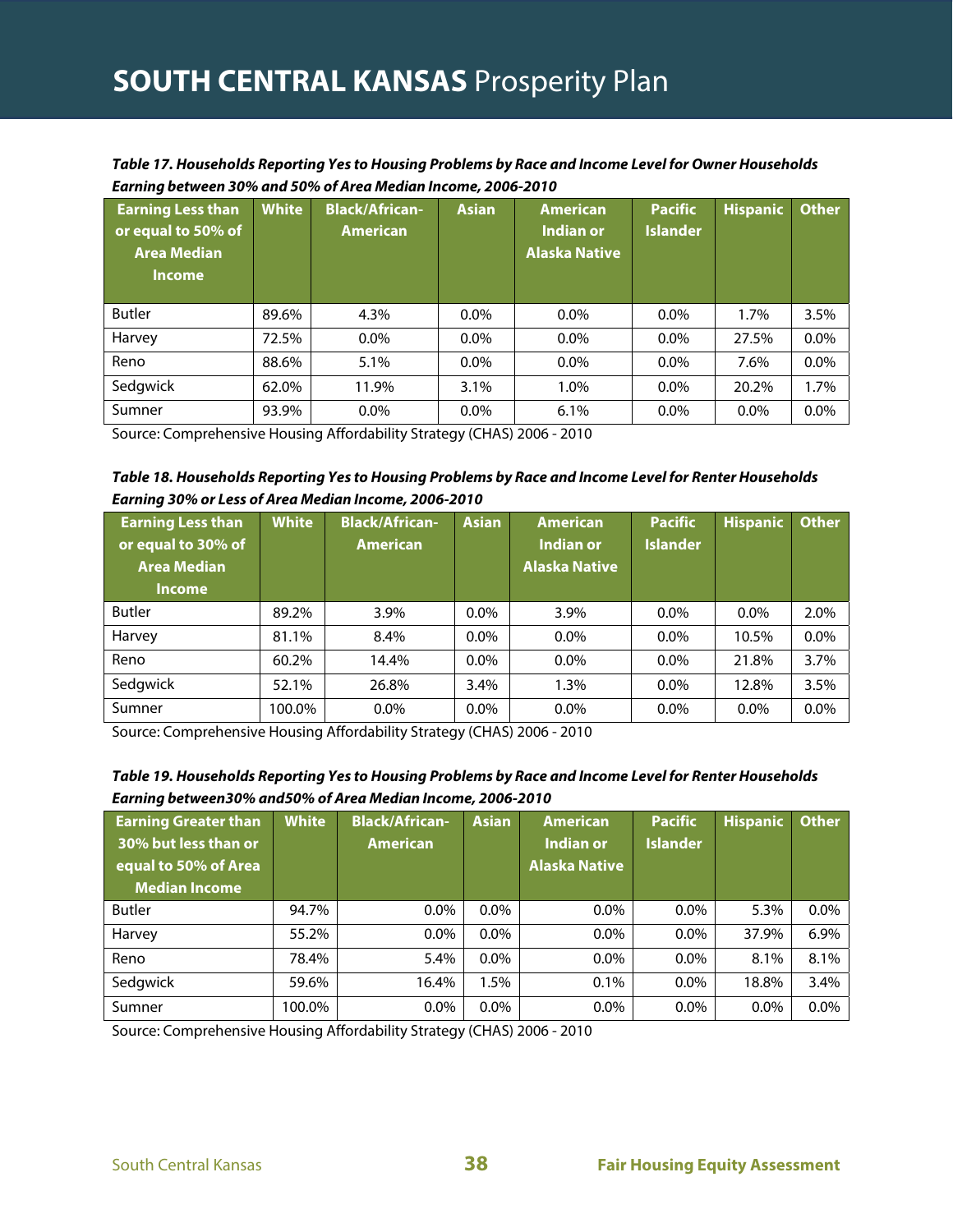# **Overcrowding**

Overcrowded conditions occur when there is more than one household member per room. Overcrowded housing can be indicative of a need for more affordable housing options and can result in negative public health outcomes. As outlined in **Table 20**, only a small fraction of total housing units in the 5-county region has more than one occupant per room. Reno, Sedgwick, and Sumner Counties have the highest rates of overcrowding.

|                               | <b>Butler</b> | <b>Harvey</b> | Reno   | Sedgwick Sumner |       |
|-------------------------------|---------------|---------------|--------|-----------------|-------|
| <b>Occupied Housing Units</b> | 24,552        | 13,176        | 25,991 | 192,910         | 9,283 |
| 1.01 to 1.5 Persons per Room  | 0.70%         | 0.70%         | 1.40%  | 1.60%           | 1.40% |
| 1.51 or More Persons per Room | 0.50%         | $0.00\%$      | 0.10%  | 0.60%           | 0.10% |
|                               |               |               |        |                 |       |

| Table 20. Percentage of Households with 1.5 Persons per Room or More |  |
|----------------------------------------------------------------------|--|
|----------------------------------------------------------------------|--|

Source: Comprehensive Housing Affordability Strategy (CHAS) 2006 - 2010

# **High Cost Loans and Foreclosures**

According to 2004-2006 Home Mortgage Disclosure Act (HMDA) data, high cost loans<sup>17</sup> were prevalent throughout South Central Kansas. The HMDA requires most lending institutions to report mortgage loan applications, including the outcome of the application, information about the loan, and location of the property. In 2004, the Federal Financial Institutions Examination Council (FFIEC) expanded the data to include structure type, lien status, and if the loan had high interest rates. The FFIEC collects the data to determine whether financial institutions are meeting a community's housing credit needs and to identify possible discriminatory lending patterns.

The years 2004-2006 are significant because this period represents the height of the lending boom prior to the recession and the percentage of high cost loans can indicate the likelihood of subsequent foreclosures.18 **Table 21** outlines the rate of high cost loans for each county between 2004 and 2006. More than 20 percent of loans in each county qualified as high cost according to HMDA standards. In Reno and Sumner Counties, more than 30 percent of all loans were high cost. Statewide 24 percent of loans during the period were high cost. The most recent 2010 HMDA data show a sharp drop in the rate of high cost loans though Sumner County continues to experience the highest regional share of such loans at 8.2 percent (see **Table 22**).

 $\overline{a}$ 

<sup>&</sup>lt;sup>17</sup> HMDA defines high cost loans as follows: Count of loans for which lenders must report the spread between the annual percentage rate (APR) on the loan and the rate on Treasury securities of comparable maturity. For firstlean loans, the threshold for reporting is 3 percentage points above the Treasury security; for second-lien loans, the threshold is 5 percentage points above the Treasury security. The High Cost category is intended to flag loans that are likely to be subprime.<br><sup>18</sup> foreclosure-response.org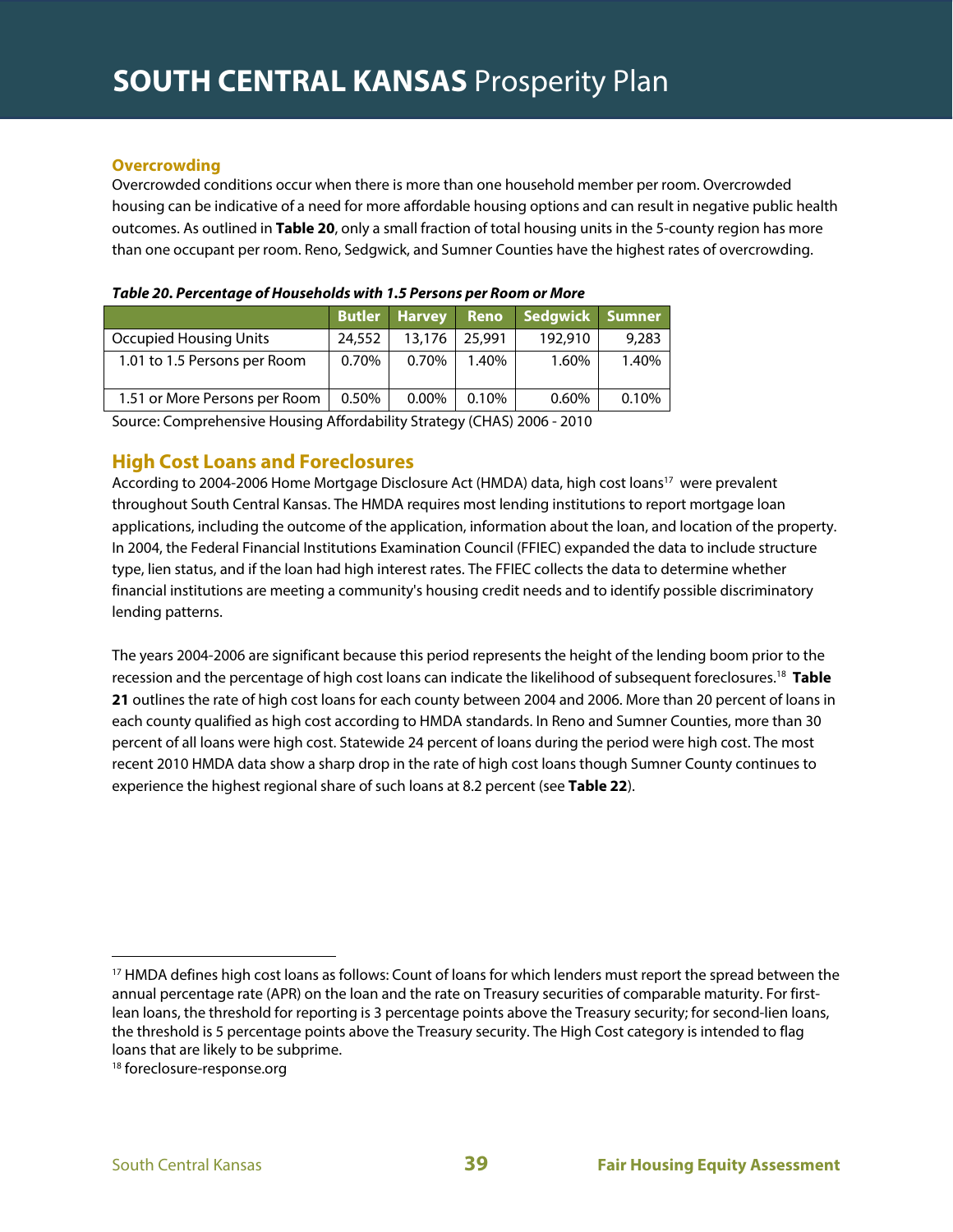#### **Table 21. 2004 – 2006 High Cost Loans**

|               | <b>High Cost Loans</b> | <b>High Cost Loan Rate</b> |
|---------------|------------------------|----------------------------|
| <b>Butler</b> | 1,354                  | 23.5%                      |
| Harvey        | 572                    | 22.7%                      |
| Reno          | 1,226                  | 30.1%                      |
| Sedgwick      | 10,918                 | 25.9%                      |
| Sumner        | 611                    | 35.9%                      |
| Kansas        | 56,004                 | 24.1%                      |

Source: 2004-2006 Home Mortgage Disclosure Act (HMDA) data

#### **Table 22. 2010 High Cost Loans**

|               | <b>High Cost Loans</b> | <b>High Cost Loan Rate</b> |
|---------------|------------------------|----------------------------|
| <b>Butler</b> | 93                     | 5.8%                       |
| Harvey        | 37                     | 4.1%                       |
| Reno          | 44                     | 3.5%                       |
| Sedgwick      | 429                    | 3.9%                       |
| Sumner        | 35                     | 8.2%                       |

Source: 2010 Home Mortgage Disclosure Act (HMDA) data

**Table 23** compares the average foreclosure rate for each county. As shown, the average foreclosure rate was more than five percent in Reno and Sumner Counties in 2008 in excess of the state's foreclosure rate of 3.5 percent. As of 2013, the foreclosure rate for the Wichita metropolitan statistical area fell to 3.3 percent, ranking it 194 in major U.S. metropolitan areas. The rate of serious delinquency was at  $6.0^{19}$ , a decrease of 0.6 percent from the peak of 2009. The data indicate that the foreclosure crisis was never particularly acute in the region<sup>20</sup>.

|               | <b>Foreclosures</b> | <b>Foreclosure Rate</b> |  |  |
|---------------|---------------------|-------------------------|--|--|
| <b>Butler</b> | 446                 | 3.6%                    |  |  |
| Harvey        | 176                 | 2.8%                    |  |  |
| Reno          | 438                 | 5.1%                    |  |  |
| Sedgwick      | 3,768               | 4.7%                    |  |  |
| Sumner        | 214                 | 5.4%                    |  |  |
| Kansas        | 19,669              | 3.5%                    |  |  |

|  | Table 23. 2008 Total Foreclosures and Average Foreclosure Rate (Average by Census Tract) |  |  |  |
|--|------------------------------------------------------------------------------------------|--|--|--|
|  |                                                                                          |  |  |  |

Source: 2008 Home Mortgage Disclosure Act (HMDA) data

In 2008, just after the peak of the housing boom, there were an estimated 5,042 foreclosures in South Central Kansas. The foreclosure rate by U.S. census tract ranged from 0.3 percent to 9 percent across the five counties.

 $\overline{a}$ 

<sup>&</sup>lt;sup>19</sup> Percent of all mortgages either 90 or more days delinquent or in the foreclosure inventory  $^{20}$  September 2013 Metropolitan Delinquency and Foreclosure Data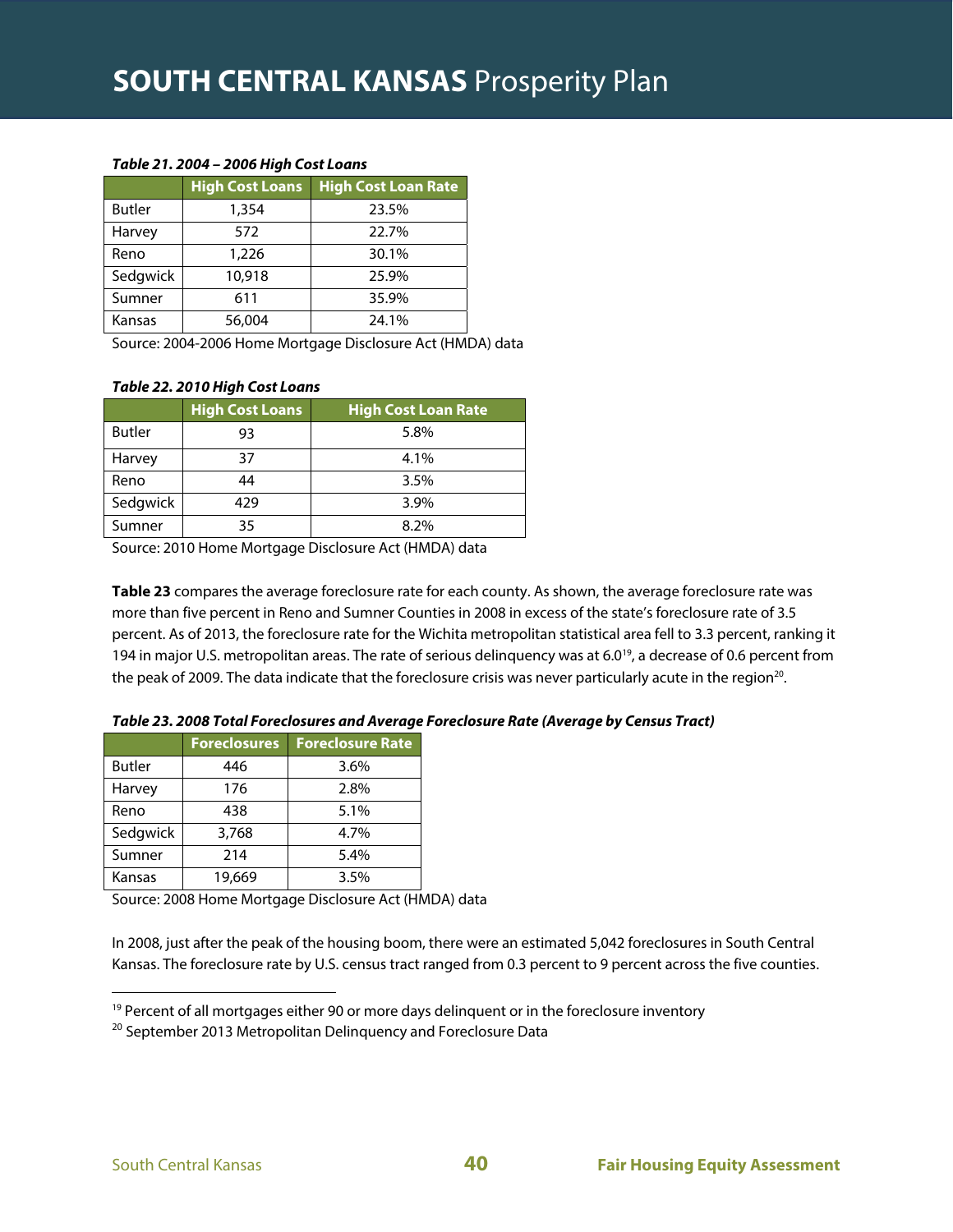The highest foreclosure rates occurred in the urbanized core of the City of Wichita and in Reno and Sumner Counties (see **Figure 10 in Figure Book**).

**Table 24** outlines the denial rate by race and county for conventional home purchase mortgages for 1 to 4 family dwellings and manufactured homes. Overall, the application denial rates were highest in Butler and Sumner Counties. Denial rates were also higher for minority applicants in most counties although the total number of loan applications was also significantly less among the region's Black/African-American, Hispanic, Asian and Mixed Race residents.

|               | <b>Total</b><br><b>Denial</b><br>Rate | <b>White</b> | <b>Black</b> | <b>Asian</b> | <b>Hispanic</b> | <b>Mixed</b><br>Race |
|---------------|---------------------------------------|--------------|--------------|--------------|-----------------|----------------------|
| <b>Butler</b> | 20.6%                                 | 20.0%        |              | 40.0%        | 20.0%           | 12.5%                |
| Harvey        | 14.4%                                 | 14.3%        |              | 50.0%        | 23.1%           | 0.0%                 |
| Reno          | 16.3%                                 | 12.8%        | 75.0%        | 28.6%        | 28.6%           | 41.7%                |
| Sedgwick      | 16.4%                                 | 14.4%        | 37.3%        | 19.5%        | 40.7%           | 20,5%                |
| Sumner        | 23.3%                                 | 25.6%        |              | $0.0\%$      | $0.0\%$         | $0.0\%$              |

**Table 24. Denial Rate of Conventional Home Purchase Loans by Race & County, 2010**

Note: - = no applicants

Source: 2010 Home Mortgage Disclosure Act (HMDA) data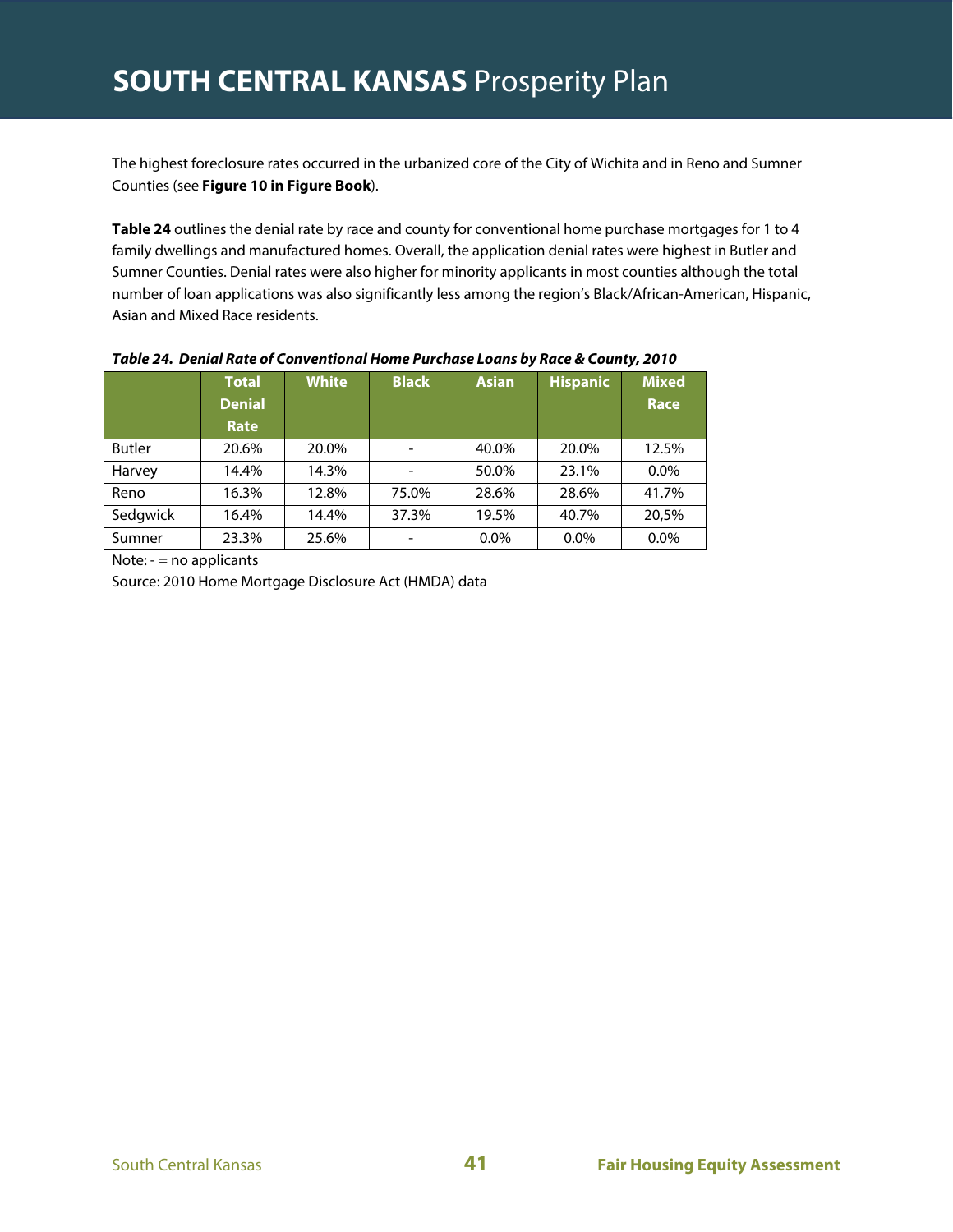# **SECTION 5: AREAS OF RACIAL/ETHNIC SEGREGATION AND RACIALLY CONCENTRATED AREAS OF POVERTY**

# **Racially Concentrated Areas of Poverty**

Whites represent the racial majority in South Central Kansas, comprising 80.7 percent of the 5-county region's total population. Although the region is predominantly white, minority populations have experienced significant increases between the years 2000 and 2012. Minority populations and high rates of individual poverty are within the Wichita core. According to HUD, a Racially Concentrated Area of Poverty (RCAP) is an area in which the racial composition is more than 50 percent non-white and more than 40 percent of families live below the poverty line. Five U.S. census tracts in Wichita qualify as RCAPs (see **Figure 11 in Figure Book**) 21. This concentration of poverty can result in underperforming public schools, poor housing and public health conditions, and limited access to services and job opportunities.

In total, 12,776 residents live in the five RCAP census tracts, equaling 3.4 percent of the City of Wichita's population. **Table 25** summarizes selected housing, economic, and educational indicators for each census tract. All areas perform considerably below the Kansas state benchmarks for the selected indicators, highlighting significant challenges in housing affordability, neighborhood vacancy, poverty, and educational attainment.

| <b>State/Census</b><br><b>Tract</b> | <b>Foreclosure</b><br>Rate | <b>Vacancy</b><br>Rate | <b>Renters</b><br><b>Spending 30%</b><br>$+$ of<br><b>Household</b><br>Income on<br><b>Rent</b> | <b>Median</b><br><b>Household</b><br><b>Income</b> |       | People 25+<br>with a High<br><b>School</b><br>Degree or<br><b>Higher</b> |
|-------------------------------------|----------------------------|------------------------|-------------------------------------------------------------------------------------------------|----------------------------------------------------|-------|--------------------------------------------------------------------------|
| <b>State</b>                        |                            |                        |                                                                                                 |                                                    |       |                                                                          |
| <b>Benchmark</b>                    | 3.5%                       | 2%                     | 45%                                                                                             | \$51,273                                           | 13.2% | 89.7%                                                                    |
| 20173000100                         | 6.8%                       | 0%                     | 63.3%                                                                                           | \$29,618                                           | 20.9% | 45.2%                                                                    |
| 20173000800                         | 9.0%                       | 18.7%                  | 66.8%                                                                                           | \$16,223                                           | 53%   | 79%                                                                      |
| 20173000900                         | 6.5%                       | 0%                     | 80.3%                                                                                           | \$19,375                                           | 43.1% | 85.3%                                                                    |
| 20173001800                         | 8.8%                       | 7%                     | 61.7%                                                                                           | \$19,573                                           | 41%   | 66.1%                                                                    |
| 20173003700                         | 6.9%                       | 3.3%                   | 46.7%                                                                                           | \$28,224                                           | 33%   | 69.8%                                                                    |

**Table 25. Selected Housing, Economic and Education Indicators for RCAPs, 2008-2012** 

Source: Kansas Health Matters

 $\overline{a}$ 

<sup>21 (</sup>Census Tracts 20173000100; 20173000800;

<sup>20173000900; 20173001800;</sup> and 20173003700)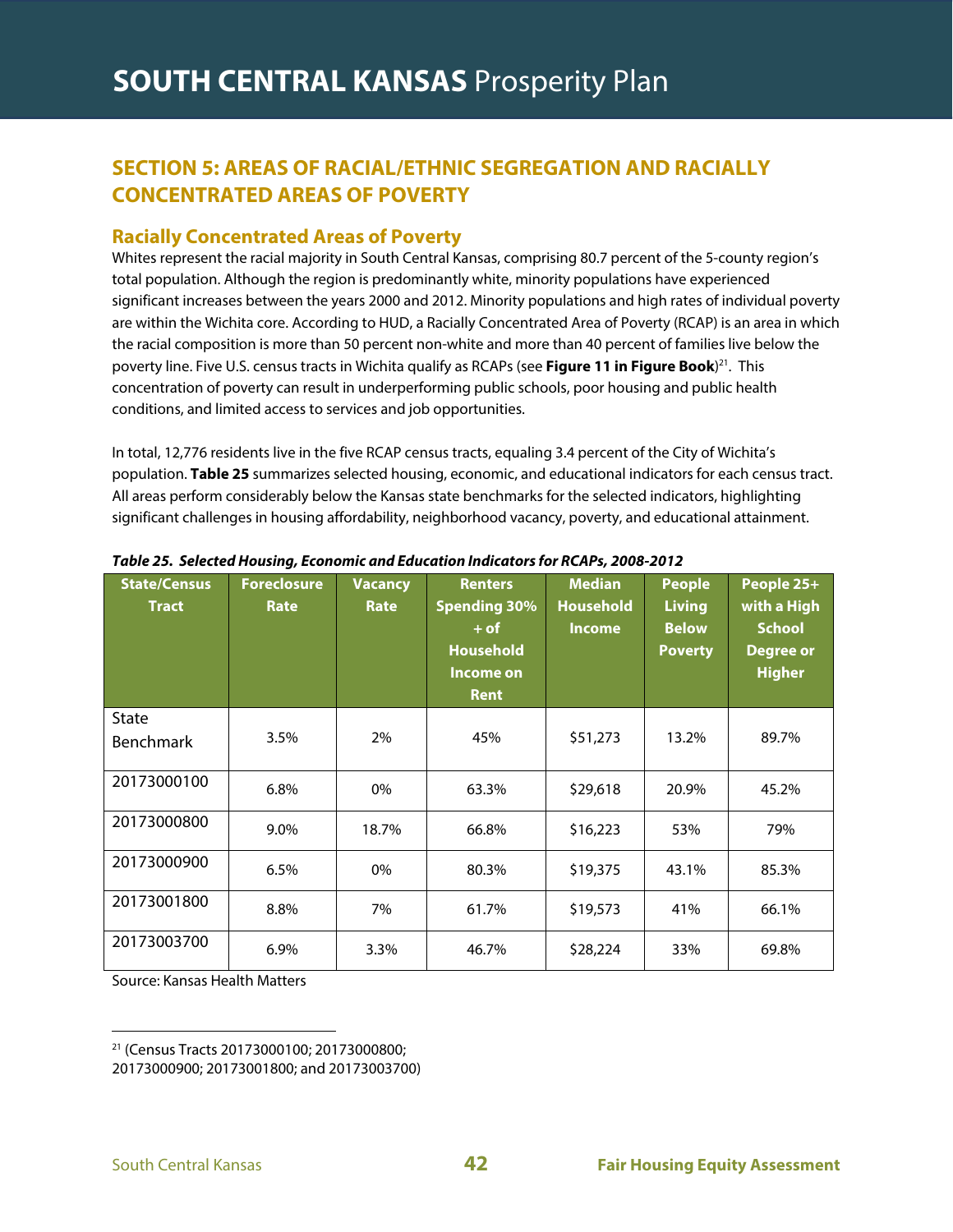# **Segregation**

This section evaluates the level of racial segregation within the five counties using two HUD measures of racial and ethnic segregation – the Dissimilarity Index and the Isolation Indices. **Table 26** outlines these measures across the region and compares racial and ethnic minority groups with the white population.

The Dissimilarity Index is based on the number of people in any two groups living in different neighborhoods within a city or region. The analysis uses block groups to represent these different neighborhoods. An index of 0 (no segregation) would mean that every neighborhood would have the same mix of the two groups as the region as a whole. For example, if a region were 60 percent white and 40 percent African-American, a segregation index of zero would mean that every block group would be 60 percent white and 40 percent African-American or the same mix as the entire region. An index of 100 means total segregation in which every neighborhood is racially homogeneous or either all white or all African-American. In reality, most neighborhoods fall in between these two extremes of complete integration or segregation.

A Dissimilarity Index score above 50 percent (as highlighted in red in **Column 4**) indicates that particular groups−in this case Black/African-American and Asian residents−are spread unevenly across the region. The Dissimilarity Index has slightly decreased in the past ten years for each racial/ethnic group, signifying a small reduction in segregation in the 5-county region.

| <b>Race or Ethnicity</b>            |                                     | <b>Share of Population</b>          |                                     | <b>Dissimilarity Index</b>          | <b>Isolation Index</b>              |                                     |  |
|-------------------------------------|-------------------------------------|-------------------------------------|-------------------------------------|-------------------------------------|-------------------------------------|-------------------------------------|--|
|                                     | 5-County<br><b>Region</b><br>(2000) | 5-County<br><b>Region</b><br>(2010) | 5-County<br><b>Region</b><br>(2000) | 5-County<br><b>Region</b><br>(2010) | 5-County<br><b>Region</b><br>(2000) | 5-County<br><b>Region</b><br>(2010) |  |
|                                     | (1)                                 | (2)                                 | (3)                                 | (4)                                 | (5)                                 | (6)                                 |  |
| <b>Non-White/White</b>              | 19%                                 | 25%                                 | 0.45                                | 0.42                                | 0.21                                | 0.17                                |  |
| <b>Black-African-American/White</b> | 7%                                  | 7%                                  | 0.63                                | 0.60                                | 0.32                                | 0.23                                |  |
| <b>Hispanic/White</b>               | 7%                                  | 11%                                 | 0.44                                | 0.44                                | 0.14                                | 0.13                                |  |
| <b>Asian/White</b>                  | 2%                                  | 3%                                  | 0.54                                | 0.53                                | 0.06                                | 0.07                                |  |
| Pacific-Islander/White              | $1\%$                               | 1%                                  | 0.31                                | 0.29                                | 0.00                                | 0.00                                |  |
| <b>Native-American/White</b>        | 0%                                  | 0%                                  | 0.00                                | 0.00                                | 0.00                                | 0.00                                |  |

## **Table 26. Dissimilarity Index and Isolation Index, 5-County Region**

Source: HUD \*These index values are calculated using block group 100% count data from the 2000 and 2010 Decennial Census SF1.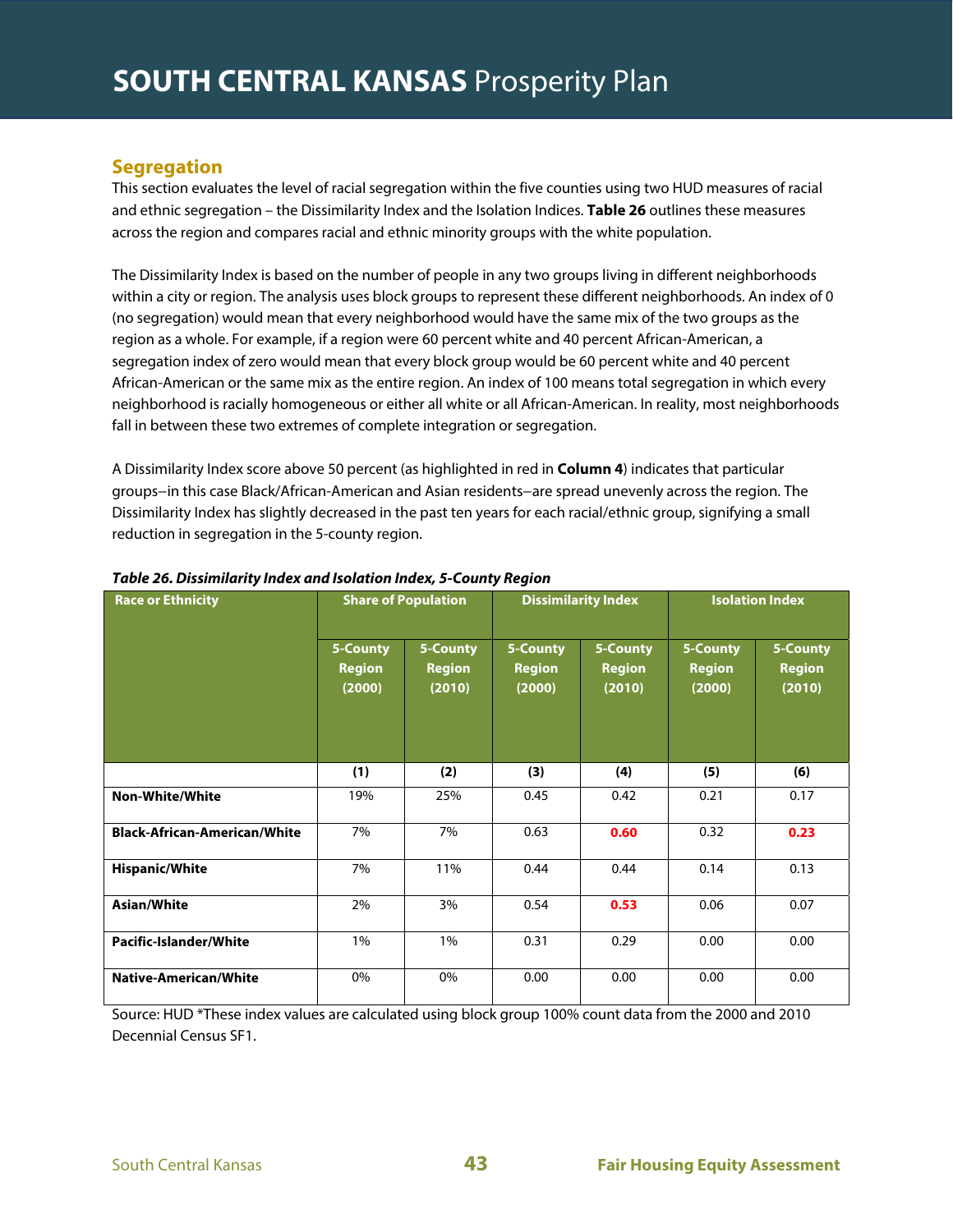HUD's Isolation Index compares a racial or ethnic group's share of the overall population within the 5-county region to the average neighborhood share for members of that racial or ethnic group. To understand the Isolation Index, HUD provides the following example: suppose a jurisdiction has a Hispanic/Latino population of 20 percent overall, but the average Hispanic/Latino resident lives in a neighborhood that is 60 percent Hispanic/Latino – the Isolation Index for Hispanics would equal 0.4 (0.6 minus 0.2). The higher the Isolation Index value, the more segregated the community.

Though comparable to the Dissimilarity Index, the Isolation Index provides a better measure of segregation for small minority groups. **Table 26, Column 6** indicates that the isolation index is highest for the Black/African-American population, meaning that Black/African-American tend to live in neighborhoods with other Black/African-American residents. The Isolation Index for each racial/ethnic group has decreased in the past decade, with the exception of 'Asian/White,' which increased by 0.01 points.

Moderate to high levels of Black/African-American /white racial segregation, and lower but still significant Hispanic/Latino/white segregation, are evident in many U.S. metropolitan areas and these persistent patterns contribute to diminished economic opportunity for those residents living in segregated neighborhoods<sup>22</sup>. Beyond the negative impacts on individuals, however, research indicates that segregation can also affect the economic performance of the broader region. Racial and skill segregation (the separation of people by educational levels and work experience) can hinder short- and long-term economic growth by making it more difficult and less efficient to match employers with needed labor and by dampening innovation sparked through interaction among people of diverse backgrounds and skill sets $^{23}$ .

 $\overline{a}$ 

<sup>&</sup>lt;sup>22</sup> Economic Consequences of Segregation, Racial Segregation as a Cause of Systematic Economic Disadvantage <sup>23</sup> Residential Segregation, Spatial Mismatch and Economic Growth across US Metropolitan Areas, Huiping Li, Harrison Campbell, Steven Fernandez, and Huiping Li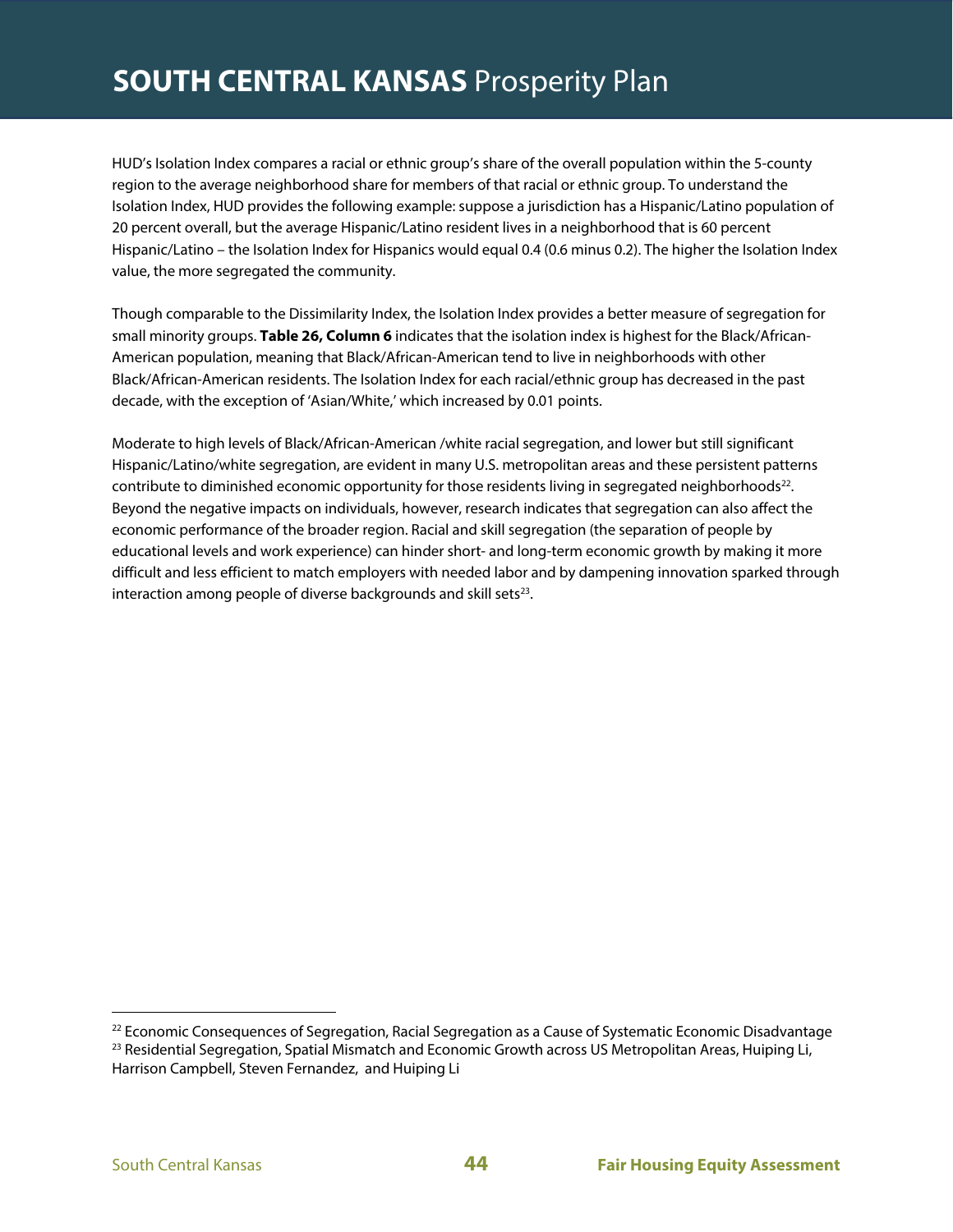# **SECTION 6: AREAS OF HIGH OPPORTUNITY**

# **Summary**

This section addresses how well the region's neighborhoods perform on HUD's "opportunity" indicators, which include:

- Elementary school performance (school proficiency index)
- Poverty rate (poverty index)
- Employment rate (labor market engagement index)
- Distance to jobs (job access index)
- Exposure to environmentally hazardous areas (health hazards exposure index)
- Access to transit (transit access index)

These indicators are a way to illustrate the neighborhood opportunity concept. Certain neighborhood characteristics correlate with the long-term well-being of the individuals who live there. In this framework, opportunity for residents is more than the ability to secure affordable, quality housing. Healthier, positive life outcomes are likelier when people live in safe, clean neighborhoods that offer good schools, jobs, and transportation options. HUD defines these places as "areas of high opportunity."

The indicators are one way to measure if the people in South Central Kansas can connect to broader social, educational, and economic opportunities. The scores can help to identify patterns in which people with certain demographic characteristics, including race or income status live in areas that lack important resources−higher performing schools, a healthy job market, and transit choices. The scores can also help to assess whether certain groups are likelier to live in places that have known stressors or adverse conditions, such as higher concentrations of poverty or environmental risks.

The full analysis describes these indicators for the entire region, and then compares the relative scores of different groups overall. It also features data for children and children in poverty. The scores in the analysis can assist in answering the following types of questions:

- Do most residents in the region live in neighborhoods that offer opportunity?
- Are areas of opportunity evenly spread around the region?
- Do certain groups such as racial and ethnic minorities tend to live in neighborhoods that offer less overall opportunity?
- Do people with lower incomes tend to live in neighborhoods that offer less overall opportunity?
- Are children especially vulnerable to living in areas that lack full opportunity?

# **Results**

The 5-county area has relatively low scores for all indices, indicating that areas of high opportunity overall are not evenly spread across the region. The results also show that disparities in access are more significant for residents of ethnic/racial minorities. Whites have higher scores for all indices except job and transit access, likely because rural areas have a higher concentration of white residents. Residents of racial and ethnic minority groups are more likely to live in neighborhoods with higher levels of poverty, lower performing schools, and less employment.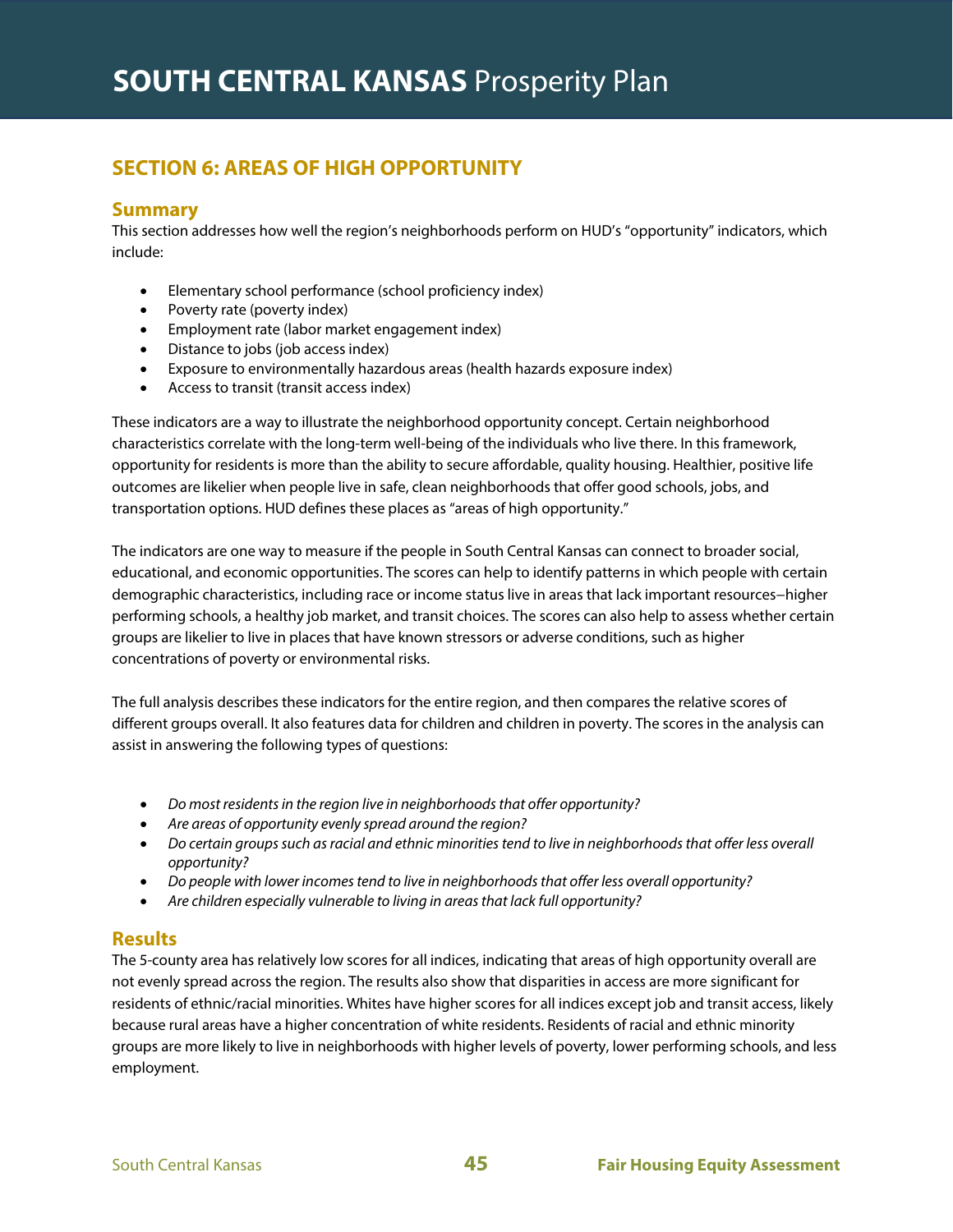Income also affects access to opportunity. For residents with low incomes, scores are lower than for the fivecounty region. Transit access and elementary school performance are the lowest, and for most indices, Hispanics and African-American residents fare worse than white residents. Similarly, for children, regional scores are relatively low, but African-American, Hispanic, and Asian children have lower scores than whites for most categories.

This analysis reveals that low-income residents have less access to jobs and educational opportunities than other residents of the region, and non-white adults and children have less access than white residents.

# **Policy Implications**

The results indicate that there are existing geographic disparities in access to opportunity across the region overall, as well as within specific groups. Racial and ethnic minorities tend to live in neighborhoods that offer fewer social, educational, and economic resources. Income also plays a role in lowering residents' access to more stable and prosperous neighborhoods. Strategies to address these disparities can fall broadly into two categories:

- Increasing the ability of lower income and/or non-white residents to live in areas of higher opportunity within the region (e.g. more diverse housing styles, better mobility options, housing assistance)
- Bringing more opportunity to neighborhoods that face ongoing socio-economic challenges (e.g. improving school performance, increasing investment in neighborhoods, creating jobs and connecting residents to those jobs)

# **Opportunity Indicators**

This section evaluates access to opportunity, such as jobs, schools, and transportation options in 5-county region. **Tables 27 through 32** represent HUD's measures of neighborhood opportunity. To analyze disparities in access to opportunity, the planning team followed a two-step process:

1-Quantifying the degree to which a neighborhood offers features commonly associated with opportunity or creates exposure to adverse conditions and then using metrics that rank each neighborhood along a set of key dimensions

2-Combining these dimension rankings with data on where people in particular subgroups live to develop a measure of that group's general access or exposure to each opportunity dimension

HUD's key dimensions of neighborhood opportunity include:

- School Proficiency uses school-level data on student performance on state exams to describe which neighborhoods have high-performing elementary schools
- Poverty uses family poverty rate and public assistance to measure depth of poverty
- Labor Market Engagement measures relative intensity of labor market and human capital; it is based on the level of employment, labor force participation, and educational attainment in that neighborhood
- Job Accessibility measures distance to job locations, with larger employment centers weighted more heavily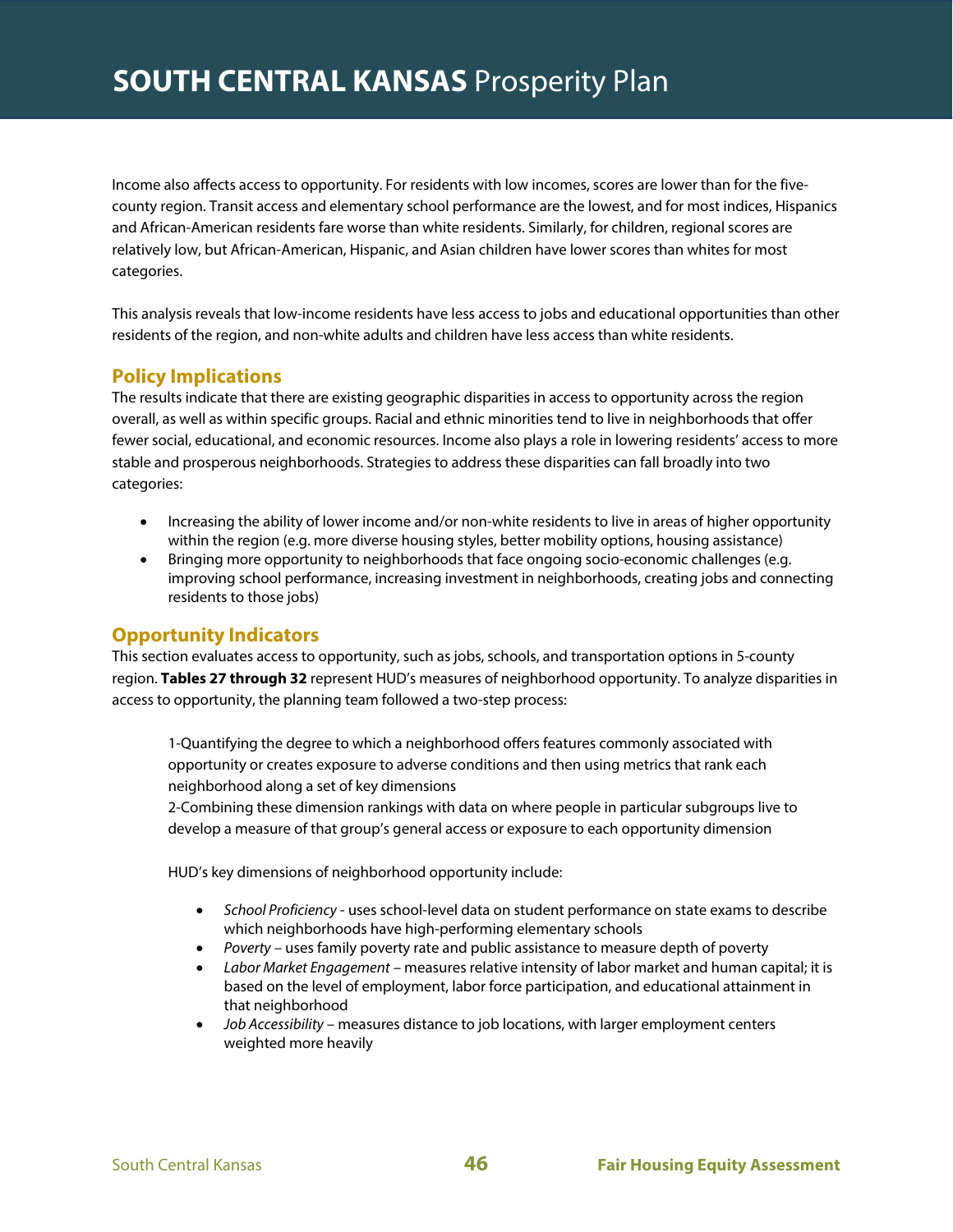- Health Hazards Exposure measures potential exposure to harmful toxins at neighborhood level
- Transit Access measures access to amenities via buses or trains

In **Tables 27 through 32**, Columns (1) through (7) provide a weighted average neighborhood ranking for each opportunity indicator by race and ethnic group. The rankings are on a scale of zero to 100 with higher values always indicating that a neighborhood performs better on a given dimension. In general, scores that fall below 50 are less favorable, while values above 50 are more favorable. A score well below 50, for example, indicates that a particular group tends to live in a neighborhood that performs poorly relative to one of the opportunity indicators. Conversely, a score considerably above 50 shows that a group tends to live in neighborhoods that offer better access to opportunity as defined through the indicator.

Columns (8) through (12) then calculate the differences across average neighborhood conditions between whites and other groups. Positive values imply that whites are in a higher ranking or better scoring neighborhood on average than the particular non-white group for the given index. Negative values imply the reverse—that the given racial/ethnic group is in a better scoring neighborhood relative to whites along the given dimension. A larger value indicates a greater difference between the groups in average neighborhood conditions. Overall, the results show that:

- South Central Kansas has relatively low scores for all indices, indicating that many residents across the region, regardless of race/ethnicity or income do not live in neighborhoods that offer easy access to social, educational, and economic resources;
- Residents of racial/ethnic minority groups and lower income residents tend to live in neighborhoods with less favorable social, economic, and physical conditions; and
- Poverty linked to limited job opportunities and poor educational outcomes remains a significant barrier to equitable access for South Central Kansas residents.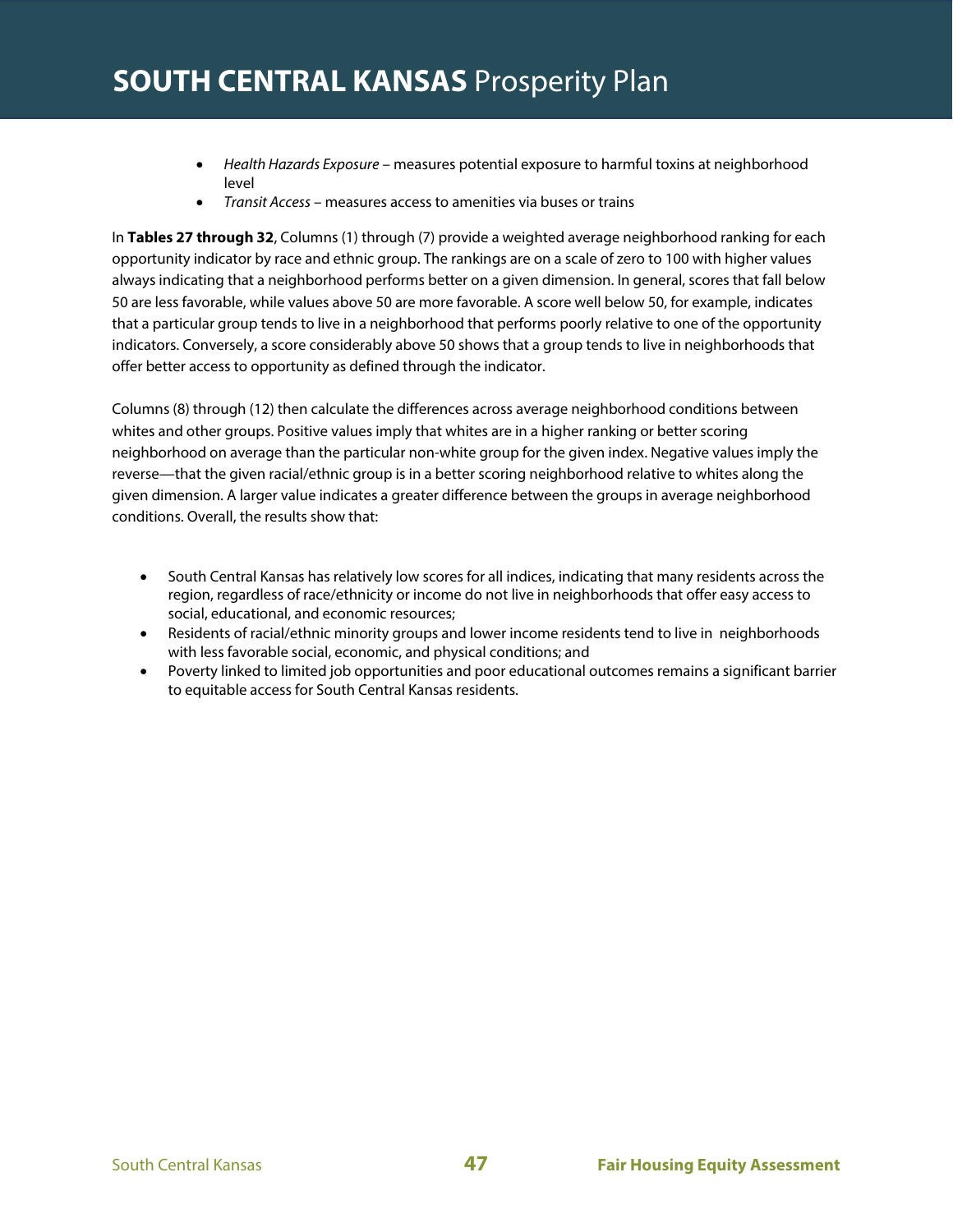|                                                                    |                 | All Persons (Family Households) |              |               |              |                           |               |                               |                        | <b>Disparities</b>                |                                |                          |
|--------------------------------------------------------------------|-----------------|---------------------------------|--------------|---------------|--------------|---------------------------|---------------|-------------------------------|------------------------|-----------------------------------|--------------------------------|--------------------------|
|                                                                    | <b>All</b>      | <b>White</b>                    | <b>Black</b> | <b>Latino</b> | <b>Asian</b> | <b>Nat</b><br><b>Amer</b> | Pac<br>Isldr. | <b>White-</b><br><b>Black</b> | <b>White</b><br>- Hisp | <b>White</b><br>÷<br><b>Asian</b> | <b>White</b><br>- Nat<br>Amer. | White<br>- Pac<br>Isldr. |
|                                                                    | (1)             | (2)                             | (3)          | (4)           | (5)          | (6)                       | (7)           | (8)                           | (9)                    | (10)                              | (11)                           | (12)                     |
| <b>Opportunity</b><br><b>Dimensions</b>                            |                 |                                 |              |               |              |                           |               |                               |                        |                                   |                                |                          |
| <b>Poverty</b><br><b>Index</b>                                     | 55              | 62                              | 35           | 36            | 55           | 48                        | 51            | 27                            | 25                     | $\overline{7}$                    | 14                             | 10 <sup>°</sup>          |
| <b>School</b><br>Proficiency<br><b>Index</b>                       | 46              | 53                              | 24           | 33            | 37           | 42                        | 43            | 29                            | 20                     | 16                                | 11                             | 10 <sup>°</sup>          |
| Labor<br><b>Market</b><br><b>Engage</b><br><b>Index</b>            | 55              | 61                              | 40           | 39            | 58           | 47                        | 52            | 21                            | 22                     | $\overline{3}$                    | 14                             | 9                        |
| <b>Job Access</b><br><b>Index</b>                                  | 52              | 50                              | 50           | 52            | 53           | 50                        | 51            | $\mathbf 0$                   | $-2$                   | $-3$                              | $\mathbf{0}$                   | $-1$                     |
| <b>Transit</b><br><b>Access Index</b>                              | 10 <sup>°</sup> | $\mathbf{1}$                    | $\mathbf{1}$ | $\mathbf{1}$  | $\mathbf{1}$ | $\mathbf{1}$              | $\mathbf{1}$  | $\mathbf{0}$                  | $\mathbf{0}$           | $\overline{0}$                    | $\mathbf{0}$                   | $\mathbf{0}$             |
| <b>Health</b><br><b>Hazards</b><br><b>Exposure</b><br><b>Index</b> | 16              | 18                              | 4            | 10            | 3            | 11                        | 8             | 14                            | 8                      | 15                                | $\overline{7}$                 | 10 <sup>°</sup>          |

#### **Table 27. Opportunity Indicators – All Persons (Family Households)**

Source: HUD

**Table 27** outlines the disparity in access to opportunity indicators for All Persons in Family Households in the region by race. The 5-county region has relatively low performing scores for each index, with only poverty, labor market engagement, and job access scoring higher than 50 for All Persons. As shown, all races and ethnic groups perform very low for transit access due to the region's limited public transportation network. Whites have favorable (higher) scores across all indices, except for job and transit access. The lower performance of white households on these dimensions likely reflects the predominance of white households in rural areas and conversely the concentrations of minority residents in urbanized areas where large employment centers and transit services are more readily available. White residents score significantly better than African-Americans and Hispanics for all indices except transit access and jobs access. Overall, the data in **Table 27** show that racial and ethnic minorities tend to live in neighborhoods that have higher rates of poverty, lower performing schools, and lower rates of employment.

**Table 28** outlines the disparity in access to opportunity for residents in poverty. The data show that lower income residents in general have less access to opportunities as measured through the indices. White residents in poverty tend to fare better than non-white residents in poverty across all indices except for transit.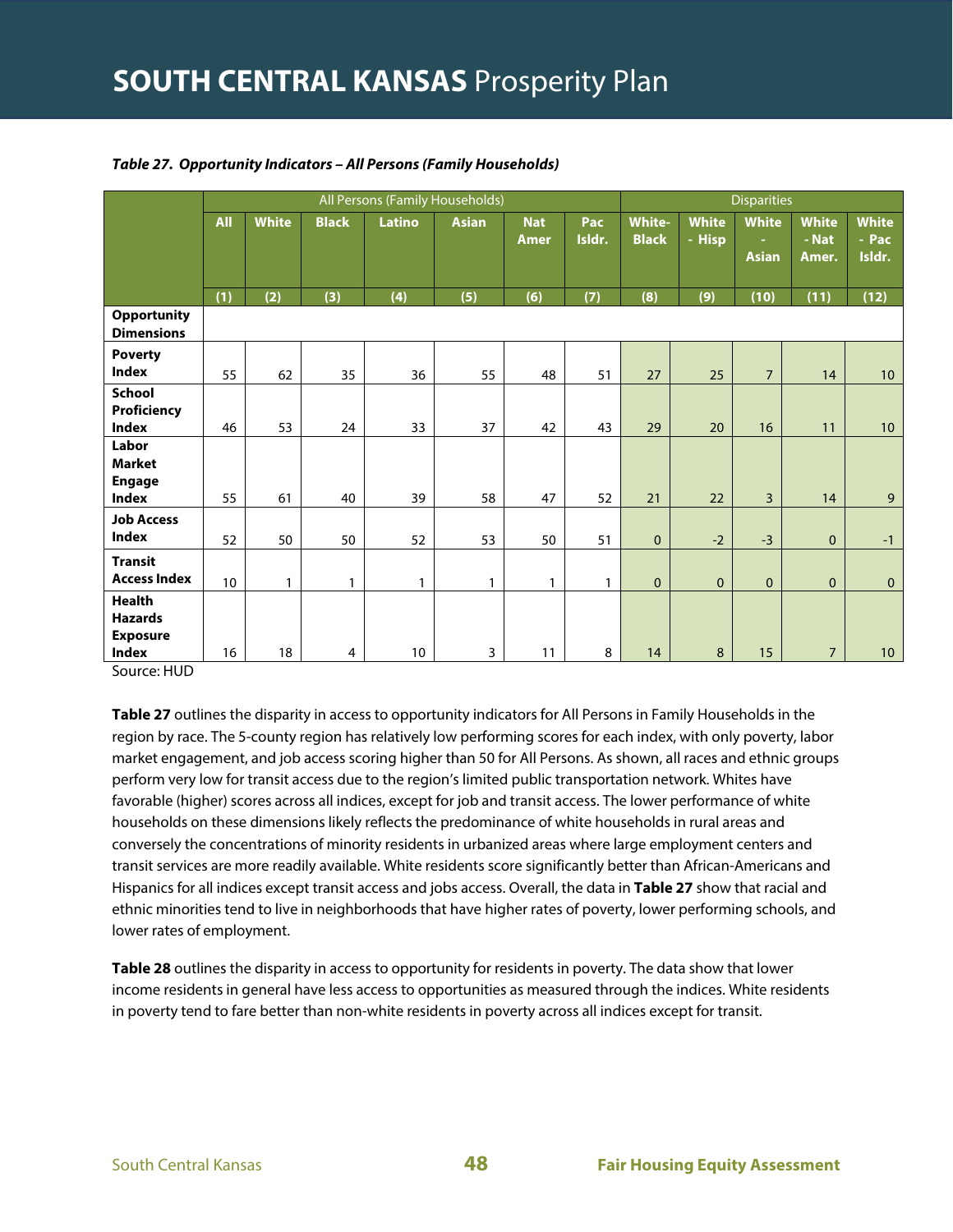#### **Table 28. Opportunity Indicators – Persons in Poverty**

|                                                                    |            | Persons in Poverty |                              |               |              |                           |               |                        |                        | <b>Disparities</b>                     |                                |                          |  |
|--------------------------------------------------------------------|------------|--------------------|------------------------------|---------------|--------------|---------------------------|---------------|------------------------|------------------------|----------------------------------------|--------------------------------|--------------------------|--|
|                                                                    | <b>All</b> | <b>White</b>       | <b>Black</b><br>/Afr<br>Amer | <b>Latino</b> | <b>Asian</b> | <b>Nat</b><br><b>Amer</b> | Pac<br>Isldr. | <b>White</b><br>-Black | <b>White</b><br>- Hisp | <b>White</b><br>$\sim$<br><b>Asian</b> | <b>White</b><br>- Nat<br>Amer. | White<br>- Pac<br>Isldr. |  |
|                                                                    | (1)        | (2)                | (3)                          | (4)           | (5)          | (6)                       | (7)           | (8)                    | (9)                    | (10)                                   | (11)                           | (12)                     |  |
| <b>Opportunity</b><br><b>Dimensions</b>                            |            |                    |                              |               |              |                           |               |                        |                        |                                        |                                |                          |  |
| <b>Poverty</b><br><b>Index</b>                                     | 35         | 42                 | 20                           | 26            | 37           | 40                        | $\mathbf 0$   | 23                     | 16                     | 5                                      | $\overline{2}$                 | $\mathbf{0}$             |  |
| <b>School</b><br><b>Proficiency</b><br><b>Index</b>                | 27         | 33                 | 15                           | 18            | 27           | 35                        | $\mathbf 0$   | 18                     | 15                     | 6                                      | $-2$                           | $\mathbf{0}$             |  |
| Labor<br><b>Market</b><br><b>Engage</b><br><b>Index</b>            | 37         | 43                 | 22                           | 31            | 40           | 48                        | $\mathbf{0}$  | 22                     | 12                     | $\overline{4}$                         | $-5$                           | $\mathbf{0}$             |  |
| <b>Job Access</b><br><b>Index</b>                                  | 52         | 52                 | 47                           | 53            | 56           | 58                        | $\mathbf 0$   | 5                      | $\mathbf{0}$           | $-4$                                   | $-6$                           | $\mathbf{0}$             |  |
| <b>Transit</b><br><b>Access Index</b>                              | 10         | 10                 | 10                           | 10            | 10           | 10                        | $\Omega$      | $\Omega$               | $\Omega$               | $\Omega$                               | $\mathbf{0}$                   | $\mathbf{0}$             |  |
| <b>Health</b><br><b>Hazards</b><br><b>Exposure</b><br><b>Index</b> | 44         | 48                 | 35                           | 39            | 36           | 52                        | $\Omega$      | 13                     | 9                      | 12                                     | $-3$                           | $\mathbf{0}$             |  |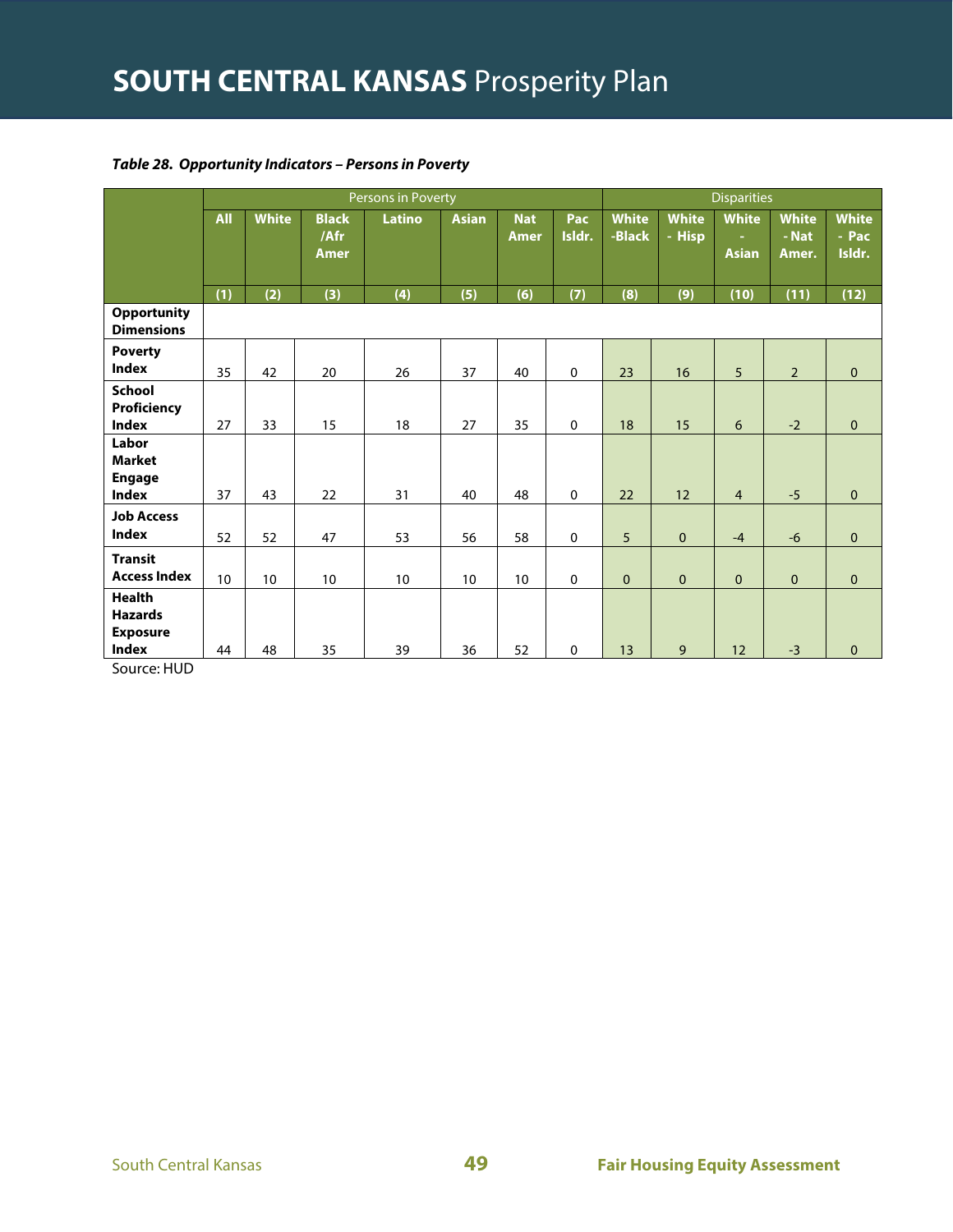**Table 29** outlines the disparity in access to opportunity for All Households. White residents show higher levels access to all opportunity indicators except for job access. The data reinforce that Black/African-American and Hispanic households tend to live in neighborhoods that face greater challenges with poverty, schools performance, and unemployment.

|  |  |  | Table 29. Opportunity Indicators - All Households |
|--|--|--|---------------------------------------------------|
|--|--|--|---------------------------------------------------|

|                                                          |                 |              |              | <b>All Households</b> |              |                           |               | <b>Disparities</b>     |                        |                                                          |                                 |                          |
|----------------------------------------------------------|-----------------|--------------|--------------|-----------------------|--------------|---------------------------|---------------|------------------------|------------------------|----------------------------------------------------------|---------------------------------|--------------------------|
|                                                          | <b>All</b>      | <b>White</b> | <b>Black</b> | <b>Latino</b>         | <b>Asian</b> | <b>Nat</b><br><b>Amer</b> | Pac<br>Isldr. | <b>White</b><br>-Black | <b>White</b><br>- Hisp | <b>White</b><br>$\overline{\phantom{a}}$<br><b>Asian</b> | <b>White</b><br>$-$ Na<br>Amer. | White<br>- Pac<br>Isldr. |
|                                                          | (1)             | (2)          | (3)          | (4)                   | (5)          | (6)                       | (7)           | (8)                    | (9)                    | (10)                                                     | (11)                            | (12)                     |
| <b>Opportunity</b><br><b>Dimensions</b>                  |                 |              |              |                       |              |                           |               |                        |                        |                                                          |                                 |                          |
| <b>Poverty Index</b>                                     | 55              | 60           | 34           | 38                    | 53           | 49                        | 49            | 26                     | 22                     | 6                                                        | 11                              | 10 <sup>10</sup>         |
| <b>School</b><br><b>Proficiency</b><br><b>Index</b>      | 46              | 51           | 25           | 34                    | 36           | 42                        | 39            | 26                     | 17                     | 15                                                       | 9                               | 12                       |
| <b>Labor Market</b><br><b>Engagement</b><br><b>Index</b> | 55              | 59           | 38           | 40                    | 57           | 48                        | 51            | 22                     | 19                     | $\overline{3}$                                           | 12                              | 9                        |
| <b>Job Access</b><br><b>Index</b>                        | 52              | 51           | 51           | 53                    | 54           | 51                        | 56            | $\mathbf{0}$           | $-2$                   | $-3$                                                     | $\mathbf{1}$                    | $-4$                     |
| <b>Transit Access</b><br><b>Index</b>                    | 10 <sup>°</sup> | $\mathbf{1}$ | $\mathbf{1}$ | 1                     | 1            | 1                         | 1             | $\mathbf{0}$           | $\mathbf{0}$           | $\mathbf{0}$                                             | $\mathbf{0}$                    | $\mathbf{0}$             |
| <b>Health Hazards</b><br><b>Exposure Index</b>           | 16              | 18           | 6            | 11                    | 4            | 13                        | 9             | 12                     | $\overline{7}$         | 14                                                       | 6                               | 10                       |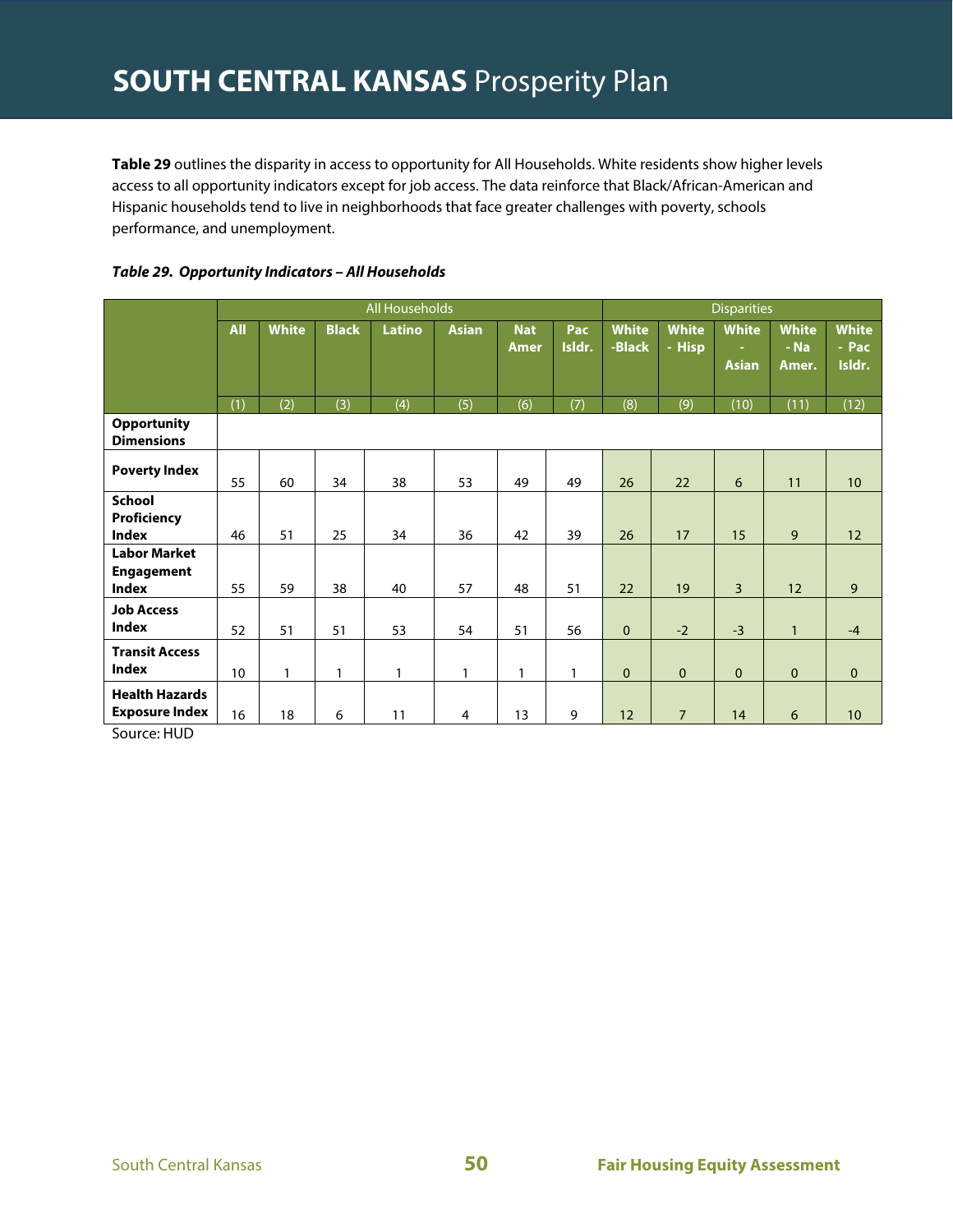**Table 30** outlines the disparity in access to opportunity for All Children. White children have better access than children in other race/ethnic groups across all indices except for job access. Children of other race/ethnic groups are likelier to live in neighborhoods affected by poverty, low school proficiency, and low participation in the labor market.

|  | Table 30. Opportunity Indicators - All Children |
|--|-------------------------------------------------|
|--|-------------------------------------------------|

|                                                    |              |              |              | <b>All Children</b> |              |                           |               |                        |                        | <b>Disparities</b>                     |                                |                          |
|----------------------------------------------------|--------------|--------------|--------------|---------------------|--------------|---------------------------|---------------|------------------------|------------------------|----------------------------------------|--------------------------------|--------------------------|
|                                                    | <b>All</b>   | <b>White</b> | <b>Black</b> | <b>Latino</b>       | <b>Asian</b> | <b>Nat</b><br><b>Amer</b> | Pac<br>Isldr. | <b>White</b><br>-Black | <b>White</b><br>- Hisp | <b>White</b><br>$\sim$<br><b>Asian</b> | <b>White</b><br>- Nat<br>Amer. | White<br>- Pac<br>Isldr. |
|                                                    | (1)          | (2)          | (3)          | (4)                 | (5)          | (6)                       | (7)           | (8)                    | (9)                    | (10)                                   | (11)                           | (12)                     |
| <b>Opportunity</b><br><b>Dimensions</b>            |              |              |              |                     |              |                           |               |                        |                        |                                        |                                |                          |
| <b>Poverty</b><br><b>Index</b>                     | 54           | 61           | 34           | 35                  | 56           | 46                        | $\mathbf{0}$  | 27                     | 26                     | 5                                      | 15                             | $\mathbf{0}$             |
| <b>School</b><br>Proficiency<br><b>Index</b>       | 47           | 54           | 24           | 32                  | 38           | 41                        | $\mathbf 0$   | 30                     | 21                     | 15                                     | 13                             | $\mathbf{0}$             |
| Labor<br><b>Market</b>                             |              |              |              |                     |              |                           |               |                        |                        |                                        |                                |                          |
| <b>Engage</b><br><b>Index</b>                      | 55           | 61           | 38           | 37                  | 59           | 45                        | $\mathbf{0}$  | 22                     | 23                     | $\overline{2}$                         | 15                             | $\mathbf{0}$             |
| <b>Job Access</b><br><b>Index</b>                  | 51           | 51           | 51           | 52                  | 53           | 50                        | $\mathbf 0$   | $\mathbf 0$            | $-1$                   | $-2$                                   | $\mathbf{0}$                   | $\mathbf{0}$             |
| <b>Transit</b><br><b>Access Index</b>              | $\mathbf{1}$ | 10           | 1            | 1                   | $\mathbf{1}$ | 1                         | $\mathbf 0$   | 9                      | 9                      | 9                                      | $\overline{9}$                 | $\mathbf{0}$             |
| <b>Health</b><br><b>Hazards</b><br><b>Exposure</b> |              |              |              |                     |              |                           |               |                        |                        |                                        |                                |                          |
| <b>Index</b>                                       | 15           | 18           | 4            | 9                   | 3            | 11                        | $\Omega$      | 14                     | 8                      | 14                                     | 6                              | $\mathbf{0}$             |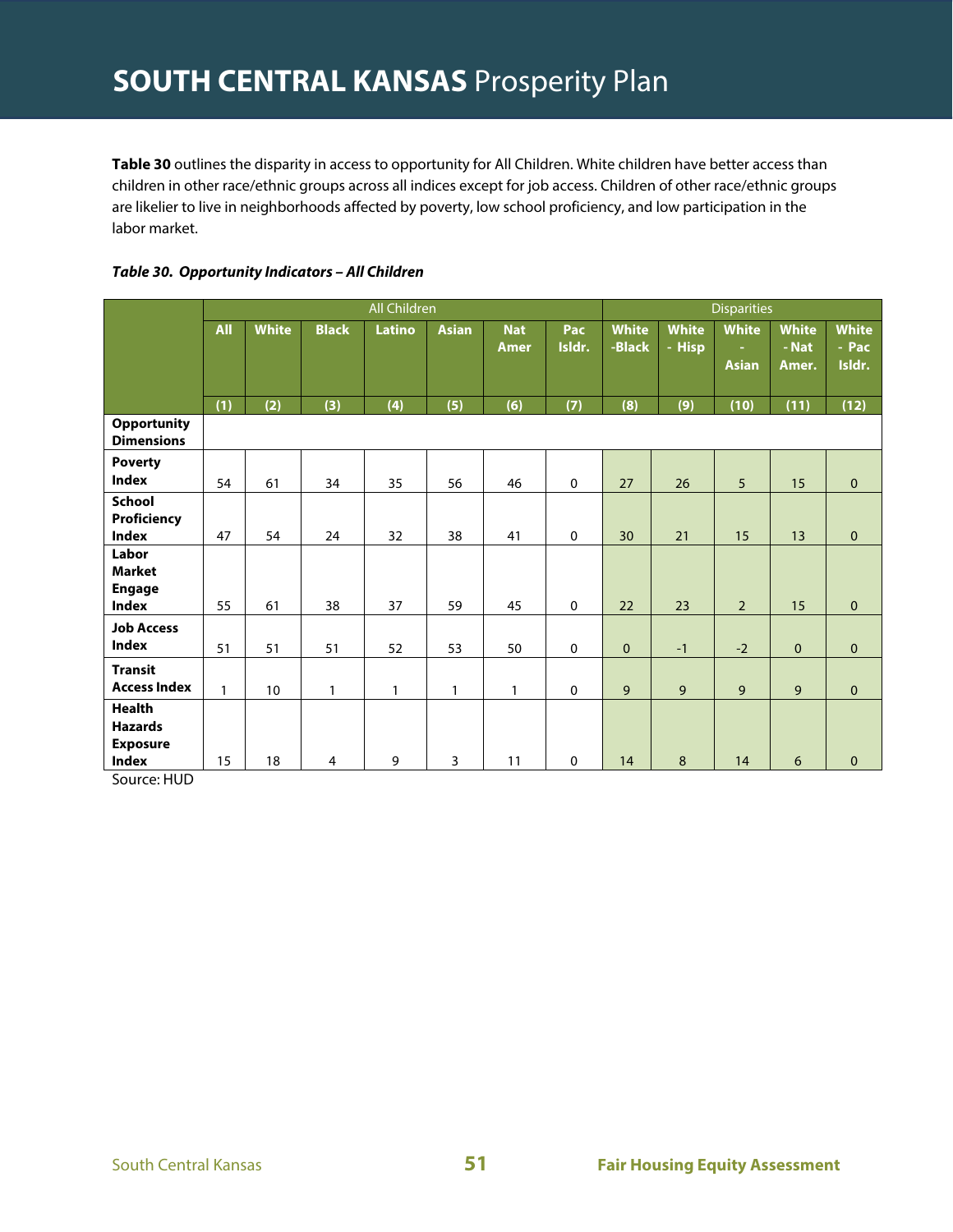**Table 31** outlines the disparity in access to opportunity for Children in Poverty. The data show that all children living in poverty are likely to live in neighborhoods that face economic and educational barriers. For African-American and Hispanic children in poverty, the gap in neighborhood performance is even greater, suggesting deeper and more systematic challenges.

|  |  |  | Table 31. Opportunity Indicators - All Children in Poverty |  |
|--|--|--|------------------------------------------------------------|--|
|--|--|--|------------------------------------------------------------|--|

|                                                                    | Children in Poverty |              |              |               |              |                           |               | <b>Disparities</b>     |                        |                                        |                                      |                          |  |
|--------------------------------------------------------------------|---------------------|--------------|--------------|---------------|--------------|---------------------------|---------------|------------------------|------------------------|----------------------------------------|--------------------------------------|--------------------------|--|
|                                                                    | <b>All</b>          | <b>White</b> | <b>Black</b> | <b>Latino</b> | <b>Asian</b> | <b>Nat</b><br><b>Amer</b> | Pac<br>Isldr. | <b>White</b><br>-Black | <b>White</b><br>- Hisp | <b>White</b><br>$\sim$<br><b>Asian</b> | <b>White</b><br>- Nat<br><b>Amer</b> | White<br>- Pac<br>Isldr. |  |
|                                                                    | (1)                 | (2)          | (3)          | (4)           | (5)          | (6)                       | (7)           | (8)                    | (9)                    | (10)                                   | (11)                                 | (12)                     |  |
| <b>Opportunity</b><br><b>Dimensions</b>                            |                     |              |              |               |              |                           |               |                        |                        |                                        |                                      |                          |  |
| <b>Poverty</b><br><b>Index</b>                                     | 34                  | 43           | 19           | 26            | $\mathbf 0$  | $\mathbf 0$               | $\mathbf 0$   | 23                     | 17                     | $\mathbf{0}$                           | $\mathbf{0}$                         | $\mathbf{0}$             |  |
| <b>School</b><br>Proficiency<br><b>Index</b>                       | 35                  | 44           | 21           | 28            | $\pmb{0}$    | $\pmb{0}$                 | $\pmb{0}$     | 23                     | 16                     | $\mathbf{0}$                           | $\mathbf 0$                          | $\mathbf 0$              |  |
| Labor<br><b>Market</b><br><b>Engage</b><br><b>Index</b>            | 37                  | 44           | 23           | 31            | $\mathbf 0$  | $\pmb{0}$                 | $\mathbf 0$   | 22                     | 13                     | $\mathbf{0}$                           | $\mathbf{0}$                         | $\mathbf{0}$             |  |
| <b>Job Access</b><br><b>Index</b>                                  | 50                  | 50           | 46           | 52            | 0            | $\mathbf 0$               | $\mathbf 0$   | $\overline{4}$         | $-2$                   | $\mathbf{0}$                           | $\mathbf{0}$                         | $\mathbf{0}$             |  |
| <b>Transit</b><br><b>Access Index</b>                              | $\mathbf{1}$        | 1            | 1            | $\mathbf{1}$  | $\mathbf 0$  | $\mathbf 0$               | $\Omega$      | $\mathbf{0}$           | $\mathbf{0}$           | $\Omega$                               | $\mathbf{0}$                         | $\mathbf{0}$             |  |
| <b>Health</b><br><b>Hazards</b><br><b>Exposure</b><br><b>Index</b> | 14                  | 19           | 9            | 11            | $\Omega$     | $\mathbf 0$               | $\Omega$      | 10                     | 8                      | $\Omega$                               | $\mathbf{0}$                         | $\mathbf{0}$             |  |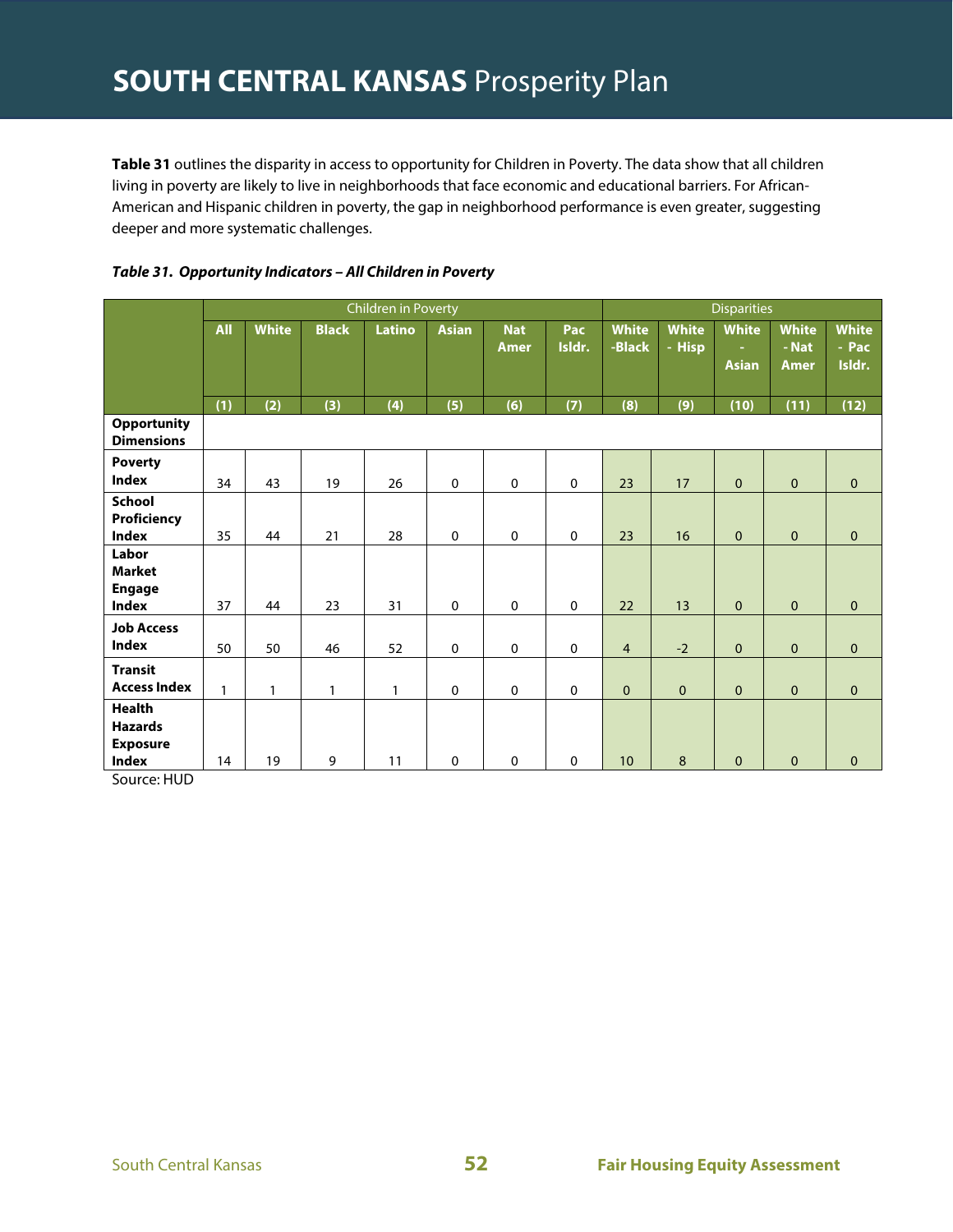# **Opportunity Indicators Results**

**Table 32** compares the results across all five population groups: All Persons in Family Households, All Persons in Poverty, All Households, All Children, and All Children in Poverty. The results yield low scores for each opportunity index across all population groups, regardless of race, household status, or income. The transit access and health hazards exposure indices score the lowest for all groups.

#### **Table 32. Opportunity Indicators – Combined Results**

|                                                                    | All Persons in<br>Family<br>Households | All Persons in Poverty | All Households | All Children | All Children in<br>Poverty |  |  |  |  |  |
|--------------------------------------------------------------------|----------------------------------------|------------------------|----------------|--------------|----------------------------|--|--|--|--|--|
|                                                                    | (1)                                    | (2)                    | (3)            | (4)          | (5)                        |  |  |  |  |  |
| <b>Opportunity Dimensions</b>                                      |                                        |                        |                |              |                            |  |  |  |  |  |
| <b>Poverty Index</b>                                               | 55                                     | 35                     | 55             | 54           | 34                         |  |  |  |  |  |
| <b>School</b><br>Proficiency<br><b>Index</b>                       | 46                                     | 27                     | 46             | 47           | 35                         |  |  |  |  |  |
| <b>Labor Market</b><br><b>Engagement</b><br><b>Index</b>           | 55                                     | 37                     | 55             | 55           | 37                         |  |  |  |  |  |
| <b>Job Access</b><br><b>Index</b>                                  | 52                                     | 52                     | 52             | 51           | 50                         |  |  |  |  |  |
| <b>Transit Access</b><br><b>Index</b>                              | 10                                     | 10                     | $10\,$         | 1            | 1                          |  |  |  |  |  |
| <b>Health</b><br><b>Hazards</b><br><b>Exposure</b><br><b>Index</b> | 16                                     | 44                     | 16             | 15           | 14                         |  |  |  |  |  |

Source: HUD

The job access index ranges in the low 50s across all groups, indicating geographic barriers to job access for many South Central Kansas residents and likely reflecting the relatively rural, low density character of parts of the region. The labor market engagement index has a steady mid-50s score among all groups; however, the Persons in Poverty score is considerably lower. Although the school proficiency index displays a wide spread among population groups, ranging from a low of 27 to a high of 47, each score is relatively low, indicating a need for improved access to quality schools and educational resources across the region. In general, the poverty, school proficiency, and labor market engagement indices had the highest disparities among race and ethnic groups, with the biggest gaps being between whites and African-Americans. Overall, the results of the indicators analysis reinforce that poverty linked to limited job opportunities and poor educational outcomes remains a significant barrier to equitable access for South Central Kansas residents.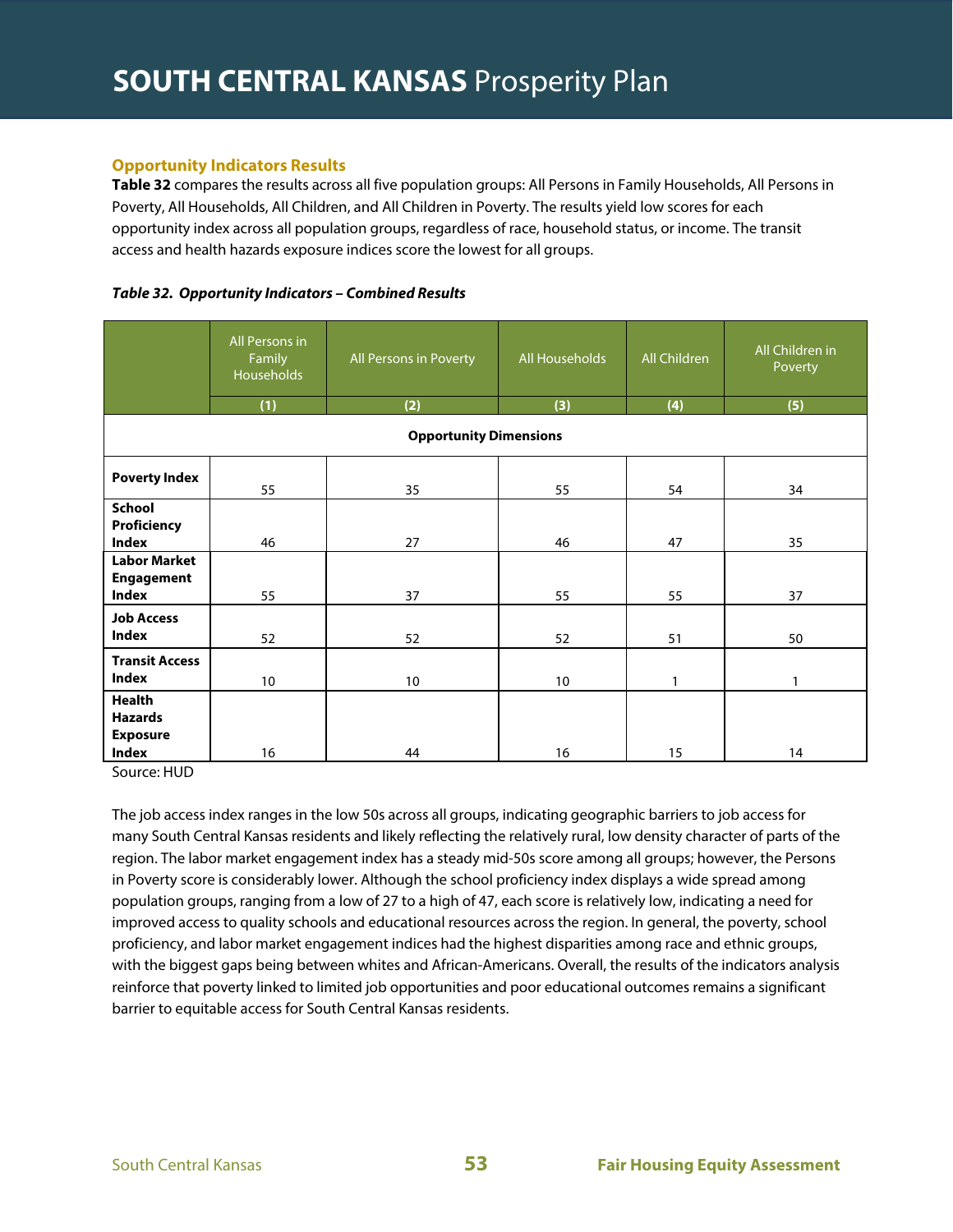# **SECTION 7: MAJOR PUBLIC INVESTMENTS**

Many communities in South Central Kansas have shown an interest in revitalizing established neighborhoods and downtowns, a policy that complements the provision of quality, diverse, affordable housing choices. The designation of neighborhood revitalization or stabilization areas is a common mechanism to direct numerous incentives and improvements to specific neighborhoods with ongoing socio-economic and housing challenges. This section summarizes major capital projects and neighborhood redevelopment initiatives implemented by cities and counties, along with general economic development efforts designed to increase jobs and regional and community investment.

# **City of Hutchinson/Reno County**

The City of Hutchinson uses its Neighborhood Revitalization Program to grant an annual tax rebate for structural improvements to eligible businesses and houses south of 11<sup>th</sup> Street. Through the Neighborhood Stabilization Program, the city has contracted with New Beginnings, Inc. to purchase and rehabilitate foreclosed or abandoned residential properties. The city and New Beginnings, Inc. also formed a partnership to redevelop about one acre of publically purchased land along West 5<sup>th</sup> Avenue, on which the city had previously demolished blighted properties.

The city has established the Healthy Hutch Neighborhood Initiative, which includes efforts to engage residents, repurpose vacant lots and remove dilapidated and run-down properties, repair and extend the network of sidewalks, and improve communication on housing-related issues. The city has been active in removing blighted properties, increasing its demolition budget to \$100,000 in 2014. Hutchinson established the region's first land bank in 2013 to promote the acquisition and reuse of abandoned land and properties.

The City of Hutchinson owns the 250-acre Kansas Enterprise Industrial Park (KEIP). KEIP is home to the Siemens wind turbine manufacturing facility.

According to the City of Hutchinson's 2014 Capital Improvement Plan, significant planned projects are:

- Reconstruction and widening of Waldron Street
- Downtown streetscapes
- Hike and Bike Trail Extension from Grandview Industrial Ditch to 43<sup>rd</sup> Avenue
- Roadway repair for K61
- Railroad crossing at Washington Street
- 43<sup>rd</sup> Avenue Park Phase II

Reno County uses a Neighborhood Revitalization program to encourage investment and redevelopment.

# **City of South Hutchinson**

In 2013, the City of South Hutchinson adopted a Neighborhood Revitalization Program. The area of focus includes much of the central portion of the city between Plum and Madison Streets.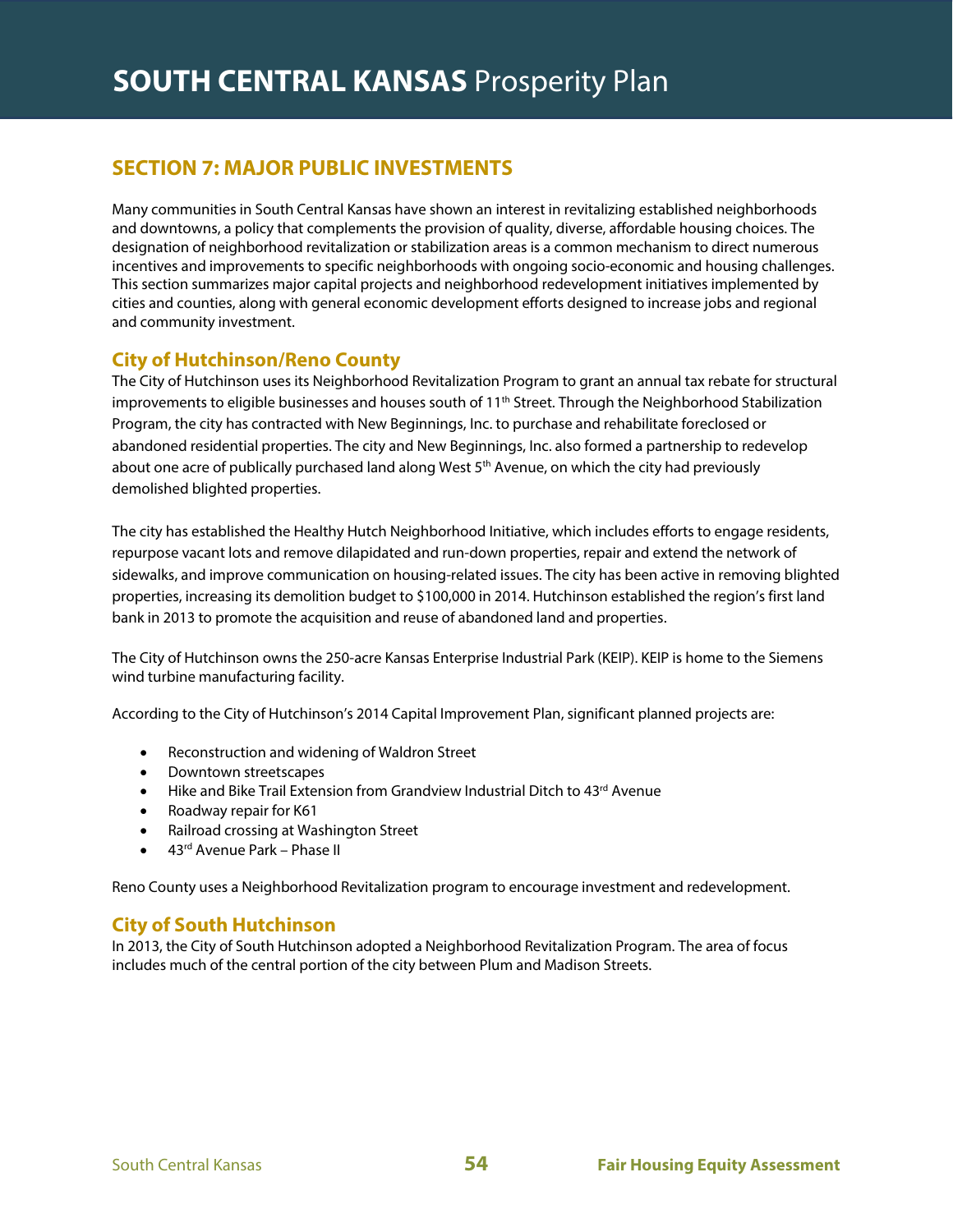# **City of Newton/Harvey County**

The City of Newton has prioritized three geographic districts for new development and investment:

- Downtown bounded in general by 9<sup>th</sup> and 1<sup>st</sup> Streets to the north and south, and by Walnut and Ash Streets to the east and west
- $\bullet$  South Side land south of U.S. Highway 50
- Kansas Logistics Park and adjacent industrial areas

The city has also established a Neighborhood Revitalization Program that encompasses the Central Business District and areas north and south along Highway 15 and Main Street, and east and west along 1<sup>st</sup> Street and Broadway. The municipalities of Burrton, Halstead, Hesston, and Sedgwick in Harvey County have also implemented the Neighborhood Revitalization Program.

According to the City of Newton's Capital Improvement Plan, which sets priorities for 2012 through 2017, planned major projects include:

- Wastewater Treatment Plant Phase 1 improvements to increase influent pumping capacity to handle projected flow rates and replace old equipment
- I-135 Sanitary Sewer Interceptor, which extended approximately 2.5 miles of sewer interceptor under I-135 and up to the Kansas Logistics Park to open up new acreage for industrial development on the east side of the interstate
- Ash Street Bridge Replacement
- 36<sup>th</sup> Street interchange project

Many of the city's capital improvements focus on preparing the Kansas Logistic Park (KLP) for future economic development. In partnership with other public and private entities, the city set aside over 400 acres for development for the KLP, which serves as a hub to integrate manufacturing, research and development, logistics, and workforce development.

# **City of El Dorado/Butler County**

According to the City of El Dorado's Capital Improvement Plan, which sets priorities for public expenditures through 2017, the following are major planned investments in the community:

- Pedestrian/Bicycle Path Phase III
- Pedestrian/Bicycle Path Phase III
- $\bullet$  Improvements along  $6<sup>th</sup>$  and Main
- **•** Downtown Drainage Improvements
- Paving of Topeka
- Paving of Marmaton
- Water Treatment Plant Expansion
- Water Distribution Transmission System to S & W
- West Water Tower
- Wind Generation
- Water Treatment Improvements Frontier Refinery
- Airport improvements
- **•** Activity Center Expansion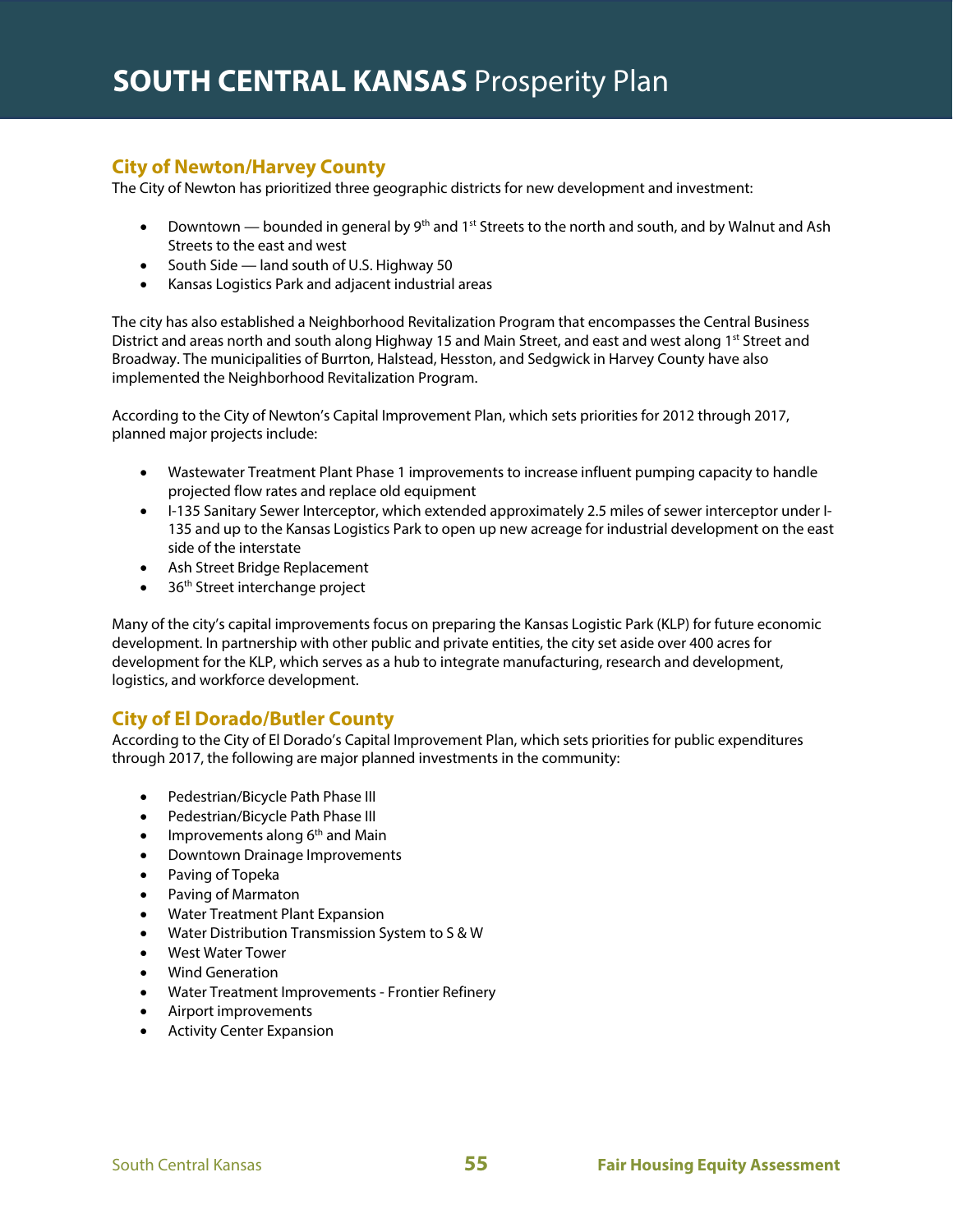The city has also established a Neighborhood Revitalization District with an emphasis on areas north of the Central Business District.

Major projects in Butler County's 2012-2016 Capital Improvement Plan include:

- Haverhill Road reconstruction
- NW 30th Street ‐ NW Butler Road intersection reconstruction
- NW Butler Road ‐ K‐196
- SW 70th Street Butler Road to Ohio St
- NSW Butler Road SW 150th Street intersection reconstruction
- SW Sante Fe Lake Road SW 210th to US400
- Fourmile Creek bridge on Butler Road
- New EMS Stations

# **City of Wichita/Sedgwick County**

The City of Wichita offers numerous incentives to spur private investment, and develop and maintain affordable housing in its core areas. Specific geographic designations qualifying for assistance are the Redevelopment Incentive Area, Neighborhood Revitalization Area (NRA), and the Local Investment Areas (LIA). The LIAs include the neighborhoods of Orchard Breeze, Planeview, Hilltop, North Central, Northwest, Delano, and South Central. Available programs and incentives include:

- Industrial Revenue Bonds
- Tax Abatement
- EDX Abatement
- Tax Increment Financing
- SBA Microloan Program (Wichita E-Community targets loans to particular areas of the city)
- NRA Tax Rebate Program
- Facade Improvement Program
- Permit Fee Waiver
- Redevelopment Infill Waiver and/or Modification Consideration
- Water/Sewer Tap and Plant Equity Fee Waiver
- Special Assessment Financing for Asbestos and Lead Paint Management
- **•** Permit Fee Waiver
- Special Assessment Hardship Deferral Program
- HOME 80 Downpayment and Closing Cost assistance for First Time Homebuyers
- Housing Development Loan Program
- Neighborhood Improvement Services Programs
- Deferred Loan Program
- Direct Loan Program
- Home Improvement Loan Program
- Historic Deferred Loan Program
- Rental Rehab Loan Program; and
- Community Development Block Grant

As discussed in **Section 5** of the FHEA, five U.S. census tracts in and around the City of Wichita qualify as RCAPs. The Wichita Housing Authority's Housing Needs Assessment further notes that concentrations of minority groups live between West Street and Oliver Street. African-Americans concentrate east of Interstate 135,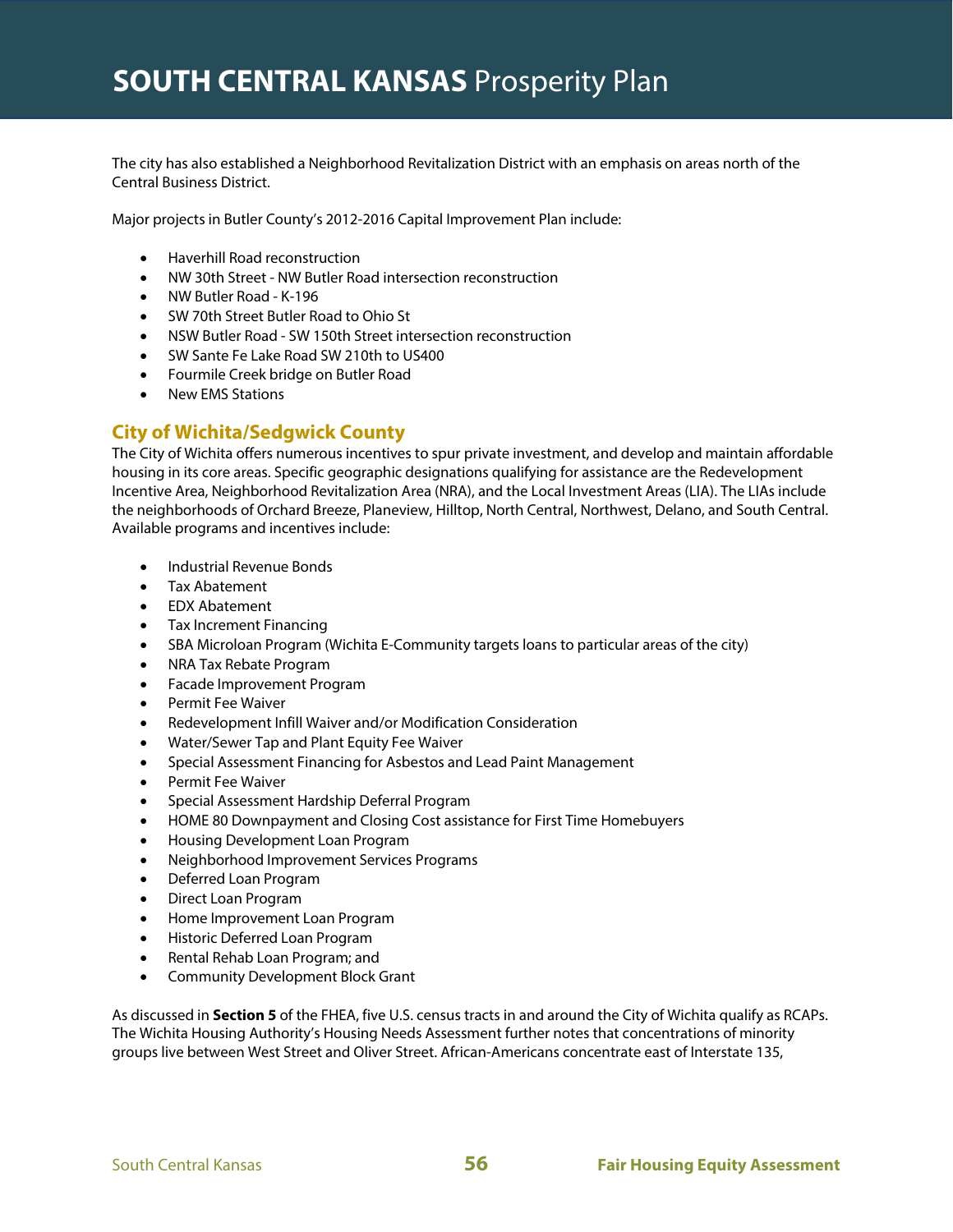between 29<sup>th</sup> Street North and East Central Avenue and persons of Hispanic origin are west of Interstate 135, north of West Central Avenue, and south of West 37th Street North. These neighborhoods fall within the geographic areas designated for financial incentives and redevelopment tools to foster private investment. The city has also allocated public funds to enhance infrastructure in targeted areas, including sidewalk repair, park facilities, and infill housing development. The city's inventory of scattered public housing sites is also within these low-income neighborhoods.

The City of Wichita has embraced a broader set of policy initiatives to reduce systemic poverty through neighborhood revitalization and individual and family capacity building. The New Communities-Investing in People and Property program focuses federal and other resources in four to six block areas in the NRA or LIA to promote concentrated, visible investment. In 2013, the city also announced the creation of an Individual and Family Development program, which engages public housing residents and Section 8 recipients in goal setting. The program promotes economic stability through activities such as establishing savings accounts. Other community building efforts include the Westside Promise Neighborhood Initiative, which directs a continuum of support services to children living in an area that feeds into a currently underperforming public high school.

The City of Wichita has more than 80 current major projects underway, including drainage, sanitary sewer rehabilitation and reconstruction, street and sidewalk repair and maintenance, and new water distribution systems. Significant current and recently completed capital projects in Sedgwick County include the Lake Afton Spillway, the Clifton Drainage Channel, and emergency communications and facility improvements.

Additionally, the City of Wichita and Sedgwick County are in the process of updating their comprehensive plan. This effort−The Community Investments Plan initiative− primarily focuses on guiding decision-making and priority setting on future community infrastructure and public facility investments.

# **City of Wellington/Sumner County**

The City of Wellington constructed sidewalks around four elementary schools as part of a Safe Routes to Schools grant. Both the City of Wellington and Sumner County participate in a Neighborhood Revitalization program to encourage investment and redevelopment.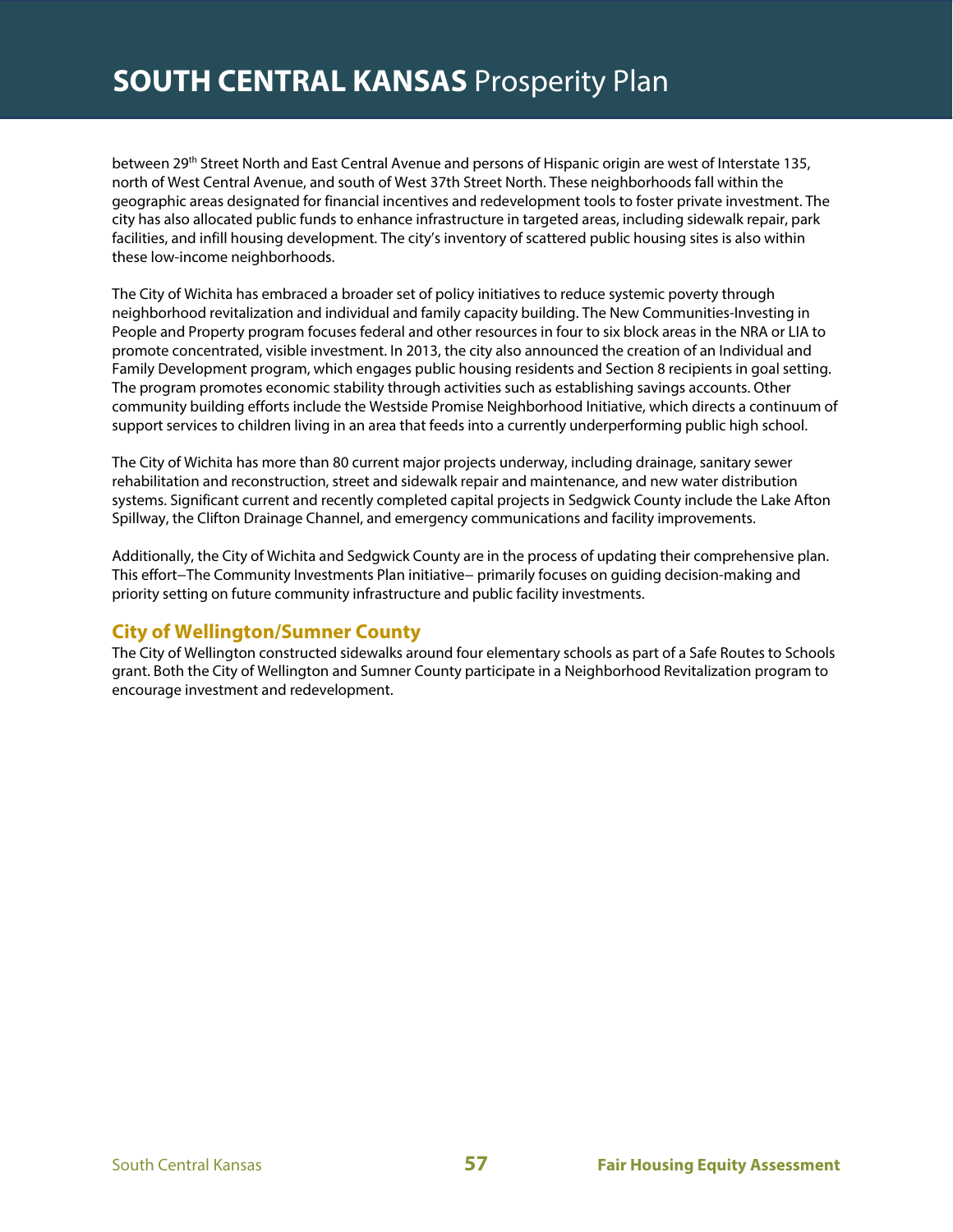# **SECTION 8: FAIR HOUSING COMPLAINTS, ISSUES, AND LOCAL PROGRAMS**

# **Summary of Fair Housing Education and Advocacy Organizations**

South Central Kansas has multiple organizations and programs working to ensure affordable and equitable housing opportunity for all residents. The following list includes examples of major housing service providers and advocacy organizations operating within the region or across the State of Kansas:

- City of Hutchinson Housing Commission
- City of Newton Housing Authority
- City of Wichita Housing Authority
- Community Housing Development Organizations
- Cowley County Housing Authority (Reno/Kingman/Sumner)
- Habitat for Humanity
- Independent Living Resource Center
- Interfaith Housing Services, Inc.
- Kansas Elks Training Center for the Handicapped, Inc.
- Kansas Department of Commerce
- Kansas Consumer Credit Counseling Services
- Kansas Housing Resources Corporation
- Kansas Human Rights Commission
- Mennonite Housing Rehabilitation Services, Inc.
- New Beginnings
- Sedgwick County Housing Authority (Sedgwick/Butler/Harvey)
- South Central Kansas Economic Development District
- **•** South Hutchinson Public Housing Authority
- Training and Evaluation Center of Hutchinson
- Urban League of Kansas

#### **City of Hutchinson Housing Commission**

In 1999, the City Council created a Housing Commission "to identify housing problems and opportunities in the Hutchinson area and to develop, promote and support comprehensive solutions."

#### **City of Newton Housing Authority**

The Newton Housing Authority manages the city's public housing units and administers Section 8 federally subsidized housing vouchers for privately owned housing. The authority owns and operates two income restricted rental properties totaling 36 dwelling units.

## **City of Wichita Housing Authority**

The City of Wichita Housing Authority (WHA) provides city-owned rental properties for low to moderate-income individuals. The WHA has 578 units, consisting of 226 apartments and 352 single-family homes. The WHA Section 8 Housing Choice Voucher program administers over 2,500 tenant-based vouchers, valued at approximately \$12 million. The City of Wichita and Sedgwick County also have emergency, transitional, and permanent shelters, offering a combined supply of 1,000 beds for homeless individuals.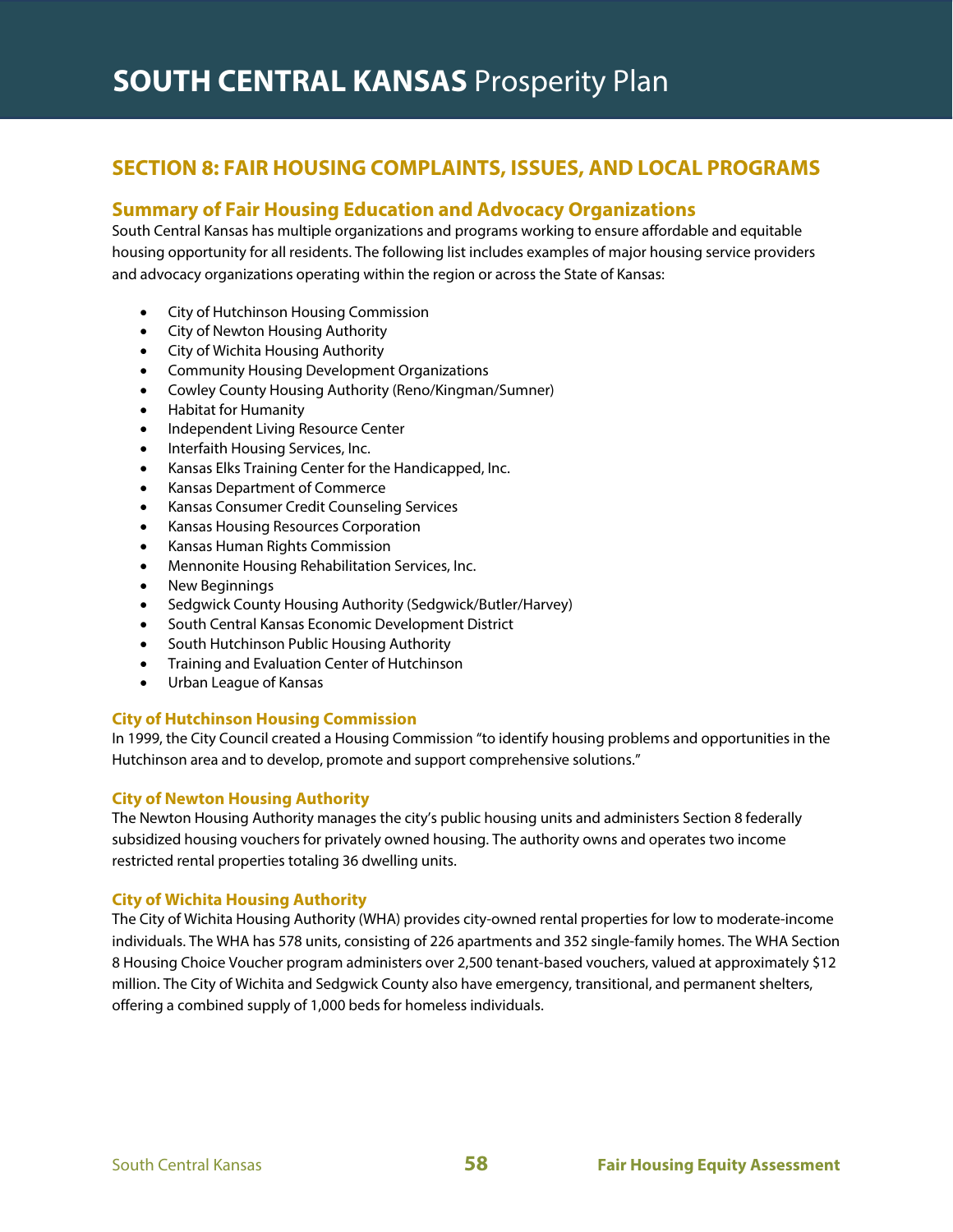## **Community Housing Development Organizations**

A Community Housing Development Organization (CHDO) is a private, nonprofit organization that focuses on delivering affordable housing to low-income households in a specific geographic area, such as a neighborhood or community. The HOME Rental Development Program, funded through the Federal HOME Investment Partnerships program, assists communities and developers with increasing the supply of affordable rental housing. At least 15 percent of annual HOME Investment Partnership Program funding is set-aside for projects developed by CHDOs.

CHDOs operating in the five-county region include:

- Community Economic Resources, Inc. in Sedgwick County
- H.O.P.E., Inc. in Butler, Sedgwick, and Sumner Counties
- Interfaith Housing Services, Inc. in Ford, Harper, Reno Counties
- Mennonite Housing Rehab Services in Sedgwick County
- Mid-Cap Inc in Butler, Harvey, Greenwood, Marion, Chase Counties
- New Beginnings, Inc. in Reno County
- Power CDC in the City of Wichita

## **Cowley County Housing Authority**

Cowley County Housing Authority provides housing assistance to low income residents through management of the Section 8 Housing Choice Voucher Program in Reno, Kingman, and Sumner Counties.

#### **Habitat for Humanity**

Wichita Habitat for Humanity offers homeownership opportunities to families who are unable to obtain conventional house financing. Generally, these families earn between 30 to 60 percent of the area's median income. In most cases, homeowner families pay \$1,800 in closing costs at mortgage signing, and make monthly mortgage payments averaging \$425 a month. Additionally, families contribute 250 to 400 hours of "sweat equity" on the construction of their home or someone else's home. Habitat houses remain affordable because the organization uses donations of land, material, and labor.

Habitat Villages in Wichita include Edgebrook Village, a 42-home development and Stewart Village, which at completion will feature 45 homes. Habitat for Humanity also builds numerous single-site residences. Wichita Habitat for Humanity has served nearly 200 families in the community.

Harvey County Habitat for Humanity and Wellington Habitat for Humanity are also active in constructing affordable houses for eligible applicants.

#### **Independent Living Resource Center**

The Independent Living Resource Center (ILRC) assists people with disabilities by offering information, peer support, advocacy, independent living skills training, and de-institutionalization. The ILRC also assists with home modifications for individuals with physical disabilities.

## **Interfaith Housing Services, Inc**

Formed as a non-profit in 1991, the original purpose of Interfaith Housing Services, Inc (IHS) was to provide housing repair and rehabilitation for low-income homeowners in Reno County. The organization has since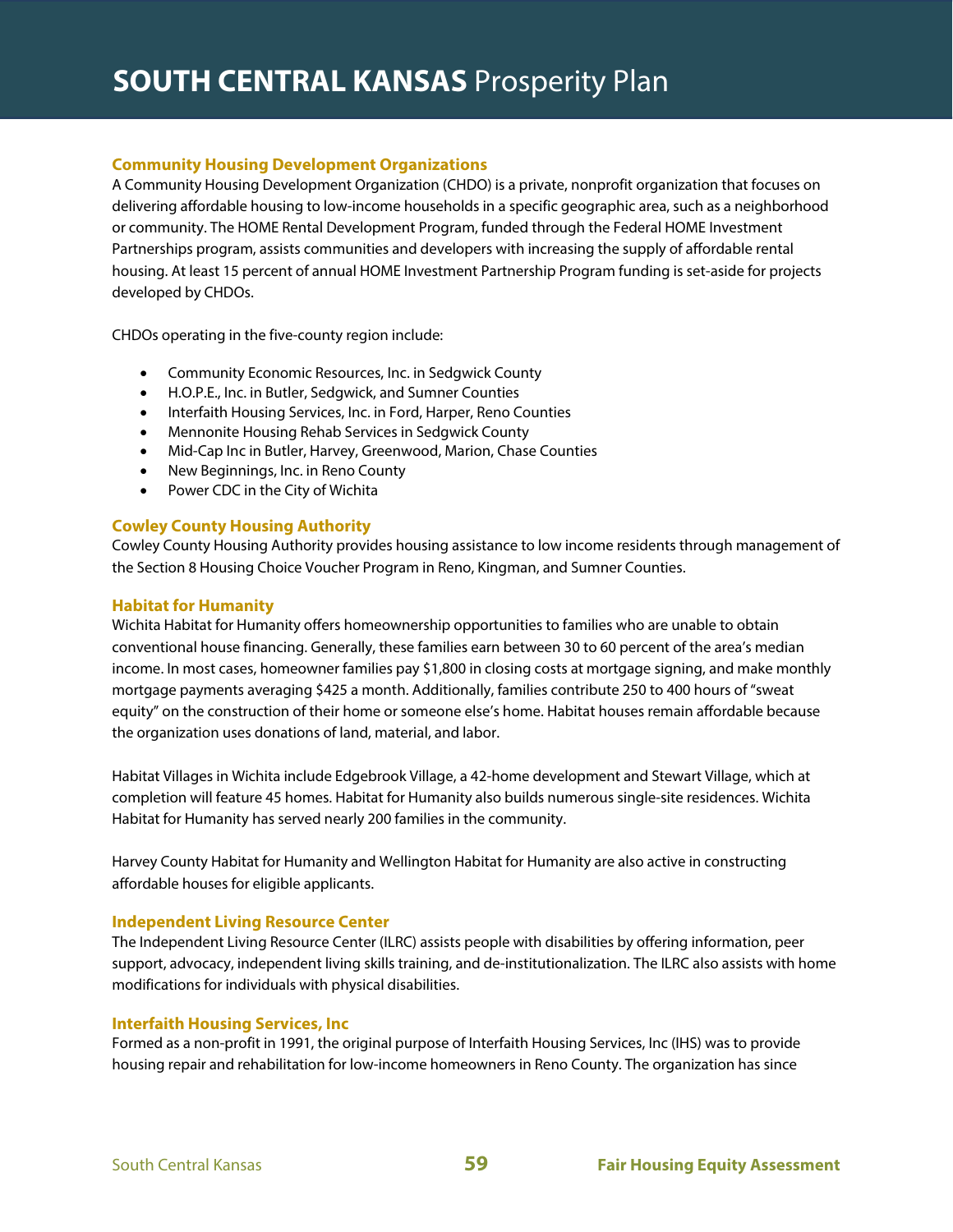expanded its services to offer customized financial counseling and matched savings through Individual Development Accounts to support homeownership; build affordable housing in partnership with the Hutchinson Correctional Facility and the Southeast Kansas Educational Service Center; provide weatherization services; address emergency housing needs; and conduct financial education and budget training.

#### **Kansas Elks Training Center for the Handicapped, Inc.**

The Kansas Elks Training Center for the Handicapped, Inc. or KETCH offers a comprehensive set of services, including daily life skills training, development of vocational skills, and assistance with in-home activities. Residential services include support for continued living at home, living in a group setting, or live independently in an apartment.

#### **Kansas Department of Commerce**

The Department of Commerce awards Housing Rehabilitation Grants of up to \$400,000 to cities and counties to support eligible activities such as homeowner and rental repairs. It also administers the federal Neighborhood Stabilization Program, which seeks to reverse the effects of foreclosures and abandonment on communities by purchasing and redeveloping vacant homes and residential properties. The department also offers the Housing Assessment tool (HAT) to assist communities in identifying strengths, weaknesses, opportunities, and priorities in their local housing markets.

## **Kansas Consumer Credit Counseling Services, Wichita, Kansas**

Kansas Consumer Credit Counseling Services offers counseling programs to aid renters, home owners, and home buyers in financial decision-making. Programs include the following:

- **Loss Mitigation**
- **Money Debt Management**
- **EXEDENT** Mortgage Delinquency and Default Resolution Counseling
- **HECM** (reverse mortgage) counseling as required by HUD
- **Wide variety of money management seminars**

#### **Kansas Housing Resources Corporation**

The Kansas Housing Resources Corporation (KHRC) serves as the primary administrator of federal housing programs for the State of Kansas. Its mission is to increase the availability of affordable, quality, accessible housing for lower-income residents. The KHRC collaborates with lenders, developers, builders, real estate agents, service providers, homeless advocates, non-profit organizations and government agencies.

Its activities include:

- Down payment assistance to qualifying first time homebuyers;
- Rent assistance to low-income families and individuals;
- Energy efficiency improvements for owner-occupied and rental housing;
- Incentives to developers that finance the construction or rehabilitation of affordable rental housing in Kansas;
- Education for multi-family property managers and owners about program compliance to ensure renters have a safe, decent place to live; and
- Rehabilitation of existing housing.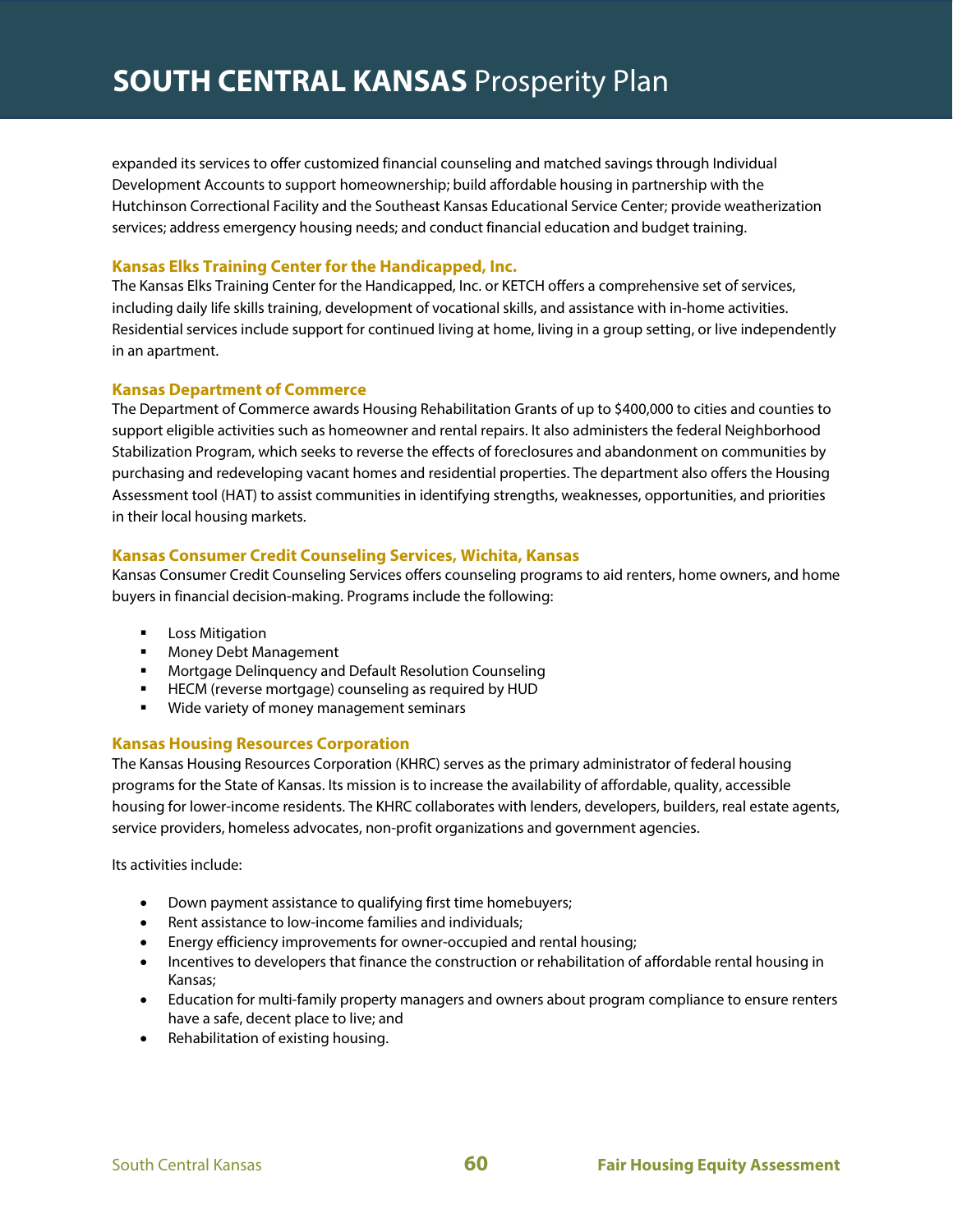#### **Kansas Human Rights Commission**

The Kansas Human Rights Commission works to "prevent and eliminate discrimination and assure equal opportunities in all employment relations, to eliminate and prevent discrimination, segregation or separation, and assure equal opportunities in all places of public accommodations and in housing." Residents can submit fair housing complaints alleging housing discrimination directly to the Kansas Human Rights Commission.

#### **Mennonite Housing Rehabilitation Services, Inc.**

Incorporated in 1977 as a community-based, non-profit organization, Mennonite Housing Rehabilitation Services, Inc. provides home repair and housing, conducts financial training and educational outreach, and offers affordable rental housing for low-income seniors and families in 17 apartment properties around the region.

#### **New Beginnings**

Created in 1986, New Beginnings provides transitional housing, permanent supportive housing for persons with disabilities, affordable housing, and job training and employment. New Beginnings has six housing locations in the City of Hutchinson. The organization also conducts workshops on household budgeting and landlord/tenant rights and responsibilities.

#### **Sedgwick County Housing Authority**

The Sedgwick County Housing Authority provides Section 8 rental assistance for the county outside of the city limits of Wichita.

#### **South Central Kansas Economic Development District (SCKEDD)**

SCKEDD's mission is to advocate for economic growth within Butler, Chautauqua, Cowley, Elk, Greenwood, Harper, Harvey, Kingman, McPherson, Marion, Reno, Rice, Sedgwick, and Sumner Counties. SCKEDD also administers multiple housing-related grant and loan programs, including the CDBG, the HOME Housing Rehabilitation Program, the Housing Preservation Grant, the Rural Development Grant/Loan, and the Weatherization Grant.

## **South Hutchinson Public Housing Authority**

The South Hutchinson Housing Authority owns and manages one housing development with 144 affordable rental units.

#### **Training and Evaluation Center of Hutchinson**

The Training and Evaluation Center of Hutchinson (TECH) assists individuals with disabilities of all ages to live full and productive lives through advocacy, education, and support services. The agency's residential services offer adults with disabilities the choice to live in their own homes, rent an apartment, or live in a group home setting.

#### **Urban League of Kansas**

The Urban League of Kansas works to strengthen communities through educational, work force development, and housing programs. The Urban League's housing center offers landlord-tenant and housing law counseling, as well as classes on home-buying, credit, financing and refinancing. Residents can submit landlord-tenant and/or discrimination complaints directly to the Urban League. The Urban League then investigates housing claims and forwards them to the Fair Housing Office of HUD.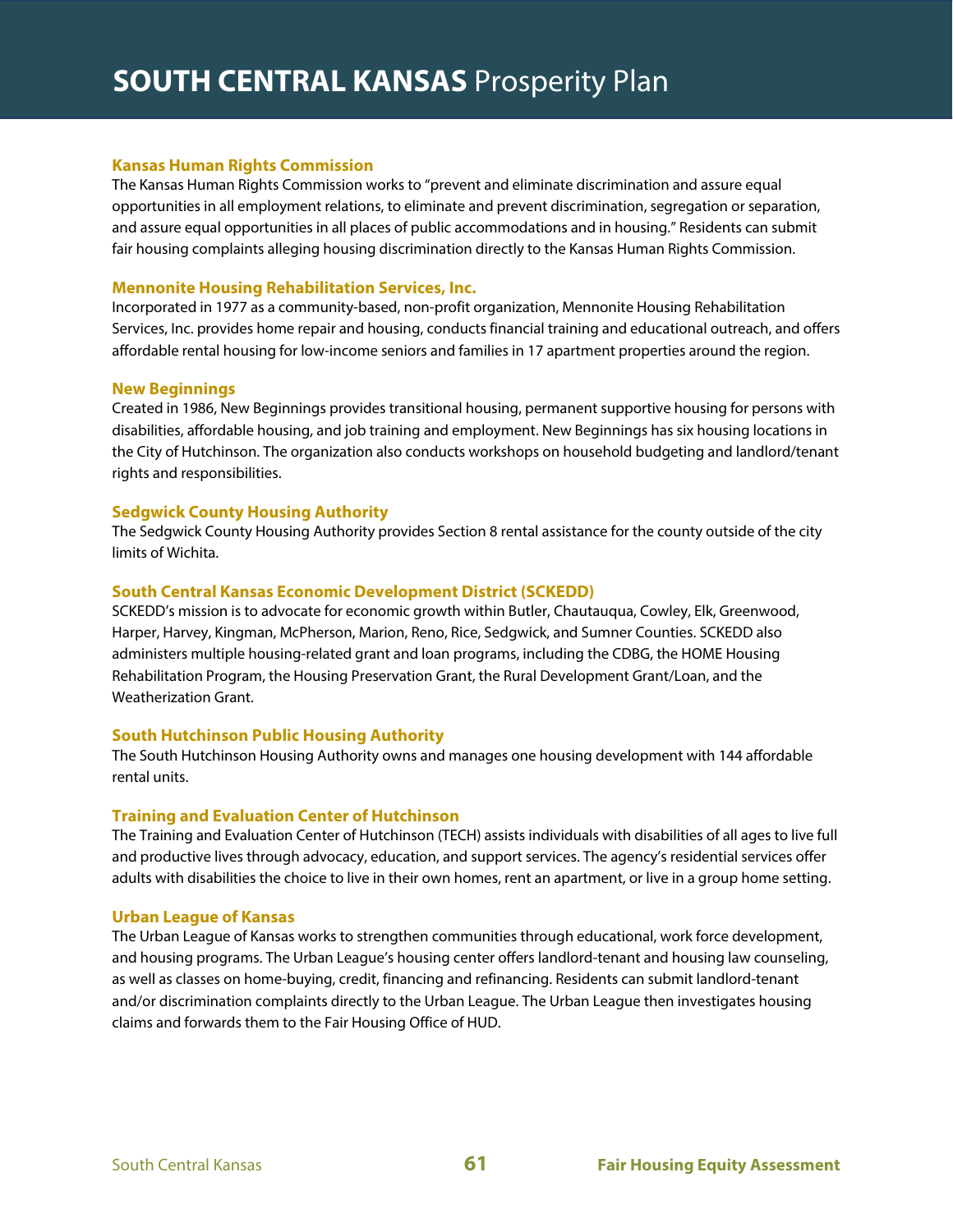# **Fair Housing Complaints and Compliance**

Residents in South Central Kansas who believe they have experienced discrimination in violation of the Federal Fair Housing Act or state fair housing laws may report their complaints to the following entities:

- HUD Office of Fair Housing and Equal Opportunity in Kansas City, Kansas
- Kansas Human Rights Commission, Wichita, KS
- Urban League of Kansas, Wichita, KS
- Kansas Legal Services
- HUD Online Complaints Portal (http://portal.hud.gov/hudportal/HUD?src=/topics/housing\_discrimination)

## **Kansas Human Rights Commission**

According to the Kansas Human Rights Commission's 2013 report, the agency received 15 housing discrimination complaints, including seven complaints in the City of Wichita and one complaint in the City of Hutchinson<sup>24</sup>. Race and disability were the most common bases of cases.

## **Kansas Legal Services**

According to its 2012 yearly report, Kansas Legal Services processed 1,862 housing-related cases, which included providing advice, representation or mediation for clients.

## **Department of Housing and Urban Development**

**Table 33** shows all fair housing cases filed in Butler, Harvey, Reno, Sedgwick and Sumner Counties since 2000 and includes the basis and status of the case. In total, HUD received 243 complaints of housing discrimination between 2000 and 2014. Sedgwick County had just over 200 of the cases filed, a figure that in part reflects the size of the county's population and housing inventory relative to the other counties. A majority of cases revolved around alleged discrimination based on race or disability. HUD dismissed about one-third of the cases due to lack of cause, while two-thirds required further action.

|                  |                |              | <b>Number of Cases by Type (Basis*)</b> |            | <b>Status of Cases</b> |                      |                      |                |                |                           |             |
|------------------|----------------|--------------|-----------------------------------------|------------|------------------------|----------------------|----------------------|----------------|----------------|---------------------------|-------------|
|                  | Race           | <b>Color</b> | <b>Nat</b><br>Ori                       | <b>Sex</b> | <b>Dis</b>             | Fam<br><b>Status</b> | <b>Retal</b><br>$**$ | <b>Closure</b> | <b>Settled</b> | <b>No</b><br><b>Cause</b> | <b>Open</b> |
| <b>Butler Co</b> | 3              | 0            | $\Omega$                                | 2          | 4                      | 3                    | $\mathbf 0$          | 3              | 5              | 1                         |             |
| Harvey Co        | 5              | 0            | $\Omega$                                | 1          | 9                      | $\mathbf{0}$         | 0                    | 3              | 5              | $\overline{4}$            |             |
| Reno Co          | $\overline{3}$ | $\Omega$     | $\Omega$                                | 1          | 7                      | 1                    | 1                    |                | 9              | $\overline{2}$            |             |
| Sedgwick Co      | 91             | 1            | 9                                       | 13         | 88                     | 20                   | 13                   | 38             | 85             | 73                        | 6           |
| Sumner Co        | $\overline{2}$ | $\mathbf 0$  | 1                                       | 1          | 3                      | 1                    | 0                    | 3              | $\overline{4}$ | 1                         | $\mathbf 0$ |

**Table 33. Fair Housing Cases in Butler, Harvey, Reno, Sedgwick, and Sumner Counties, 2000-2014** 

<sup>24</sup> Kansas Human Rights Commission Annual Report Fiscal Year July 1, 2012 - June 30, 2013

 $\overline{a}$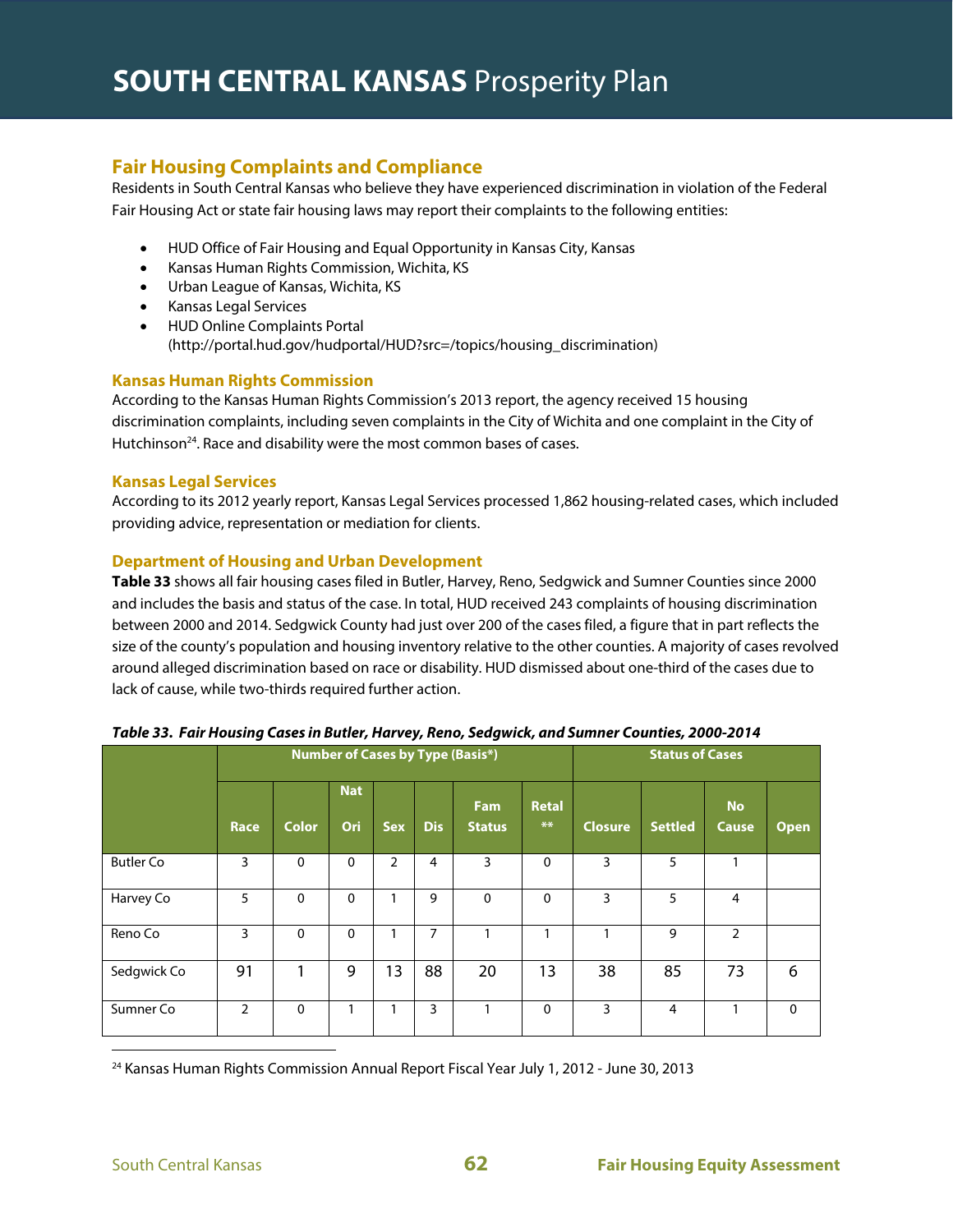\* Cases may have more than one basis so the total may be less than the sum of the bases. \*\*Retaliation Source: Office of Fair Housing and Equal Opportunity, Department of Housing and Urban Development

#### **Urban League of Kansas**

According to the City of Wichita's 2010 Analysis of Impediments to Housing Choice, in 2009 the Urban League reported over 800 rental housing-related inquiries. Most were from people seeking information regarding their rights in landlord/tenant disputes, many of which reached the point of eviction.

# **Local Housing and Community Plans and Studies**

## **City of El Dorado Comprehensive Plan**

According to the City of El Dorado's Comprehensive Plan, the community's major housing issues are housing age, condition, and value. The city's codes also limit the flexibility of developers and homebuilders to develop a variety of housing types and styles.

Recent residential development trends in the community favor relatively small lots of 5,000 square feet or less and homes close to the street right‐of‐way. However, no zoning district in El Dorado currently permits smaller and street-oriented lots. Most residential land uses in the city are within the "R-1" Residential—Low Density zoning district, which calls for a minimum lot area of 8,000 square feet and minimum width of 70 feet.

The plan sets a goal of ensuring that all El Dorado citizens have access to affordable, quality housing opportunities and establishes the following strategies to support improved access:

- Expand the Neighborhood Revitalization Plan to include additional eligible areas
- Explore opportunities to increase funding for revitalization through HOME, CDBG and
- other state and federal programs
- Develop new tools and programs to facilitate the redevelopment of depressed residential areas
- Encourage rental property owners to maintain existing properties through proactive code enforcement activities
- Study the feasibility of creating a housing authority to monitor, license, and inspect residential rental properties
- Increase the supply of buildable lots and housing stock to improve housing opportunities at all price points
- Conduct periodic local builders' forums and/or assist in the formation of a local builders association
- Improve communications between the city and developers/home builders
- Identify opportunities to encourage the development of spec homes
- Explore options to expand affordable senior-occupied homes, apartments, assisted living, and nursing home facilities
- Identify barriers to providing additional housing choices, such as zoning issues, and recommend policies to reduce those barriers
- Conduct a needs assessment study to determine community deficiencies in existing and future housing
- Identify community-wide opportunities for group housing and care options integrated into neighborhoods for those residents with physical disabilities, mental illnesses and substance abuse issues and victims of domestic violence.
- Investigate the opportunity to create a grant or low interest loan program that would provide funding to low income families for exterior home improvements, such as paint, siding, windows, etc.
- Identify existing houses that are structurally unsound or dilapidated to the point that rehabilitation is not viable and determine the feasibility of demolishing uninhabited homes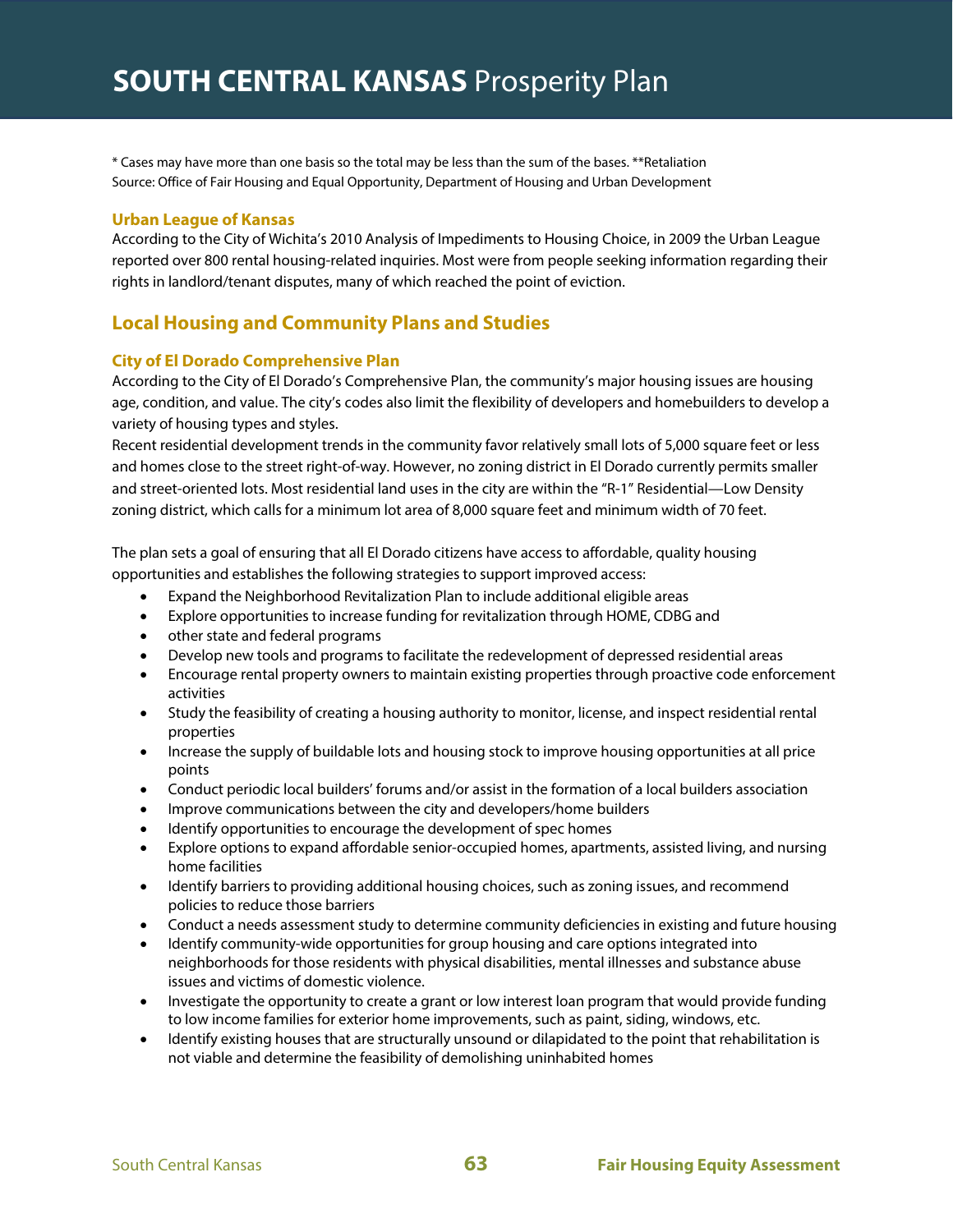- Encourage the development of duplexes, townhouses and apartments in appropriate locations
- Proactively enforce codes that focus on maintaining housing and property conditions

## **Housing Needs Assessment for the City of Hutchinson**

The 2009 study highlighted the following major housing issues in the City of Hutchinson:

- Housing in Hutchinson is generally affordable and attractive, although there are areas of concern
- There is considerable community concern about housing conditions south of  $11<sup>th</sup>$  Avenue
- Community stakeholders identified the following niche housing needs: short-term furnished rental housing for potential residents and visiting physicians, market-rate rental housing priced above \$600 per month, for-sale housing priced between \$100,000 and \$130,000, and downtown apartments
- Housing conditions have generally deteriorated since 2001, with more than 5,000 properties receiving a higher (worse) structural rating
- Homeowner households can generally afford more than their home's value. About 45 percent of all homes have a value between \$50,000 and \$100,000, while about 45 percent of all households could afford homes priced, on average, between \$150,000 and \$220,000.
- There is a similar mismatch for rental housing: Only about ten percent of all renter households pay more than \$750 per month for rent, while about 30 percent could afford higher rents.

The city also conducted a community survey on housing. The results confirmed that unkempt and poorly maintained neighborhoods and houses and a lack of new middle-income housing and workforce housing are the primary weaknesses.

The plan also highlighted major housing-related strategies including:

- Adopt the 2006 International Property Maintenance Code (IPMC) to provide a more comprehensive framework to address property maintenance concerns through the building inspection and code enforcement process (The IPMC has since been updated to 2009)
- Implement a rental occupancy permit or rental licensing program to enable the Building Inspection Division to inspect the interiors of rental properties
- Create a "one-stop shop" for housing that will make it easy for residents, developers, and others to obtain any information about housing and the development process
- Focus public investment through "targeted area development"
- Identify and market housing development opportunities, including infill projects, opportunities for public/private partnerships, potential development adjacent to major public improvements, and prime housing sites
- Develop a housing marketing campaign
- Ensure quality development practices by providing development guides and prototypes for new and rehabilitated affordable housing, infill development, and by enhancing code enforcement
- Coordinate public services with housing investment
- Focus housing demolition on specific areas
- Develop a plan to deal with vacant residential lots to promote infill development in target areas and to prevent blight
- Continue to fund community improvement programs to encourage community participation and development, as well as housing maintenance
- Continue to fund existing housing programs and seek additional funds to expand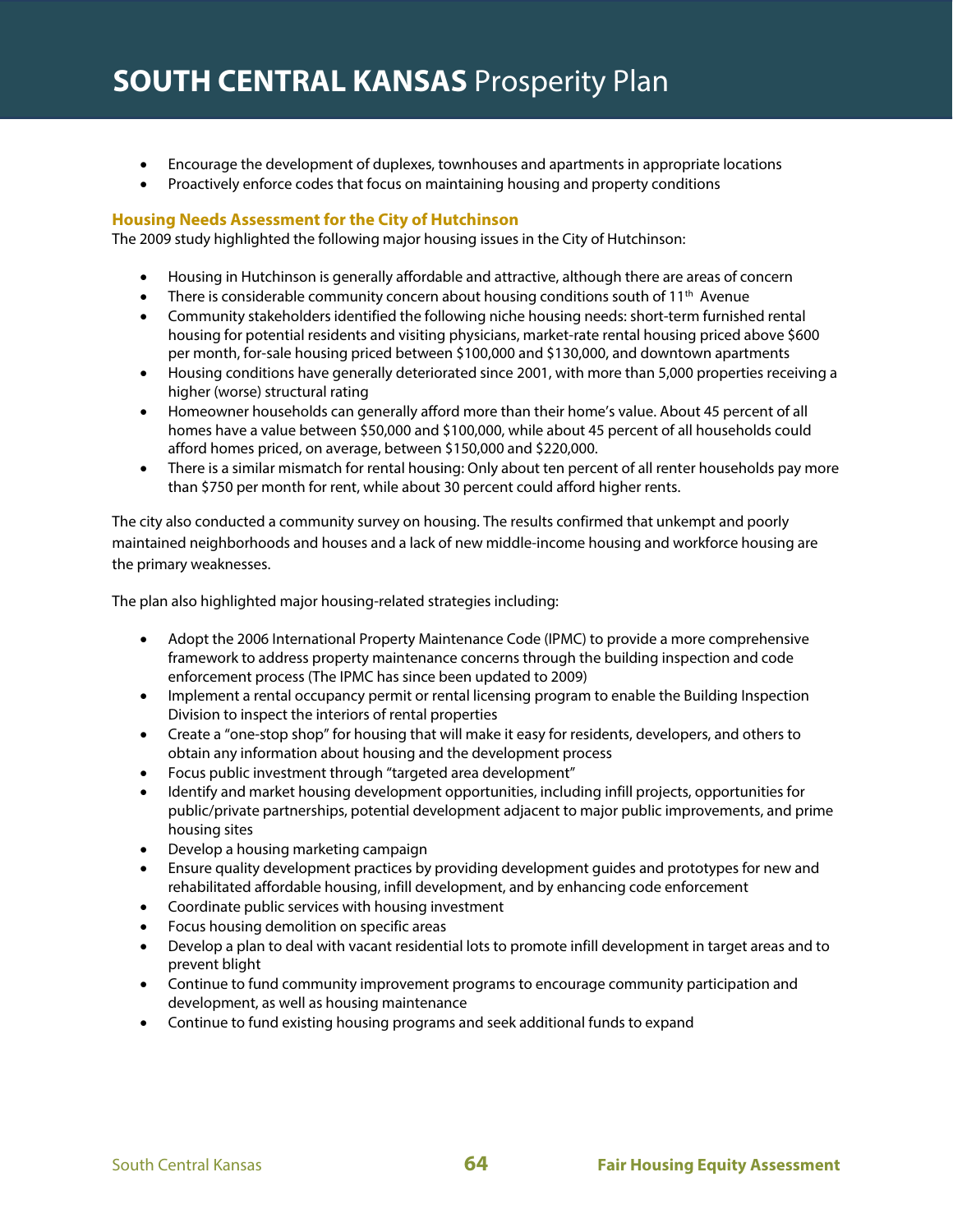In 2011, the Housing Task Force reviewed the 2009 study and made six recommendations.

- Adopt International Property Maintenance Code (IPMC)
- **•** Establish Housing Office in City Hall
- $\bullet$  Identify neighborhoods to target resources
- Create a Housing Trust Fund
- Address workforce housing
- Understand impact of poverty on housing

## **City of Newton Comprehensive Plan**

The city's comprehensive planning effort−the ReNewton Project−identified several key goals for the existing housing stock and neighborhoods, including improving aging or substandard housing, promoting aging in place for senior citizens, and maintaining multi-generation neighborhoods to accommodate both older and younger residents.

The plan identifies a series of policies to support housing and neighborhood goals including:

- Encourage the improvement and maintenance of older housing stock
- Encourage landlords and developers to invest in and increase the inventory of rental units and apartments
- Invest in maintaining and upgrading the infrastructure in older neighborhoods
- Promote the use of city codes, rental inspection/registration, and rental standards to help at-risk neighborhoods
- Preserve neighborhood character, while supporting new development or redevelopment efforts that contribute to neighborhood desirability
- Provide maintenance or rehabilitation assistance to homeowners meeting low- and moderate-income guidelines
- Encourage homeowners, faith-based groups, and neighborhood organizations involved in improving housing and enhancing neighborhood character
- Support the removal of visual blight and substandard housing
- Support multi-generational housing
- Support incentives for infill development in established neighborhoods
- Adopt infill guidelines to ensure that development is compatible with the established neighborhood character
- Preserve historic structures, sites, and districts and offer incentives for the adaptive reuse of historic buildings
- Seek state and federal funding sources to fund home repair and weatherization, as well as housing modifications for senior citizens

## **Housing Demand Market Analysis for the City of Newton**

In 2011, the city prepared a Housing Demand Market Analysis to quantify long-term housing demand in Newton and provide marketing strategy recommendations to capture and support new housing construction.

Findings related to the housing market are summarized below:

Additional jobs are needed in Newton to increase the demand for new housing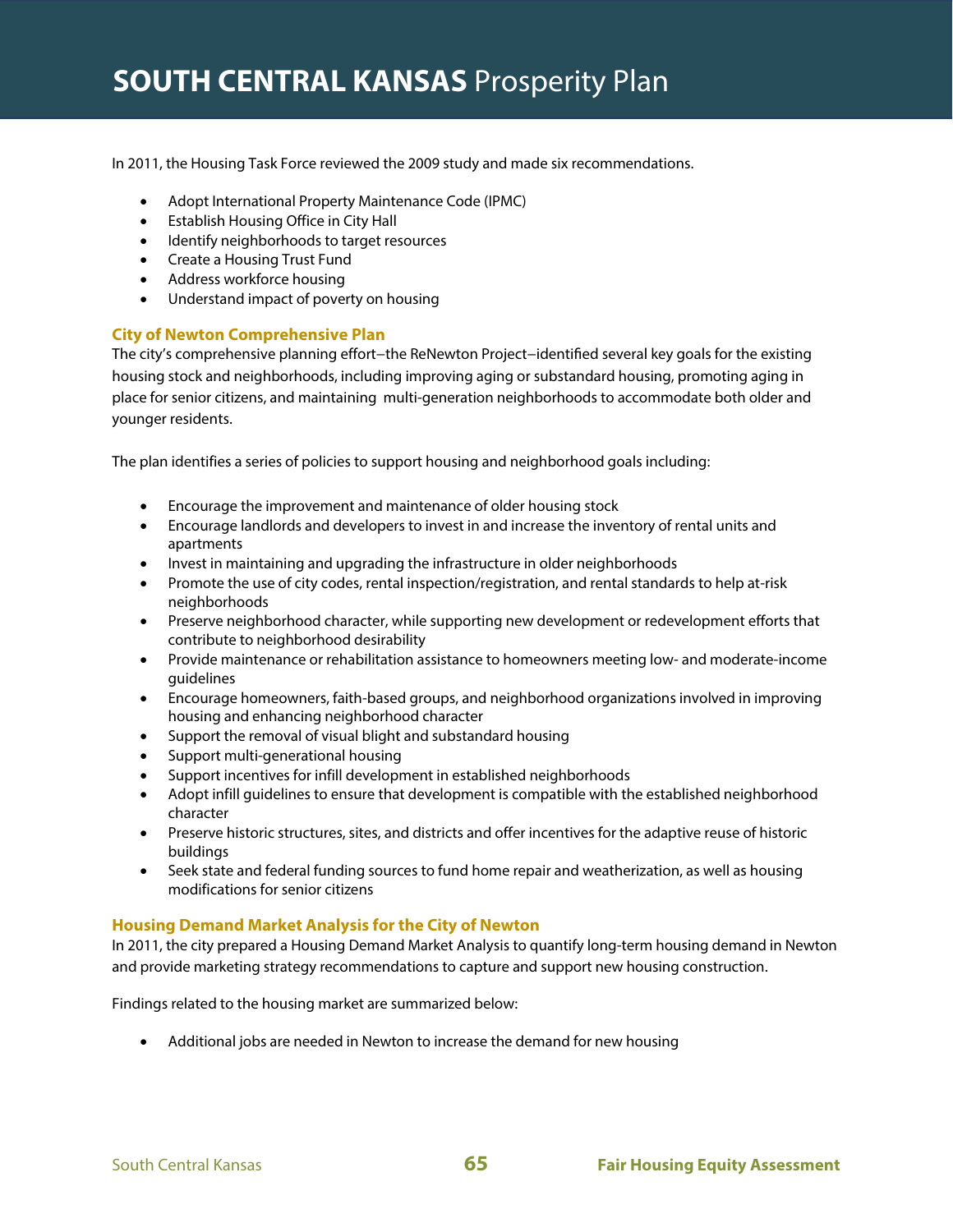- While Newton offers a high quality of life, it lacks some big city amenities needed to attract current Wichita residents and people relocating to the area
- New home prices in Newton are similar to comparable new housing in Wichita
- Duplexes are becoming increasingly popular, particularly with first time home buyers and empty nesters
- The large and growing elderly population will require attracting new residents to absorb existing housing and generate population growth
- There remains a lack of quality market-rate rental housing in Newton
- There remains a reluctance of landlords to invest in their properties

Nearly one-quarter of Newton households earn less than \$25,000 per year, which creates considerable demand for subsidized and affordable housing. Affordable housing assistance takes the form of the Section 42 Tax Credit Program and HUD subsidized housing through the Section 8 Housing Choice Voucher Program.

The analysis highlights strategies that emphasize:

- Need for a greater mix and stock of quality market-rate rental properties and new for-sale housing priced under \$150,000 aimed at entry-level buyers and \$200,000+ targeting company decision makers and upper management
- Construction of rental duplexes targeting move-up renters
- Additional construction of tax credit and Section 8 rental properties
- More attached for-sale housing types such as garden homes, townhomes and condominiums

# **City of Wichita Analysis of Impediments to Fair Housing Choice (2010 Update)**

The 2010 analysis evaluates barriers to housing for residents of the City of Wichita. The study included the following action items:

- **Housing Choice-Employment** 
	- Action: Continue to promote Community Action programs to provide job training, counseling and placement for persons who are unemployed or under-employed, and address the housing limitations associated with low employment rates.
- Housing Choice-Housing Conditions
	- Action: Continue to dedicate resources for home repairs for persons who are low-income, and encourage continued enforcement of building codes for multi-family housing to ensure that a continued supply of safe housing is available for all incomes.
- Education and Communication
	- Action: Run fair housing informational spots on the city's public access TV station.
	- Action: Provide the Wichita Independent Neighborhood Association with fair housing information for inclusion in newsletters, and annual training workshops for neighborhood leaders.
	- Action: Provide a link on the city website to the FFIEC for lending information updates.
- Tenant/Landlord Disputes
	- Action: Encourage landlords to provide tenants with fair housing information in their native language, particularly in properties that are federally subsidized through tax credits, public housing, housing choice vouchers, etc.
- Realtors and Lenders
	- Action: Prepare informational public service announcements for broadcast.
- **Housing for Persons with Disabilities**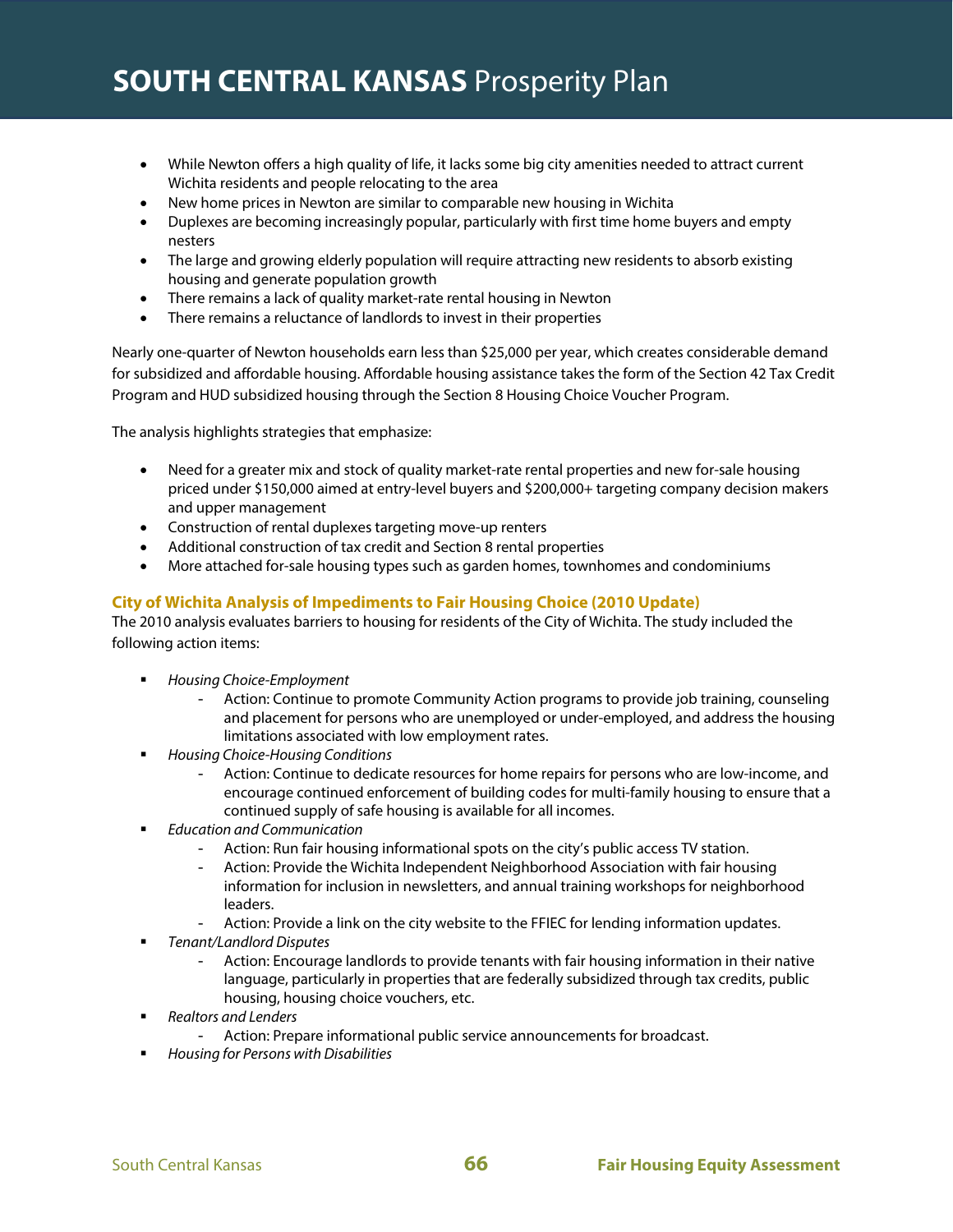- Action: Continue to waive market rate requirements in resolutions of support for tax credit projects, which will house persons with disabilities, and additionally explore the use of universal design in the development of private market housing.
- Action: Convene annual meetings with agencies involved in housing related services for persons with disabilities to share information and resources.
- **Funding for Affordable Housing and Related Services** 
	- Action: Better coordinate job placement and employment enhancement services with access to affordable housing.
	- Action: Close the community's local and regional transportation gaps.
- **Example 2** Citizen Surveys
	- Action: Address citizen concerns that emerge from Wichita Citizen Survey data.
- Housing Studies and Community Plans
	- Action: Seek opportunities to distribute landlord tenant act information using the city's public access channel and neighborhood association newsletters, and require all city-funded rental programs and/or properties to provide tenants with information on tenant rights.

#### **City of Wichita 2014-2018 Consolidated Plan and 2014-2015 Annual Action Plan**

The Consolidated Plan assesses housing needs and establishes the framework for use of the City of Wichita's HUD funds. The plan's overarching theme is "Creating Communities of Choice," with a priority on meeting housing needs in the core of the city. It also promotes permanent housing solutions and supporting services for the homeless and capacity building for low- to moderate-income families.

According to the assessment conducted, the most common housing needs are cost related. The CHAS data report 37,305 households or 25 percent of the city's total households have a cost burden of 30 percent or more; 18,365 households have a cost burden greater than 50 percent. African-Americans, American Indian/Alaskan Natives, and Hispanics experience affordability issues at higher rates than the general population.

Single female head of household families with young children also have a disproportionately higher need of housing assistance followed closely by the elderly and married couples with children. The elderly make up one of the fastest growing population in the city. Approximately 11 percent of the city's population consists of individuals aged 65 years and older. There are approximately 4,700 households with at least one person aged 62 or older earning between 0-30 percent of the area median income. Thirteen percent of all persons housed in WHA programs are over the age of 62, the majority of whom are in or in need of units with special accommodations. This trend will continue as the population ages. The data underscore the importance of increasing supportive and affordable housing resources to meet the needs of older residents and promote aging in place.

Demand for public housing units is much greater than the WHA's current inventory of 578 units. As of December 31, 2013, 1,248 families were on the public housing waiting list. The plan also notes that the WHA lacks the financial capacity to acquire and maintain additional units to meet high demand. The WHA anticipates that the number of families and individuals on the waiting list will continue to be about 1,000. Demand for the Section 8 Housing Choice Voucher program was also so strong that the WHA closed the waiting list in 2010 after reaching over 4,000 applicants. The list reopened in January 2014.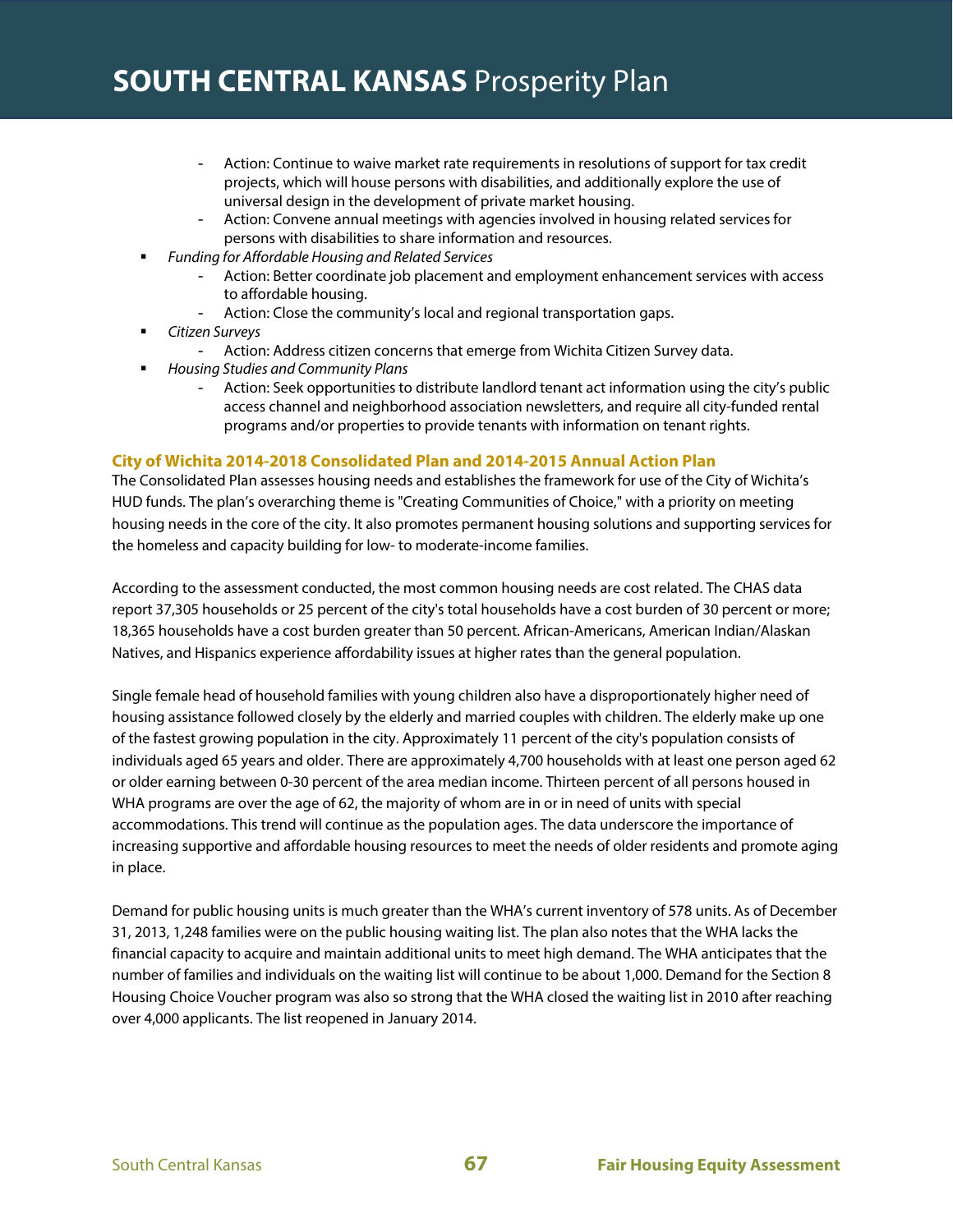Persons with disabilities comprise about half of the total population on the wait list for Housing Choice (Section 8) Vouchers and 44 percent of the total population on the wait list for public housing. Other service providers also reported a lack of sufficient resources to address the specific housing needs of the elderly and individuals with severe mental illnesses, physical and developmental disabilities, or addictions to alcohol and/or drugs. Based on the Point-In-Time survey conducted in 2013, approximately 550 individuals experience homelessness on any given night in Wichita, with 86 percent of the homeless accessing shelter. African-Americans, Native Americans, and White Non-Hispanic persons experienced homelessness at a higher rate than other racial or ethnic groups.

The WHA noted the following housing characteristics as contributors to instability and an increased risk of homelessness: rent in excess of 50 percent of income, low wages, poor previous rental history, and high utility costs. Other non-housing characteristics that can lead to economic instability are untreated substance abuse and mental health conditions; domestic violence and abuse; and unexpected household expenses, such as home repairs, health problems, or transportation.

The assessment identified a need for the following specific housing types:

- Affordable housing that lowers cost burden
- Rental units with contract rent meeting the needs of households with income at 30 percent of area median income
- Home rehabilitation and repair programs focused on neighborhoods with low income households
- Housing with support services to meet the needs of persons who are transitioning out of homeless or are at risk for homelessness

The Consolidated Plan lays out both geographic and programmatic priorities to address housing and community-related issues. The city will continue focus its resources in the Neighborhood Revitalization Area, Local Investment Areas, and Redevelopment Initiative Area.

Programmatic efforts include promoting homeownership through downpayment and closing cost assistance programs for first time homebuyers, maintaining safe housing through home repair, and increasing the housing stock available to first time homebuyers. Actions planned to foster and maintain affordable housing for low to moderate income renters include maintaining high occupancy levels in public housing units, providing resources to repair rental properties for low to moderate income individuals or families, and encouraging and directly participating in the development of new affordable rental units. The city also plans to assist the homeless population by using available funds to support emergency shelter services and transitional housing programs, and developing affordable permanent housing to prevent homelessness.

Other planned actions include providing information to low to moderate-income homebuyers, homeowners, and renters on purchasing and maintaining homes and modifying structures to accommodate special needs.

A complementary strategy is to maintain safe and attractive neighborhoods. The city will continue to fund blight elimination, the acquisition and rehabilitation of blighted properties, and neighborhood infrastructure projects. Citizens participating in a survey conducted as part of the Consolidated Plan highlighted the demand for neighborhood revitalization efforts. Respondents identified parks, pedestrian and bike paths, community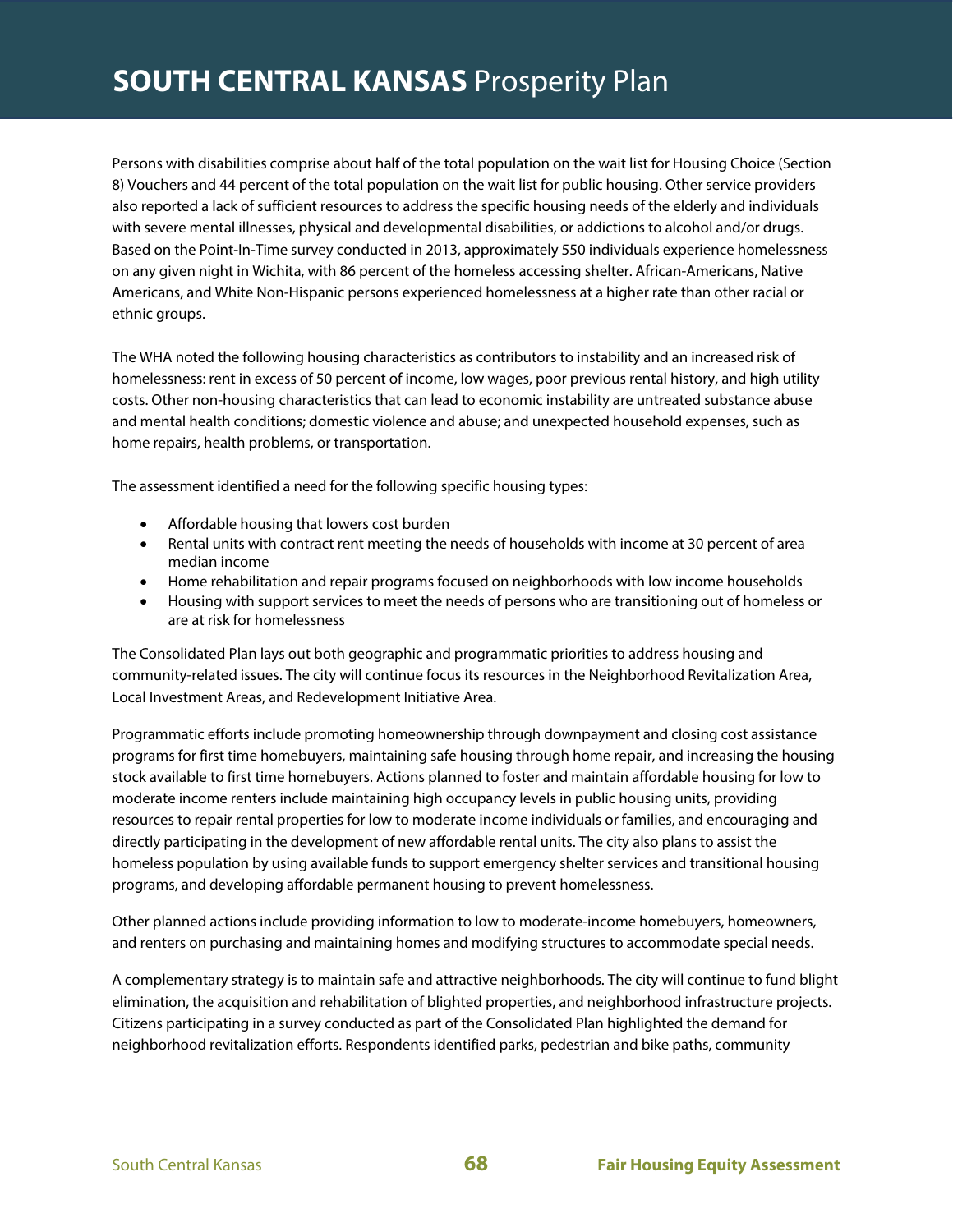gathering spaces, emergency preparedness facilities and services, and the repair, replacement or installation of sidewalks and streets as high priorities.

#### **Sumner County Comprehensive Plan**

Though somewhat dated, the county comprehensive plan identifies the improvement and upgrading of the existing housing stock as being of primary importance along with a neighborhood improvement strategy to address needs for adequate utility services, vehicular and pedestrian circulation, stormwater drainage and recreational opportunity. The plan sets forth a series of policies including:

- Encouragement of affordable housing programs and opportunities
- Rehabilitation programs oriented toward improvement of buildings and surrounding environment
- Provision of street and road improvements, utilities and public services as necessary to maintain a quality living environment
- Continuing maintenance programs to prevent refuse accumulations, rodent infestation, inadequate surface drainage, and similar environmental deficiencies
- Adoption of basic building standards and codes for non-farm development
- Enforcement programs to encourage correction of building deficiencies
- Preservation and/or restoration of historic structures and sites worthy of special effort
- Continued cooperation with the policies and programs of the state and the incorporated cities of the county

# **Local Housing Developments and Initiatives**

The region overall has a very limited number of publically owned housing units, mostly in the City of Wichita. Other housing providers in the 5-county region meet the needs of low-income residents through Section 8 rental assistance. Stakeholders indicate that the demand for public and subsidized housing currently exceeds available supply.

#### **City of Wichita**

The City of Wichita promotes neighborhood revitalization and stability goals through CDBG and HOME Investment Partnerships Program funds. While the Emergency Home Repair program is open to any very lowincome (50 percent AMI) homeowner living within the city limits, Wichita focuses all other CDBG and HOMEfunded programs in three overlapping concentrated geographic areas: the Redevelopment Incentive Area (RIA); the Neighborhood Revitalization Strategy Area (NRSA); and the Local Investment Areas (LIAs). The city addresses chronic homelessness through its Housing First program and Homeless Prevention and Rapid Re-Housing funds and funds agencies that assist homeless persons seeking shelter and services. Public services and the Emergency Shelter Grant program are available throughout the city limits for any persons who meet eligibility requirements.

The WHA administers Section 8 and Public Housing programs within the City of Wichita. The city-owned housing inventory consists of 578 units, including 352 single-family houses and 226 apartment units. The demand for Section 8 vouchers is high. As of December 31, 2013, WHA's public housing waiting list had 1,248 families, including 550 families (or 44 percent) who indicated a member with a disability.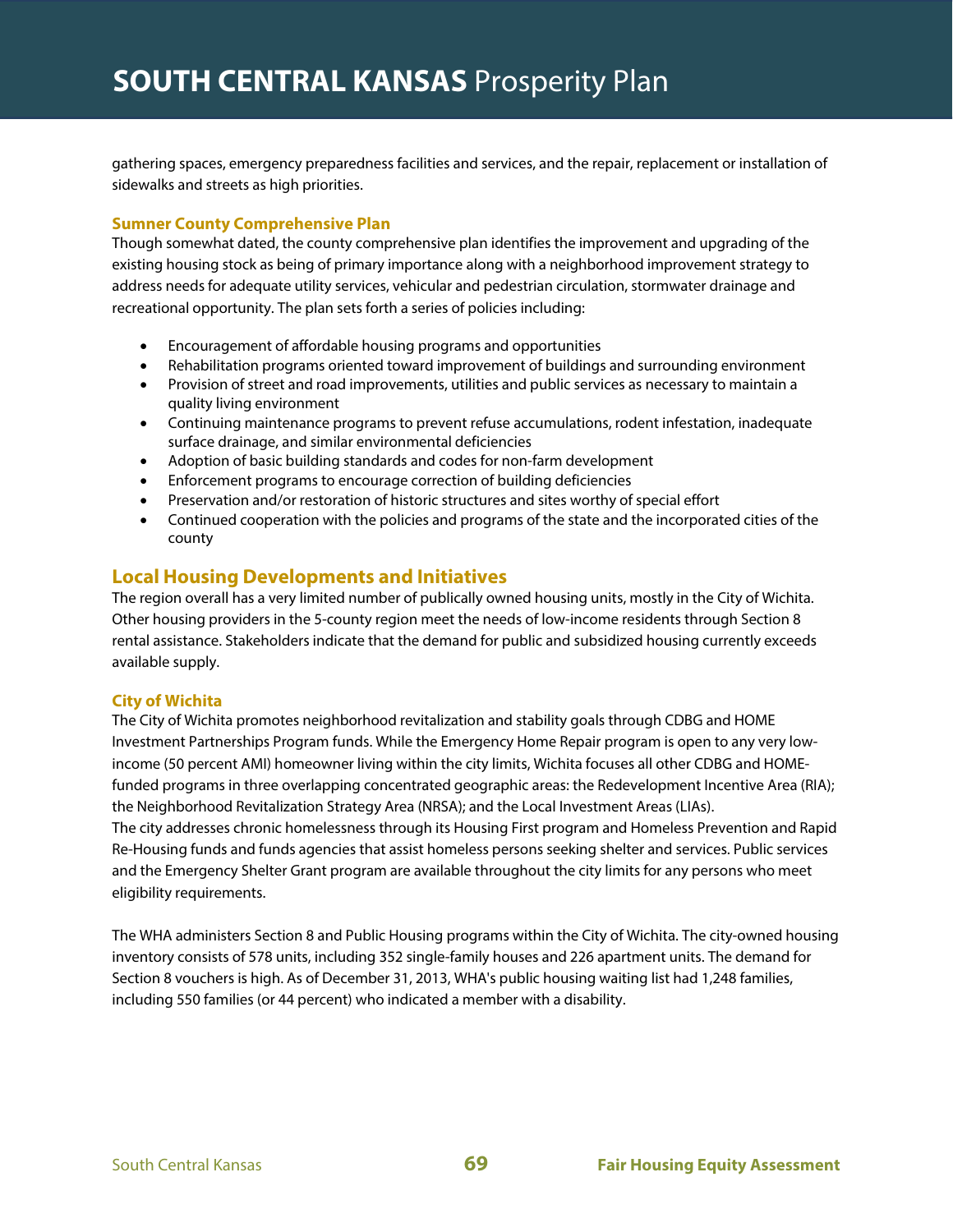The WHA funds its operations and activities through federal grants from HUD and tenant rent collections. City housing programs receive no fiscal support from the general revenue fund. As discussed earlier, the WHA lacks the financial capacity to acquire and maintain additional public housing units to meet continued high demand.

#### **Sedgwick County Housing Authority**

The Sedgwick County Housing Authority administers Section 8 rental assistance for those areas of the county outside of the city limits of Wichita, and all areas within Butler County and Harvey County. Currently, the waiting list for Section 8 housing is between 6 and 24 months.

#### **City of Newton**

The inventory consists of six income-restricted rental properties totaling 246 units. The authority manages two income-restricted rental properties with 36 units. Three income-restricted senior apartment properties provide 167 residential units. Collectively, the six properties operate at an occupancy rate of 96.3 percent.

#### **City of Hutchinson**

The city administers a HOME Homeowner Rehabilitation program funded through the Kansas Housing Resources Corporation. Hutchinson received a 2010 grant for \$250,000 to be matched with \$25,000 cash in local funds and \$27,000 in weatherization funding from the SCKEDD. The program directs funds to Income-qualifying owner-occupants living south of 17<sup>th</sup> Avenue.

The city also uses an Emergency Solutions Grant from the Kansas Housing Resources Corporation to assist two sub grantee organizations in providing permanent housing to prevent homelessness. Assistance is in the form of rent payments, utility payments, and other support.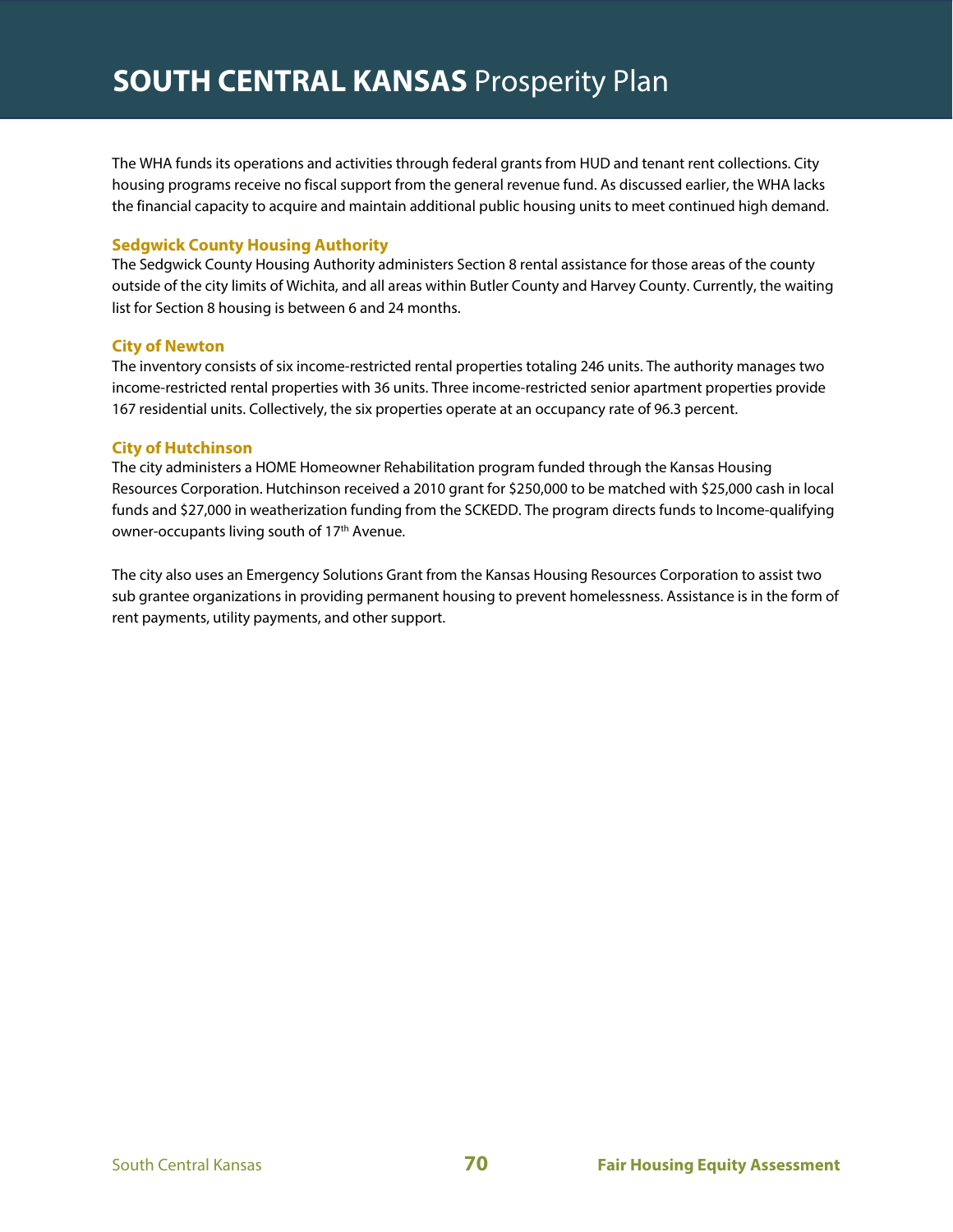# **SECTION 9: MAJOR FINDINGS**

This section summarizes major findings based on the preceding technical analysis, a review of existing plans and studies, and feedback from regional stakeholders and Fair Housing sub-committee members.

# **Affordable Housing Supply**

Housing in South Central Kansas is generally affordable for households earning close to the area's median family income or higher (\$47,789 or more). The percentage of owner and renter households spending 30 percent or more of total household income on housing costs in the region is comparable to the state overall. However, more than 90 percent of households in Butler, Harvey, Reno, and Sumner Counties spend more than 45 percent of income on combined housing and transportation costs due to longer commutes (see **Figure 22)**.

Analysis indicates that rental housing is generally affordable to most residents except for individuals with the lowest relative incomes. However, only about one-quarter of owner units are affordable to owner households earning 80 percent of the area's median family income. Even fewer affordable housing units are available to households below the 80 percent threshold (see **Table 11)**. This finding is consistent with feedback from stakeholders citing the lack of quality mid-range housing in many communities.

# **Access to Opportunity Disparity – Geographic**

## **RCAP**

Five U.S. census tracts in and around the City of Wichita qualify as RCAPs. This concentration of poverty can result in underperforming public schools, poor housing and public health conditions, and limited access to services and job opportunities. In total, 12,776 residents live in the five RCAP census tracts, equaling 3.4 percent of the City of Wichita's population. These areas fare considerably below state benchmarks on indicators related to housing affordability, neighborhood vacancy, poverty, and educational attainment. The analysis clearly indicates geographic barriers to opportunity in these neighborhoods (see **Figure 11 in Figure Book** and **Table 25**).

## **Sumner and Reno Counties**

Sumner and Reno Counties also experience an interrelated set of socio-economic and housing issues that can limit access to quality, affordable housing and overall opportunity. Both counties lost population over the previous decade and are likely to continue losing residents over the next two decades according to population forecasts (see **Table 1**). Household income falls below the regional average in both counties, particularly in Reno (see **Figure 7**). Reno County also has the region's highest percentage of residents 65 years old or older. Both counties have the highest rates of persons with disabilities among residents in the region, exceeding the state and regional average (see **Figure 9**).

These trends produce challenges for the housing market in both counties and create special housing needs for residents. Sumner County continues to show the highest percentage of high cost loans in the region. The average foreclosure rate in Reno and Sumner Counties also exceeded the state's foreclosure rate (see **Tables 21 through 23**). In the case of Sumner, foreclosure likely contributes to the county's high vacancy rate of 14.8 percent (see **Figure 17**). The housing stock is aging in both counties with a percentage of houses built before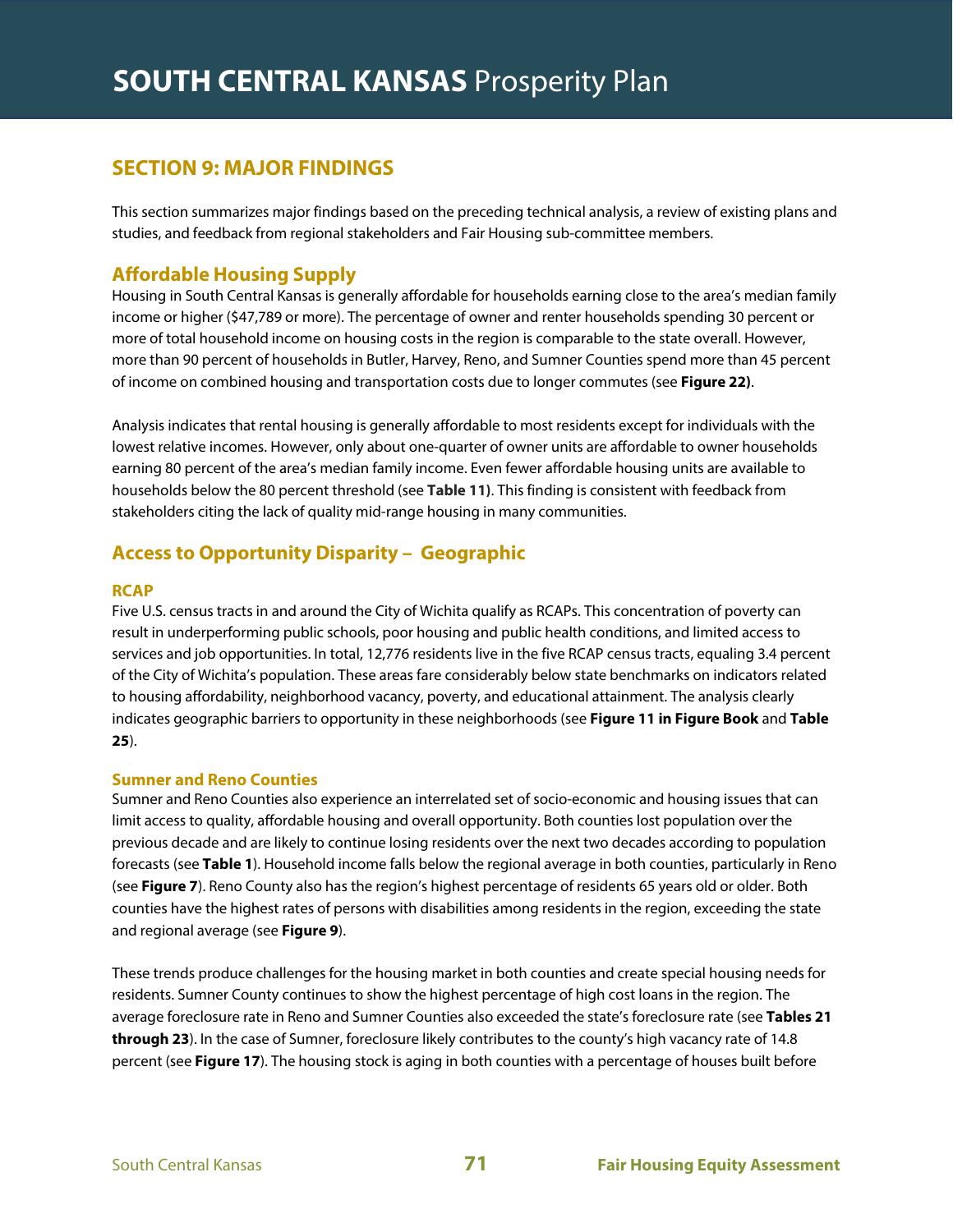1980 that surpasses the rest of the region and the state. Stakeholders and local plans have identified specific pockets of deteriorating housing, such as the area south of 11<sup>th</sup> Avenue in the City of Hutchinson. Sumner and Reno Counties also have the highest percentage of houses in the region with a value below \$100,000.

As noted earlier this lack of quality housing can become a barrier to economic growth in some communities within the region. The 2014 Business Conditions Survey for Hutchinson and Reno County, for example, noted that the quality and diversity of available housing received the second lowest satisfaction score among rated dimensions of community quality and 11 percent of respondents identified housing as a recruitment obstacle. Survey participants identified new development, condition of existing inventory, and need for quality apartments as areas to address.

### **Access to Opportunity Disparity – Demographic**

Prevailing residential patterns in the region point to the uneven distribution of racial and ethnic minorities. African-American residents in particular tend to live in more racially homogenous neighborhoods. The analysis also suggests that this concentration correlates with less access to opportunity for the region's minority residents.

The 5-county area has relatively low scores for all opportunity indices, highlighting that residents across the region regardless of race or ethnicity do not have equal access to resources such as jobs, high-performing schools, and transit (see **Table 32**). The results, however, also show that disparities in access are more significant for residents of ethnic/racial minorities (see **Table 27**). Whites have higher scores for all indices except job and transit access, likely because rural areas have a higher percentage of white residents. Residents of racial and ethnic minority groups are more likely to live in neighborhoods with higher levels of poverty, lower performing schools, and less employment.

Income also affects access to opportunity. For residents with low incomes, scores are lower than for the fivecounty region overall (see **Table 28**). Transit access and elementary school performance are the lowest, and for most indices, Hispanics and African-American residents fare worse than white residents do. Similarly, for children, regional scores are relatively low, but African-American, Hispanic, and Asian children have lower scores than whites in most opportunity categories (see **Table 30**).

Overall, low-income residents have less access to jobs and educational opportunities than other residents and non-white adults and children have less access than white residents. The results indicate that poverty linked to limited job opportunities and poor educational outcomes remains a significant barrier to equitable access for South Central Kansas residents.

### **Housing Needs**

Several specific housing needs emerged through data analysis, plan review, and stakeholder input. Region-wide, approximately 20.5 percent of all owner-occupied households reported having one or more housing problems (see **Figure 23**). Self-reported problems were more prevalent among renters, with 44.4 percent of all renter households indicating one or more housing problems. The most cited housing problem was cost burden or spending more than 30 percent of household income on housing costs.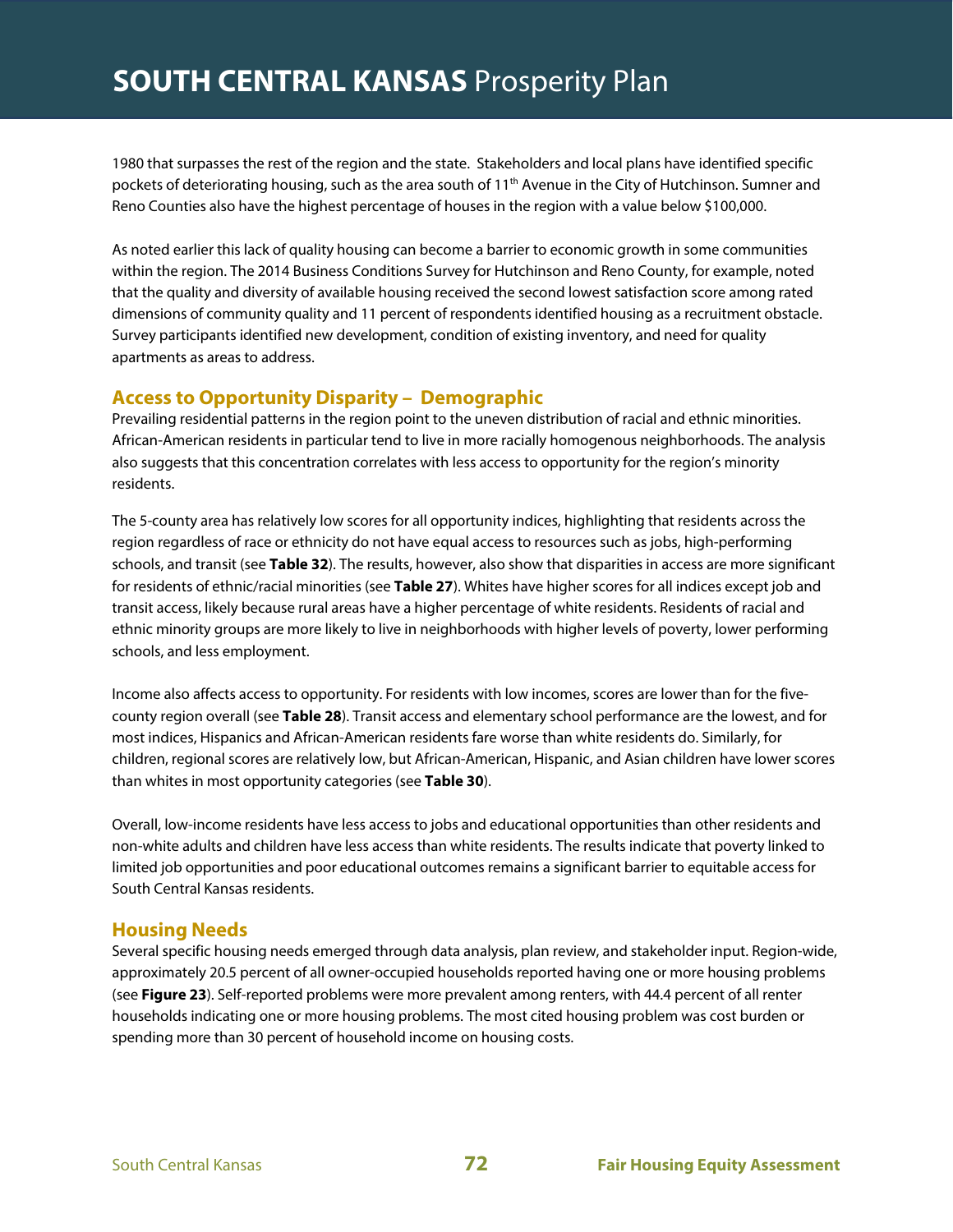Data findings and stakeholder feedback also highlighted several deficiencies in the current housing market. In most parts of the region outside of the City of Wichita, the housing stock is less diverse and features mainly single-family detached housing. The lack of alternative housing options leaves the region less prepared to meet changing needs and preferences related to demographic shifts. The trend of an aging population, for example, will increase demand for diverse housing types, including attached housing, rental housing, and independent and assisted living facilities. Younger people are also likely to prefer smaller housing units set in walkable neighborhoods with easy access to schools, work, and recreation. Housing analyses in Hutchinson and Newton specifically highlighted a lack of quality mid-level housing units for both renters and homeowners. Fair Housing sub-committee members also noted continued demand for housing to accommodate special needs populations, including the elderly and people with disabilities, mental illnesses or untreated addiction. Based on these findings, specific housing needs in the region are:

- New housing in the \$150,000 to \$175,000 range
- Workforce rental/ownership (\$600-\$800 per month rent)
- Alternatives to single-family detached units, including multi-family housing condominiums/town homes/patio homes (appropriate for individuals/families of all ages and income levels)
- Improved rental stock
- Mixed-use development
- Housing modified to accommodate seniors and people with disabilities
- Transitional housing (related to long-term shelter for low-income, ex-offenders, low-income individuals, etc...)
- Infill development

### **Public/Subsidized Housing Demand and Organizational Capacity**

Housing providers indicate that the demand for public and subsidized housing currently exceeds available supply and wait lists for public housing in the City of Wichita and Section 8 housing in other parts of the region are long. Stakeholders have also cited funding challenges in fully assessing and adequately meeting housing needs in the community and in bridging continued resource gaps.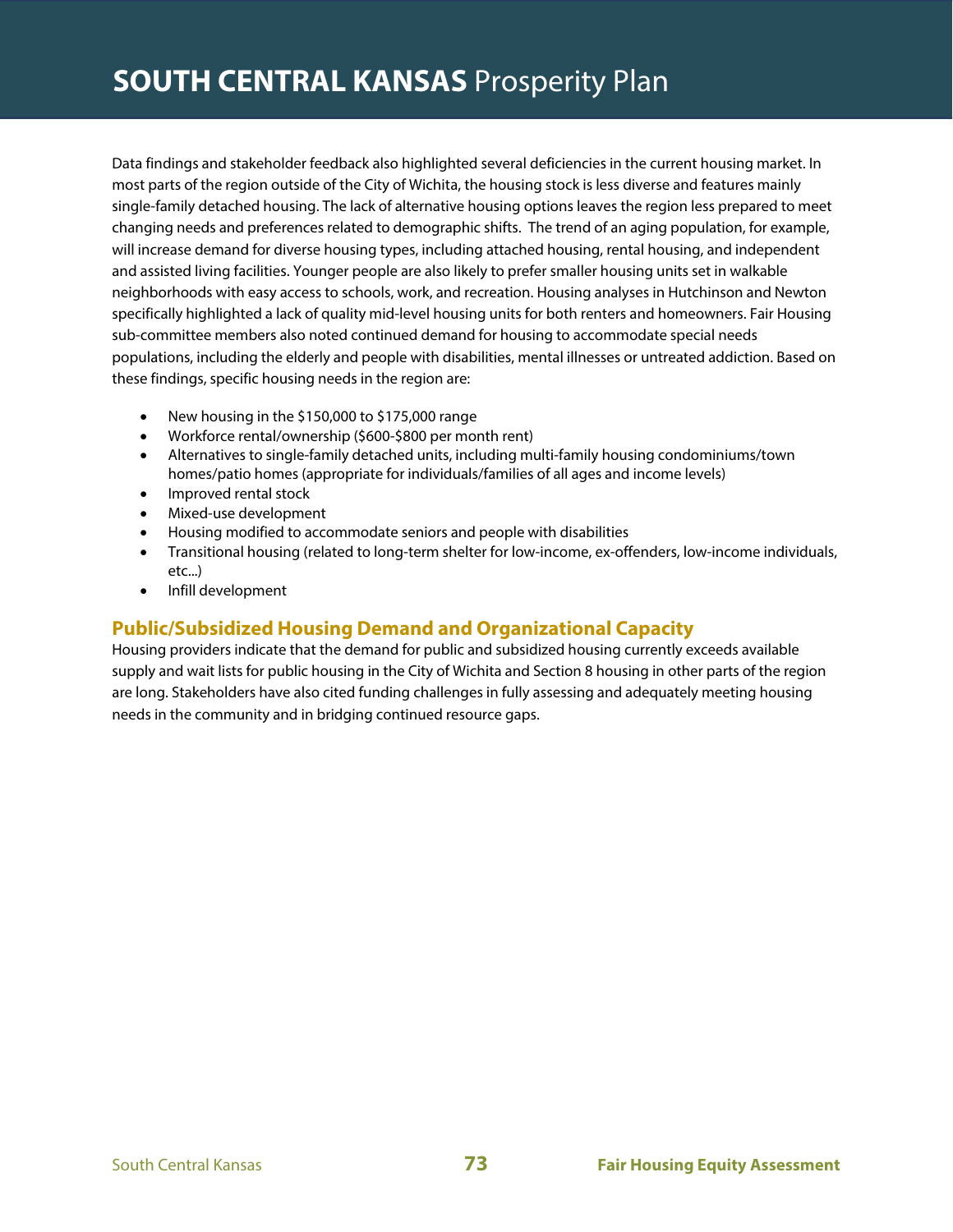## **SECTION 10: CONCLUSIONS AND RECOMMENDATIONS**

### **Recommendations**

Based on the FHEA findings, this section identifies housing strategies to narrow specific gaps in the availability of quality, affordable housing in South Central Kansas and promote broader access to opportunity for all residents in communities throughout the region. The strategies overlap and interact with many recommendations from other Work Team areas of the Prosperity Plan, particularly the Built Environment section, which features numerous actions related to housing, land use, and community development. Where appropriate, the Work Team sections further highlight the linkages between FHEA strategies and other recommendations designed to enhance the economic, physical, social, and natural environment of the region.

Housing Recommendation 1: Broaden the supply of quality, affordable housing types for all segments of the population.

The region, particularly outside of the City of Wichita offers limited choices beyond single-family detached housing. Local plans and stakeholder feedback have also cited strong demand for public and subsidized housing units among low-income residents and a continued need for additional quality market-rate rental properties and new mid-level for-sale houses. Stakeholders should explore strategies to increase the number of public and subsidized housing units for low-income households and widen the mix of market-rate housing types and prices, particularly for entry-level buyers (\$150,000 to \$200,000).

Strategies to expand the housing supply should be two-pronged: a continued collaboration among regional public housing authorities, non-profit entities, and the private sector to meet the needs of low-income households; and public-private partnerships to develop additional mid-range housing to accommodate low- to middle-income households. Tools should include the use of incentives such as down payment assistance, tax credits, and low-cost loans to encourage affordable and accessible housing development. Specific strategies include:

- Facilitate the construction of attached or multi-family housing options by:
	- Zoning adequate areas for smaller lot and more compact residential development with a focus on property near community cores that have established infrastructure and services
	- Using available tax rebates or other financial incentives to spur residential investment, particularly for garden homes, townhomes, condominiums and other alternatives to singlefamily detached units
- Construct additional rental properties that are affordable to low-income households.
- Develop additional workforce housing options that address the needs of middle to low income households. Specific strategies include:
	- Explore the use of incentives such as down payment assistance, tax credits, and low-cost loans to encourage affordable and accessible housing development.
	- Pursue public-private partnerships, including employers-based programs to construct additional workforce and mid-level housing near large employers.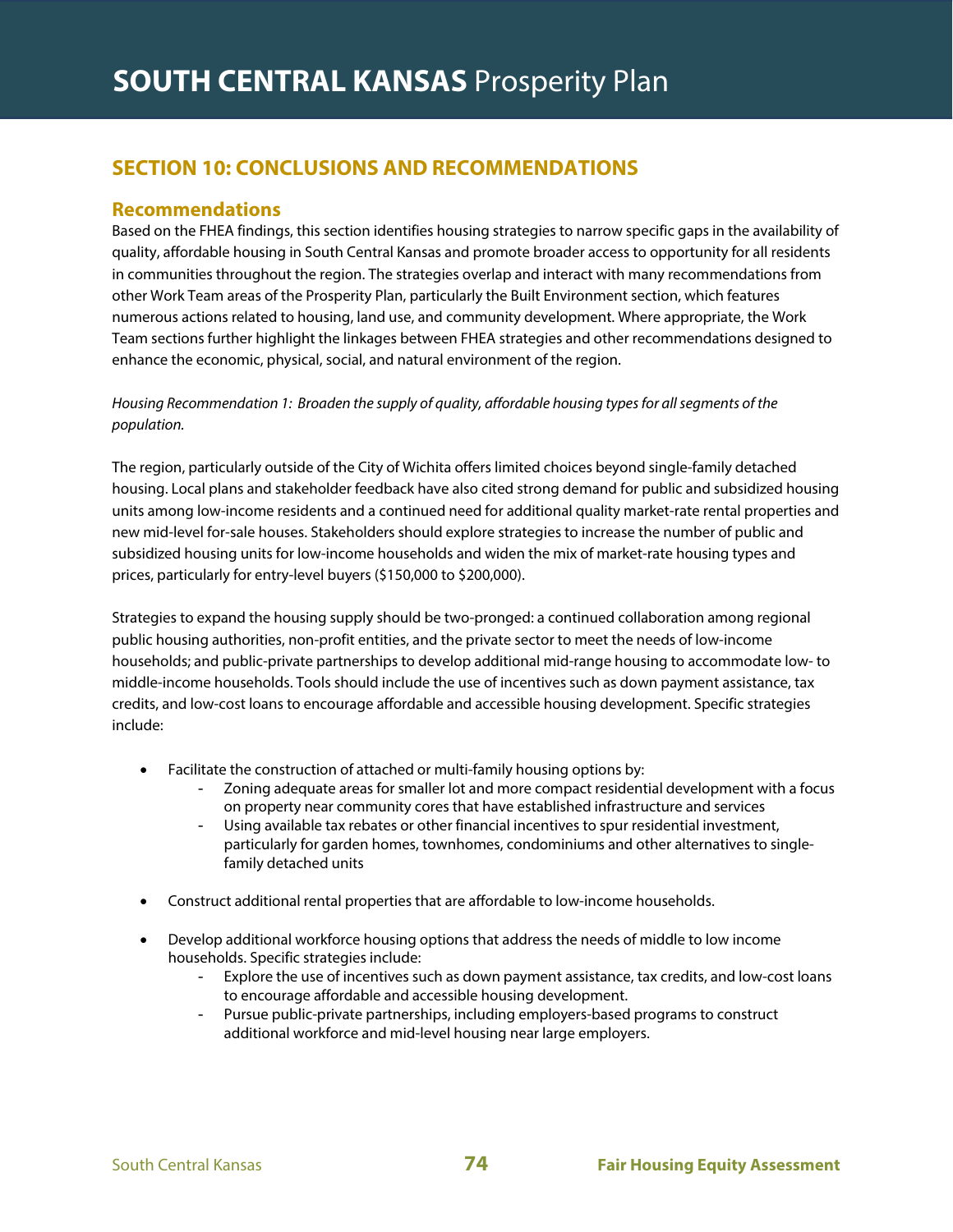Develop an affordable housing guidebook such as the City of Springfield, Missouri's Affordable Housing Design Guidelines to provide a standard framework for the construction or rehabilitation of affordable single-family and duplex housing.

#### Housing Recommendation 2: Promote participation in housing and financial education programs.

While regional homeownership rates are comparable to or slightly higher than the state, analysis indicates some affordability challenges for owner households earning 80 percent or less of the area's median family income. There are also persistent pockets of poverty in the region, especially in some census tracts in the City of Wichita, as well as Reno and Sumner Counties. The average foreclosure rate in Reno and Sumner Counties exceeded the state's foreclosure rate, indicating that some residents lack the resources to sustain homeownership.

Stakeholders and partner agencies can address this challenge by expanding the reach of comprehensive financial and housing education programs. Improved access to financial education programs and counseling could assist residents in connecting with available home ownership resources and understanding the full costs of homeownership and property maintenance prior to purchase. Specific strategies include:

- Pursue a grant from HUD to certify additional local housing advocates in the region to conduct classes that focus on:
	- Home buying and renting
	- Reverse mortgages
	- Default and foreclosure prevention
	- Predatory lending
	- Repairs and improvements
- Conduct an annual housing fair in collaboration with faith-based institutions, public agencies, and nonprofit organizations to raise awareness of home buying or rental assistance programs. Partners may include:
	- Habitat for Humanity
	- USDA Rural Development
	- Consumer Credit Counseling Services
	- American Dream Downpayment Initiative
	- Housing Choice Voucher Homeownership Program
- Create a broad partnership among financial institutions and community reinvestment entities to promote increased participation in comprehensive financial literacy programs that strengthen the economic stability of households and neighborhoods:
	- Promote use of the Federal Deposit Insurance Corporation sponsored Money Smart curriculum to improve personal financial management skills and explore partnerships with local schools and faith-based institutions to expand participation in young adult and train-the-trainer classes.
- Promote the availability of the Individual Development Accounts (IDA) program as a means to increase homeownership and expand access to educational and economic opportunity.
	- An IDA is a matched savings account designed to help families and individuals build wealth. Program participants make a one or two-year commitment to deposit a monthly minimum into an IDA savings account. For every dollar saved, participants receive matching funds.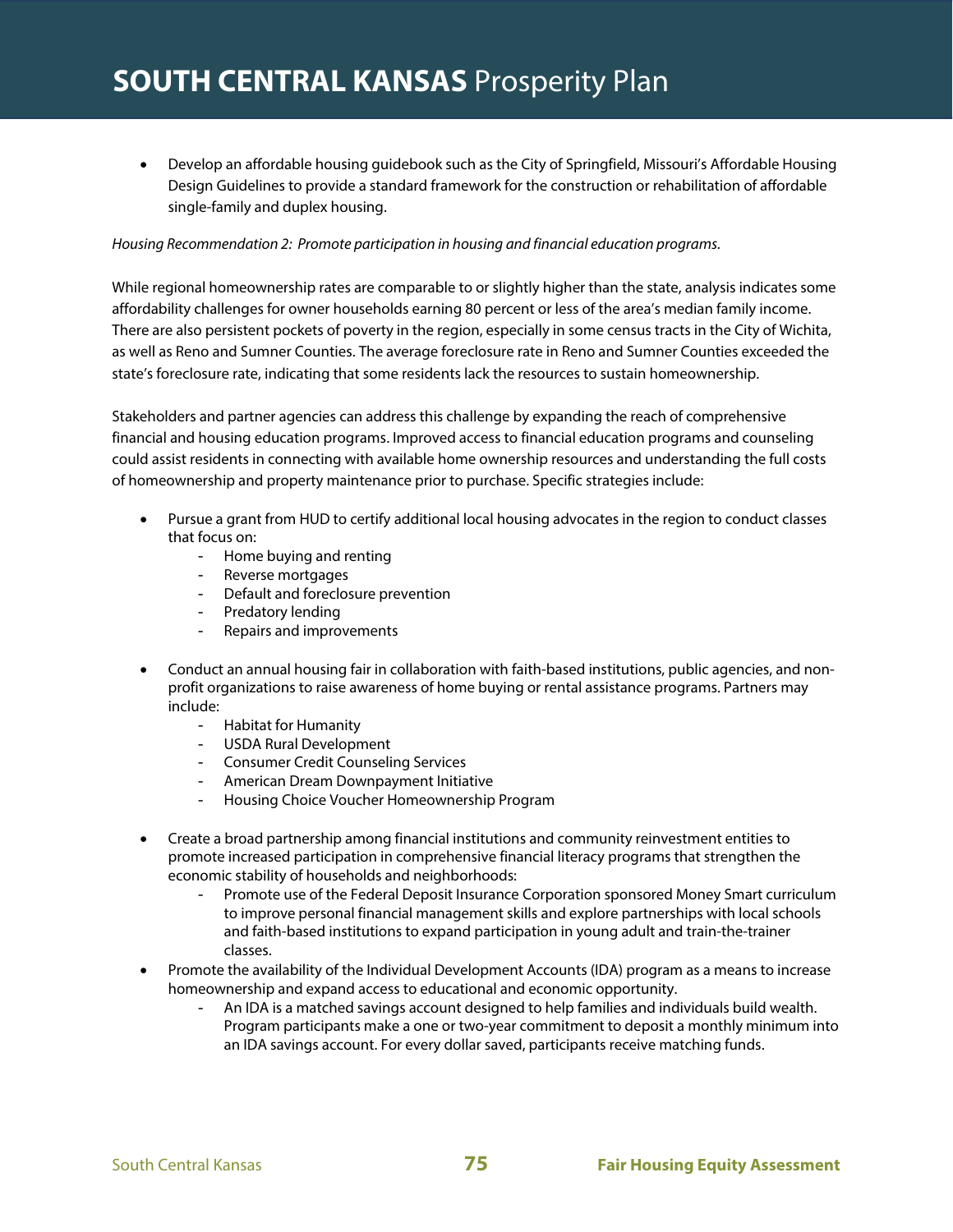Participants may then use individual savings and matching funds to buy a home, invest in a business, or go to school.

#### Housing Recommendation 3: Align regulatory and land use policies to promote housing affordability.

Even when not designed explicitly to exclude affordable housing, local zoning, land use, and building regulations can sometimes restrict residential choices by influencing the location, site characteristics, and costs of housing in the private market. Large-lot zoning and large lot width and setback requirements for subdivisions are some of the most common local regulatory constraints on affordable housing. Many of the region's cities, including Wichita, Hutchinson, and Newton have actively embraced mixed-use, infill development, and neighborhood revitalization concepts that support affordable housing strategies. However, a review of local zoning codes in the region identified some larger minimum lot size requirements that can limit affordable housing opportunities. Communities should take steps to align their zoning and development processes with affordable housing goals. Specific strategies include:

- Consider adding a Small Lot Housing District to the zoning code to maximize site flexibility and reduce site and design requirements that increase housing costs. Example provisions for the district could include:
	- Minimum lot size: 4,200 square feet
	- Minimum lot width: 42 feet
	- Minimum setbacks
		- Front: 20 feet; or for 10 consecutive units with front vehicular access-1/3 at 15-17 feet; 18-20 feet; 21-23 feet; or with rear vehicular access—1/3 at 10-12 feet; 13-15 feet; 16- 18 feet
		- Side: 5 feet or 10 feet with Zero Lot Line
		- Rear: 12 feet or 5 feet with vehicular access from rear
	- Minimum contiguous open space between front building line and rear lot line
		- **1,200 square feet with street access**
		- 1,000 square feet with alley access
- Consider permitting accessory dwelling units in single-family zoning districts where setbacks would allow.
- Consider streamlining and easing the local regulatory process for projects that include affordable housing units. Efforts should focus on reducing plan submittal review and associated costs as a means to incentivize housing production:
	- Waiving development fees
	- Creating an fast-track approval process
	- Preparing site infrastructure

Housing Recommendation 4: Promote mixed-use development patterns along key corridors and in community cores around the region.

The region still has relatively few examples of mixed-use environments that combine housing, retail, and other community services and amenities. Communities should revisit and refine their zoning and land use policies to encourage additional mixed-use settings, particularly in existing community cores and downtowns, planned growth and reinvestment areas, and along major corridors. Specific strategies include: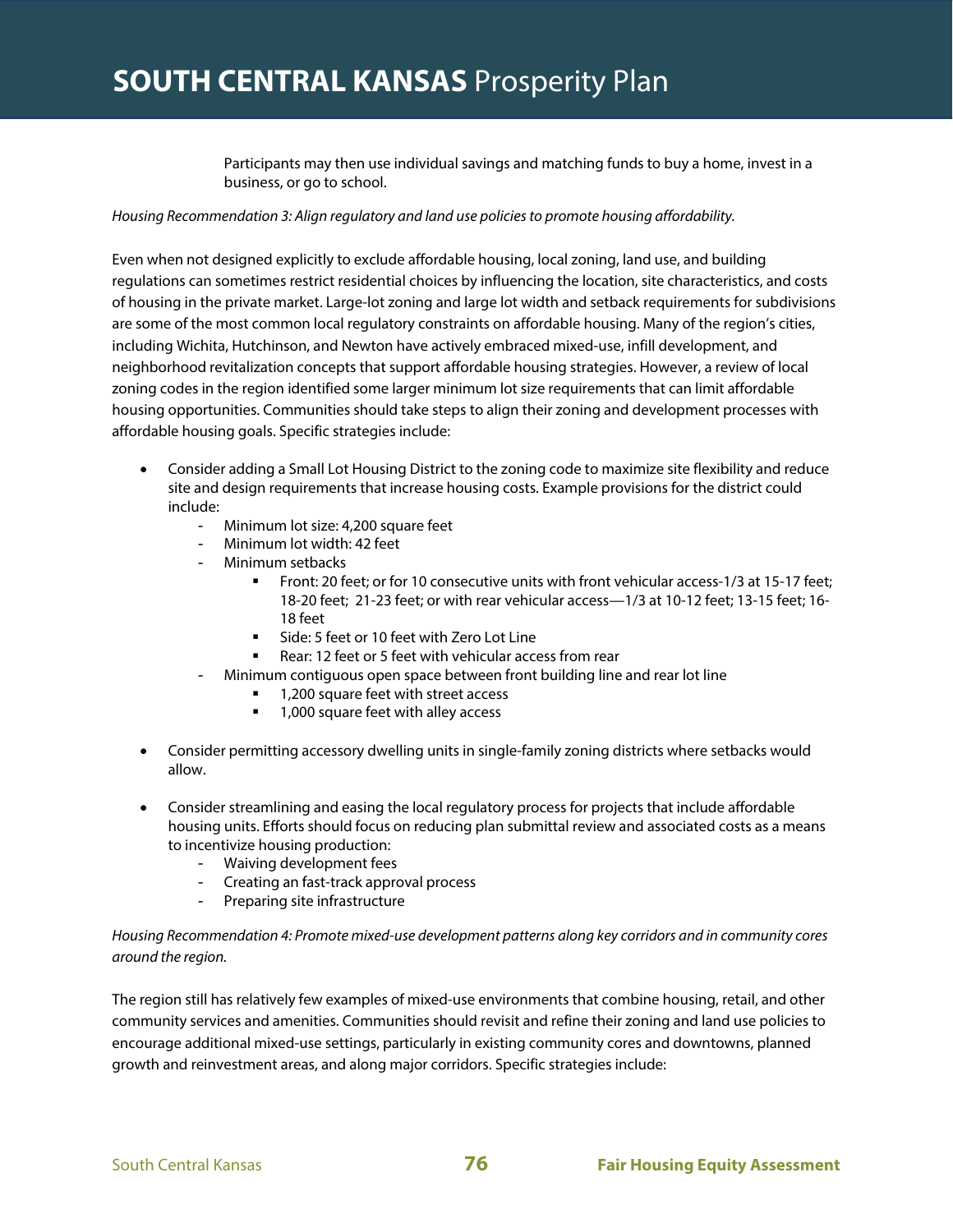- Ensure that zoning promotes neighborhood scale amenities and services, provides housing options, and encourages walkability.
	- Accommodate mixed-use buildings with neighborhood-serving retail, office, service, and other uses on the ground floor and residential units above the non-residential space, at a scale appropriate for surrounding neighborhoods
	- Build upon the historic development patterns in existing downtowns to create attractive and walkable places
	- Encourage adaptive reuse of abandoned, vacant or underutilized buildings or parcels
	- Provide incentives to develop larger parcels at higher densities and in a coordinated, planned way
	- Consider retrofitting existing retail areas or large employment centers to incorporate a town center concept that includes housing, open space, and other community amenities
- Maintain a consistently high level of design quality throughout the mixed-use area:
	- Outline open space requirements
	- Encourage common gathering spaces and civic uses
	- Emphasize a mix of housing options and offer incentives for affordable units
- Mixed–use land use and zoning is appropriate for:
	- Downtowns and commercial areas
	- Small mixed-use districts in residential neighborhoods near downtowns
	- Clusters of mixed-uses in rural communities
	- Aging or underused commercial corridors or shopping plazas
	- Centers with large employers and institutional uses

#### Housing Recommendation 5: Establish housing and neighborhood design criteria to create living environments that are more responsive to the needs of residents.

Demographic trends, such as the aging of the population and higher percentages of residents with disabilities in parts of the region, particularly in Reno and Sumner Counties require more flexible, affordable, and accessible housing types. Communities should promote the design of housing units and neighborhood forms that can meet the varied needs of its residents. Aging in place concepts reflect the ability of all residents regardless of age, ability, or income to live at home and participate safely, independently, and comfortably in the community. Many of the accessibility concepts designed for the elderly can also better accommodate residents with mobility challenges. Specific strategies include:

- Form a partnership with developers and contractors to incorporate Universal Design features into new residential construction. Essential Universal Design elements include:
	- No-step entry
	- Single-floor living
	- Wide doorways and hallways
	- Reachable controls and switches
	- Easy-to-use handles and switches
- Consider requiring a minimum of 15 percent of the dwelling units in new residential construction to meet Universal Design criteria.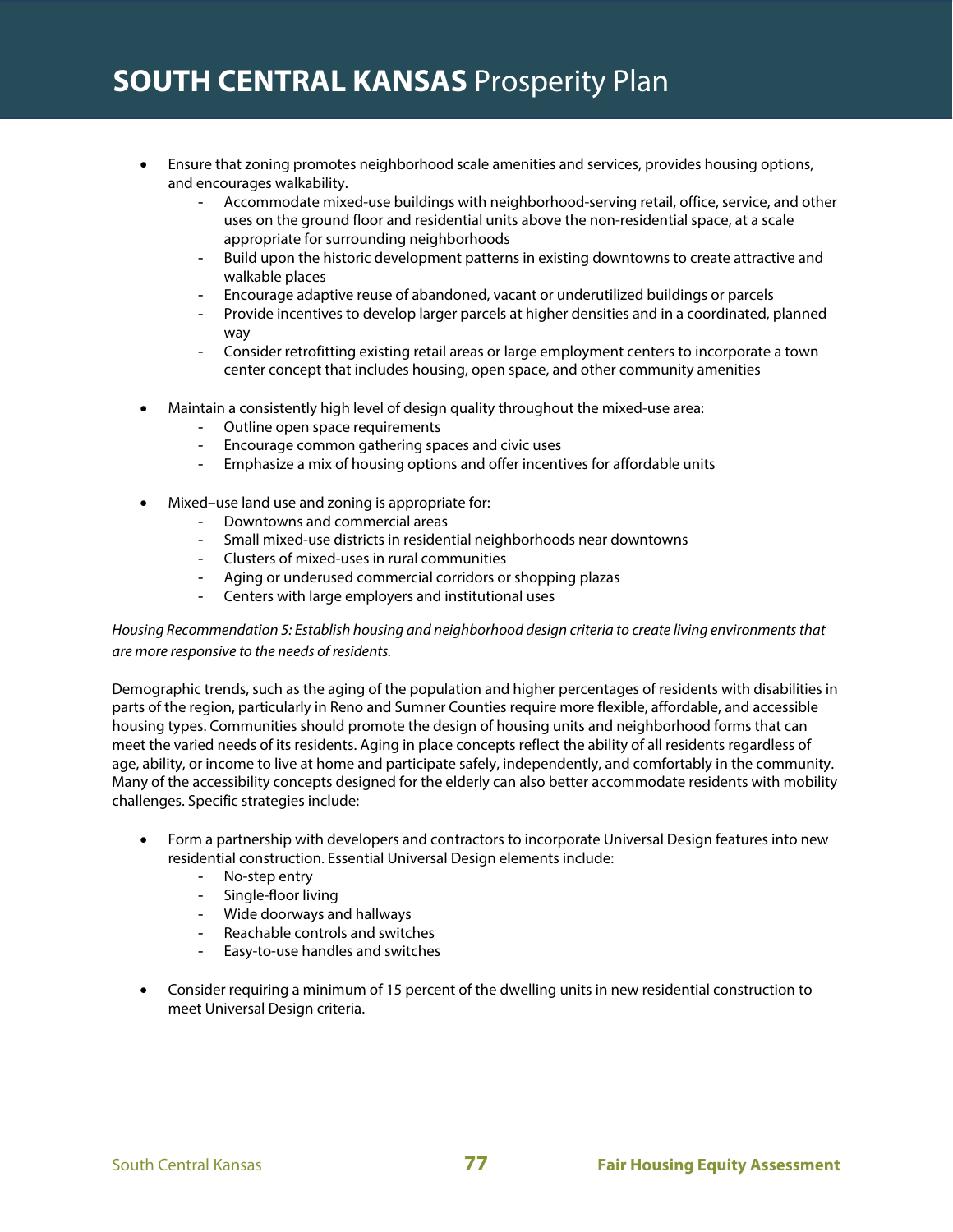- Explore service delivery strategies that target naturally occurring retirement communities (NORC). Although not planned specifically for seniors, these housing complexes or neighborhoods have a high concentration of older residents.
	- After identifying a NORC, develop a demonstration program that delivers senior-focused services such as field trips, exercise classes, health services, home safety assessments, and social work services
- Explore affordable housing options for non-elderly people with disabilities, including integrated supportive housing.
	- Strategies include creating small set-asides of supportive housing units in affordable housing developments and leveraging Medicaid to help provide needed services and support
- Focus the construction of housing for seniors and people with disabilities in neighborhood environments that combine retail, housing, walkability and health care, including existing downtowns and mixed-use areas

#### Housing Recommendation 6: Establish options to conventional skilled nursing facilities to expand residential choices for seniors and people with disabilities.

Stakeholders have cited gaps in the supply of affordable housing for residents with specialized needs, including the elderly and individuals with disabilities. To address this need, the region should examine community-based alternatives to skilled nursing facilities. Specific strategies include:

- Explore financing and delivery strategies to promote affordable assisted living (AAL). An AAL development combines efforts to provide lower cost housing units through subsidized rents or construction with services that meet the long-term care needs of aging individuals.
	- Establish a coalition of policy makers, providers, and experts in long-term care services, housing development, and finance to evaluate AAL models with a focus on:
		- Identifying possible financing streams to fund both housing construction and care delivery for seniors and people with disabilities, including Low Income Housing Tax Credits, HUD HOME funds, HUD Traveling Section 8 vouchers, Federal Home Loan Bank Affordable Housing Program Funds, Veteran's Affairs Aid and Attendance Pension, private foundation grants and Medicaid
		- Evaluating successful AAL models to identify lessons learned
- Consider placing assisted living facilities in neighborhoods and mixed use areas to allow for social interaction and access to services and amenities.
- Explore options to accommodate structures such as temporary health care cottages. These structures can function as permitted accessory uses in single-family residential zoning districts for purposes of supporting the care of family members with physical or mental illnesses.

#### Housing Recommendation 7: Enhance the quality of housing stock and focus on challenged neighborhoods.

Preserving and enhancing existing housing is a critical component in efforts to provide affordable housing choices to residents. The region's aging housing stock places greater maintenance burdens on residents and stakeholders have specially cited declining property conditions in some neighborhoods. Vacancy and blight can also combine in a cycle that dampens reinvestment and accelerates deterioration. Communities and housing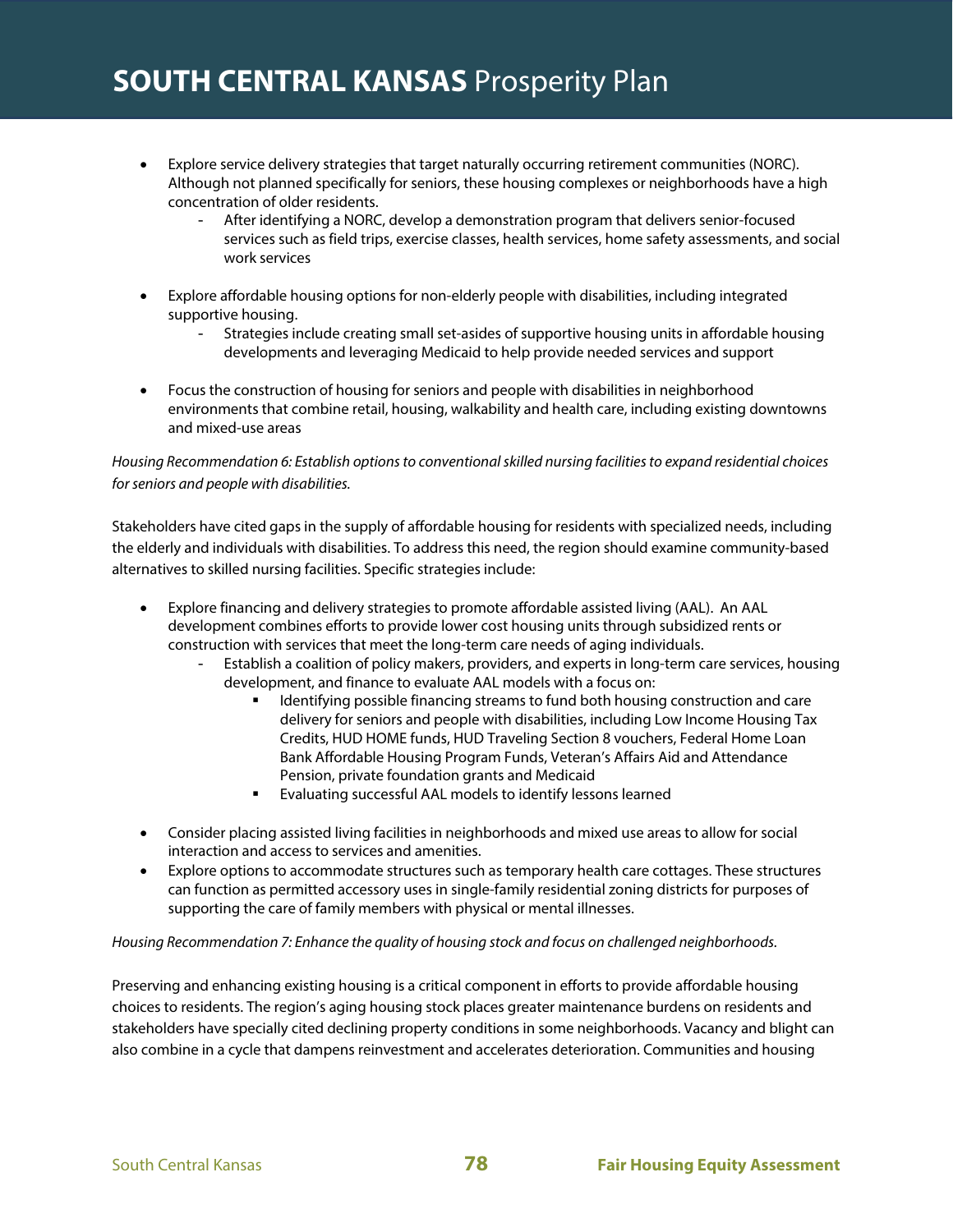advocates should continue to emphasize home repairs, structural rehabilitation, weatherization, and energy efficient improvements to increase the quality of current housing options, particularly in areas with deteriorating structural conditions and low housing values.

- Emphasize increased energy efficiency in both existing and new housing stock as part of an overall strategy to reduce homeowner costs and lower energy and water use:
	- Promote the incorporation of more energy efficient construction and design practices into new residential construction. Residential measures should focus on:
		- Heating, cooling, hot water, lighting, appliance efficiencies, and water-conserving fixtures
	- Form a partnership with local building officials, homebuilders, designers, building supply companies, and contractors for insulation, heating, and cooling equipment to review existing building codes, identify opportunities to enhance energy efficient measures, and develop demonstration projects that can be featured at housing fairs and other community events
	- Develop a guide for use by local builders and contractors that features innovative energy efficient practices
	- Identify an opportunity to feature an innovative energy efficient practice as part of the regular cycle of weatherization and energy improvements in public housing developments
	- Continue to connect homeowners to available informational and grant resources for repairs, weatherization, and other home improvements
	- Advocate for use of IDA matched savings for home repairs and weatherization
	- Explore opportunities to expand the use of Low Income Housing Tax Credits for green housing projects
- Continue to focus Neighborhood Revitalization Program incentives and other reinvestment and redevelopment policies in the five RCAP census tracts in the City of Wichita and other census tracts that have low median housing values (see **Figure 8 in Figure Book)**
- Host regular clean-up days in neighborhoods
- Promote a safe and healthy home environment through property code enforcement and minimum performance standards.
	- Adopt the 2009 International Property Maintenance Code (IPMC)
		- The IPMC establishes minimum maintenance standards for basic equipment, light, ventilation, heating, sanitation and fire safety
	- Explore use of policies in the National Healthy Housing Standard to complement the IPMC
		- National Healthy Housing Standard contains minimum performance standards in areas such as structures, facilities, plumbing, and space requirements, safety and personal security, lighting and electrical systems, and chemical and radiological agents
		- The standard seeks to integrate public health and building codes
	- Establish a rental inspection or registration program that requires a landlord or property owner to register a rental unit, which must pass inspection before occupancy.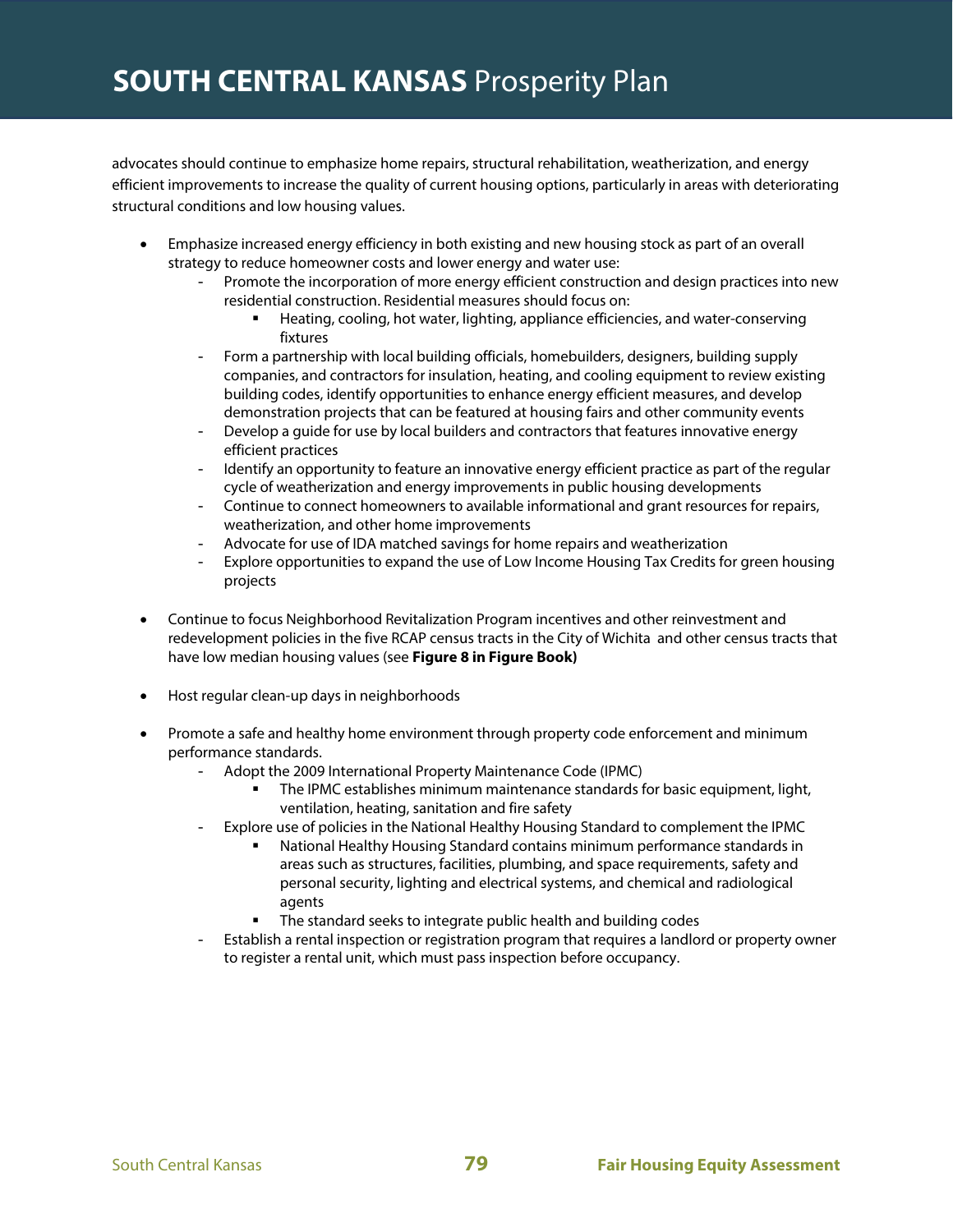Housing Recommendation 8: Develop a community-based marketing campaign that includes housing, as well as broader amenities.

As noted earlier, the lack of quality housing can become a barrier to population growth and business investment in smaller cities within the region. Communities should emphasize the critical role of quality housing options as part of a broader economic development to retain and attract residents. Such strategies can assist in bolstering weaker local housing markets and addressing continued population losses and uneven regional growth. Housing investment thus becomes a tool for strengthening neighborhoods and improving the quality of life for residents of all income levels. Actions include:

- Develop a marketing strategy to promote the assets of the community, including the employment base, entertainment venues, a distinctive or affordable housing stock, or walkable access to downtown or a major employment center. Examples may include:
	- Maintaining a website with detailed information on neighborhoods and home buying incentives
	- Conducting targeted marketing of city neighborhoods
	- Building relationships with major employers and creating employer incentives for city living
	- Organizing homebuyer fairs and house tours<br>- Recruiting real estate agents, title insurance co
	- Recruiting real estate agents, title insurance companies and others to participate in marketing efforts
- Leverage available tools to strengthen understanding of market conditions and issues and develop data to inform marketing and investment strategies.
	- The Kansas Department of Commerce Housing Assessment tool (HAT) helps local communities identify strengths, weaknesses, opportunities, and priorities before allocating resources to implement strategies. HAT includes analysis of demographics, housing characteristics, and infrastructure.

#### Housing Recommendation 9: Use land banking as a tool to stabilize neighborhoods and promote revitalization.

Tax-delinquent, abandoned, and vacant properties can reduce surrounding property values and dampen investment in affected areas, thereby accelerating neighborhood decline. Land banking enables government or nonprofit entities to acquire, hold, and manage these properties for purposes of redevelopment or the production of affordable housing. The Kansas legislature has granted cities and counties the authority to form land banks. In 2013, the City of Hutchinson established a land banking program to strengthen neighborhoods by returning vacant, abandoned, foreclosed, and unwanted residential properties to productive use. Specific strategies include:

- Continue implementation of the City of Hutchinson Land Bank and share best practices and lessons learned with the region
- Explore the use of land banking in other communities, particularly urban areas such as the City of Wichita